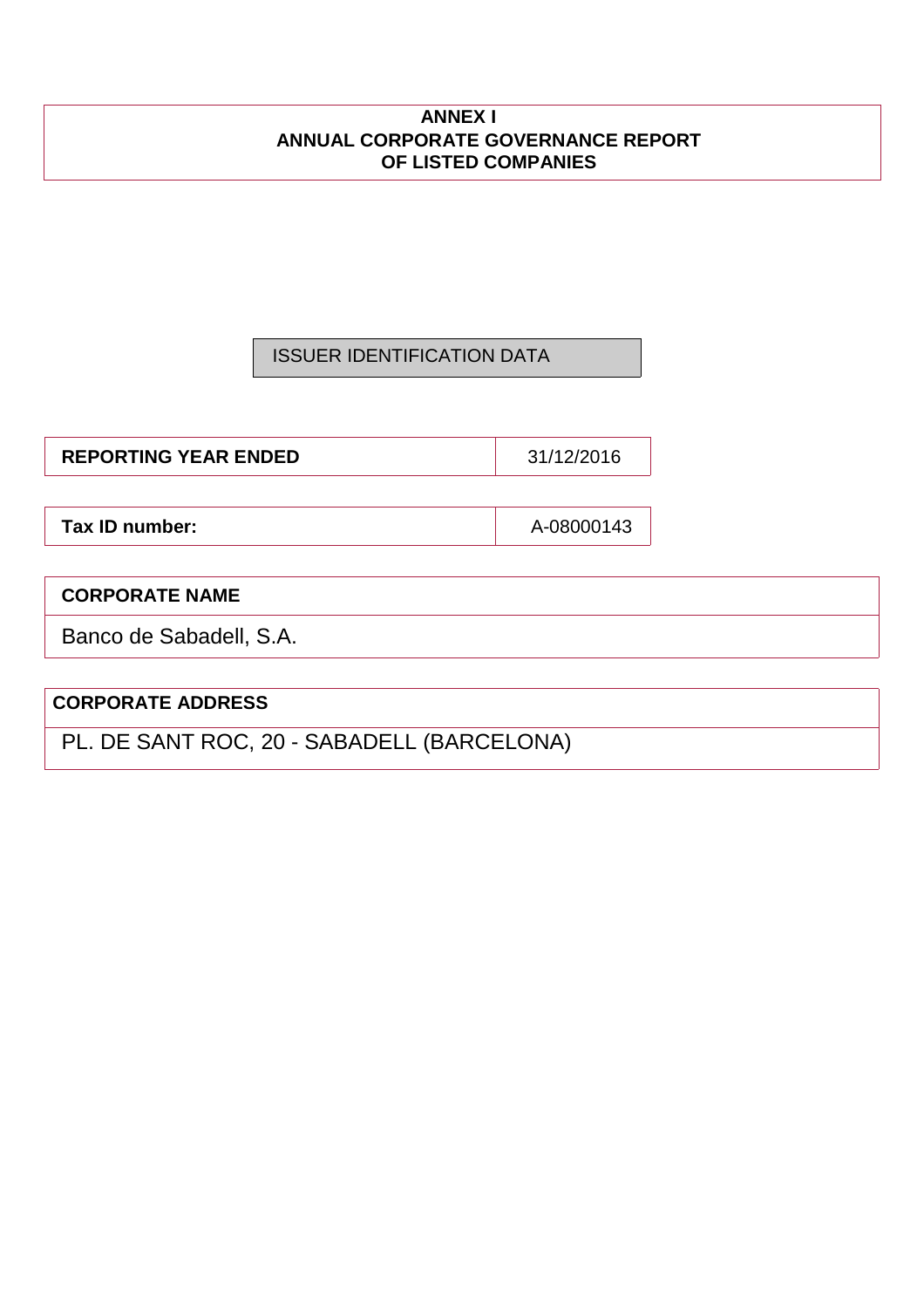## **ANNUAL CORPORATE GOVERNANCE REPORT OF LISTED COMPANIES**

## **A OWNERSHIP STRUCTURE**

A.1 Complete the next table about the company's ownership structure:

| Date of last change | Share capital $(\epsilon)$ | No. of shares | No. of voting rights |
|---------------------|----------------------------|---------------|----------------------|
| 07/11/2016          | 702.018.899.50             | 5,616,151,196 | 5.616.151            |

Indicate whether there are different classes of shares, with different associated rights:

Yes No X

A.2 Detail of direct and indirect owners of significant stakes in the company at year-end, excluding directors:

| Name of shareholder                      | No. of direct<br>voting rights | No. of indirect voting rights | % of total voting rights |
|------------------------------------------|--------------------------------|-------------------------------|--------------------------|
| <b>BLACKROCK INC.</b>                    |                                | 208.735                       | 3.72%                    |
| <b>WINTHROP</b><br><b>SECURITIES LTD</b> |                                | 192.209                       | 3.42%                    |

| Name of indirect owner of<br>holding | Through: Name of direct owner of holding | No. of voting rights |
|--------------------------------------|------------------------------------------|----------------------|
| <b>BLACKROCK INC.</b>                | SUBSIDIARIES OF BLACKROCK, INC.          | 208.735              |
| WINTHROP SECURITIES LTD              | <b>FINTECH INVESTMENTS LTD</b>           | 192.209              |

Indicate significant changes in the ownership structure in the year:

| Name of shareholder            | Date of transaction | Description of the transaction                                  |
|--------------------------------|---------------------|-----------------------------------------------------------------|
| MR. JAIME GILINSKI BACAL       | 22/11/2016          | Holding was reduced below the 3%<br>threshold                   |
| FIDELITY INTERNATIONAL LIMITED | 09/02/2016          | Holding was reduced below the 1%<br>threshold (tax havens only) |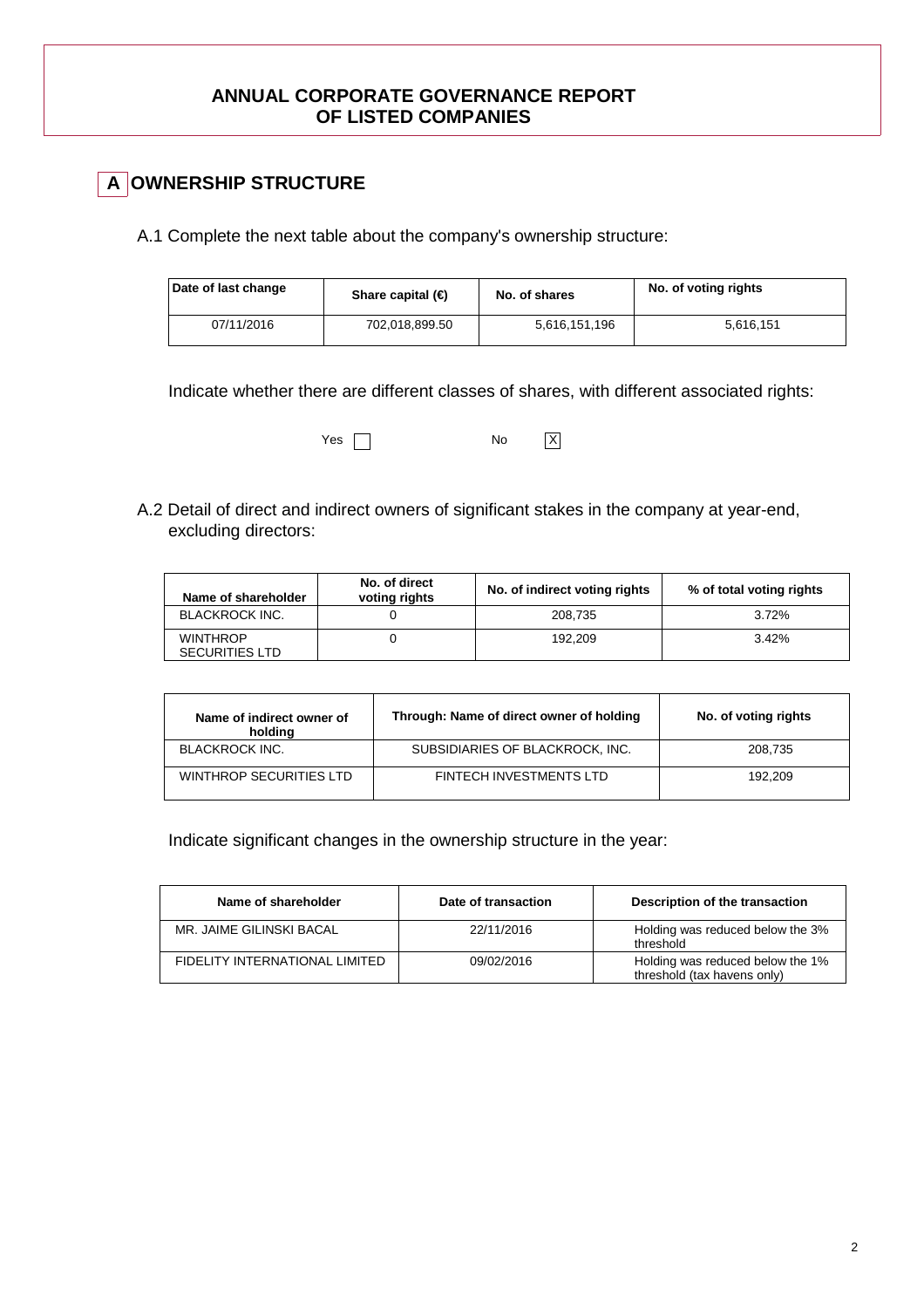A.3 Complete the next tables regarding the members of the company's board of directors who own stock options in the company:

| Name of director                      | No. of direct<br>voting rights | No. of indirect<br>voting rights | % of total<br>voting rights |
|---------------------------------------|--------------------------------|----------------------------------|-----------------------------|
| MR. JOSÉ OLIU CREUS                   | 2,837                          | 3,410                            | 0.11%                       |
| MR. JOSÉ JAVIER ECHENIQUE LANDIRIBAR  | 124                            | 0                                | $0.00\%$                    |
| MR. JAIME GUARDIOLA ROMOJARO          | 636                            | 256                              | 0.02%                       |
| MS. AURORA CATÁ SALA                  | 10                             | 0                                | $0.00\%$                    |
| MR. JOAQUÍN FOLCH-RUSIÑOL CORACHÁN    | 0                              | 12,720                           | 0.23%                       |
| MS. MARIA TERESA GARCIA-MILÀ LLOVERAS | 69                             | 0                                | $0.00\%$                    |
| MR. JOSÉ MANUEL LARA GARCÍA           | 0                              | 0                                | $0.00\%$                    |
| MR. JOAN LLONCH ANDREU                | 1,596                          | 0                                | 0.03%                       |
| MR. DAVID MARTÍNEZ GUZMÁN             | 16                             | $\Omega$                         | $0.00\%$                    |
| MR. JOSÉ MANUEL MARTÍNEZ MARTÍNEZ     | 72                             | 0                                | $0.00\%$                    |
| MR JOSÉ RAMÓN MARTÍNEZ SUFRATEGUI     | 1.864                          | 755                              | 0.05%                       |
| MR. ANTONIO VITOR MARTINS MONTEIRO    | 11                             | 0                                | $0.00\%$                    |
| MR JOSÉ LUIS NEGRO RODRÍGUEZ          | 2,440                          | 0                                | 0.04%                       |
| MR DAVID VEGARA FIGUERAS              | 88                             | 0                                | 0.00%                       |

| Name of indirect owner of holding  | Through: Name of direct owner of<br>holding | No. of voting rights |
|------------------------------------|---------------------------------------------|----------------------|
| Mr. JOSÉ OLIU CREUS                | OTHER SHAREHOLDERS                          | 3,410                |
| Mr. JAIME GUARDIOLA ROMOJARO       | OTHER SHAREHOLDERS                          | 256                  |
| Mr. JOAQUÍN FOLCH-RUSIÑOL CORACHÁN | OTHER SHAREHOLDERS                          | 12.720               |
| Mr. JOSE RAMON MARTINEZ SUFRATEGUI | OTHER SHAREHOLDERS                          | 755                  |

| Total % of voting rights held by the board of directors | 0.48% |
|---------------------------------------------------------|-------|
|                                                         |       |

Complete the next tables regarding the members of the company's board of directors who own stock options in the company:

| Name of director             | No. of direct<br>voting rights | No. of<br>indirect<br>voting rights | Equivalent<br>number of<br>shares | % of total<br>voting rights |
|------------------------------|--------------------------------|-------------------------------------|-----------------------------------|-----------------------------|
| MR. JOSÉ OLIU CREUS          | 435                            |                                     | 435,000                           | 0.01%                       |
| MR. JAIME GUARDIOLA ROMOJARO | 376                            |                                     | 376,000                           | 0.01%                       |
| MR JOSÉ LUIS NEGRO RODRÍGUEZ | 207                            |                                     | 207,000                           | $0.00\%$                    |

A.4 Indicate any family, commercial, contractual or business relationships among owners of significant stakes, insofar as they are known by the company, unless they are not material or are derived from ordinary commercial transactions:

| Name of related parties | Relationship<br>tvpe | <b>Brief description</b> |
|-------------------------|----------------------|--------------------------|
|                         |                      |                          |

A.5 Indicate any commercial, contractual or corporate relationships between owners of significant stakes and the company and/or its group, unless they are not material or are derived from ordinary commercial transactions:

| <b>Darties</b><br>related<br>Name<br>ne ot: | в.<br><b>Relationship type</b> | <b>Brief</b><br>description |
|---------------------------------------------|--------------------------------|-----------------------------|
|                                             |                                |                             |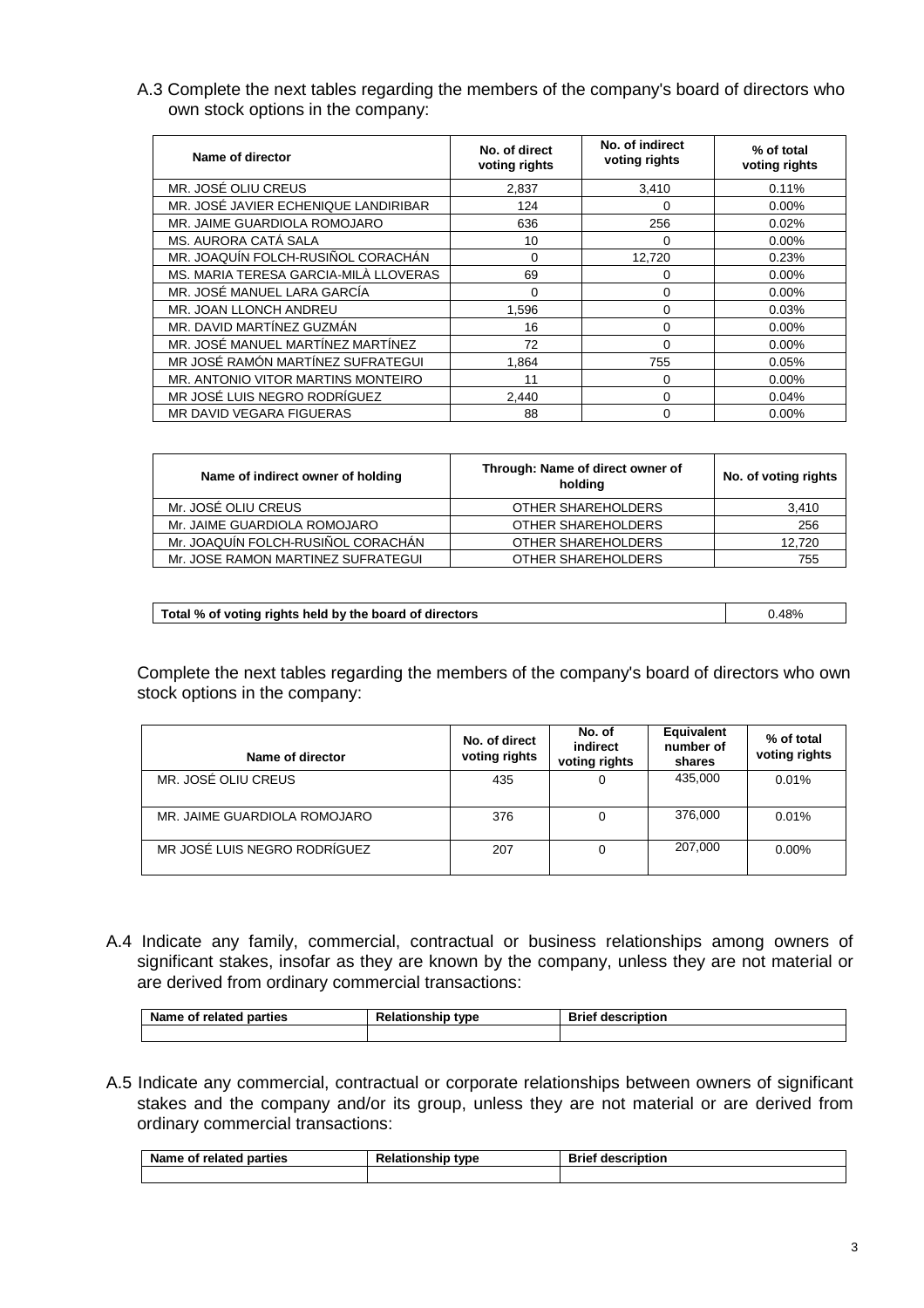A.6 Indicate whether shareholders' agreements that affect the company have been notified to the company as provided in articles 530 and 531 of the Capital Companies Act. If so, briefly describe the agreements and list the shareholders involved:

| Yes   XI                            | No                               |
|-------------------------------------|----------------------------------|
|                                     |                                  |
|                                     |                                  |
|                                     | Parties to shareholder agreement |
| MR. JOAQUÍN FOLCH-RUSIÑOL CORACHÁN  |                                  |
| HEIRS OF MR. JOSÉ MANUEL LARA BOSCH |                                  |
| MR. ISAK ANDIC ERMAY                |                                  |
| MR. JOSÉ OLIU CREUS                 |                                  |
| MR. MIGUEL BÓSSER ROVIRA            |                                  |
| MR HÉCTOR MARÍA COLONQUES MORENO    |                                  |

#### **% of share capital affected** 2.26%

#### **Brief description of agreement:**

Signed on 27 July 2006 to set limits on the disposal of their shares in the company. Regulatory disclosure no. 69323 dated 2 August 2006.

Indicate if the company is aware of any concerted actions among its shareholders. If so, give a brief description:

 $No$   $X$ 

| <b>Parties involved in concerted actions</b> | % of share capital affected | Brief<br>f description of agreement |  |
|----------------------------------------------|-----------------------------|-------------------------------------|--|
|                                              |                             |                                     |  |

If the shareholders' agreements or concerted actions have been amended or terminated in the year, indicate this expressly:

A.7 Indicate if any natural or legal person exercises or can exercise control over the company in accordance with article 5 of the Securities Market Act. If so, identify that person:

| Yes | No<br>$\times$  |  |
|-----|-----------------|--|
|     | <b>Comments</b> |  |
|     |                 |  |

A.8 Complete the next tables about the company's own shares:

#### **At year-end:**

| No. of direct shares | No. of indirect shares (*) | Total % of share capital |
|----------------------|----------------------------|--------------------------|
| 51.901.666           | .686.005                   | .06%                     |

## **(\*) Through:**

| Name of direct owner of holding | No. of direct shares |
|---------------------------------|----------------------|
| TSB Bank plc.                   | .686.005             |
| Total:                          | .686,005             |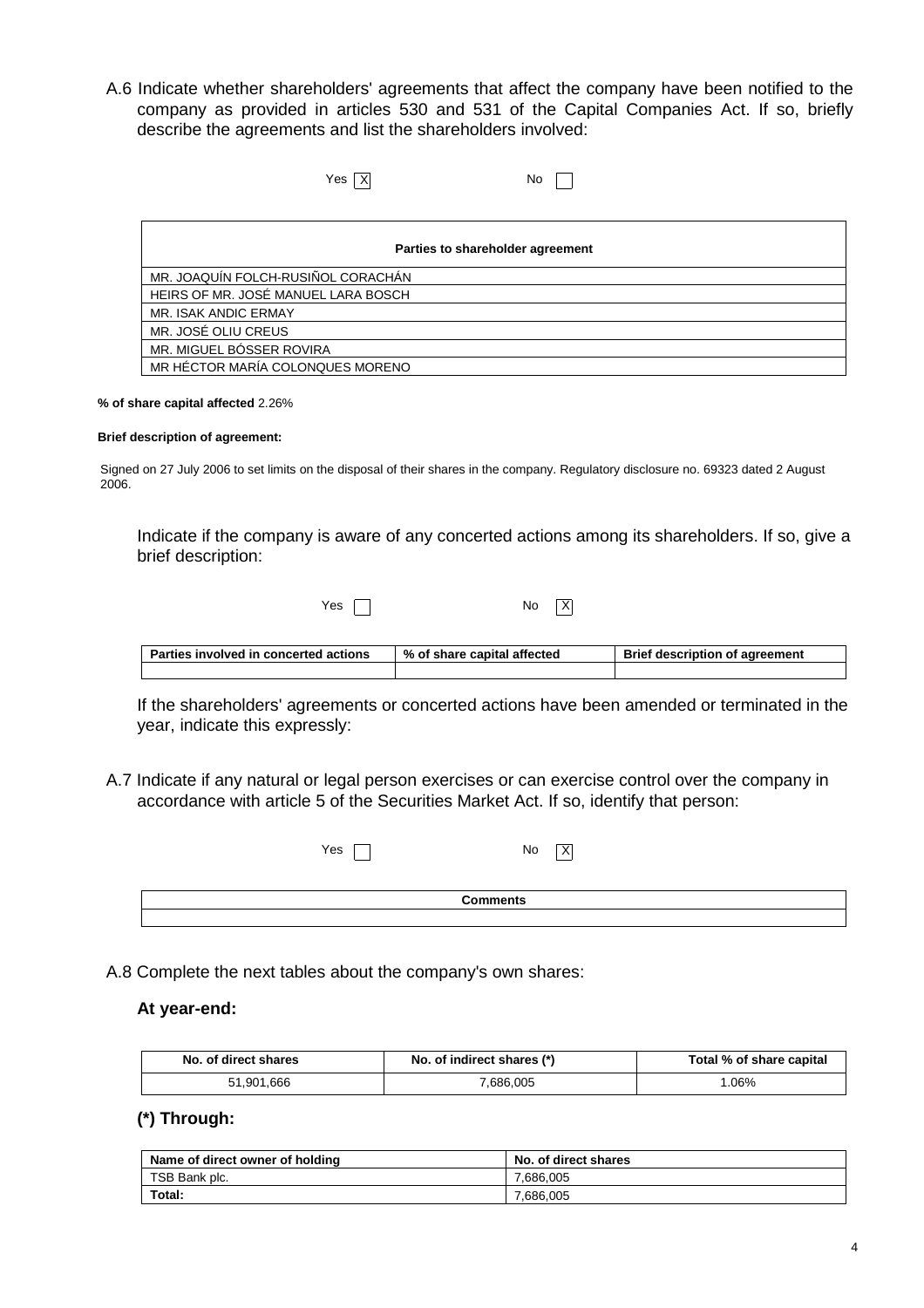#### **Describe the main changes**

Banco Sabadell adopted the CNMV's recommendations dated 18 July 2013 on the disclosure of discretionary transactions with own shares.

In accordance with the provisions in Article 40 of Royal Decree 1362/2007, it must notify the CNMV when a transaction or acquisition takes place that, combined with those made since the previous disclosure, result in the total holding exceeding 1% of the issuer's voting rights. See detail in attached table.

#### A.9 Detail the conditions and term of the current authorisation that the Shareholders' Meeting has given to the Board of Directors to buy or sell own shares.

The current mandate was granted by a resolution of the General Meeting of Shareholders of Banco Sabadell, S.A. on 31 March 2016, under item 11 on the agenda, in the following terms:

"Revoke the delegation granted under resolution twelve adopted at the General Meeting on 28 May 2015 in the part not executed, and authorise Banco de Sabadell, S.A. so that, either directly or through any of its subsidiaries, and within a maximum period of five years as from the date of this General Meeting, it may acquire, at any time and as often as it sees fit, shares of Banco de Sabadell, S.A. by any of the means admitted by law, including against profit for the year and/or unrestricted reserves, and that it may subsequently sell or cancel any shares thus acquired or, where appropriate, deliver them to employees or directors of the Bank as part of their remuneration or as a result of the exercise of stock options which they hold, all in accordance with the provisions of articles 146, 509 and matching articles of the Capital Companies Act.

Approve the limits or conditions of these acquisitions, as follows:

- The par value of the shares thus acquired, directly or indirectly, in addition to any shares already held by the Bank and its subsidiaries, shall not exceed, at any time, the legal limit established at any time by the legislation in force (currently ten per cent of share capital), complying in all cases with all the limits for acquisition of treasury shares established by the stock market regulators in the markets on which Banco Sabadell shares are listed.

- The acquisition, including any shares previously acquired by the Bank (or a person acting in his/her own name but on the bank's behalf) and held by it, does not lead to equity being less than the amount of capital plus legal reserves and reserves required by the Articles of Association.

- The shares acquired must have been fully paid.

- The acquisition price must be no less than par value and no higher than 20 per cent above the stock market price or any other price whereby the shares may be valued as of the date of their acquisition. All acquisitions of treasury shares shall be made in accordance with general stock market rules and regulations."

A.9 bis Estimated free float:

|                      | %            |
|----------------------|--------------|
| $Fdiff the$          | <b>01.22</b> |
| Estimated free float | ےں. ا        |

A.10 Indicate whether there are any restrictions on the disposal of securities and/or any restriction on voting rights. In particular, disclose the existence of any restrictions that might impair the acquisition of control of the company by purchasing its shares in the market.

| Yes |  | <b>No</b> | $\overline{X}$ |
|-----|--|-----------|----------------|
|-----|--|-----------|----------------|

A.11 Indicate whether the Shareholders' Meeting has decided on the adoption of neutralisation measures vis-à-vis a takeover bid, in accordance with Act 6/2007.

 $Yes \n\Box$  No  $X$ 

Detail any such methods that have been approved and the terms in which the restrictions will be rendered ineffective: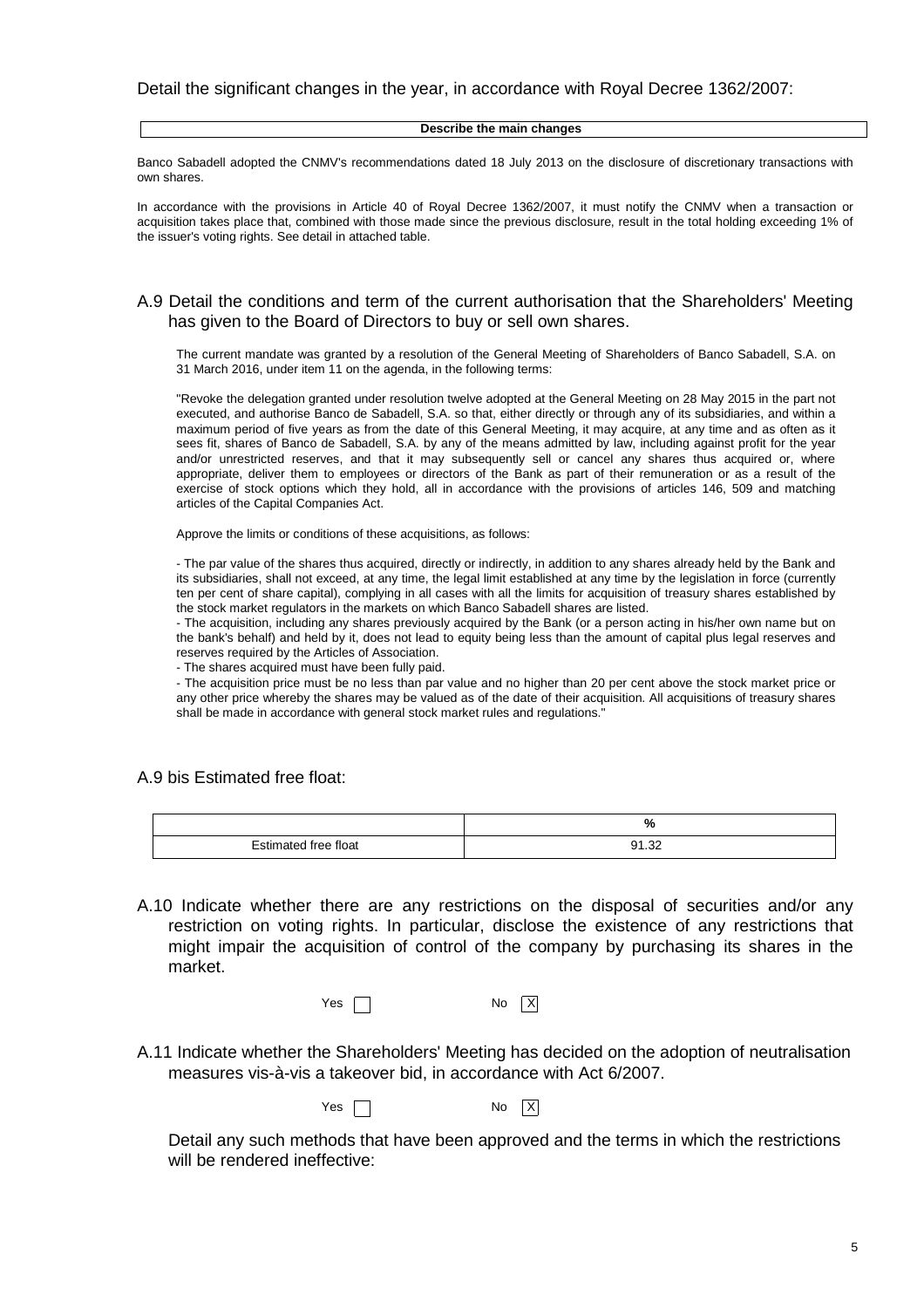A.12 Indicate whether the company has issued securities that are not listed in a regulated market in the European Union.

 $Yes \ \Box$  No  $X$ 

If so, state the classes of shares and, for each class of shares, their corresponding rights and obligations.



B.1 Indicate whether there are differences with respect to the minimum requirements set out in the Capital Companies Act in connection with the quorum for a General Meeting of Shareholders, and describe any such differences.



B.2 Indicate whether there are differences with respect to the rules provided by the Capital Companies Act for the adoption of corporate resolutions, and describe any such differences:

 $Yes \frown$ 

Describe the differences with respect to the rules set out in the Capital Companies Act.

B.3 Describe the rules that apply to amendments of the company's Articles of Association. In particular, indicate the majorities required to amend the Articles of Association and any rules for safeguarding shareholders' rights in the event of an amendment of the Articles.

Amendments of the Bank's Articles of Association are governed by the Capital Companies Act and the Bank's own Articles of Association; where required by law, it is also necessary to obtain authorisation from the Bank of Spain under the powers assigned to it by article 10 of Royal Decree 84/2015, of 13 February, implementing Act 10/2014, of 26, June, on ordering, supervision and solvency of credit institutions.

Where the law provides that amendments be approved by the General Meeting, the following requirements must be met:

- The directors or shareholders proposing the amendment must provide a written report justifying the proposed amendment.
- The proposed amendments must be clearly set out in the notice of the General Meeting.
- The notice of the General Meeting must state that all shareholders are entitled to inspect the full text of the proposed amendment and accompanying explanations at the Company's registered office and to request that those documents be provided or sent to them free of charge.
- The resolutions must be adopted by the Shareholders' Meeting in accordance with Article 43 of the Articles of Association:

#### Article 43.

In order for an Ordinary or Extraordinary Shareholders' Meeting to validly adopt a resolution to issue bonds that are convertible into shares or grant entitlement to participate in the company's earnings, reduce or increase the share capital, change the legal form of the Company, merge or de-merge the Company or, generally, make any amendment to the Articles of Association, the Meeting, if at first call, must be attended, in person or by proxy, by shareholders holding not less than 50 per cent of the subscribed voting shares.

If at second call, 25 per cent of capital shall suffice.

Where those present represent less than 50 per cent of the subscribed voting shares, any of the resolutions referred to in the preceding paragraph shall require a majority of two-thirds of the capital in attendance, in person or by proxy.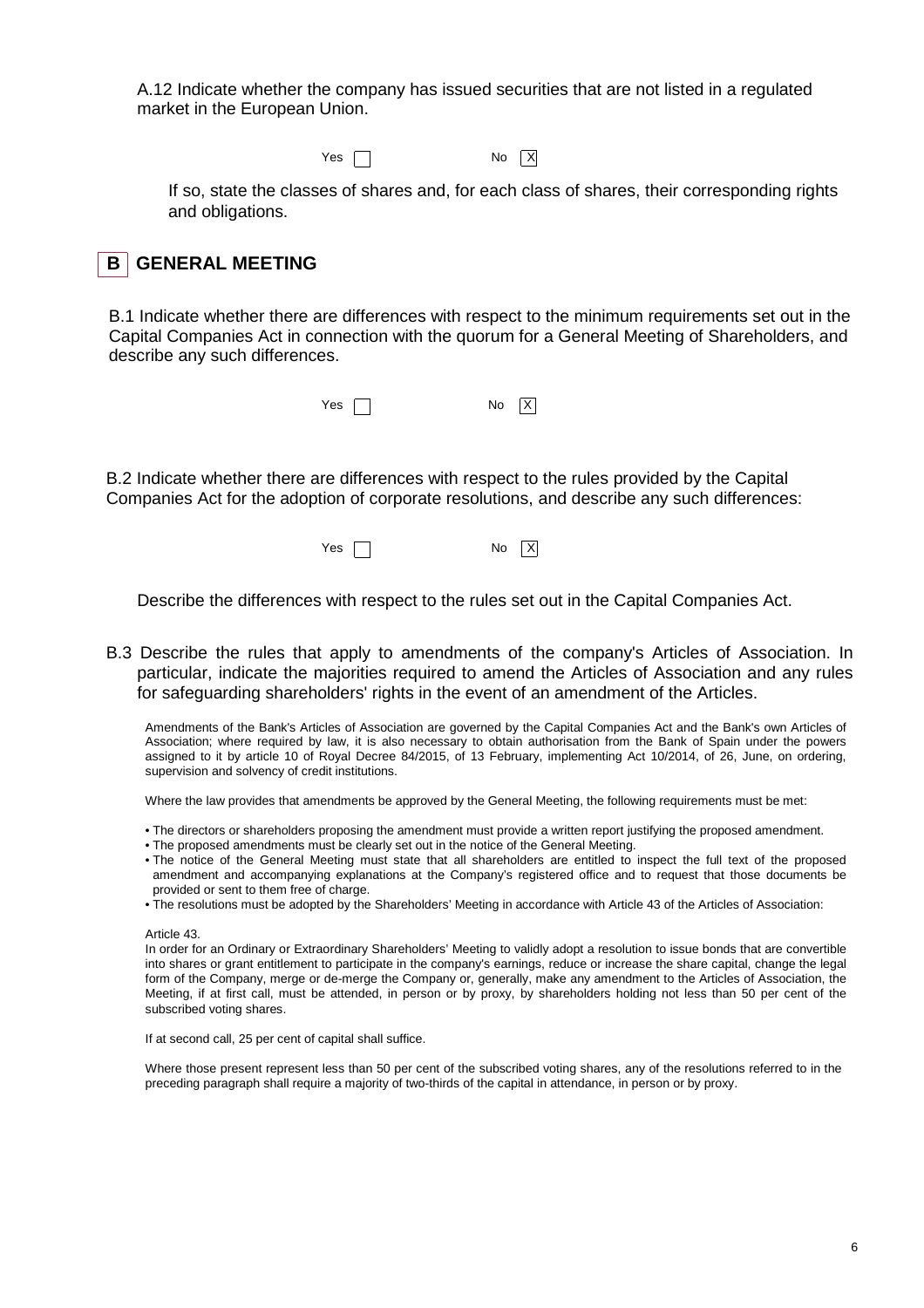B.4 Indicate the attendance of the shareholders' meetings held in the reporting year and the preceding year:

| Attendance data |                 |               |                          |          |              |
|-----------------|-----------------|---------------|--------------------------|----------|--------------|
| Date of General | % in attendance | % represented | % remote voting          |          | <b>Total</b> |
| Meeting         |                 |               | <b>Electronic voting</b> | Other    |              |
| 28/05/2015      | 1.84%           | 65.03%        | $0.00\%$                 | $0.00\%$ | 66.87%       |
| 31/03/2016      | 0.84%           | 65.43%        | $0.00\%$                 | $0.00\%$ | 66.27%       |

B.5 Indicate whether there are any restrictions in the Articles requiring a minimum number of shares to attend the General Meeting:

| Yes $\overline{X}$                                      | No |  |       |  |
|---------------------------------------------------------|----|--|-------|--|
| Number of shares required to attend the General Meeting |    |  | 1.000 |  |

## B.6 Revoked

B.7 Give the address of the company's website and the way to access the information about corporate governance and other information about General Meetings that must be placed at shareholders' disposal via the company's website.

The information about corporate governance is available on the Group's corporate website (http://www.grupobancosabadell.com) directly in the section entitled "Corporate governance and remuneration policy". The information about General Meetings is available on the Group's corporate website (www.grupobancosabadell.com) directly in the section entitled "Shareholder and investor information"

## **C** STRUCTURE OF THE COMPANY'S ADMINISTRATION

C.1 Board of Directors

C.1.1 Maximum and minimum number of directors envisaged in the Articles:

| Maximum number of directors |  |
|-----------------------------|--|
| Minimum number of directors |  |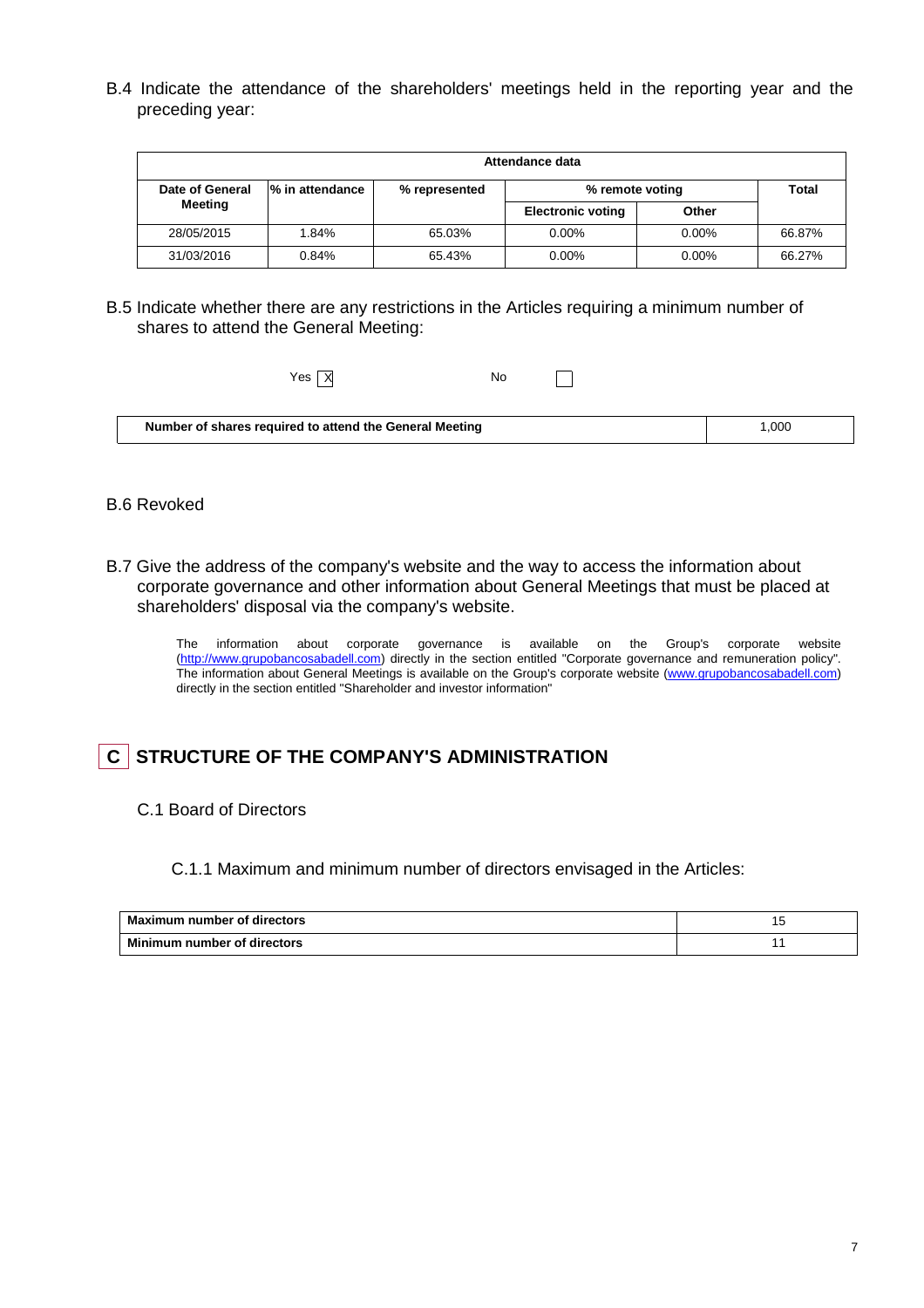## C.1.2 Complete the next table with the members of the board:

| Name of director                                  | Representative | <b>Director category</b> | <b>Position</b><br>on Board                | <b>First</b><br>appointed | Last<br>appointed | Election<br>procedure                               |
|---------------------------------------------------|----------------|--------------------------|--------------------------------------------|---------------------------|-------------------|-----------------------------------------------------|
| MR. JOSÉ OLIU CREUS                               |                | <b>EXECUTIVE</b>         | <b>CHAIRMAN</b>                            | 29/03/1990                | 28/05/2015        | <b>GENERAL</b><br><b>MEETING</b><br><b>DECISION</b> |
| MR. JOSÉ JAVIER<br><b>ECHENIQUE</b><br>LANDIRIBAR |                | <b>INDEPENDENT</b>       | DEPUTY CHAIRMAN                            | 18/09/2010                | 28/05/2015        | <b>GENERAL</b><br><b>MEETING</b><br><b>DECISION</b> |
| MR. JAIME GUARDIOLA<br><b>ROMOJARO</b>            |                | <b>EXECUTIVE</b>         | <b>MANAGING</b><br><b>DIRECTOR</b>         | 27/09/2007                | 26/03/2013        | <b>GENERAL</b><br><b>MEETING</b><br><b>DECISION</b> |
| MS. AURORA CATÁ SALA                              |                | <b>INDEPENDENT</b>       | <b>DIRECTOR</b>                            | 29/01/2015                | 28/05/2015        | <b>GENERAL</b><br><b>MEETING</b><br><b>DECISION</b> |
| MR. JOAQUÍN FOLCH-<br>RUSIÑOL CORACHÁN            |                | <b>EXTERNAL</b>          | <b>DIRECTOR</b>                            | 16/03/2000                | 28/05/2015        | <b>GENERAL</b><br><b>MEETING</b><br><b>DECISION</b> |
| <b>MS. MARIA TERESA</b><br>GARCIA-MILÀ LLOVERAS   |                | <b>INDEPENDENT</b>       | <b>LEAD INDEPENDENT</b><br><b>DIRECTOR</b> | 29/03/2007                | 31/05/2012        | <b>GENERAL</b><br><b>MEETING</b><br><b>DECISION</b> |
| MR. JOSÉ MANUEL<br>LARA GARCÍA                    |                | <b>EXTERNAL</b>          | <b>DIRECTOR</b>                            | 19/03/2015                | 28/05/2015        | <b>GENERAL</b><br><b>MEETING</b><br><b>DECISION</b> |
| MR. JOAN LLONCH<br>ANDREU                         |                | <b>INDEPENDENT</b>       | <b>DIRECTOR</b>                            | 28/11/1996                | 31/05/2012        | <b>GENERAL</b><br><b>MEETING</b><br><b>DECISION</b> |
| MR. DAVID MARTÍNEZ<br>GUZMÁN                      |                | <b>PROPRIETARY</b>       | <b>DIRECTOR</b>                            | 27/03/2014                | 27/03/2014        | <b>GENERAL</b><br><b>MEETING</b><br><b>DECISION</b> |
| MR. JOSÉ MANUEL<br>MARTÍNEZ MARTÍNEZ              |                | <b>INDEPENDENT</b>       | <b>DIRECTOR</b>                            | 26/03/2013                | 26/03/2013        | <b>GENERAL</b><br><b>MEETING</b><br><b>DECISION</b> |
| MR JOSÉ RAMÓN MARTÍNEZ<br><b>SUFRATEGUI</b>       |                | <b>INDEPENDENT</b>       | <b>DIRECTOR</b>                            | 18/09/2010                | 28/05/2015        | <b>GENERAL</b><br><b>MEETING</b><br><b>DECISION</b> |
| MR. ANTONIO VITOR<br><b>MARTINS MONTEIRO</b>      |                | <b>PROPRIETARY</b>       | <b>DIRECTOR</b>                            | 20/09/2012                | 26/03/2013        | <b>GENERAL</b><br><b>MEETING</b><br><b>DECISION</b> |
| MR JOSÉ LUIS NEGRO<br><b>RODRÍGUEZ</b>            |                | <b>EXECUTIVE</b>         | <b>DIRECTOR</b>                            | 31/05/2012                | 31/05/2012        | <b>GENERAL</b><br><b>MEETING</b><br><b>DECISION</b> |
| MR DAVID VEGARA<br><b>FIGUERAS</b>                |                | <b>INDEPENDENT</b>       | <b>DIRECTOR</b>                            | 28/05/2015                | 28/05/2015        | <b>GENERAL</b><br><b>MEETING</b><br><b>DECISION</b> |

**Total number of directors** 14

Indicate any removals from the Board of Directors in the reporting period:

| Name of director                  | Director's category at time of<br>removal | Date of<br>removal |
|-----------------------------------|-------------------------------------------|--------------------|
| Mr. HÉCTOR MARÍA COLONQUES MORENO | <b>INDEPENDENT</b>                        | 22/09/2016         |

C.1.3.Complete the next tables with the members of the board and their category: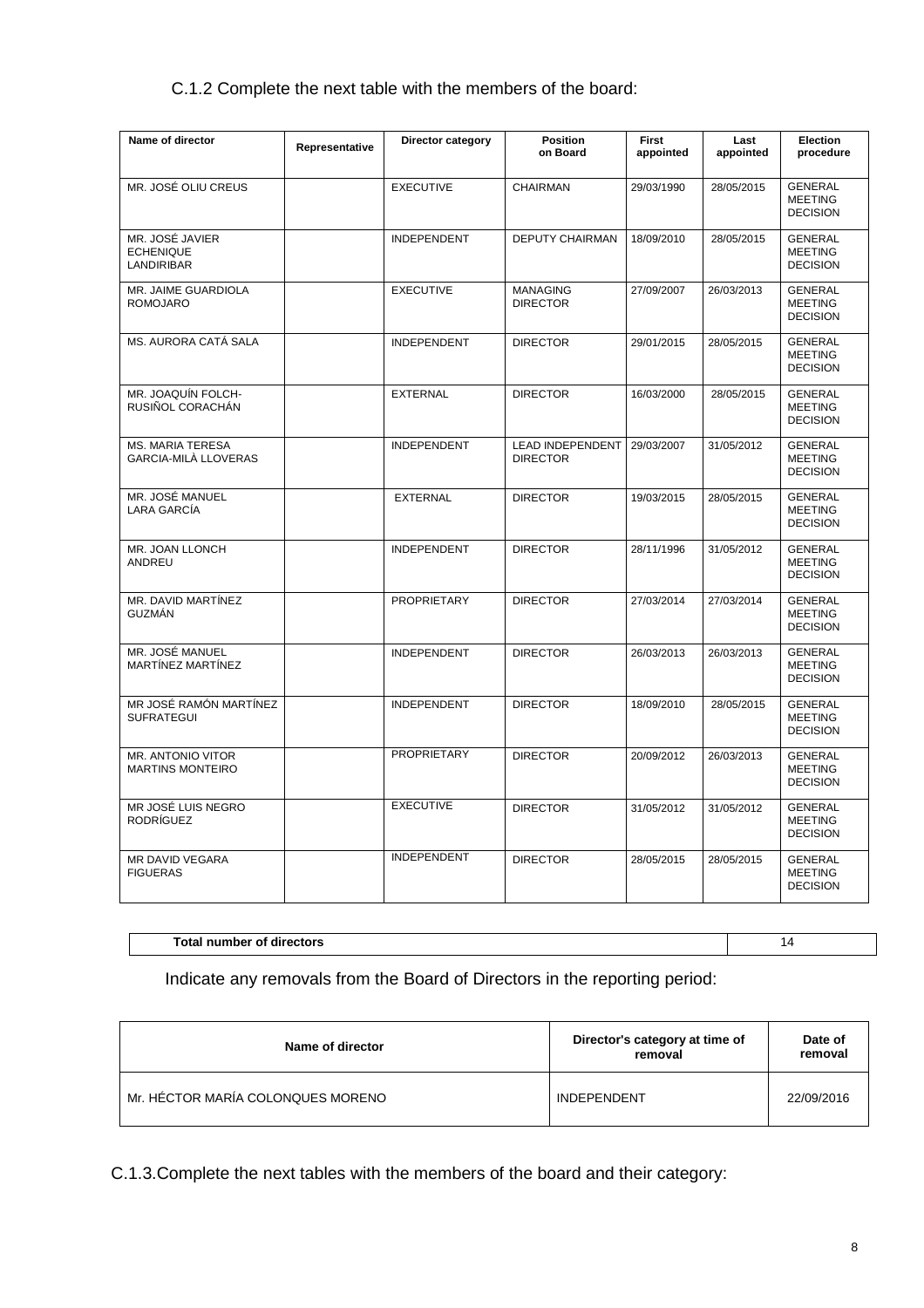## **EXECUTIVE DIRECTORS**

| Name of director             | Position in the company's organisation chart |
|------------------------------|----------------------------------------------|
| Mr. JOSÉ OLIU CREUS          | CHAIRMAN                                     |
| MR. JAIME GUARDIOLA ROMOJARO | <b>MANAGING DIRECTOR</b>                     |
| MR JOSÉ LUIS NEGRO RODRÍGUEZ | DIRECTOR - GENERAL MANAGER                   |

| Total number of executive directors |      |
|-------------------------------------|------|
| % იf<br>' Board<br>ˈtotal           | .43% |

## **PROPRIETARY EXTERNAL DIRECTORS**

| Name of director                   | Name of the significant shareholder whom the<br>director represents or who proposed his/her<br>appointment |
|------------------------------------|------------------------------------------------------------------------------------------------------------|
| MR. ANTONIO VITOR MARTINS MONTEIRO | BANCO COMERCIAL PORTUGUES, S.A.                                                                            |
| MR. DAVID MARTÍNEZ GUZMÁN          | <b>FINTECH INVESTMENTS LTD</b>                                                                             |

| Total number of proprietary directors |       |
|---------------------------------------|-------|
| % of total Board                      | 4.29% |

## **INDEPENDENT EXTERNAL DIRECTORS**

#### **Name of director:**

#### Mr. JOSÉ JAVIER ECHENIQUE LANDIRIBAR

#### **Profile:**

#### BANKING/BUSINESS:

Holds a degree in Economics and Actuarial Science from the University of the Basque Country Formerly Director and General Manager of Allianz-Ercos (1982-1990), General Manager of BBVA Group (1992-2001) and Chairman of Banco Guipuzcoano (2009-2012). Formerly a director of many companies in the energy and construction industries and the media. Currently a member of the Board of Directors of ACS, Repsol and Telefónica.

#### **Name of director:**

Ms. AURORA CATÁ SALA

 **Profile:** 

#### BUSINESS/CONSULTING:

Holds a degree in Industrial Engineering (major in Industrial Organisation) from the Polytechnic University of Catalonia and an MBA and PADE from IESE Barcelona. Formerly CFO of Nissan Motor Ibérica, S.A. (1991-1996), Managing Director of Planeta 2010 (1999-2002), Founder of ContentArena (2002-2003), General Manager of Audiovisual Media at Recoletos Grupo de Comunicación (2003-2008) and member of the Governing Board of Institut Català de Finances (2014). Formerly held a number of directorships. Currently partner and Director of Seeliger y Conde, S.L., director of Atresmedia Corporación de Medios de Comunicación, S.A., member of the Executive Committee of IESE and member of the Board of Barcelona Global.

#### **Name of director:**

#### Ms. MARIA TERESA GARCIA-MILÀ LLOVERAS

 **Profile:** 

#### ACADEMIC/AUDITING/FINANCE:

She has a Degree in Economics from the University of Barcelona and a PhD in Economics from the University of Minnesota, and has been a senior lecturer at the Department of Economics and Business at Pompeu Fabra University since 1995. Formerly held a number of directorships. She is currently the Director of the Barcelona Graduate School of Economics, and a researcher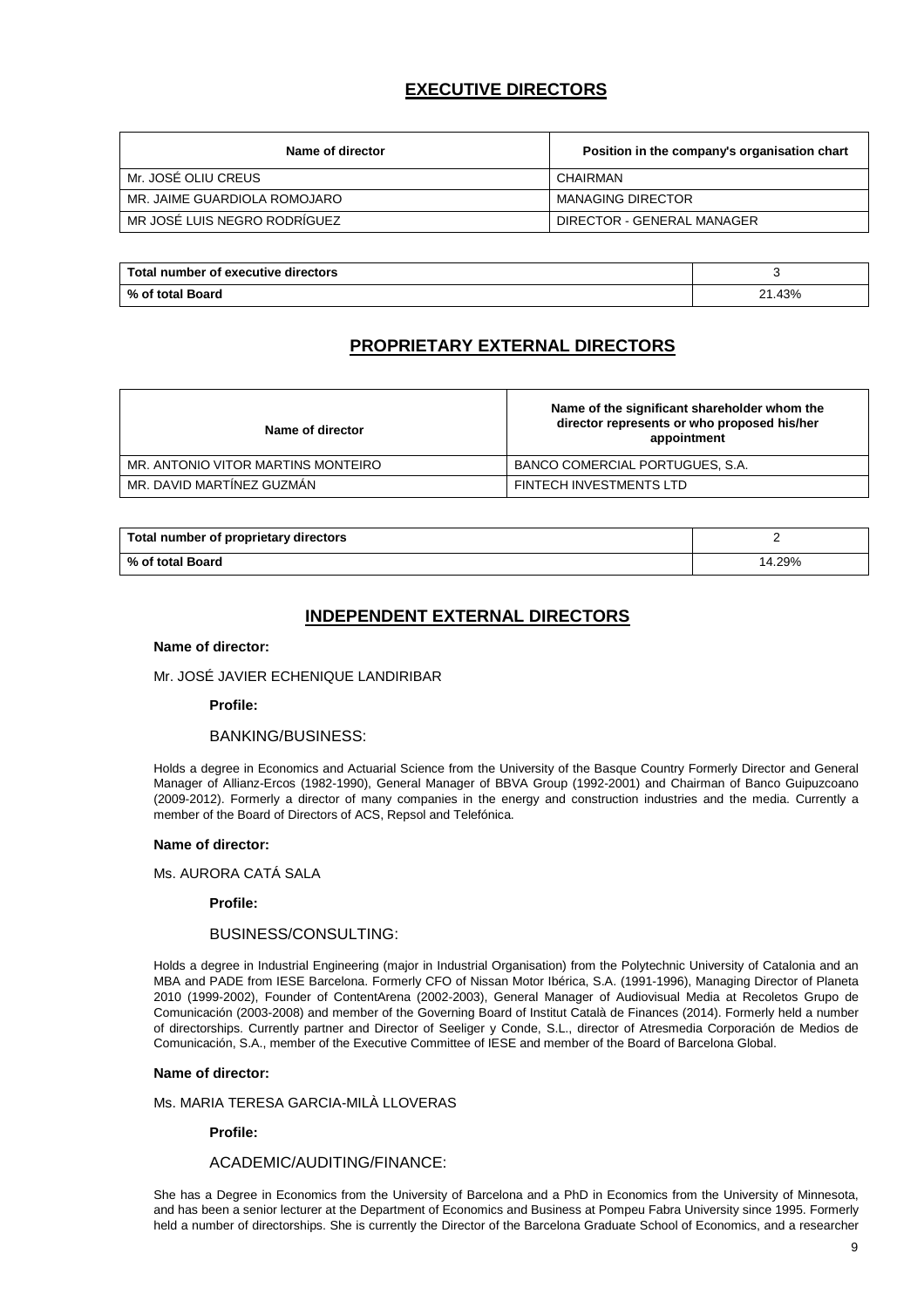and Board member of the International Economics Research Centre (CREI), and Vice-Chair of Círculo de Economía.

#### **Name of director:**

Mr. JOAN LLONCH ANDREU

 **Profile:** 

#### BUSINESS/ACADEMIC:

PhD in Economics and Business from the Autonomous University of Barcelona and MBA from the International Institute for Management Development (IMD) in Lausanne (Switzerland). Diploma in Market Research from the University of Barcelona. Tenured professor of Business Economics and Coordinator of Marketing at the Autonomous University of Barcelona; also acts as business consultant. Formerly held a number of directorships. Currently a director of BancSabadell d'Andorra.

#### **Name of director:**

Mr. JOSÉ MANUEL MARTÍNEZ MARTÍNEZ

 **Profile:** 

#### BUSINESS/INSURANCE:

A Public Works Engineer, he obtained a degree in Economics and Actuarial Science at the University of Madrid. Formerly Chairman of MAPFRE (2001-2012), President of Fundación MAPFRE (2007-2011) and member of the Board of Directors of Consorcio de Compensación de Seguros and the International Insurance Society. Currently Honorary Chairman of MAPFRE.

#### **Name of director:**

Mr José Ramón Martínez Sufrategui

 **Profile:** 

#### BUSINESS:

An architect specialised in urban development, he holds an Executive MBA from IE Business School. Formerly a director of Banco Guipuzcoano (1990-2010) and owner and Chairman of an extensive group of companies, he is currently Chairman of Centro Fuencarral, S.A., Edificios Cameranos, S.A., Títulos e Inversiones, S.A., Comercial del Campo, S.A. and Inversiete, S.A., among other companies.

#### **Name of director:**

Mr. DAVID VEGARA FIGUERAS

 **Profile:** 

#### FINANCE/ACADEMIC:

A graduate in Economics and Business Studies, Major in General Economics (Applied Economics) from the Autonomous University of Barcelona, he holds a Master in Economics, major in Capital Markets, from London School of Economics and Political Science. Formerly Secretary of State for the Economy in the Spanish government (2004-2009) and Deputy Managing Director, Banking, European Stability Mechanism (ESM) (2012-2015). He is currently associate professor in the Department of Economics, Finance and Accounting at ESADE and Vice-Chair of ESADEgeo.

| Total number of independent directors |     |
|---------------------------------------|-----|
| Ⅰ % of total number of Board members  | 50% |

Indicate whether any director classified as independent receives, from the company or the same group, any amount or benefit under a heading other than director remuneration, or holds or has held, during the last year, a business relationship with the company or any other company in its group, either in his/her own name or as a significant shareholder, director or senior manager of an entity that holds or has held such a relationship.

None.

If yes, give the reasons why it is considered that the director qualifies as an independent director.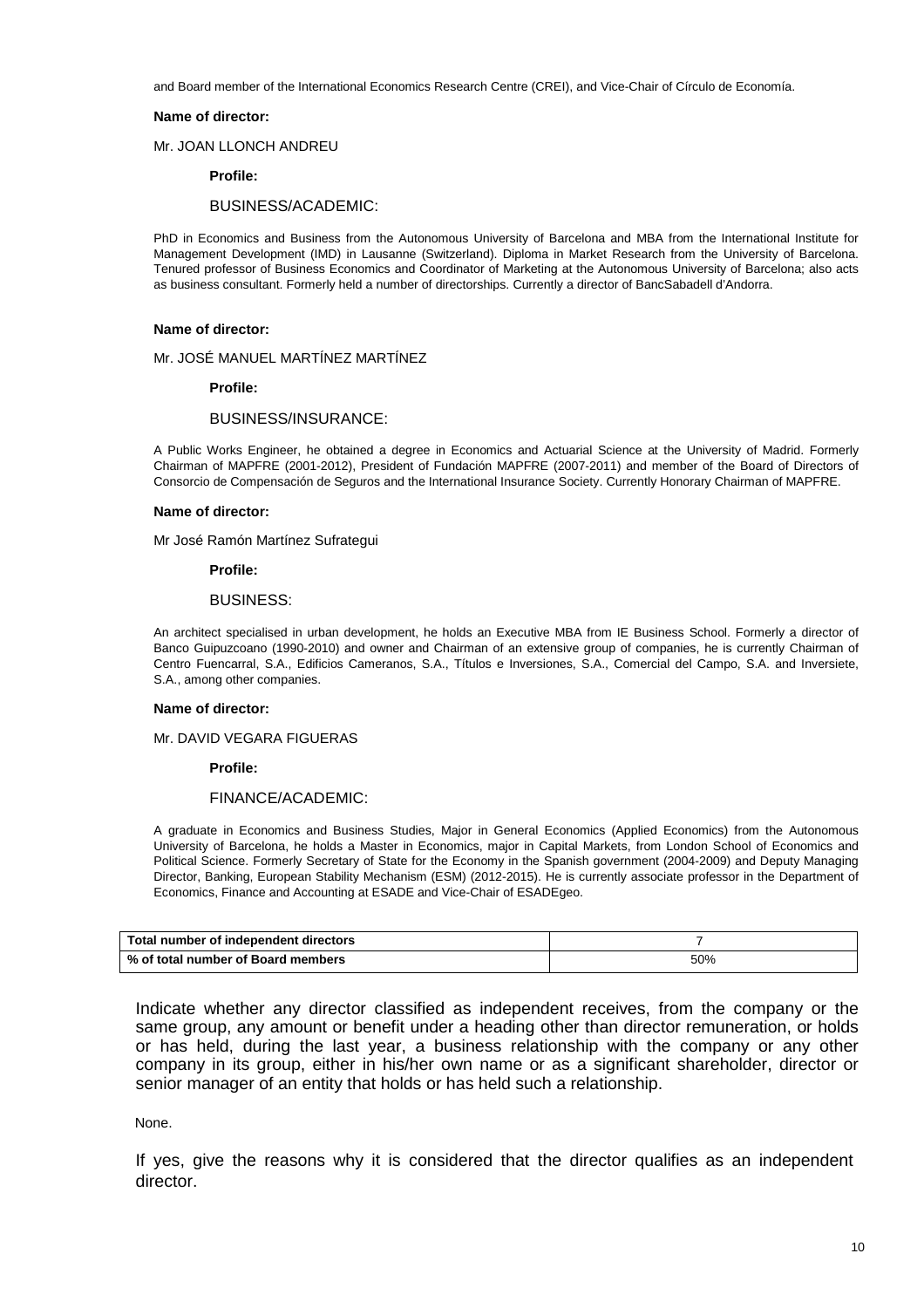## **OTHER EXTERNAL DIRECTORS**

Identify the other external directors and detail the reasons why they cannot be classified as proprietary or independent, and any relations they have with the company, its executives or its shareholders.

## **Name of director:**

Mr. JOAQUÍN FOLCH-RUSIÑOL CORACHÁN

#### **Company, executive or shareholder with which he/she is related:**

NOT APPLICABLE.

#### **Reason:**

By application of article 529.duodecies.4.i) of the Capital Companies Act.

#### **Name of director:**

Mr. JOSÉ MANUEL LARA GARCÍA

 **Company, executive or shareholder with which he/she is related:** 

NOT APPLICABLE.

#### **Reason:**

In 2016, personal and professional circumstances resulted in the change in his category as a director.

| Total number of other external directors |      |
|------------------------------------------|------|
| % of total number of Board members       | .29% |

## Indicate any changes in each director's status in the period:

| Name of director            | Date of change | <b>Previous category</b> | <b>Current category</b> |
|-----------------------------|----------------|--------------------------|-------------------------|
| Mr. JOSÉ MANUEL LARA GARCÍA | 21/04/2016     | Independent              | External                |

C.1.4 Complete the following table with information on the number of female directors in the last four years, and their category:

|                  | Number of female directors |               |               |      | % of total directors in each category |          |          |          |
|------------------|----------------------------|---------------|---------------|------|---------------------------------------|----------|----------|----------|
|                  | 2016                       | 2015          | 2014          | 2013 | 2016                                  | 2015     | 2014     | 2013     |
| <b>Executive</b> |                            | 0             | $\Omega$      | 0    | $0.00\%$                              | $0.00\%$ | $0.00\%$ | $0.00\%$ |
| Proprietary      |                            | $\Omega$      | $\Omega$      | 0    | $0.00\%$                              | $0.00\%$ | $0.00\%$ | $0.00\%$ |
| Independent      | 2                          | 2             | 2             | 2    | 28.57%                                | 22.22%   | 25.00%   | 22.22%   |
| Other external   | 0                          | $\Omega$      | $\Omega$      | 0    | $0.00\%$                              | $0.00\%$ | $0.00\%$ | $0.00\%$ |
| Total:           | ົ                          | $\mathcal{P}$ | $\mathcal{P}$ | 2    | 14.29%                                | 13.33%   | 14.29%   | 14.29%   |

C.1.5 Detail any measures adopted to seek to appoint women so as to achieve a balance of women and men on the Board of Directors.

**Detail such measures**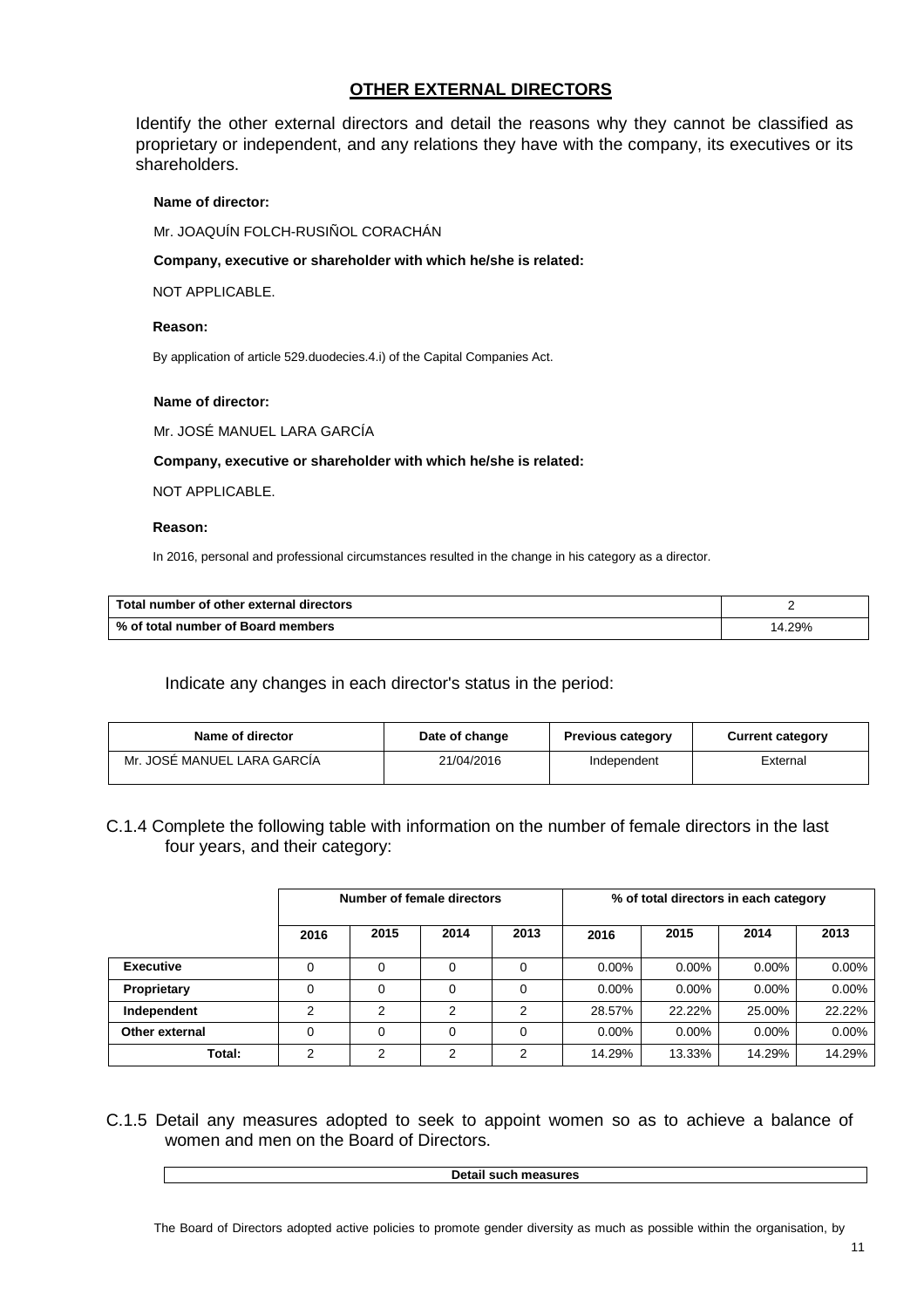the approval on 25 February 2016 of the Policy for Selection of Candidates for Directorships of Banco Sabadell, in compliance with Recommendation 14 of the Code of Good Governance for Listed Companies. The Policy sets the criteria to be applied in the process of selecting new members of the Board of Directors and in the re-appointment of directors, under the provisions of the applicable laws and recommendations. In particular, directors must meet the standards for professional competency, integrity, suitability and diversity, and particular care must be taken to ensure that there is a sufficient number of female directors by promoting attainment of the objective that the gender that is under-represented on the Board should account for at least 30% of the total members of the Board by 2020.

At 2016 year-end, there were 2 female directors out of a total of 14; additionally, the Vice-Secretary of the Board is a woman. Specifically, on 21 April 2016, the Board of Directors appointed a women as lead independent director, and she is also Chair of the Audit and Control Committee and a member of the Remuneration Committee and the Risk Committee. In 2016, the other female director was appointed Chair of the Appointments Committee, of which she was already a member, and she is also Chair of the Remuneration Committee. As a result, women accounted for 14.29% of the Company's Board of Directors, and 28.57% of the independent directors; they also chair three of the Board's five sub-committees.

C.1.6 Describe any measures adopted by the Appointments Committee to ensure that the selection procedure is free of an implicit bias that might prevent the selection of women, and that the Company deliberately seeks female candidates with the necessary professional profile:

**Detail such measures**

On 17 February 2016, the Appointments Committee informed the Board of its approval of the Banco Sabadell Director Selection Policy, one of whose goals is to ensure that the selection procedure is free from any implicit bias that might hamper the selection of women.

Additionally, in fulfilment of the role assigned to the Committee by the amendment to the Articles of Association approved by the General Meeting of Shareholders on 28 May 2015 and by the Board Regulation, it sees to ensure compliance with the Policy for the Selection of Candidates for Directorships of Banco Sabadell, so that the procedure for selecting its members favours a diversity of experience, knowledge and capability and an increase in the presence of the gender that is underrepresented on the Board of Directors, by drafting guidelines on how to achieve that objective.

Where, despite such measures, there are few or no female directors, indicate the reasons for this situation.

**Detail of reasons**

C.1.6 bis Detail the conclusions reached by the Appointments Committee in assessing compliance with the director selection policy. In particular, indicate how this policy promotes the objective that, by 2020, women account for at least 30% of Board members.

**Detail the conclusions.** 

On 25 February 2016, the Board of Directors approved the Banco Sabadell Director Selection Policy. In compliance with the Banco Sabadell Director Selection Policy, the Appointments Committee certifies that it checked that the policy was complied with in the director appointment resolutions adopted in 2016, specifically in the appointment on 22 September 2016 of Mr. Manuel Valls Morató, who has knowledge and experience of auditing, as a member of the Board of Directors. That director was selected following the procedure described in the Banco Sabadell Director Selection Policy, in a transparent process and after comparing candidates in the market, focusing particularly on gender diversity and giving priority as far as possible to the appointment of female directors. In this specific case, it was decided to give priority to his training as an auditor in order to fulfil the corporate governance recommendations.

On 21 April 2016, the Board of Directors appointed Ms. María Teresa Garcia-Milà Lloveras as lead independent director, thereby enhancing gender diversity among the officers of the Board of Directors.

C.1.7 Detail how the significant shareholders are represented on the Board.

Although the significant shareholders are not represented directly on the Board, Mr. David Martínez Guzmán is related to the shareholder Fintech Investments Ltd.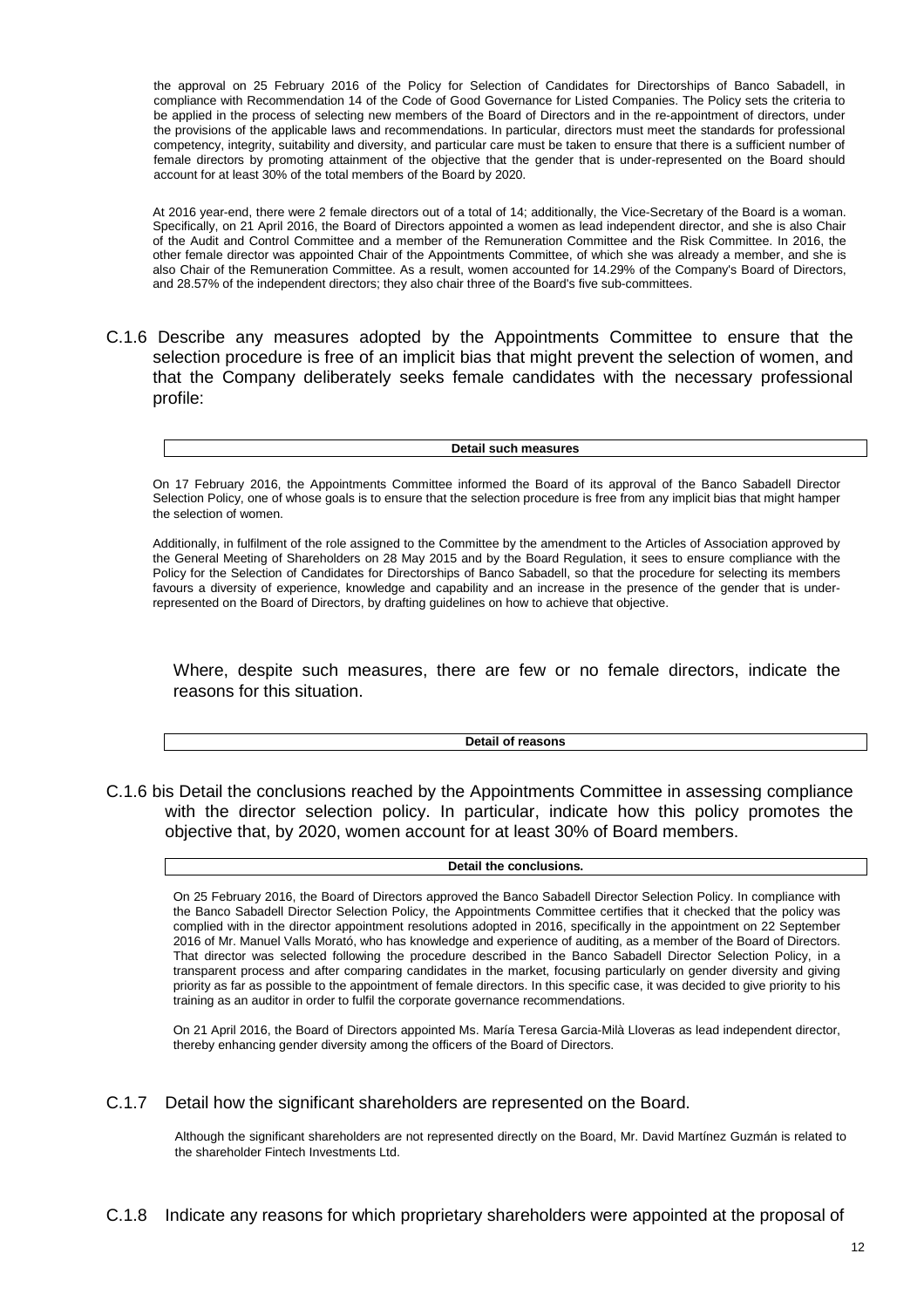a shareholder owning less than 3% of capital:

Disclose any rejection of a formal request for a board seat from shareholders whose equity stake is equal to or greater than that of others which applied successfully for a proprietary directorship. Detail the reasons for any such rejection:

 $Yes \frown$  No  $X$ 

C.1.9 State whether any director has withdrawn from his/her position before the expiration of his/her term of office, whether the director has given reasons to the Board and by what means and, in the event that he/she gave reasons in writing to the full Board, describe at least the reasons given by the director:

#### **Name of director:**

Mr. HÉCTOR MARÍA COLONQUES MORENO

#### **Reason for resignation:**

On 22 September 2016, Banco Sabadell announced that Mr. Héctor María Colonques Moreno had presented his resignation in a letter addressed to all the directors in which he stated that the decision was to allow the appointment of a new director who met new specific profile requirements.

C.1.10 Indicate any powers delegated to the chief executive officer(s):

#### **Name of director:**

Mr. JAIME GUARDIOLA ROMOJARO

#### **Brief description:**

The powers of the managing director are detailed in section H.

C.1.11 Identify any board members with directorships or management positions in other companies that form part of the listed company's group:

| Name of director                       | Name of Group company                                    | <b>Position</b> | Does he/she have<br>executive<br>functions? |
|----------------------------------------|----------------------------------------------------------|-----------------|---------------------------------------------|
| MR. JOSÉ OLIU CREUS                    | BANSABADELL HOLDING, S.L. SOCIEDAD<br><b>UNIPERSONAL</b> | <b>CHAIRMAN</b> | NO.                                         |
| MR. JAIME GUARDIOLA<br><b>ROMOJARO</b> | BANCO SABADELL, S.A. I.B.M. (MEXICO)                     | CHAIRMAN        | NO.                                         |
| MR. JAIME GUARDIOLA<br><b>ROMOJARO</b> | SABCAPITAL, S.A.C.V., SOFOM, E.R.                        | CHAIRMAN        | NO.                                         |
| MR. JOAN LLONCH ANDREU                 | BANCSABADELL D'ANDORRA, S.A.                             | <b>DIRECTOR</b> | NO.                                         |
| MR. JOAN LLONCH ANDREU                 | BANSABADELL HOLDING, S.L. SOCIEDAD<br><b>UNIPERSONAL</b> | <b>DIRECTOR</b> | NO.                                         |
| MR JOSÉ LUIS<br>NEGRO RODRÍGUEZ        | BANSABADELL FINANCIACIÓN, E.F.C. S.A.                    | CHAIRMAN        | NO.                                         |
| MR JOSÉ LUIS<br>NEGRO RODRÍGUEZ        | BANSABADELL HOLDING, S.L. SOCIEDAD<br><b>UNIPERSONAL</b> | <b>DIRECTOR</b> | NO.                                         |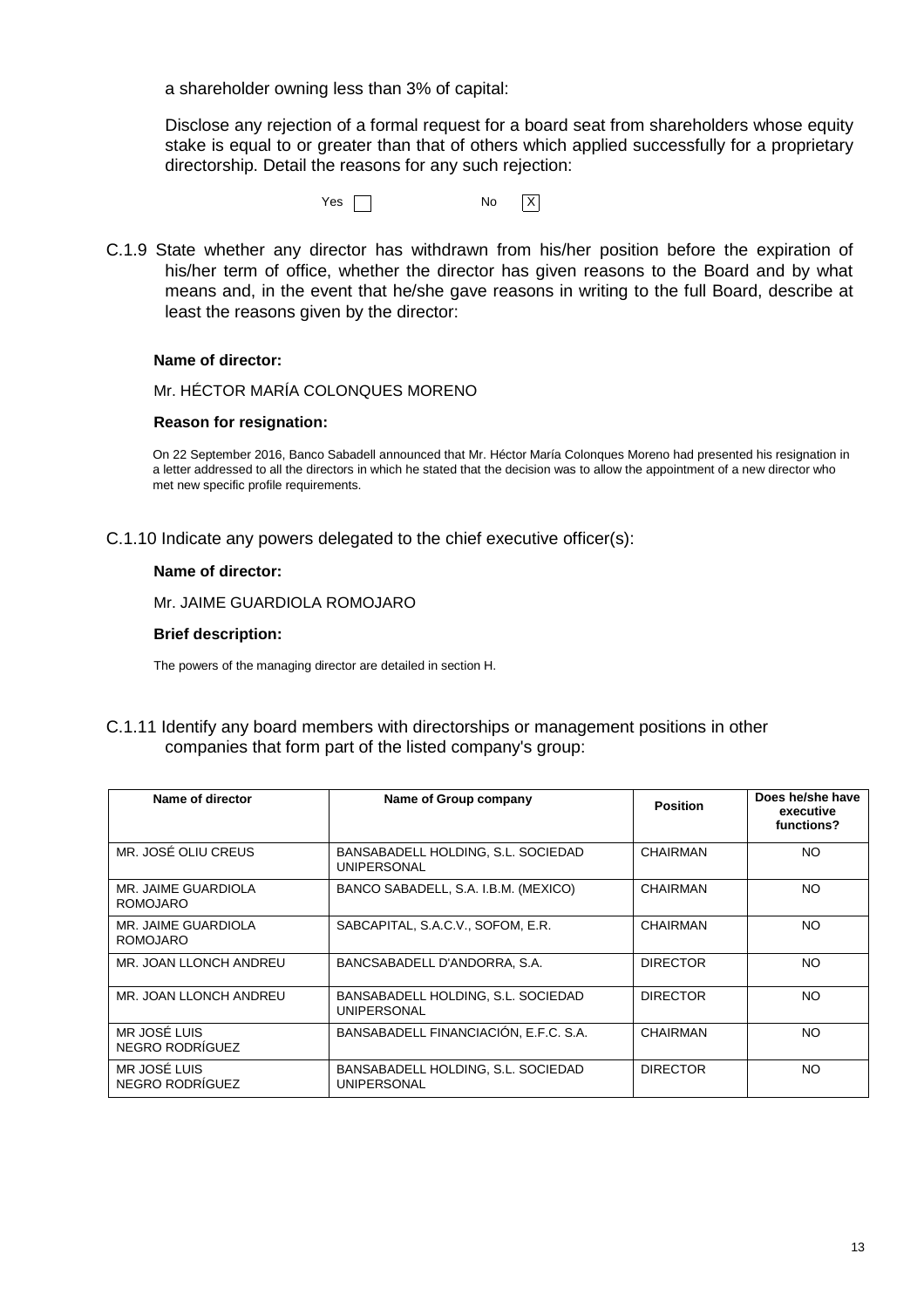C.1.12 Indicate any company directors who are members of the board of directors of other companies listed on Spanish official stock markets, other than group companies, of which the company has been notified:

| Name of director                     | Name of Group company                                     | <b>Position</b> |
|--------------------------------------|-----------------------------------------------------------|-----------------|
| MR. JOSÉ JAVIER ECHENIQUE LANDIRIBAR | ACS ACTIVIDADES DE LA CONSTRUCCIÓN<br>Y SERVICIOS, S.A.   | <b>DIRECTOR</b> |
| MR. JOSÉ JAVIER ECHENIQUE LANDIRIBAR | ENCE ENERGÍA Y CELULOSA, S.A.                             | <b>DIRECTOR</b> |
| MR. JOSÉ JAVIER ECHENIQUE LANDIRIBAR | REPSOL, S.A.                                              | <b>DIRECTOR</b> |
| MR. JOSÉ JAVIER ECHENIQUE LANDIRIBAR | TELEFÓNICA, S.A.                                          | <b>DIRECTOR</b> |
| MS. AURORA CATÁ SALA                 | ATRESMEDIA CORPORACIÓN DE MEDIOS<br>DE COMUNICACIÓN, S.A. | <b>DIRECTOR</b> |
| MR. JOSÉ MANUEL LARA GARCÍA          | ATRESMEDIA CORPORACIÓN DE MEDIOS<br>DE COMUNICACIÓN, S.A. | <b>DIRECTOR</b> |
| MR. DAVID MARTÍNEZ GUZMÁN            | ALFA. S.A.B. DE C.V.                                      | <b>DIRECTOR</b> |
| MR. DAVID MARTÍNEZ GUZMÁN            | VITRO, S.A.B. DE C.V.                                     | <b>DIRECTOR</b> |
| MR. DAVID MARTÍNEZ GUZMÁN            | CEMEX, S.A.B. DE C.V                                      | <b>DIRECTOR</b> |
| MR. ANTONIO VITOR MARTINS MONTEIRO   | <b>BANCO COMERCIAL PORTUGUES, S.A.</b>                    | CHAIRMAN        |
| MR. ANTONIO VITOR MARTINS MONTEIRO   | SOCO INTERNACIONAL PLC                                    | <b>DIRECTOR</b> |

C.1.13 Indicate whether the company has established rules about the number of directorships their board members can hold, and describe any such rules:

| $\times$<br>Yes | No                |  |
|-----------------|-------------------|--|
|                 | Detail such rules |  |
|                 |                   |  |

Banco Sabadell is subject to Act 10/2014, of 26 June, on ordering, supervision and solvency of credit institutions, which establishes the maximum number of directorships that directors of credit institutions may hold.

## C.1.14 Revoked

C.1.15 Indicate the overall remuneration for the Board of Directors:

| Board of Directors remuneration (thousand euro)                                | 7.167  |
|--------------------------------------------------------------------------------|--------|
| Amount of accumulated pension rights held by current directors (thousand euro) | 33.413 |
| Amount of accumulated pension rights held by former directors (thousand euro)  |        |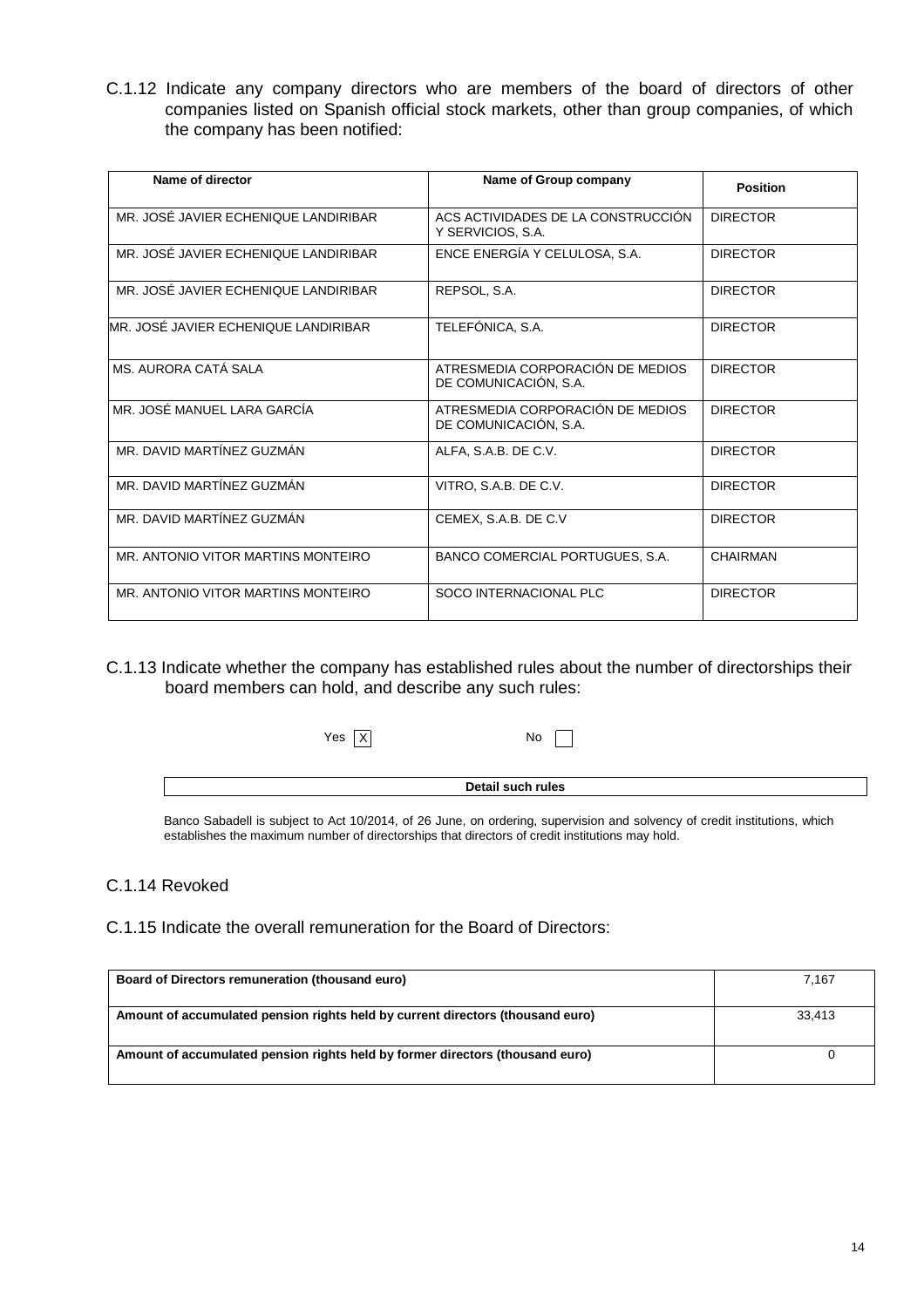C.1.16 Identify senior management members who are not executive directors and the total remuneration accrued to them in the year:

| <b>Name</b>                      | Position(s)                                     |
|----------------------------------|-------------------------------------------------|
| MS. MARÍA JOSÉ GARCÍA BEATO      | VICE-SECRETARY OF THE BOARD - COMPANY SECRETARY |
| MR. MIQUEL MONTES GÜELL          | <b>GENERAL MANAGER</b>                          |
| MR. TOMÁS VARELA MUIÑA           | <b>GENERAL MANAGER</b>                          |
| MR. CARLOS VENTURA SANTAMANS     | <b>GENERAL MANAGER</b>                          |
| MR. FERNANDO PÉREZ-HICKMAN MUÑOZ | <b>GENERAL MANAGER</b>                          |
| MR. RAMÓN DE LA RIVA REINA       | DEPUTY GENERAL MANAGER                          |
| MR. ENRIC ROVIRA MASACHS         | DEPUTY GENERAL MANAGER                          |
| MS. NURIA LAZARO RUBIO           | DEPUTY GENERAL MANAGER - HEAD OF INTERNAL AUDIT |

| Total remuneration for senior management (thousand euro)<br>7.312 |
|-------------------------------------------------------------------|
|-------------------------------------------------------------------|

C.1.17 Identify any board members who are also board members or executives of a significant shareholder and/or subsidiaries of its group:

Identify any significant relationships, other than those stated in the preceding section, between board members and significant shareholders and/or subsidiaries in their group:

C.1.18 Indicate whether there were any amendments to the board regulation in the year.

| Yes                     |  | No.                                                                                                                |  |
|-------------------------|--|--------------------------------------------------------------------------------------------------------------------|--|
| Describe the amendments |  |                                                                                                                    |  |
|                         |  | On 25 February 2016, the Board of Directors resolved to amend articles 5, 8, 11, 12, 13, 14 and 25 of the Board of |  |

Directors Regulation and to eliminate article 16 bis.

Those articles were amended due to the need to adapt the wording of the Board of Directors Regulation to the new wording of the Articles of Association and the applicable legislation, specifically the Capital Companies Act, Act 10/2014, of 26, June, on ordering, supervision and solvency of credit institutions, Royal Decree 84/2015, of 13 February, implementing Act 10/2014, of 26 June, and Act 22/2015, of 20 July, on auditing.

This amendment was submitted to the General Meeting of Shareholders on 31 March 2016 for information purposes.

In compliance with the provisions of article 529 of the Capital Companies Act, the amendments to the Board of Directors Regulation were notified to the National Securities Market Commission (CNMV), expressed as a public instrument and presented in the Mercantile Register. Once registered in the Mercantile Register, the full texts were published by the CNMV and by Banco de Sabadell, S.A. on the corporate website (www.grupobancsabadell.com).

#### C.1.19 Indicate the procedure for appointing, re-appointing, assessing and removing directors. Indicate the competent bodies, the process and the criteria for each procedure.

In accordance with the provisions of Articles 50, 53, 55 and 61 of the Articles of Association, articles 14, 19 and 20 of the Board of Directors Regulation, the Banco Sabadell Director Selection Policy and the procedure for assessing the suitability of the members of the Board of Directors and holders of key functions of Banco Sabadell, the procedures for appointment, reappointment, evaluation and removal of Directors are as follows:

#### Recruitment

The Appointments Committee is responsible for analysing the competencies and diversity of the Board of Directors in order to determine the profile of candidates for director of Banco Sabadell. In compliance with the Banco Sabadell Director Selection Policy, it is responsible for performing a prior assessment to ensure that candidates for director possess the necessary competencies, knowledge and experience; to that end, it is necessary to consider the balance of knowledge, skills, diversity and experience of the members of the Board of Directors and, for this purpose, to define the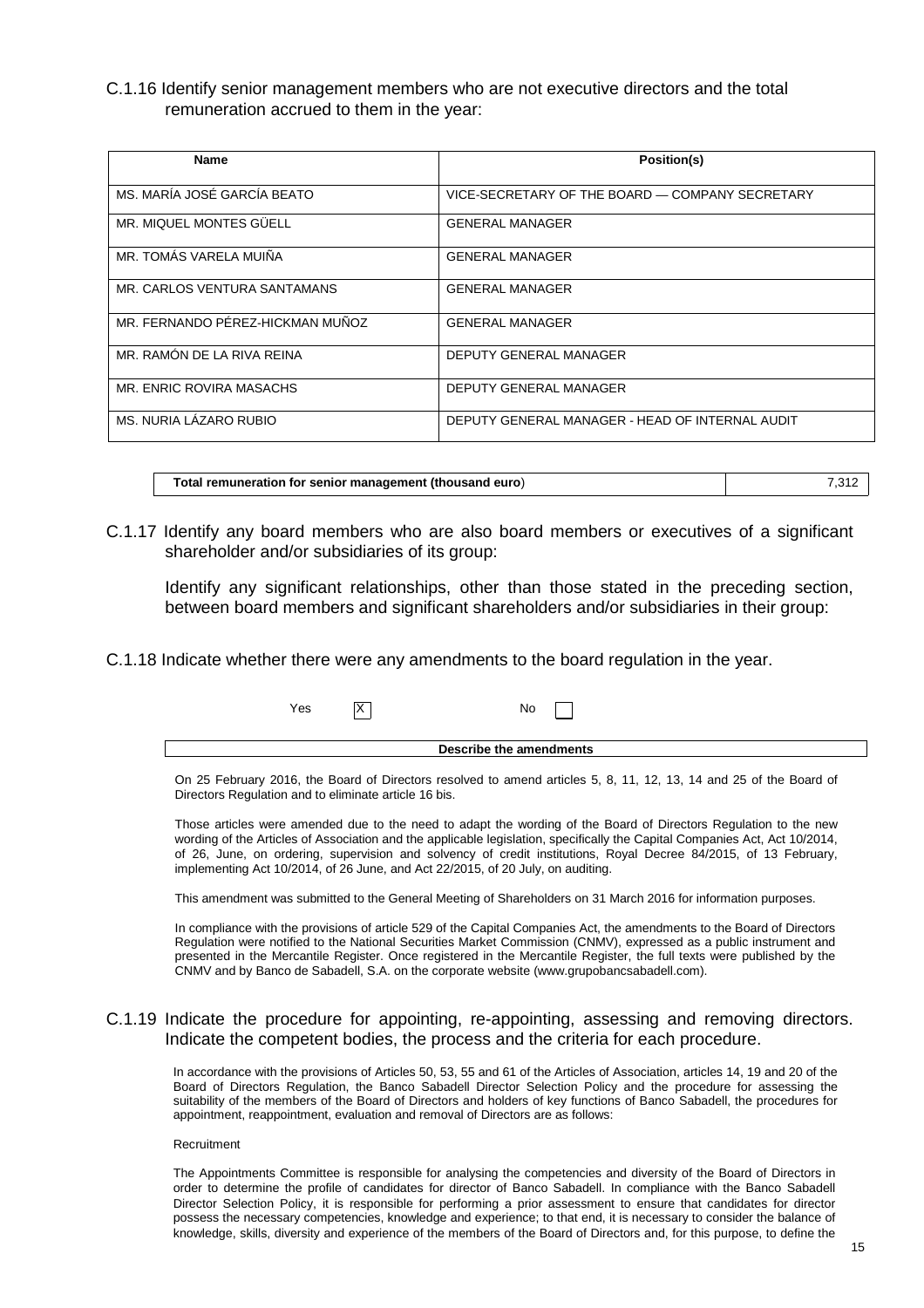roles and capabilities required of the candidates to fill each vacancy and to evaluate the time and dedication needed for them to effectively perform their duties.

To select candidates, the Appointments Committee may, if deemed necessary, engage a prestigious consultant in the field of personnel selection to initiate a process of finding candidates that fit the desired profile. Additionally, any director may suggest candidates for director provided they meet the requirements of the Banco Sabadell Director Selection Policy.

#### Suitability assessment

Once a candidate has been selected, the procedure for assessing the suitability of Board members and key personnel must be applied; on this basis, the Appointments Committee will analyse the information about the candidates and the reports presented by the Board Secretary, drawn up by the Bank's Senior Counsel, as to their commercial and professional integrity, knowledge and experience and their willingness to provide good governance, by application of the requirements set out in Act 10/2014, of 26 June, on ordering, supervision and solvency of credit institutions, and having regard to the criteria for assessing the suitability of the members of the Board of Directors as set out in Royal Decree 84/2015, of 13 February, implementing the aforementioned Act 10/2014, of 26 June. The Appointments Committee will check that candidates meet the requirements as to integrity, knowledge, experience and governance envisaged in the applicable legislation and will draw up a candidate suitability assessment report. In addition, candidates for directorships must be vetted by the European Central Bank.

The Appointments Committee is also entrusted with assessing director suitability on an ongoing basis, and evaluating the profile of the persons most suited to being members of the various committees, and making proposals in this regard to the Board of Directors; in particular, it must seek to ensure that the rules on the qualitative composition of the Board of Directors are complied with.

#### Appointment

After assessing the suitability of candidates for director, the Appointments Committee is entrusted, among its basic responsibilities in accordance with Article 61 of the Articles of Association, with making proposals to the Board for the appointment of independent directors either by co-optation or for submission to a vote at the General Meeting of Shareholders, and must advise on the proposals for appointment of other director categories whose appointment is proposed by co-optation or is to be submitted to the General Meeting of Shareholders for approval.

Ordinary members of the Board of Directors are appointed by the General Meeting of Shareholders. Any vacancies arising on the Board of Directors are filled by the General Meeting unless the Board decides, in the interests of the Company, to act in accordance with the Capital Companies Act. Directors appointed by co-optation hold office until the next General Meeting.

#### Re-appointment

Directors are appointed for a term of at most four years and they can be re-appointed one or more times for periods of the same maximum duration.

#### Removal

Directors must step down when their term ends if they are not re-appointed, or when the General Meeting of Shareholders or the Board of Directors so decides using the powers conferred on them by law or the Articles of Association. The Appointments Committee is empowered to make proposals for the removal of independent directors by the General Meeting of Shareholders, and to advise on proposals to remove directors in other categories. The Board does not currently have any powers in this respect under the law or the Articles of Association. The General Meeting of Shareholders may remove directors at any time, as provided in article 50 of the Articles of Association.

#### **Restrictions**

The following may not hold office as members of the Board of Directors:

- a) Minors.
- b) Persons disqualified by law, undischarged bankrupts or insolvents, those under convictions involving disqualification from holding public office, and those convicted of serious breaches of the Spanish Corporations Act or Company regulations, or who are prevented from engaging in trade by reason of their office.
- c) Government officials whose duties are related to, or have a bearing on, the business of the Bank.
- d) Those in default with respect to any obligation to the Bank.
- e) Persons in any of the situations of incompatibility or limitation on holding office as provided by law.

C.1.20 Describe the extent to which the annual evaluation of the Board led to significant changes in its internal organisation and the procedures applicable to its activities:

#### **Description of changes**

Each year, the entity assesses the performance of the Board of Directors and of its sub-committees (Executive Committee, Audit and Control Committee, Appointments Committee, Remuneration Committee and Risk Committee) in connection with: governance model, suitable composition of the Board, and effective performance.

The findings of the assessment on 28 January 2016 were positive and it detected no aspects of the Board's internal operations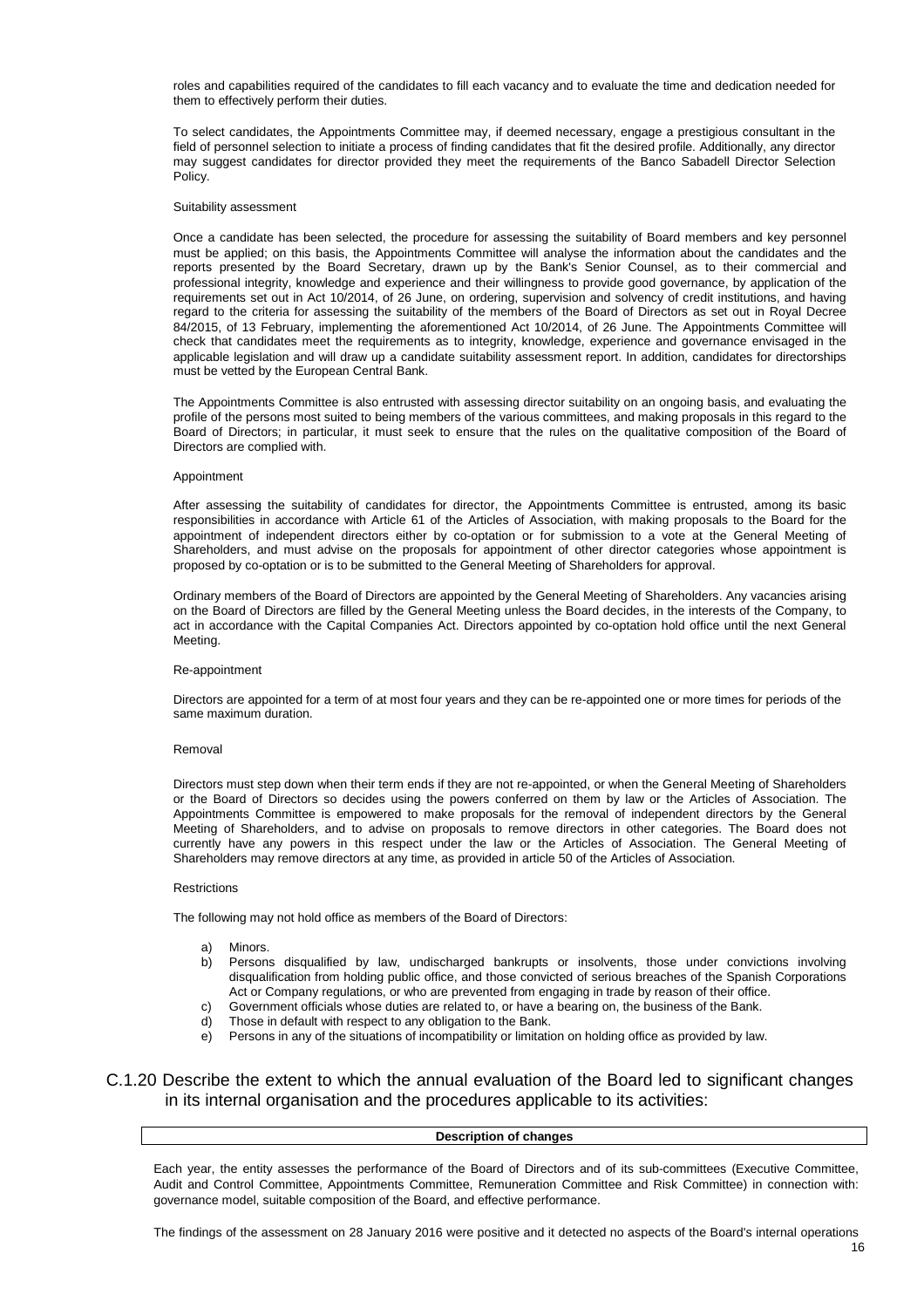that might impair that outcome.

Nevertheless, the entity drew up an Action Plan consisting of measures aimed at improving Banco Sabadell's corporate governance and the workings of the Board of Directors itself and of its sub-committees.

During 2016, a female Lead Independent Director was appointed and the position of Vice-Chair of the Board of Directors was separated from that of Lead Director, the goal being to enhance the role of the Lead Independent Director and promoting gender diversity on the Board. The independent directors have held meetings under the coordination of the Lead Independent Director to discuss the dynamics of the Board of Directors and enhance the added value that independent directors can provide, by identifying potential areas for improvement.

The Board of Directors approved an annual work plan covering the mandatory issues and a schedule of meetings of the Board and each of its sub-committees for 2016, which contained a list of dates and matters to be discussed at each of the meetings of the Board and its sub-committees, the goal being, inter alia, to help organise the work by putting particular emphasis on key issues which should advisably be reviewed regularly by the Board of Directors and the corresponding sub-committee.

The content of minutes was enhanced to reflect the debates within the Board and its sub-committees, and improvements continue to be made in the process of providing documentation. The Board of Directors also approved a Succession Plan for the Chairman and Managing Director of Banco Sabadell, and the Director Training Programme that commenced in 2015 continued, with specific sessions focusing on areas of special interest to the directors.

As a result of an analysis of the new regulations applicable to the Bank and the new corporate governance rules and recommendations, the General Meeting of Shareholders on 31 March 2016 approved an amendment to a number of articles of the Articles of Association and the Regulation of the General Meeting of Shareholders of Banco Sabadell to adapt them to current regulations, and to introduce technical and drafting improvements in certain articles of the Articles of Association in order to clarify or complete their content so as to facilitate comprehension by shareholders, thereby improving the Bank's governance. That General Meeting of Shareholders on 31 March 2016 also took cognizance of the amendments to the Board of Directors Regulation to adapt it to the new wording of the Articles of Association.

C.1.20 Describe the evaluation process and the areas assessed by the Board of Directors with the assistance of an outsourced consultant, if any, with regard to the diversity of its composition and powers, the performance and composition of its committees, the performance of the Chairman of the Board of Directors and the chief executive of the company, and the performance and contribution of each director.

In accordance with article 529 nonies of the Capital Companies Act, the Code of Good Governance for Listed Companies and the Board of Directors Regulation, the Board of Directors assessed its own performance and that of its sub-committees. The evaluation was organized and coordinated by the Chairman of the Board of Directors, as the person with responsibility for the Board's effective performance, with the participation of all directors; the evaluation incorporates the conclusions of the selfassessments performed by the sub-committees. The Appointments Committee also reported favourably on the performance assessment of the Board and of the Chairman and Managing Director.

The regular performance evaluation of the Chairman of the Board of Directors was directed by the Lead Independent Director in accordance with article 529 septies of the Capital Companies Act and with article 55 of the Articles of Association and article 8 of the Board of Directors Regulation; the assessment of the Managing Director's performance was organised and coordinated by the Chairman of the Board.

The performance assessment of the Board and the sub-committees concluded that the composition of the Board and its subcommittees is appropriate and of good quality, there being a balance between the different categories of Directors and diversity in the training, skills and experience of the directors, in conformity with the provisions of the law and the Bank's internal regulations, and that the committee structure is appropriate. Both the Board and the Committees have assumed the duties assigned to them by law and by the Articles of Association, and the latter have also assumed all matters entrusted to them by the Board of Directors for them to review and approve or provide advice to the Board. The frequency, duration and attendance of directors at meetings of the Board and the Committees of which they are members was satisfactory. An analysis of the notice, agenda, documentation and information provided to the directors for the meetings, in connection with the issues raised discussed, and the operation and conduct of business at the meetings of the Board and Committees, reveals appropriate performance as issues were debated sufficiently and directors were provided with sufficient documentation and information to discharge their duties. Additionally, the training given to the members of the Board of Directors was considered to be satisfactory since it covered matters of great interest to directors and enabled them to remain up to date with all issues relating to the Bank's structure and organisation and the main aspects of its management.

The performance assessment of the Board also analysed the performance of the Chairman, the Vice-Chairman, the Managing Director, the Lead Independent Director, the Secretary and the Vice-Secretary of the Board of Directors, finding that their actions and performance were appropriate.

C.1.20 ter Give a breakdown of any business relations that the consultant or any group company has with the company or any group company.

C.1.21 Indicate the reasons for which directors may be forced to resign.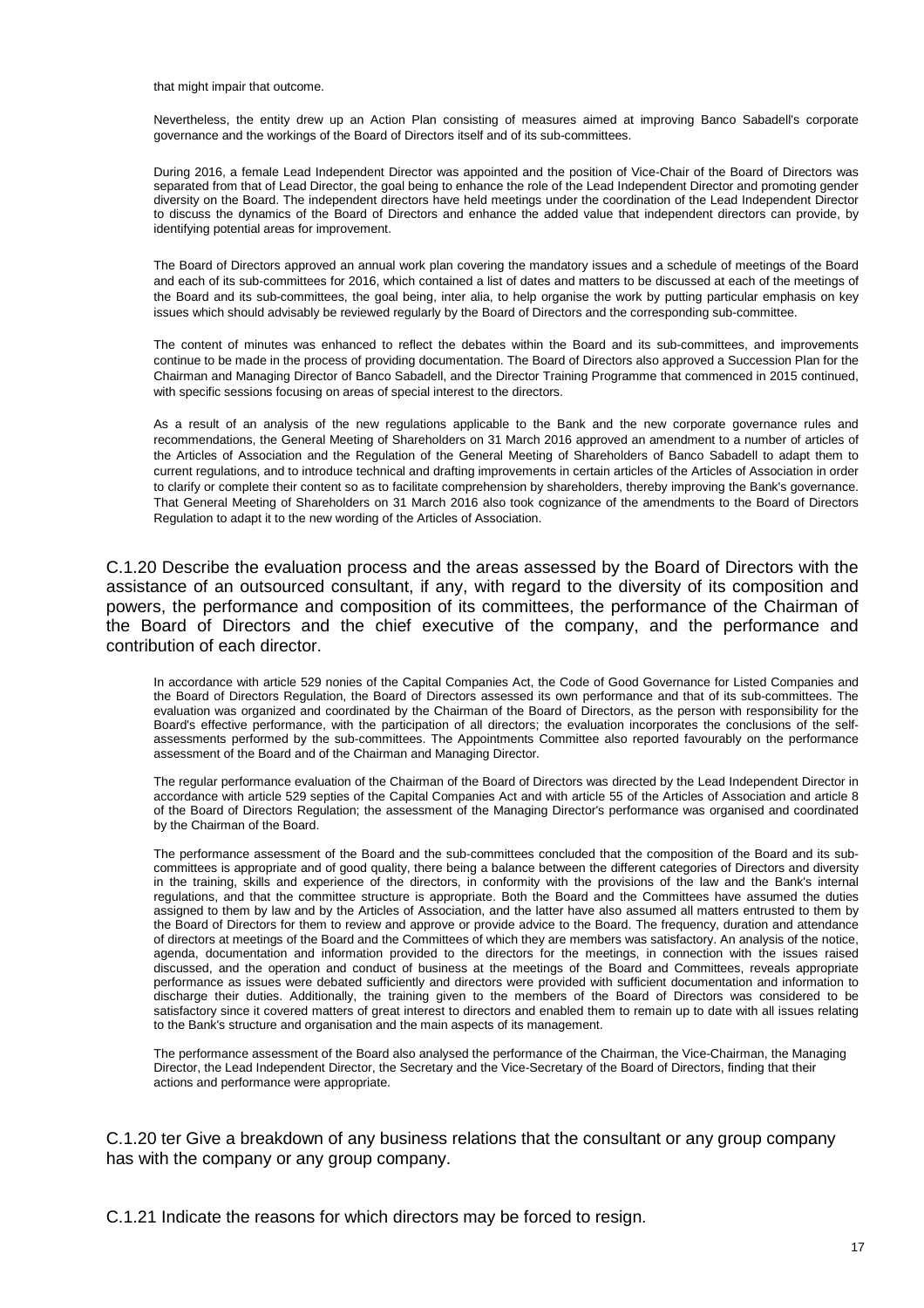Under article 20 of the Board of Directors Regulation, directors may be removed:

- a) If they meet any of the conditions of incompatibility or prohibition envisaged in the law or the Articles of Association.
- b) If they are arraigned for a crime or are the subject of disciplinary proceedings by the supervisory authorities for a serious or very serious infringement.
- c) Where their continuance on the Board may jeopardise the company's interests.

#### C.1.22 Revoked

C.1.23 Is a supermajority, other than the legal majority, required in some decisions?

|                                                        | Yes                                     | No |                                                                                                                    |
|--------------------------------------------------------|-----------------------------------------|----|--------------------------------------------------------------------------------------------------------------------|
| Describe the differences, if any.                      |                                         |    |                                                                                                                    |
| appointing the Chairman of the Board of Directors.     |                                         |    | C.1.24 Detail whether there are specific requirements, other than those relating to directors, for                 |
|                                                        | Yes                                     | N0 |                                                                                                                    |
| Board of Directors.                                    |                                         |    | Those established in the Succession Plan for the Chairman and Managing Director of Banco Sabadell, approved by the |
| C.1.25 Indicate if the chairperson has a casting vote: |                                         |    |                                                                                                                    |
|                                                        | Yes X                                   | No |                                                                                                                    |
|                                                        | Issues on which there is a casting vote |    |                                                                                                                    |

Under article 56 of the Articles of Association, resolutions of the Board of Directors are adopted by absolute majority of the directors in attendance, the Chairman holding a casting vote.

C.1.26 Indicate if the articles or board regulation establish an age limit for directors:

| Yes |  | No | $\overline{X}$ |  |
|-----|--|----|----------------|--|
|-----|--|----|----------------|--|

C.1.27 Indicate if the articles or board regulation establish a term limit for independent directors other than that provided in the regulations:



C.1.28 Indicate whether or not the Articles of Association or the Board Regulation set out specific rules for directors to grant proxy in Board of Directors meetings, the method of doing so and, more specifically, the maximum number of proxies that a director can hold, as well as whether or not a limitation has been set with regard to the categories to which proxy may be granted above and beyond the limitations imposed by law. Give a brief description of any such rules.

Directors must attend Board of Directors meetings in person; however, when they cannot attend in person, they may grant proxy to another director. Article 56 of the Articles of Association establishes that non-executive directors may grant proxy only to another non-executive director.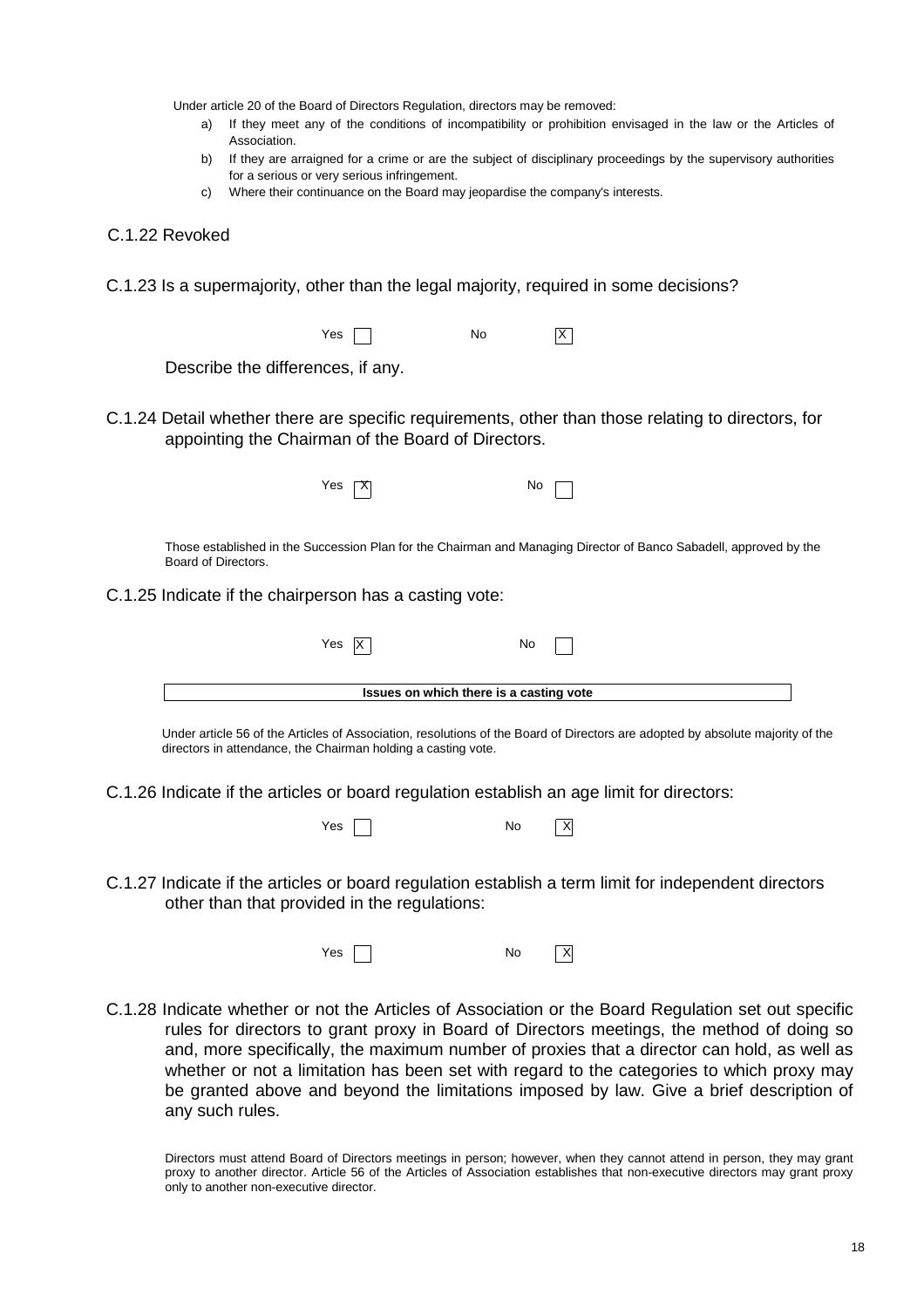C.1.29 Indicate the number of board of directors meetings held in the year. Also, state the number of times that the Chairman did not attend Board meetings: Proxies granted with specific instructions are not counted as absences:

| <b>Number of Board meetings</b>                    |  |
|----------------------------------------------------|--|
| Number of Board meetings held without the chairman |  |

If the Chairman is an executive director, indicate the number meeting held at which no executive director attended or granted proxy and which were chaired by the lead independent director.

**Number of meetings** 0

Indicate the number of meetings held by board committees in the year:

| Committee                     | No. of meetings |
|-------------------------------|-----------------|
| <b>EXECUTIVE COMMITTEE</b>    | 36              |
| AUDIT AND CONTROL COMMITTEE   |                 |
| APPOINTMENTS COMMITTEE        | 12              |
| <b>REMUNERATION COMMITTEE</b> |                 |
| <b>RISK COMMITTEE</b>         | 9               |

C.1.30 Indicate the number of board of directors meetings held in the year which were attended by all members. Proxies granted with specific instructions are not counted as absences:

| Number of Board meetings held with all directors in attendance |        |  |
|----------------------------------------------------------------|--------|--|
| Attendance as a % of the total number of votes during the year | 98.29% |  |

C.1.31 Indicate whether the separate and consolidated financial statements that are presented for board approval are certified beforehand:

|  | Yes | $\overline{X}$ | No |
|--|-----|----------------|----|
|--|-----|----------------|----|

| ۰. |  |
|----|--|
|    |  |

Identify the person(s) that certified the company's separate and consolidated financial statements for board authorisation:

| Name                         | <b>Position</b>                                |  |  |
|------------------------------|------------------------------------------------|--|--|
| MR. JOSÉ OLIU CREUS          | CHAIRMAN                                       |  |  |
| MR. JAIME GUARDIOLA ROMOJARO | <b>MANAGING DIRECTOR</b>                       |  |  |
| MR. TOMÁS VARELA MUIÑA       | <b>GENERAL MANAGER-CHIEF FINANCIAL OFFICER</b> |  |  |

## C.1.32 Detail any mechanisms established by the Board of Directors to ensure that the separate and consolidated financial statements authorised by it are presented to the Shareholders' Meeting with a clean auditors' report.

The Bank's internal units draw up financial statements drafted clearly such as to present a true and fair view of the company's net worth, financial situation and results, to which end they must apply generally accepted accounting principles to all the financial and accounting information.

The Audit and Control Committee reviews the company's financial statements, both separate and consolidated, before referring them to the Board, and exercises vigilance to ensure compliance with the law and the proper application of generally-accepted accounting principles. In the event of an audit qualification or exception, the Committee is entrusted with resolving the issue.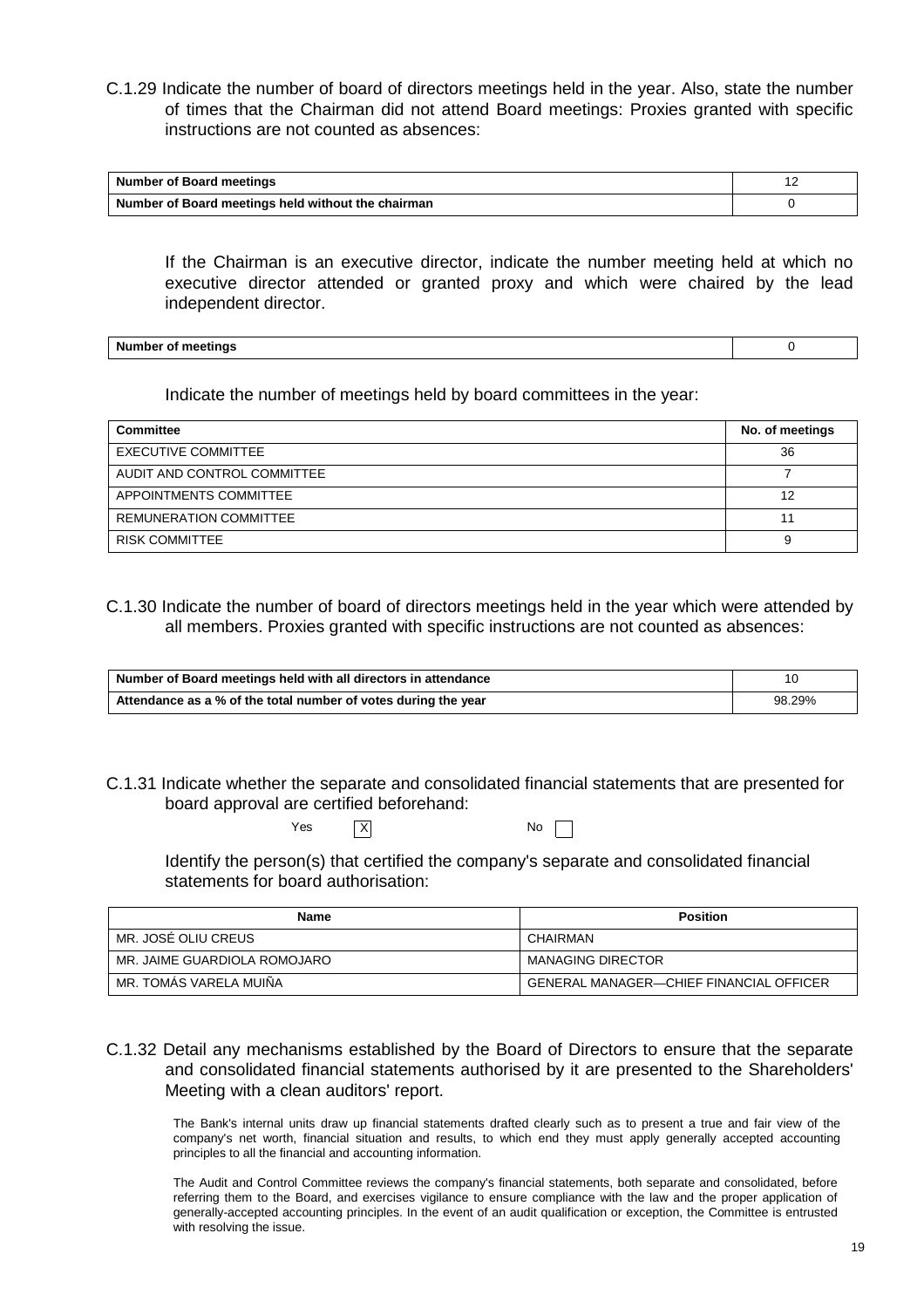If, ultimately, the auditors' report is qualified, the annual report of the Audit and Control Committee must contain a section clearly setting out the discrepancies that arose.

#### C.1.33 Is the board secretary a director?

 $Yes \t N$ 

#### If the secretary is not a director, complete the following table:

| Name of secretary                            | Representative |
|----------------------------------------------|----------------|
| MR. MIQUEL ROCA I JUNYENT (SECRETARY) /      |                |
| MS. MARÍA JOSÉ GARCÍA BEATO (VICE-SECRETARY) |                |

#### C.1.34 Revoked

#### C.1.35 Describe any mechanisms established by the company to safeguard the independence of auditors, financial analysts, investment banks and rating agencies.

In connection with the external auditors, article 60 of the Articles of Association provides that the Audit and Control Committee has the following competencies: (…)

4. Proposing to the Board of Directors, for submission to the General Meeting, the appointment of the external auditor, establishing the engagement conditions, the scope of the professional mandate, and revocation or non-renewal, if appropriate; reviewing compliance with the audit contract, striving to ensure that the opinion on the financial statements and the main content of the auditors' report are drafted clearly and accurately. (…)

6. Establishing the appropriate relations with external auditors to receive information about any issues that might jeopardise their independence, to be reviewed by the Committee, and any others related to the process of performing the audit functions and in the audit rules."

The Board of Directors Regulation expresses itself in similar terms: article 30 provides that: "Relations between the Board and the company's external auditors will be conducted through the Audit and Control Committee."

The Audit Committee consisted of three independent directors in 2015 and 2016.That Committee's Regulation includes the provisions of the Articles of Association and the Board of Directors Regulation; article 21.3 provides that, as directors and members of the Committee, those members must act with independence of opinion and action with respect to the rest of the organisation (…)

On 19 April 2016, in conformity with Act 22/2015, of 20 July, on Auditing, and Regulation (EU) No 537/2014, of 16 April, the Audit and Control Committee approved the Group policy for safeguarding auditor independence. The policy contains measures to preserve the auditor's independence by monitoring possible incompatibilities arising from personal circumstances, prohibited services, rotation requirements and fee limits, as well as measures in the processes of selection, appointment, reappointment or replacement of the auditor and for the authorisation of non-audit services which the auditor is not prohibited from providing.

Additionally, the Audit and Control Committee issues a report to the Board of Directors on the auditor's independence with respect to:

1. the main non-audit services provided by the external auditors, to ensure that they meet the independence requirements contained in the consolidated text of the Audit Act, enacted by Legislative Royal Decree 1/2011, of 1 July, and in the Audit Technical Standards issued by Spain's Institute of Accounting and Auditing, as well as the applicable provisions of Act 22/2015, of 20 July, on Auditing, and Regulation (EU) No 537/2014, of 16 April.

2. the materiality of the fees generated in the Group with respect to the external auditors' total fees.

3. through the confirmation received from the external auditors, the firm's procedures and tools in connection with complying with the independence rule, in order to ensure compliance with the independence requirements set out in the Consolidated Text of the Audit Act, enacted by Legislative Royal Decree 1/2011, of 1 July, and in its secondary legislation, as well as the applicable provisions of Act 22/2015, of 20 July, on Auditing, and Regulation (EU) No 537/2014, of 16 April.

The entity complies with the principles of transparency and non-discrimination set out in the current legislation with respect to other market players. Specifically, the entity: i) takes care not to provide financial analysts with any information that might put them in a position of privilege with respect to other market participants, ii) regularly uses the services of three prestigious rating agencies, and iii) where the bank receives advice from investment banks in certain transactions and, in the process of those services, such investment banks become privy to inside information, the entity includes the persons who become privy to such information in its internal control systems, and expressly notifies such entities of the obligation to fulfil their duty of confidentiality and ensure that it is fulfilled by others.

The entity also acts in accordance with the provisions of its General Policy on Conflicts of Interest, which is based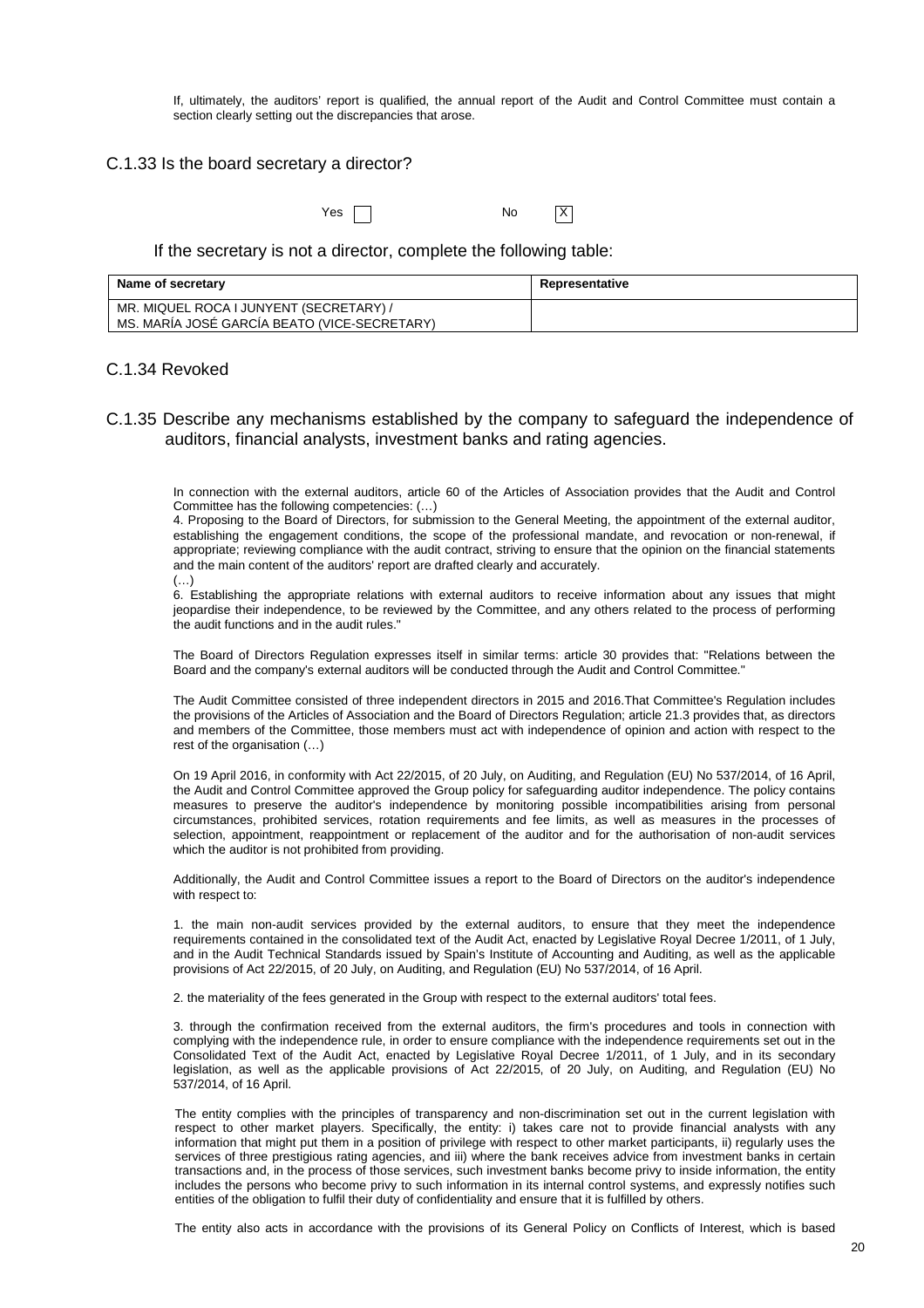essentially on identifying, logging, managing, avoiding or eliminating any conflicts of interest, and in line with the Banco Sabadell Group Policy on Outsourcing Services or Functions, approved in connection with credit institutions by the Board of Directors on 27 October 2016.

C.1.36 State whether the Company changed its external auditor during the year. If so, identify the incoming and outgoing auditor:

 $Yes \frown$  No  $X$ 

If there was a disagreement with the outgoing auditor, describe it:

C.1.37 Indicate whether the audit firm performs work for the company and/or its group other than auditing and, if so, state the fees received for such work and those fees as a percentage of total fees billed to the company and/or its group:

| Yes<br>No.                                                                |         |        |        |
|---------------------------------------------------------------------------|---------|--------|--------|
|                                                                           | Company | Group  | Total  |
| Fees for work other than auditing (thousand euro)                         | 814     | 548    | 1,362  |
| Fees for work other than auditing/Total fees billed by the audit firm (%) | 39.78%  | 12.90% | 21.64% |

C.1.38 State whether or not the auditors' report on the previous year's financial statements was qualified. If it was, state the reasons given by the Chairperson of the Audit Committee to explain the content and scope of the qualification or exception.

| Yes $\left[\right]$ | No | $\overline{X}$ |
|---------------------|----|----------------|
|                     |    |                |

C.1.39 Indicate the number of consecutive years that the current audit firm has been auditing the financial statements of the company and/or its group. Also, indicate the number of years audited by the current audit firm as a percentage of the total number of years in which the financial statements have been audited:

|                                                                                                      | Company | Group   |
|------------------------------------------------------------------------------------------------------|---------|---------|
| Number of consecutive years                                                                          | 34      | 32      |
| No. of years audited by the current audit firm/No. of years that the company has been<br>audited (%) | 94.44%  | 100.00% |

C.1.40 Indicate whether there is a procedure for directors to engage external consultants and, if so, provide details:

| Yes | No                   |  |
|-----|----------------------|--|
|     | Detail the procedure |  |

The Board of Directors has powers to engage advisors and request external reports or services. Specifically, Article 21 of Audit and Control Committee Regulation establishes the right of its members to seek advice from outside professionals in order to discharge their duties as effectively as possible.

C.1.41. Indicate whether there is a procedure for directors to have the necessary information to prepare for the meetings of the governing bodies with sufficient time and, if so, provide details.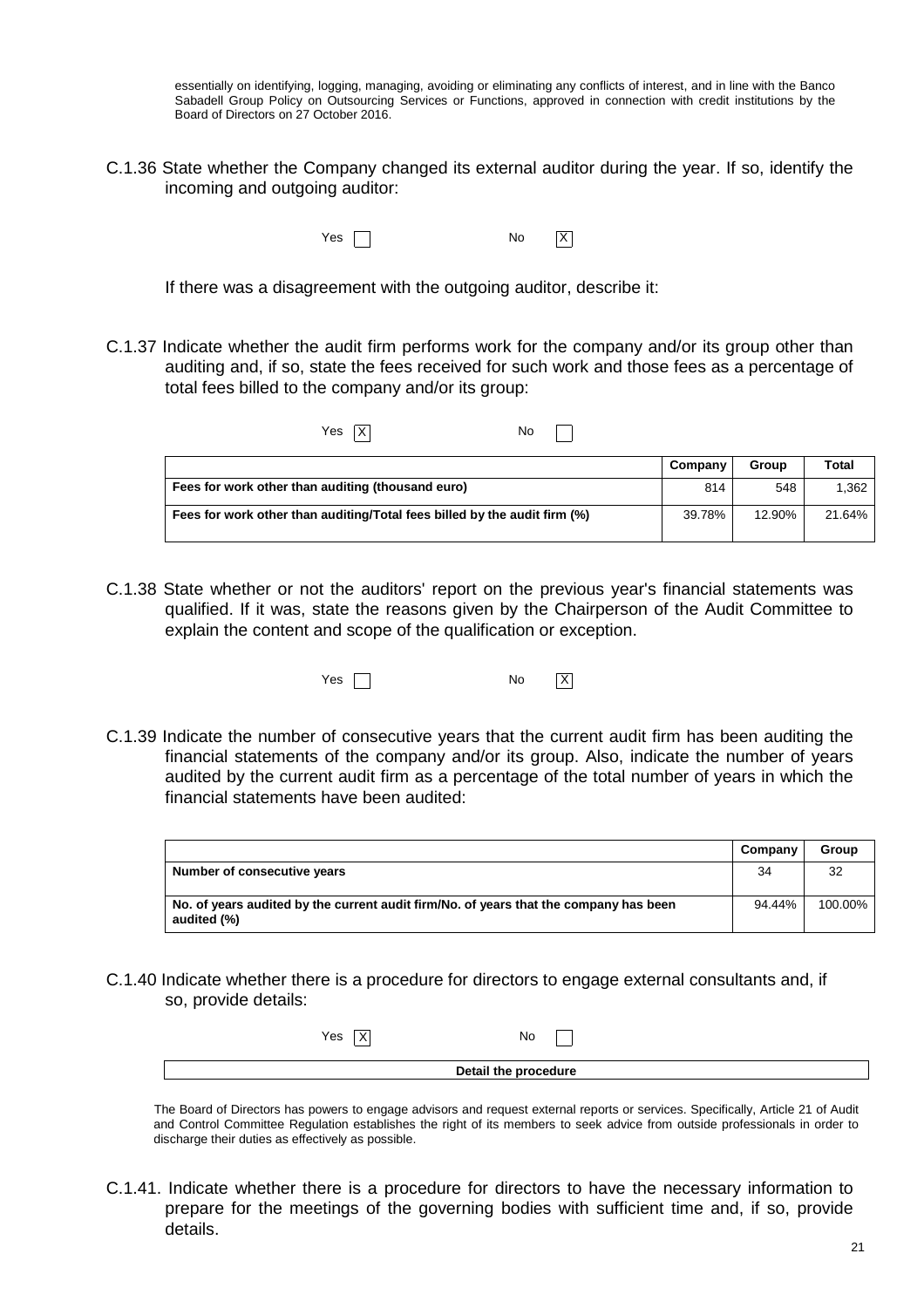$Yes \nightharpoonup X$  No

**Detail the procedure** 

Article 17.1 of the Board of Directors Regulation establishes that the notice of meeting must always include the Agenda, which must contain, among other items, information about subsidiaries and Board sub-committees, and proposals and suggestions by the Chairman and other Board members and the Bank's General Managers, to be received no less than five days in advance of the Board meeting; such proposals must be accompanied by the appropriate material for distribution to the directors.

Additionally, article 21 provides that:

-

1. Directors are vested with the broadest powers to be informed about any aspect of the company, to examine its books, records, documents and other background information on the company's transactions and to inspect all of its installations. The right to information extends to subsidiaries, both domestic and foreign.

2. So as not to disturb the ordinary running of the company, requests by directors for information shall be channelled through the Chairman or the Secretary to the Board, who shall attend to the director's requests by giving the information directly, providing appropriate access to individuals at the relevant level of the organisation, or providing the means by which the director may carry out the desired formal examination and inspection on site.

Banco Sabadell has a procedure for providing the directors with the necessary material to prepare for meetings of the Board of Directors and its sub-committees in a confidential and encrypted way, using the Diligent Boards software running on iPads.

C.1.42 State whether the company has rules obliging directors to inform the board of any circumstance that might harm the organisation's name or reputation, and describe any that exist:

| Yes                | No |  |  |
|--------------------|----|--|--|
| Describe the rules |    |  |  |

The rules in the Capital Companies Act, in the chapter on directors' duties, are applicable: Specifically, under article 50 of the Articles of Association and article 23 of the Board of Directors Regulation, and in compliance with the Banco Sabadell Group Code of Conduct and its Policy on Conflicts of Interest of Directors and Senior Executives, they must disclose any case where there might be a conflict of values or interests in order to enable the Bank to manage such situations appropriately.

Additionally, article 20 of the Board of Directors Regulation provides that directors will be removed:

a) When they fulfil any of the conditions of incompatibility or prohibition envisaged in the law or the Articles of Association.

b) If they are arraigned for a crime or are the subject of disciplinary proceedings by the supervisory authorities for a serious or very serious infringement.

c) Where their continuance on the Board may jeopardise the company's interests.

All the foregoing is without prejudice to the application of the rules on the suitability assessment to be performed by the Bank in line with the procedure approved by the Board of Directors, which requires that any potential conflicts of interest or special situations be checked and assessed.

C.1.43 State whether any member of the Board of Directors has informed the Company that he/she has been charged with, or tried for, any of the crimes covered by article 213 of the Capital Companies Act:

| Yes | No<br>$\cdot$ . $\cdot$ | IΧ |
|-----|-------------------------|----|
|-----|-------------------------|----|

State whether the Board of Directors has analysed the case. If it has, detail and explain the decision as to whether or not the director should retain his/her position or describe any actions taken by the Board up to the date of this report or those that it plans to take.

C.1.44 Detail any significant agreements entered into by the company which come into force, are amended or terminate in the event of a change of control of the company due to a takeover bid, and their effects.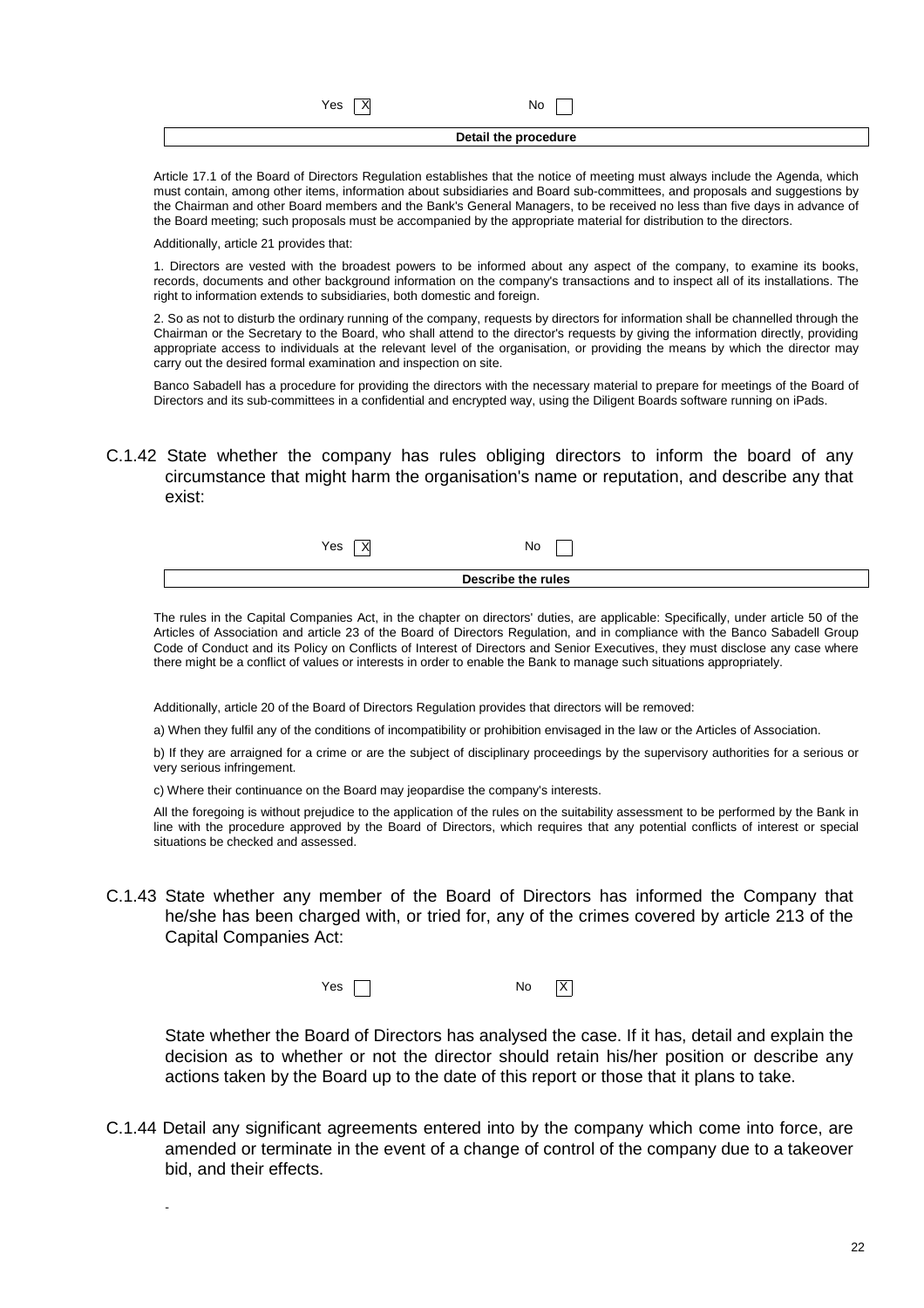C.1.45 Provide an aggregate list and give details of any agreements between the company and its officers, executives or employees that provide for indemnity payments or contain golden parachute clauses for cases where they resign or suffer unfair dismissal or if their employment relationship is terminated due to a takeover or another type of transaction.

#### **Number of beneficiaries:** 29

#### **Type of beneficiary:**

Executive directors, senior managers and other members of the designated group.

#### **Description of agreement:**

Clause providing indemnity in the amount of 2 years' salary (exceptionally: 3) for cases of unfair dismissal and some limited cases of change of control.

Indicate whether these contracts have to be notified to and/or approved by the company's or group's bodies:

|                                                 | <b>Board of Directors</b> |     | <b>General Meeting</b> |  |
|-------------------------------------------------|---------------------------|-----|------------------------|--|
| Body that authorises the clauses                | Yes                       | No  |                        |  |
|                                                 |                           |     |                        |  |
|                                                 |                           | Yes | Nc                     |  |
| Is the General Meeting informed of the clauses? |                           |     |                        |  |

## C.2.Board of Directors sub-committees

C.2.1 Detail all the Board of Directors committees, their members and the proportion of proprietary and independent directors:

## **Executive Committee**

| Name                                 | <b>Position</b> | Category           |
|--------------------------------------|-----------------|--------------------|
| MR. JOSE OLIU CREUS                  | CHAIRMAN        | EXECUTIVE          |
| MR. JOSÉ JAVIER ECHENIQUE LANDIRIBAR | <b>DIRECTOR</b> | <b>INDEPENDENT</b> |
| MR. JAIME GUARDIOLA ROMOJARO         | <b>DIRECTOR</b> | EXECUTIVE          |
| MR. JOSÉ MANUEL MARTÍNEZ MARTÍNEZ    | <b>DIRECTOR</b> | <b>INDEPENDENT</b> |
| MR JOSÉ LUIS NEGRO RODRÍGUEZ         | <b>DIRECTOR</b> | EXECUTIVE          |

| % executive directors      | 60.00%   |
|----------------------------|----------|
| % proprietary directors    | $0.00\%$ |
| % independent directors    | 40.00%   |
| % other external directors | $0.00\%$ |

## Detail the functions assigned to this committee, describe its procedures and rules of organisation and operation, and summarise its main activities during the year.

Under the former article 60 of the Articles of Association, renumbered as 59 following the amendment adopted by the General Meeting of Shareholders on 31 March 2016, and article 12 of the Board of Directors Regulation, as amended by the Board of Directors resolution on 25 February 2016, of which the General Meeting of Shareholders took cognizance, the Executive Committee is responsible for the coordination of the Bank's executive management, adopting any resolutions and decisions to this end under the scope of the powers granted to it by the Board of Directors, and overseeing the Bank's ordinary activities; it must report the decisions adopted at its meetings to the Board of Directors, without prejudice to the other functions attributed to it by the Articles of Association and the Board of Directors Regulation.

The Executive Committee shall consist of a maximum of six directors, to be appointed by the Board with the favourable vote of two-thirds of its members, with a composition similar to that of the Board in terms of categories;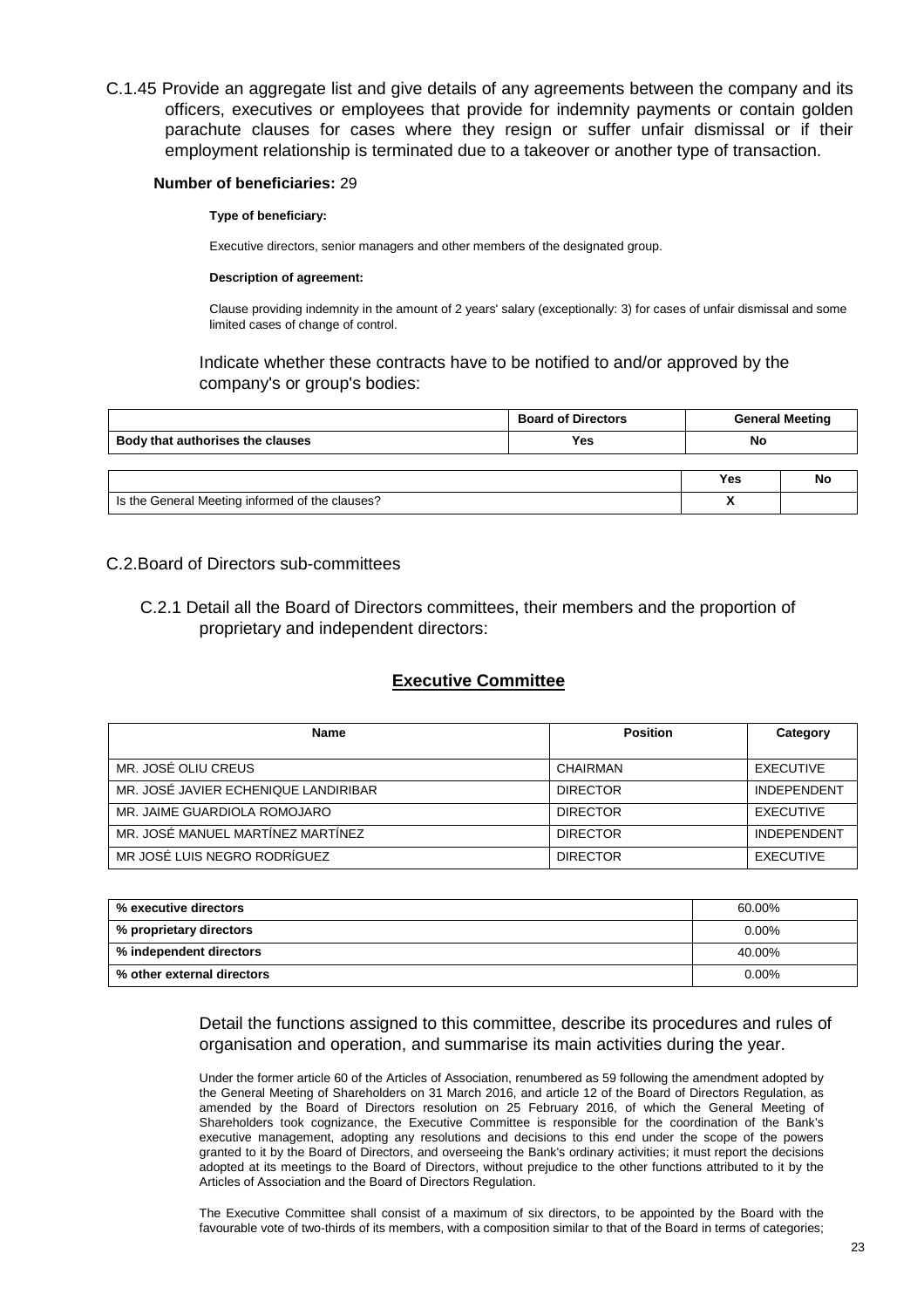the Chairman of the Board shall act as its Chair. The resolutions of the Committee shall be entered in a minutes book, and the minutes shall be signed by the Chairman and the Secretary or, where applicable, by those who played those roles at the meeting in question.

It shall meet whenever convened by its Chairman or by the Vice-Chairman standing in for the former, and its meetings may be attended by any person, whether related to the Company or otherwise, who is invited to attend, by a decision of the Committee itself or the Chairman of same, for the purposes to be determined on the basis of the issue being debated; such persons may speak but not vote.

The Committee Secretary, who need not be a director, shall be designated by the Board of Directors, which shall also designate a substitute secretary for cases of illness or absence.

On 19 May 2016, Mr. David Vegara Figueras stepped down as a member of the Executive Committee in order to play a more active role as a member of the Risk Committee.

In 2016, the Executive Commission monitored the ordinary activities of the Bank, adopted resolutions and decisions falling within the scope of the powers that the Board of Directors delegated to it, and analysed and reviewed other issues, providing favourable reports to the sub-committees with competency in those areas and to the Board of Directors for the adoption of the appropriate resolutions The Executive Committee also performed a self-assessment.

Indicate if the executive committee's composition reflects the composition of the board in terms of director categories:

 $Yes$   $X$  No

## **Audit and Control Committee**

| Name                                  | <b>Position</b> | Category           |
|---------------------------------------|-----------------|--------------------|
| MS. MARIA TERESA GARCIA-MILA LLOVERAS | CHAIRMAN        | <b>INDEPENDENT</b> |
| MR. JOAN LLONCH ANDREU                | <b>DIRECTOR</b> | <b>INDEPENDENT</b> |
| MR JOSÉ RAMÓN MARTINEZ SUFRATEGUI     | <b>DIRECTOR</b> | <b>INDEPENDENT</b> |

| % proprietary directors    | 0.00%   |
|----------------------------|---------|
| │ % independent directors  | 100.00% |
| % other external directors | 0.00%   |

## Detail the functions assigned to this committee, describe its procedures and rules of organisation and operation, and summarise its main activities during the year.

The existence of the Audit and Control Committee is provided for expressly in the former article 61 of the Articles of Association, renumbered 60 after the amendment approved by the General Meeting of Shareholders on 31 March 2016, and in article 13 of the Board of Directors Regulation, as amended by the Board of Directors resolution dated 25 February 2016, of which the aforementioned General Meeting took cognizance, and it has its own Regulation that sets out the basic rules governing its organisation, working and governance.

The purpose of the Audit and Control Committee is to review the report drafted by the Internal Audit Department to verify good banking and accounting practices in the various echelons of the organisation, as well as to ensure that suitable measures are taken to address improper conduct or methods by persons in the organisation. It is also a watchdog, ensuring that the measures, polices and strategies defined by the Board are duly implemented.

The Audit and Control Committee has the responsibilities established by law, including:

a) Informing the General Meeting on the questions raised by shareholders which fall within its scope of authority;

b) Supervising the effectiveness of the company's internal control, internal audit and risk management systems, including those relating to tax risk, as well as discussing with the auditors or audit firms any significant weaknesses in the internal control system that were detected in the course of the audit.

c) Overseeing the drafting and presentation of regulated financial information;

d) Proposing to the Board of Directors, for submission to the General Meeting, the appointment of the external auditor, establishing the engagement conditions, the scope of the professional mandate, and revocation or nonrenewal, if appropriate; reviewing compliance with the audit contract, striving to ensure that the opinion on the financial statements and the main content of the auditors' report are drafted clearly and accurately.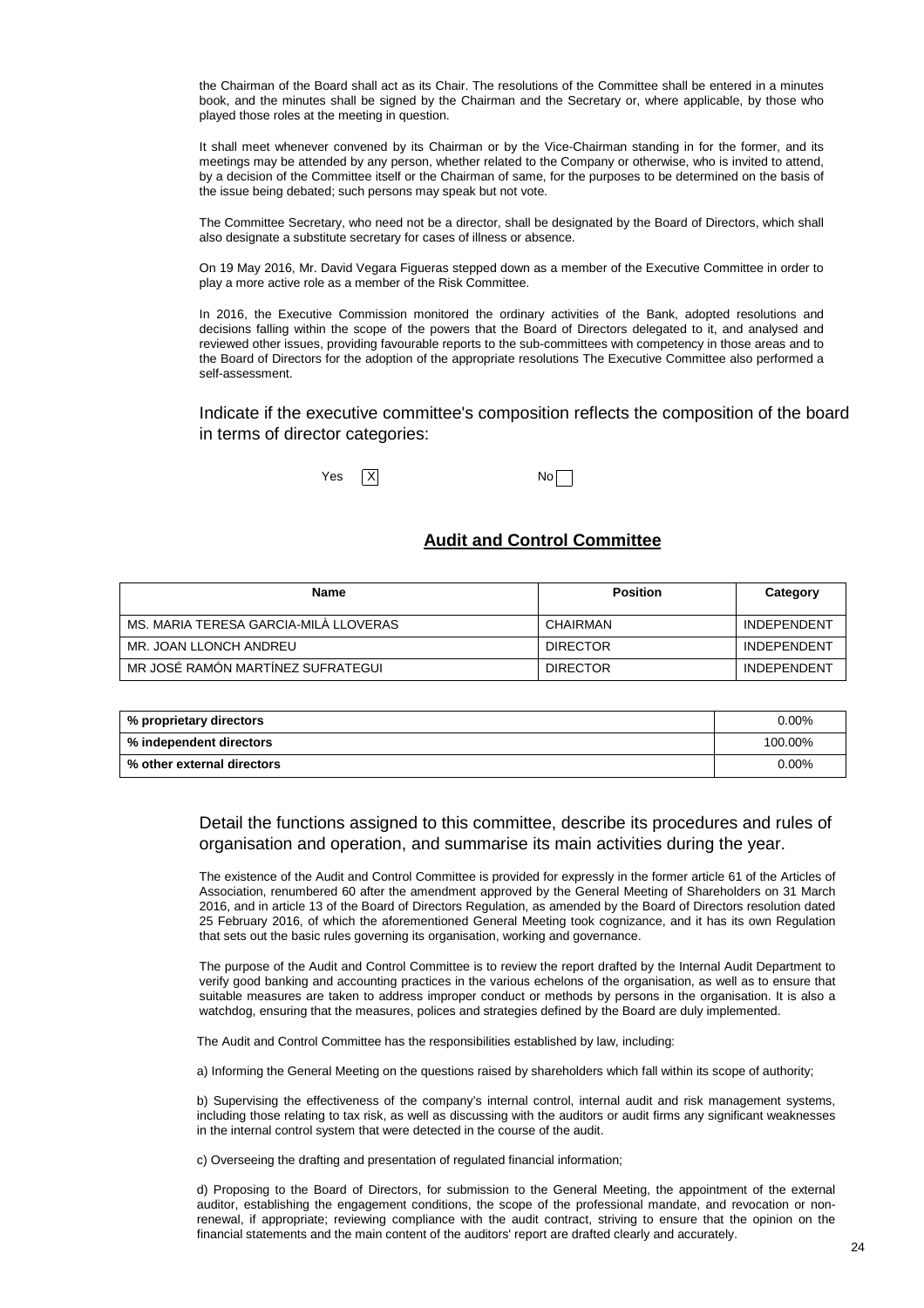e) Advising on the annual, quarterly and half-yearly financial statements and the prospectuses that must be submitted to the regulatory or supervisory bodies, exercising vigilance to ensure compliance with the requirements of the law and the proper application of generally accepted accounting principles, and advising on proposals to amend those principles.

f) Establishing the appropriate relations with external auditors to receive information about any issues that might jeopardise their independence, to be reviewed by the Committee, and any others related to the process of performing the audit functions and in the audit rules.

g) Reporting on any issues referred to the Committee by the Board of Directors that are within its remit.

h) Any other matters for which the Committee is responsible by law or under the Articles of Association or any regulations made in accordance therewith, or under any generally applicable rules on corporate governance.

The committee shall comprise at most five directors, appointed by the Board of Directors, none of whom may be an executive director; at least a majority of them must be independent directors, and one must be appointed on the basis of his/her knowledge and experience of accounting and/or auditing. The Board of Directors shall appoint the committee's Chair from among the members who are independent directors, with the favourable vote of two-thirds of its members, and the committee secretary, who must not be a director. The Secretary shall take minutes of every meeting, which shall be approved at the end of the meeting itself or at the next meeting. The business transacted at Committee meetings shall be reported to the Board of Directors at the next meeting by means of a reading of the minutes.

The Committee must meet at least once every three months, and whenever convened by the Chair at his/her own initiative or at the request of any Committee member, or at the request of the Chairman of the Board of Directors or of the external auditors, to discharge the duties assigned to it.

In the course of its duties as assigned by the law, the Articles of Association and the Board of Directors Regulation and its own regulation, the Audit and Control Committee reviewed all the issues under its brief and issued the appropriate reports; it also reviewed and advised on corporate transactions. Additionally, to adapt the Bank's internal regulations to current legislation, and to introduce technical and drafting improvements in certain articles of the Articles of Association in order to clarify or complete their content so as to facilitate comprehension by shareholders, thereby improving the Bank's governance, the Committee issued favourable reports to the Board of Directors on the amendments to the Articles of Association and the General Meeting Regulation approved by the General Meeting of Shareholders on 31 March 2016. In addition, the Audit and Control Committee proposed that the Board amend the Board of Directors Regulation, and that amendment was approved by the Board on 25 February 2016; it also approved an amendment of the Audit Committee Regulation on 23 February 2016.

In addition, the Audit and Control Committee performed a self-assessment of its performance and assessed the impact on the Banco Sabadell Group of adapting to the Audit Act, which came into force on 17 June 2016.

Identify the member of the audit committee who was appointed on the basis of his/her knowledge and experience in accounting, auditing or both, and state the number of years that the Chairman of this committee has been in office.

| Name of director with experience       | MS. MARIA TERESA GARCIA-MILA LLOVERAS |
|----------------------------------------|---------------------------------------|
| No. of years the chair has held office |                                       |

### **Appointments Committee**

| Name                               | <b>Position</b> | Category           |
|------------------------------------|-----------------|--------------------|
| MS. AURORA CATA SALA               | CHAIRMAN        | <b>INDEPENDENT</b> |
| MR. JOAQUÍN FOLCH-RUSIÑOL CORACHÁN | <b>DIRECTOR</b> | EXTERNAL           |
| MR. JOAN LLONCH ANDREU             | <b>DIRECTOR</b> | <b>INDEPENDENT</b> |

| % proprietary directors    | $0.00\%$ |
|----------------------------|----------|
| % independent directors    | 66.67%   |
| % other external directors | 33.33%   |

Detail the functions assigned to this committee, describe its procedures and rules of organisation and operation, and summarise its main activities during the year.

The Appointments Committee is regulated by the former article 62 of the Articles of Association, renumbered as 61 following the amendment adopted by the General Meeting of Shareholders on 31 March 2016, and article 14 of the Board of Directors Regulation, as amended by the Board of Directors resolution on 25 February 2016, of which the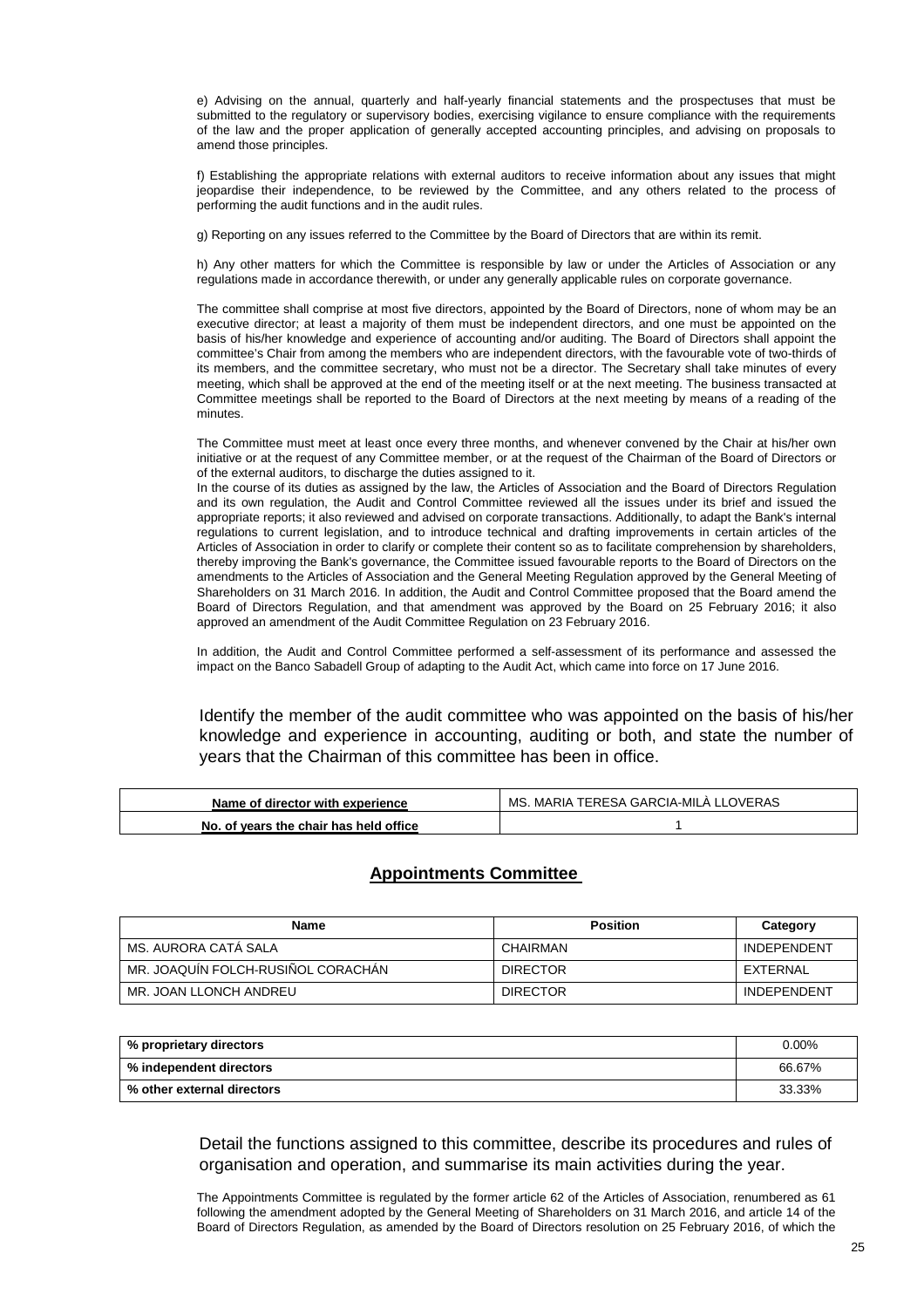General Meeting of Shareholders took cognizance. Without prejudice to the other duties assigned to it by law, the Articles of Association, the Board of Directors or the Regulation, the Appointments Committee shall have at least the following basic duties:

a) making proposals to the Board of Directors as to the appointment of independent directors, for co-optation or for referral to the General Meeting, and as to the re-appointment or removal of such directors;

b) advising on proposals to appoint other directors by co-optation or for referral to the General Meeting, and on proposals to re-appoint or remove them;

c) ensuring that the qualitative composition of the Board of Directors complies with the provisions of article 53 of the Articles of Association;

d) checking that the members of the Board of Directors are suitable and possess the necessary competency, knowledge and experience;

e) advising on proposals for the appointment and removal of senior executives and of the Designated Group;

f) advising on the basic conditions of the contracts of executive directors and senior executives;

g) examining and organising succession plans for the Chairman of the Board of Directors and the Bank's chief executive and, as appropriate, making proposals to the Board;

h) setting a target for representation of the gender that is under-represented on the Board of Directors and drawing up guidelines on how to achieve that target;

It shall comprise at most five directors, appointed by the Board of Directors, none of whom may be an executive director; at least two of them must be independent directors. The Board of Directors shall appoint the committee's Chair from among the members who are independent directors, with the favourable vote of two-thirds of its members.

The Appointments Committee meets whenever the Board or its Chairman requests that it issue a report or adopt a proposal, and whenever it is advisable in order to properly discharge its duties. In any case, it shall meet once per year to provide advice in advance on the Board's performance evaluation.

On 19 May 2016, Mr. Javier Echenique Landiribar stepped down as a member of the Appointments Committee in order to play a more active role as a member of the Executive Committee.

In performing the functions assigned to it by law, the Articles of Association and the Board of Directors Regulation, the Appointments Committee made proposals to the Board of Directors to amend the composition of the Board subcommittees, it advised the Board on proposals for the appointment of senior executives and members of the designated group, and it assessed the suitability of candidates for those positions. It also advised on proposals for appointment and removal of senior executives of Group companies and of directors of subsidiaries and associated companies. The Committee performed a self-assessment of its own performance and issued a favourable report on the performance of the Board, its Chair, the Managing Director, the Lead Independent Director, the Secretary and the Vice-Secretary of the Board of Directors.

## **Remuneration Committee**

| Name                                  | <b>Position</b> | Category           |
|---------------------------------------|-----------------|--------------------|
| MS. AURORA CATA SALA                  | CHAIRMAN        | <b>INDEPENDENT</b> |
| MR. JOAQUIN FOLCH-RUSIÑOL CORACHÁN    | <b>DIRECTOR</b> | EXTERNAL           |
| MS. MARIA TERESA GARCIA-MILA LLOVERAS | <b>DIRECTOR</b> | <b>INDEPENDENT</b> |

| % proprietary directors    | $0.00\%$ |
|----------------------------|----------|
| % independent directors    | 66.67%   |
| % other external directors | 33.33%   |

## Detail the functions assigned to this committee, describe its procedures and rules of organisation and operation, and summarise its main activities during the year.

The Remuneration Committee is regulated by the former article 63 of the Articles of Association, renumbered as 62 following the amendment adopted by the General Meeting of Shareholders on 31 March 2016, and article 14 bis of the Board of Directors Regulation. Without prejudice to the other duties assigned to it by law, the Articles of Association, the Board of Directors or the Regulation, the Remuneration Committee shall have at least the following basic duties:

a) proposing, to the Board of Directors, the director remuneration policy;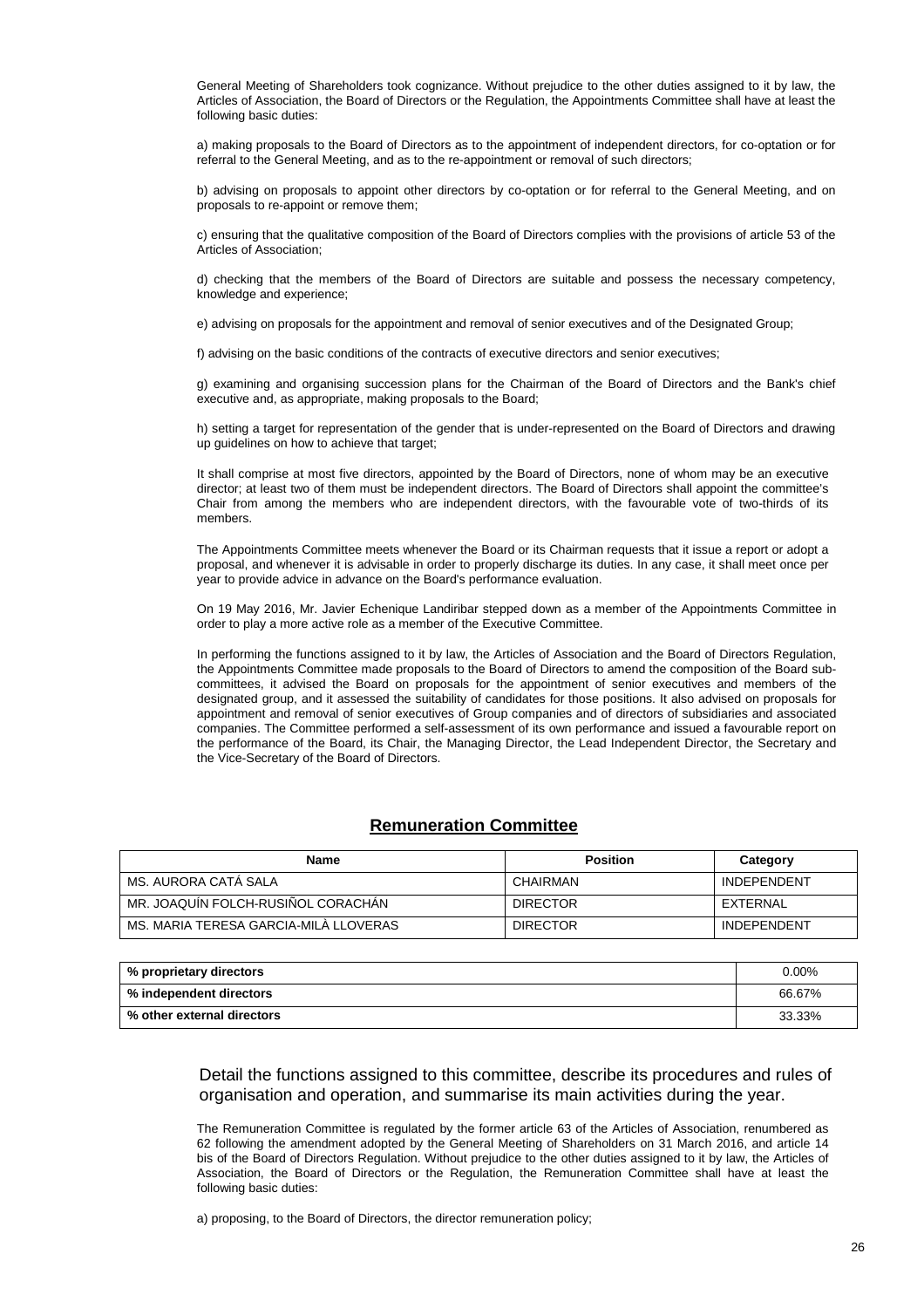b) proposing, to the Board of Directors, the remuneration policy for General Managers and others performing senior management functions who report directly to the Board of Directors, the Executive Committees or the Managing Directors, and the individual remuneration and other contractual conditions for executive directors, exercising oversight to ensure that they are complied with;

c) regularly reviewing remuneration policy;

d) advising on remuneration programmes based on shares and/or options;

e) periodically reviewing the general principles of remuneration and the remuneration programmes for all employees, and considering whether they conform to those principles;

f) ensuring that remuneration is transparent;

g) ensuring that any conflicts of interests are not detrimental to the independence of external advisors; and

h) verifying the information on remuneration contained in the various corporate documents, including the Report on Director Remuneration.

It shall comprise at most five directors, appointed by the Board of Directors, none of whom may be an executive director; at least two of them must be independent directors. The Board of Directors shall appoint the committee's Chair from among the members who are independent directors, with the favourable vote of two-thirds of its members.

The Remuneration Committee meets whenever the Board or its Chair requests that it issue a report or adopt a proposal, and whenever it is advisable in order to properly discharge its duties. In any event, the Committee shall meet once per year to prepare the information on directors' remuneration that the Board of Directors must approve and include in its annual public documentation.

On 19 May 2016, Mr. Javier Echenique Landiribar stepped down as a member of the Remuneration Committee in order to play a more active role as a member of the Executive Committee.

In the course of its duties under the law, the Articles of Association and the Board of Directors Regulation, the Remuneration Committee, with the assistance of reports by external consultants, checked that Banco Sabadell's remuneration policy conforms to the regulations applicable to credit institutions, analysed the degree of compliance with the 2015 objectives of senior management, and approved their variable remuneration and the fixed remuneration for executive directors. It also approved the variable remuneration for 2015 and the fixed remuneration for 2016 for the entire designated group, and approved the wage distribution for the entire workforce for 2016. It also decided on the distribution of objectives for each group in 2016, the objectives for the Banco Sabadell Group for 2017 and the Banco Sabadell Group Compensation and Benefits Policy; it issued a favourable opinion to the Board on submitting the Banco Sabadell Director Remuneration Policy, and the expansion of the designated group for which variable remuneration is capped at two years' salary, to the General Meeting of Shareholders for approval. The committee also analysed the remuneration structure of Sabadell United Bank and of Banco Sabadell, Miami Branch. The Remuneration Committee also performed a self-assessment.

## **Risk Committee**

| <b>Name</b>                           | <b>Position</b> | Category           |
|---------------------------------------|-----------------|--------------------|
| MR DAVID VEGARA FIGUERAS              | CHAIRMAN        | <b>INDEPENDENT</b> |
| MS. MARIA TERESA GARCIA-MILA LLOVERAS | <b>DIRECTOR</b> | <b>INDEPENDENT</b> |
| MR. JOAN LLONCH ANDREU                | <b>DIRECTOR</b> | <b>INDEPENDENT</b> |

| % proprietary directors    | $0.00\%$ |
|----------------------------|----------|
| % independent directors    | 100.00%  |
| % other external directors | $0.00\%$ |

## Detail the functions assigned to this committee, describe its procedures and rules of organisation and operation, and summarise its main activities during the year.

The Risk Committee has adapted to the provisions of Act 10/2014, of 26 June, on Ordering, Supervision and Solvency of Credit Institutions, and it is regulated by the former article 64 of the Articles of Association, renumbered as 63 following the amendment adopted by the General Meeting of Shareholders on 31 March 2016, and article 15 of the Board of Directors Regulation. Its functions are focused on supervising and exercising oversight to ensure that all the risks of the bank and its consolidated group are accepted, controlled and managed appropriately, and reporting to the Board on the performance of the functions corresponding to it, in accordance with the law, the Articles of Association and the Board of Directors Regulation, which include: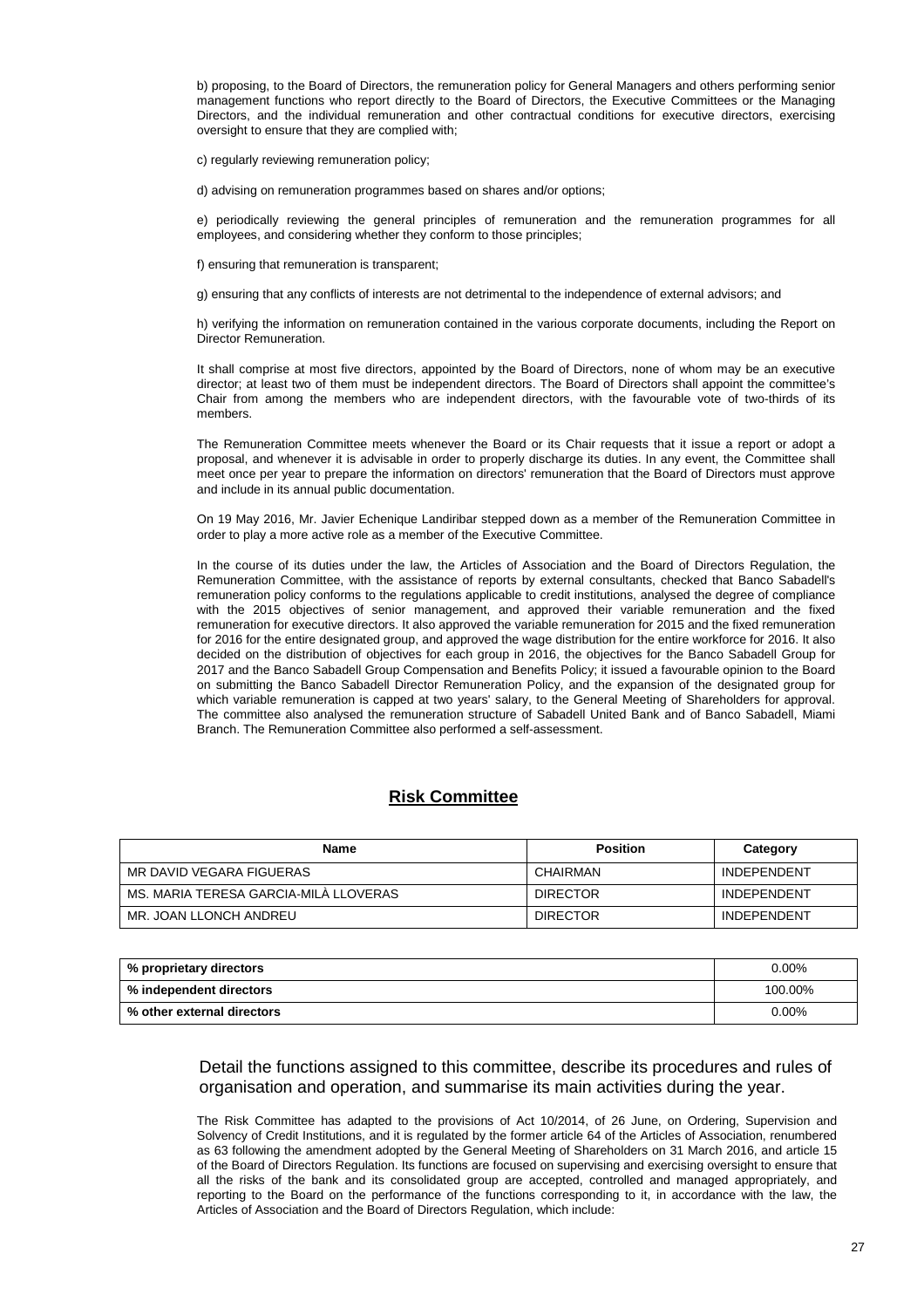a) supervising implementation of the Risk Appetite Framework;

b) determining and proposing, to the full Board, the annual limits on investment in the real estate market and the criteria and amounts applicable to the various types of investment;

c) reporting to the full Board regarding the performance of its functions under this article and other applicable legislation and provisions of the Articles of Association;

d) reporting each quarter to the full Board about the levels of risk assumed, investments made and their performance, and the potential repercussions on Group revenues of variations in interest rates and the degree to which they conform to the VAR levels approved by the Board of Directors;

e) monitoring and detecting any excess above the approved tolerance thresholds, and overseeing the activation of the contingency plans established for this purpose;

f) advising the Remuneration Committee as to whether the employee compensation programmes are coherent with the Bank's levels of risk, capital and liquidity.

It comprises at most five directors, appointed by the Board of Directors, none of whom may be an executive director; they must have the appropriate knowledge, skill and experience to fully understand and oversee the Bank's risk strategy and risk appetite; at least two of them must be independent directors. The Board of Directors shall appoint its Chairman from among the members who are independent directors, with the favourable vote of two-thirds of its members.

In the exercise of its functions, the Risk Committee may directly request the information it sees fit from both the director who is Chief Risk Office and the Risk Control Manager.

The Risk Committee shall meet at least twice per month and whenever convened by its Chair at his/her own initiative or at the request of any member of the Committee or of the Chairman of the Board of Directors.

On 19 May 2016, Mr. José Manuel Martínez Martínez stepped down as a member of the Risk Committee in order to play a more active role as a member of the Executive Committee.

In 2016, the Risk Committee analysed and reviewed the Risk Appetite Statement and the Risk Management Policy, and made proposals for amendment to be approved by the Board; it reviewed and issued a favourable report to the Board on the proposed motion regarding the review of the Risk Policy; it reviewed and issued a favourable report to the Remuneration Committee on the coherence of the remuneration programmes for employees and executives, and on the proposal to amend the 2016 Objectives of the Designated Group with the Bank's risk, capital and liquidity levels; it reviewed and issued a favourable report to the Board on the proposal as to the General Policy on Conflicts of Interest for Directors and Senior Executives, for its approval; it consented to the proposal for new estimates of the parameters to be used in calculating regulatory capital under the Internal Rating Based (IRB) models; and it reviewed and issued a favourable report to the Board of Directors on the initiative to strengthen governance associated with Group-level internal credit risk models. The Remuneration Committee also performed a self-assessment.

## C.2.2 Complete the following table with information on the number of female directors in the Board sub-committees in the last four years:

|                               | Number of female<br>directors |        |               |        |               |     |               |     |
|-------------------------------|-------------------------------|--------|---------------|--------|---------------|-----|---------------|-----|
|                               | 2016                          |        |               | 2015   |               |     | 2013          |     |
|                               | <b>Number</b>                 | %      | <b>Number</b> | %      | <b>Number</b> | %   | <b>Number</b> | %   |
| EXECUTIVE COMMITTEE           | $\Omega$                      | 0%     | $\Omega$      | 0%     | $\Omega$      | 0%  | $\Omega$      | 0%  |
| AUDIT AND CONTROL COMMITTEE   |                               | 33.33% |               | 33.33% | $\mathcal{P}$ | 50% | 2             | 50% |
| APPOINTMENTS COMMITTEE        |                               | 33.33% |               | 25%    | $\Omega$      | 0%  | $\Omega$      | 0%  |
| <b>REMUNERATION COMMITTEE</b> | 2                             | 66.66% |               | 25%    | $\Omega$      | 0%  | $\Omega$      | 0%  |
| <b>RISK COMMITTEE</b>         |                               | 33.33% | ◢             | 25%    |               | 25% | $\Omega$      | 0%  |

## C.2.3 Revoked

## C.2.4 Revoked

C.2.5 Indicate if there are any Board sub- committee regulations, where they can be consulted, and amendments made in the year. Also, indicate if an annual report on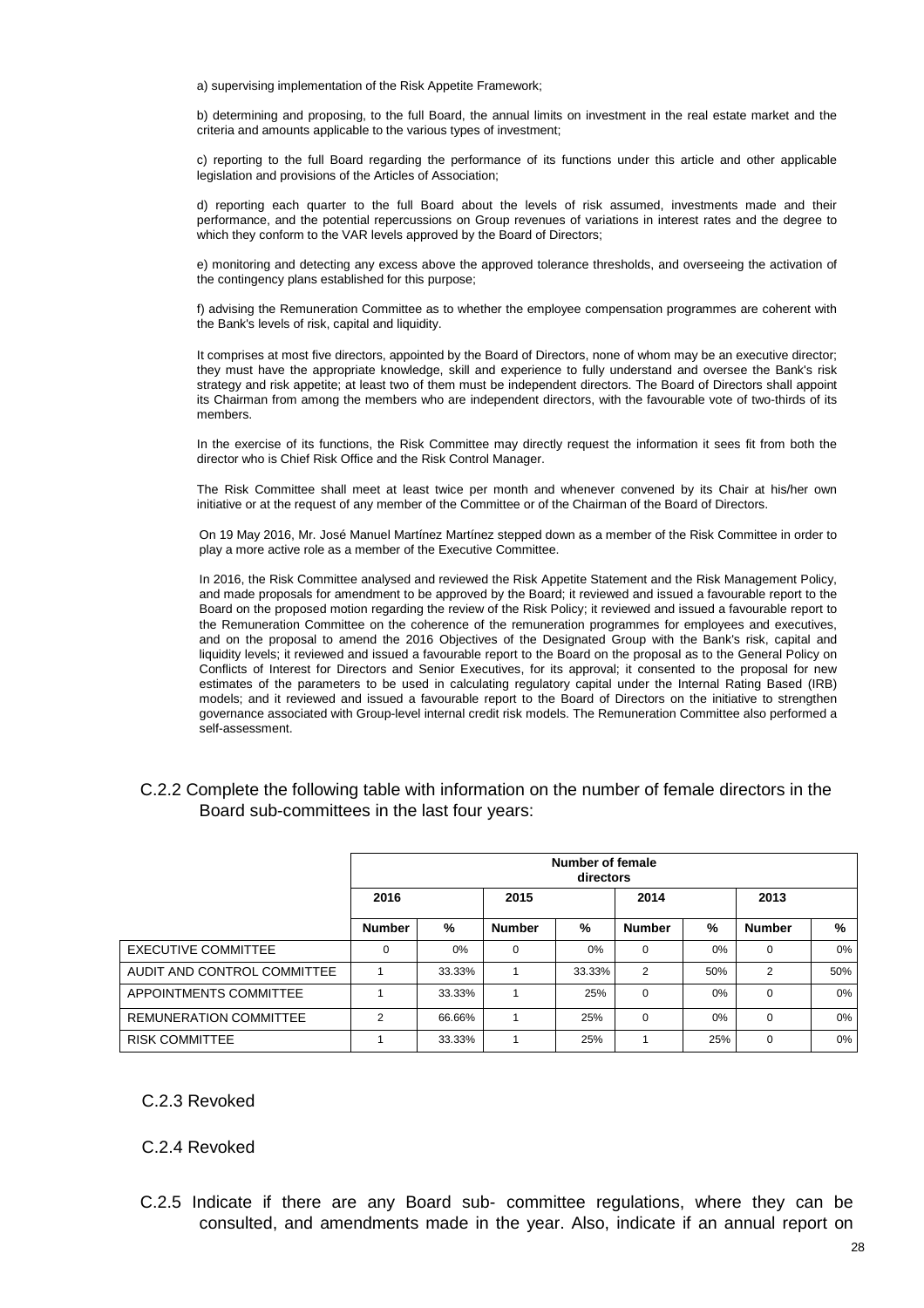#### each committee's activities has been drafted voluntarily.

Section C.2.1 details the articles of the Articles of Association and the Board of Directors Regulation that contain the rules governing the workings and competencies of the sub-committees.

On 31 March 2016, the General Meeting of Shareholders approved an amendment to certain articles of the Articles of Association in connection with the workings of the Board sub-committees; article 60 was amended to introduce technical improvements and to clarify the number of members of the Executive Committee, and it was renumbered as article 59; also to adapt the composition of the Audit and Control Committee to the provisions of Act 22/2015, of 20 July, which had come into force, amending the Capital Companies Act, article 61 was amended and renumbered as article 60.

In line with the aforementioned amendment to the Articles of Association, articles 12 and 13 of the Board of Directors Regulation, which deal with the composition and workings of the Executive Committee and the Audit and Control Committee, respectively, were amended to conform to the new wording proposed for the Articles of Association. Additionally, article 11 of the Board of Directors Regulation was amended to include the provision that sub-committees of the Banco Sabadell Board of Directors can perform their specific functions also for subsidiaries and dependent companies that are required, by their specific regulations, to have such committees, and article 14 was amended to adapt its wording to the new wording of article 62 of the Articles of Association, which was renumbered 61.

The current texts of the Articles of Association and Board of Directors Regulation containing those amendments are available on the website (www.grupobancosabadell.com) in the section on "Corporate governance and remuneration policy".

The Audit and Control Committee has its own Internal Regulation that details its functions and procedures; that Regulation was also amended in line with the wording approved for the Articles of Association and the Board of Directors Regulation. Specifically, articles 4, 6, 7 and 16 were amended to adapt them to the recent regulatory changes and to adapt the wording of certain articles to the proposed changes in the Articles of Association and Board of Directors Regulation. This Regulation has been filed with the Mercantile Register and is accessible on the website (www.grupobancosabadell.com – in the section entitled "Corporate governance and remuneration policy" -Board of Directors Regulation).

All the committees draw up an annual self-assessment report on their activities, which is submitted to the Bank's Board of Directors for evaluation.

C.2.6 Revoked

## **D RELATED-PARTY AND INTERCOMPANY TRANSACTIONS**

D.1 State, where applicable, the procedure for the approval of related-party and intercompany transactions.

**Procedure for advising on the approval of related-party transactions.** 

The Audit and Control Committee vets any related-party transaction before it is approved by the Board of Directors.

D.2 Give details of any transactions that are significant, because of their size or nature, between the company or any group undertakings and significant shareholders of the company:

| Name of significant<br>shareholder | Name of group<br>company or entity | Nature of relationship | Type of transaction | <b>Amount (thousand</b><br>euro) |
|------------------------------------|------------------------------------|------------------------|---------------------|----------------------------------|
|                                    |                                    |                        |                     |                                  |

- D.3 Give details of any transactions that are significant, because of their size or nature, between the company or any group undertakings and the company's directors or executives:
- D.4 Detail the significant transactions between the company and other companies in the group,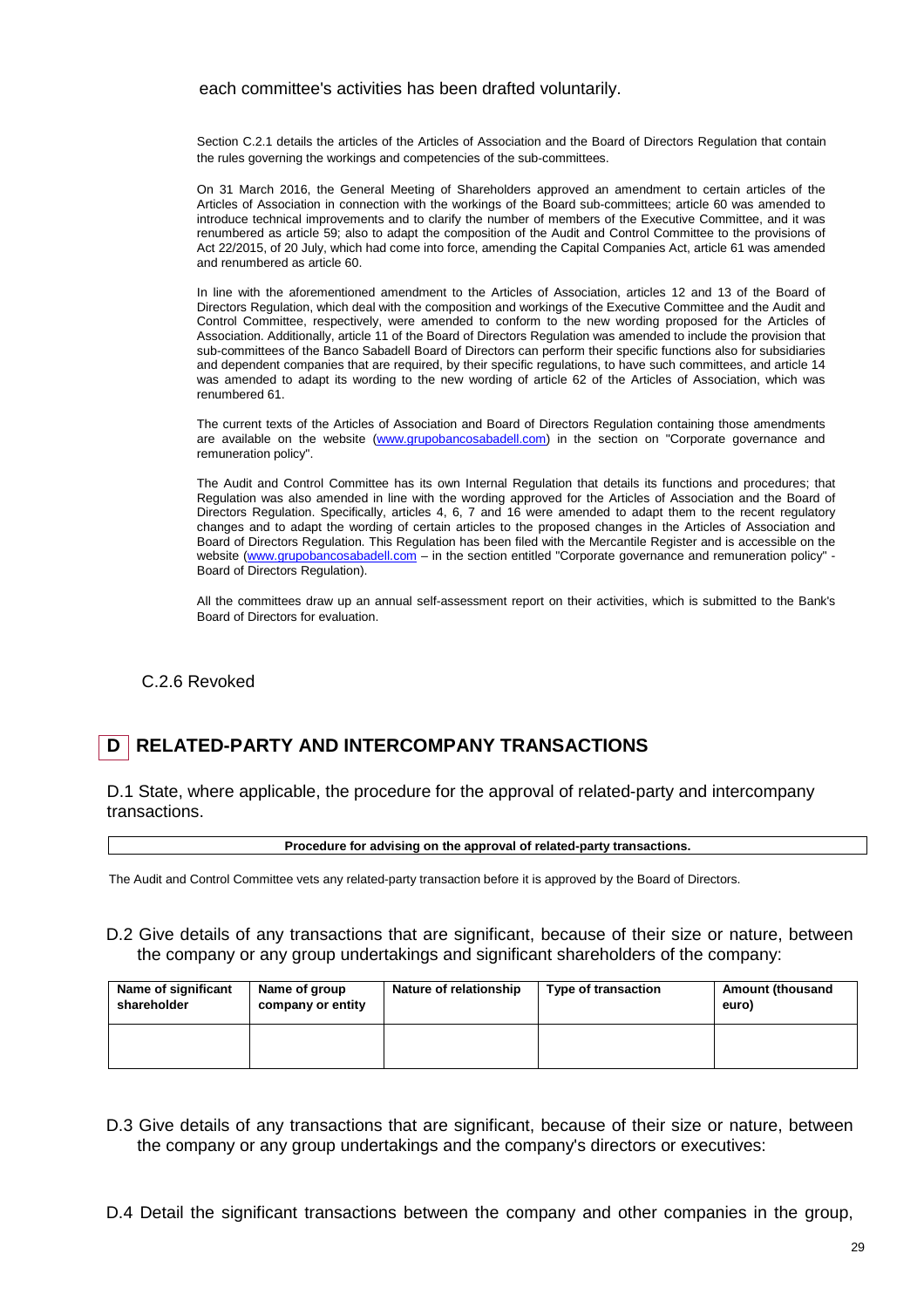except those that are eliminated in consolidation or do not form part of the company's normal operations because of their purpose and conditions:

In any event, provide details of any intercompany transactions carried out with undertakings established in countries or territories that are classified as tax havens:

D.5 State the value of transactions carried out with other related parties.

0 (thousand euro)

D.6 Specify the mechanisms established to detect, identify and resolve possible conflicts of interest arising between the company and/or the group and its directors, senior managers or significant shareholders.

1. Under the Board of Directors Regulation, all Board members are bound by a duty of loyalty and confidentiality and are required to disclose any interest they may have in the company itself or in other companies outside the Group.

Specifically, Article 25 of the Regulation states that a director may not provide professional services to Spanish companies whose corporate purpose coincides wholly or partly with that of the company. An exception is made for offices they hold in companies in the Group. Before accepting any executive appointment in another company or entity, directors must notify the Appointments Committee.

Article 27 of the Board of Directors Regulation states that Directors must inform the company of any company shares which they own directly or through companies in which they hold a significant stake.

It is also necessary to disclose any shares held, directly or indirectly, by their close relatives. Directors must also inform the company of all positions that they hold and activities that they perform in other companies or entities and, generally, of any fact or situation that may be material in connection with their performance as directors of the company.

2. The Banco Sabadell Group's Code of Conduct provides a set of rules for the guidance of all persons employed by the group and its stakeholders (customers, suppliers, shareholders, authorities and the local community) based on principles which we consider fundamental to carrying on our business.

It expressly contemplates rules applicable to possible conflicts of interest with customers and suppliers and sets out guidelines for such cases.

3. Banco Sabadell Group's Internal Rules of Conduct (IRC) with regard to the securities market, approved by the Board of Directors on 26 November 2009, is applicable to the members of the Bank's Board of Directors, and to all management staff and employees whose work is directly or indirectly related to activities and services in the field of the stock markets or who have frequent or habitual access to price-sensitive information related to the Bank itself or Group companies.

Section 4 of the IRC contains sets out the mechanisms for identifying, preventing and resolving possible conflicts of interest that are detected by persons concerned, who are obliged to declare any significant relations of a financial, family or other nature, with customers of the Bank in connection with services related to the securities markets or to companies listed on the Stock Exchange, as well as any other relationships that, in the opinion of an external and neutral observer, could compromise the impartiality of the persons concerned.

4. The Banco Sabadell Group's general policy regarding conflicts of interest is an internal set of regulations laying down the criteria and procedures to be followed to guarantee that decisions taken within the Banco Sabadell Group with respect to the provision of investment services are made so as to avoid, eliminate or, in the final instance, disclose any conflict of interest to the customer. The Compliance Department is responsible for correctly applying the general conflicts of interest policy and, when necessary, it will urge the other departments in the Group to which it applies to take the necessary action.

5. The Policy on Conflicts of Interest of Directors and Senior Executives, approved by the Board of Directors on 28 January 2016, establishes the necessary measures for managing conflicts of interest of directors and senior executives and their related parties in connection with corporate transactions or non-bank activities and also with ordinary banking business.

The Credit Transactions Committee analyses all credit operations carried out by directors, senior executives and their related parties and makes proposals to the Board of Directors for their approval. Royal Decree 84/2005, implementing Act 10/2014, of 26 June, on Ordering, Supervision and Solvency of Credit Institutions, sets out the requirements in connection with disclosure of transactions by directors, senior executives and their related parties to the competent authority and for authorisation by the latter.

6. The Banco Sabadell Group's Corporate Ethics Committee is responsible for fostering ethical conduct throughout the organisation and for making proposals and giving advice to the Board of Directors and the corporate and business units on decisions involving issues that might lead to conflicts of interest. The Committee is also responsible for overseeing the group's compliance with its obligations as set out in the Code of Conduct or in the Internal Rules of Conduct in connection with the securities market.

To achieve its objectives, the Corporate Ethics Committee can call upon the resources of the Compliance Department, and has been given extensive powers by the Board to gain access to all the documents and information it requires to perform its supervisory function.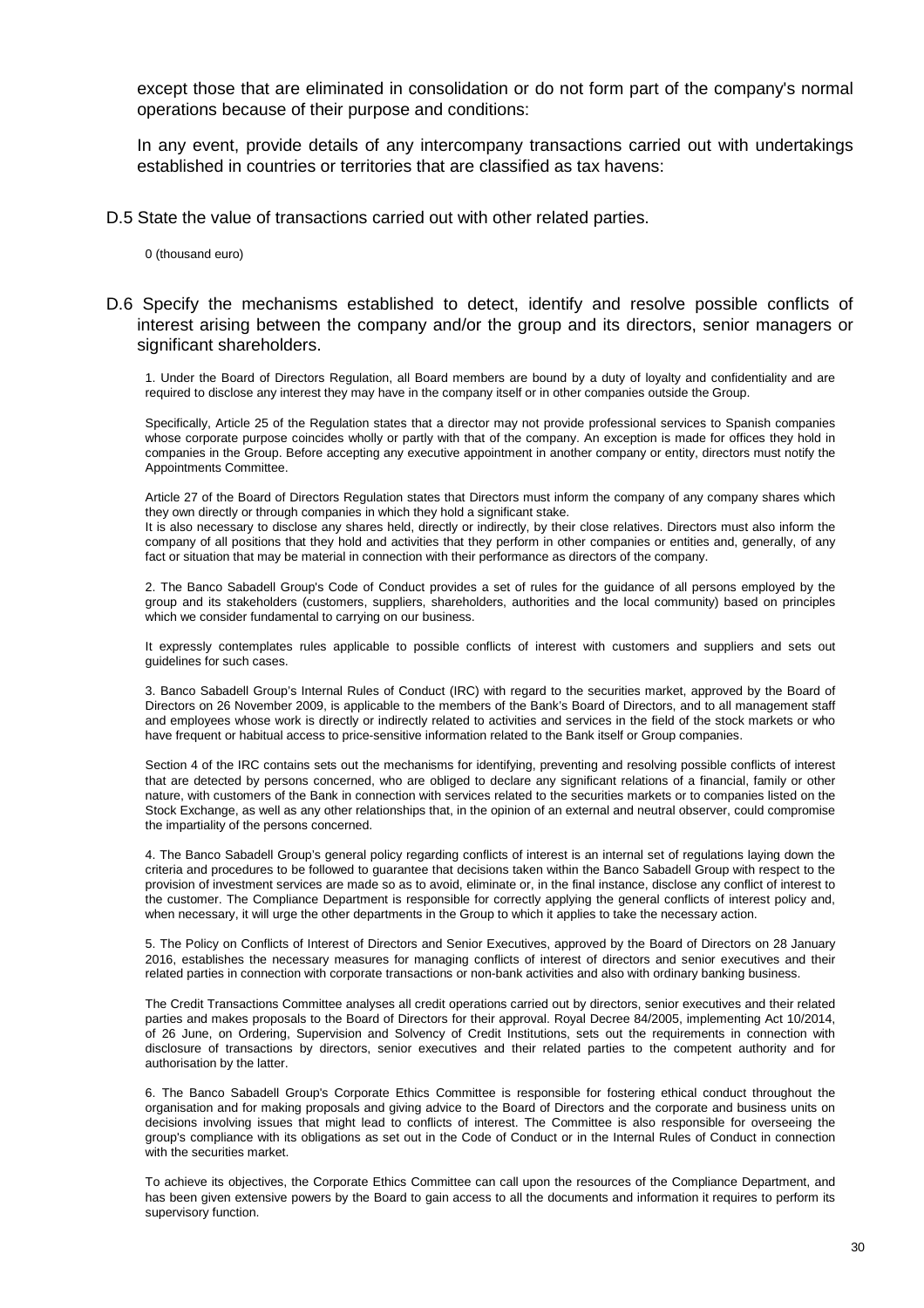D.7 Is more than one company in the Group listed in Spain?

 $Yes \frown$ 

Identify the subsidiaries that are listed in Spain:

#### **Listed subsidiary companies**

State whether their respective areas of activity and any business dealings between them, as well as between the listed subsidiary and other group companies, have been defined precisely in a public document;

**Define any business relationships between the parent company and the listed subsidiary, and between the latter and the rest of the group companies** 

Identify the mechanisms established to resolve any conflicts of interest between the listed subsidiary and the other companies in the group:

**Mechanisms in place to resolve possible conflicts of interest** 

## **E RISK CONTROL AND MANAGEMENT SYSTEMS**

E.1 Describe the scope of the company's Risk Management System, including that relating to tax risks.

At Banco Sabadell Group, the Risk Management system is based on the Risk Appetite Framework contained in the Risk Appetite Statement, the associated management policies and the reporting system and overall governance model of the risk function, which contemplate tax risk under the terms described below.

The system applies throughout the group, by area, business unit or activity, subsidiary and geography at corporate level.

## E.2 Identify the bodies of the company responsible for drawing up and executing the Risk Management System, including tax risk.

The Board of Directors is the body responsible for establishing the general guidelines on the organisational distribution of the risk management and control functions and for determining the main lines of strategy in this respect. Therefore, the Board is the body responsible for approving the Risk Appetite Framework and ensuring its consistency with the entity's short- and long-term strategic objectives, together with the business plan, capital planning, risk-taking capacity and compensation schemes.

Within the Board itself there is a Risk Committee which is responsible for ensuring compliance with the Risk Appetite Statement (RAS) approved by the Board and with the associated risk management policies; its functions are described in section C.2.1. In addition, another 3 committees participate in risk management and control: the Executive Committee, responsible for coordinating executive management of the Bank, for approving transactions and limits of risk groups that exceed the limits of the delegated powers and for approving asset allocation proposals within the Risk Appetite Framework; the Audit and Control Committee, which supervises the efficacy of the risk management systems; and the Appointments and Remuneration Committee, which ensures that the Group's remuneration practices are coherent with its risk profile, avoiding inappropriate risk-taking and promoting sound and effective risk management.

The departments involved in risk management and control include, among others, the following:

- Risk Control Department, reporting directly to the Chairman, with the following functions: (i) proposing and implementing the Risk Appetite Framework; (ii) systematically monitoring and analysing the evolution of all major risks and verifying the degree to which they conform to the established policies; (iii) proposing the guidelines, methodology and strategy for managing all risks; (iv) defining and establishing the risk monitoring and control model, developing internal advanced measurement systems, in line with supervisory requirements, to enable risks to be quantified and discriminated, and activating its application in the business; and (v) establishing procedures to optimise the credit approval function.

- Risk Management Department, with the following functions: (i) managing and integrating exposures in accordance with the pre-determined levels of autonomy, via selective acceptance of the risk to ensure its quality, achieve growth and optimise business profitability; (ii) align the priorities of the strategic plan and the vision of the Risk Management Department in all segments, identifying the initiatives to be implemented as regards risk.

- Finance Department, with the following functions: (i) supporting the Managing Director and Chief Risk Officer in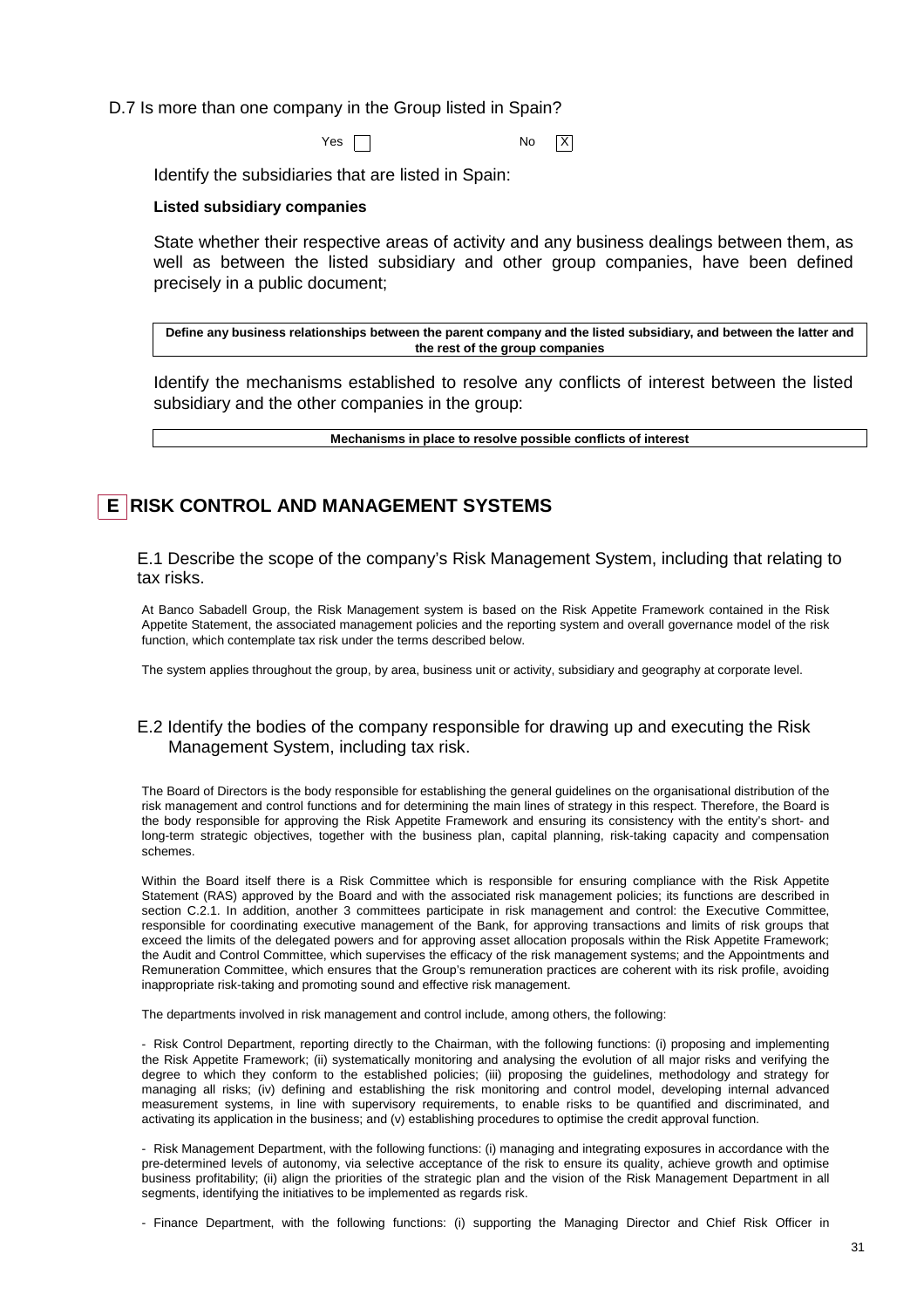implementing the Risk Appetite Framework; (ii) as part of the planning, budgeting and management control processes, it calculates provisions and assigns capital in keeping with the Bank's strategy, ensuring the risk variable is taken into account in all decisions and overseeing the specific risk measurement models, ensuring their standardisation in terms of generally accepted principles and methodologies and particularly with regard to the supervisory authorities. Additionally, it develops and manages the stress test analysis framework within the Bank's financial planning.

- Asset Transformation and Industrial and Real Estate Holding Department: Manages the Group's entire exposure to real estate, the developer loan book and real estate assets on the bank's balance sheet together with processes for recovering problematic assets.

-Treasury and Capital Markets Department: responsible for managing the Bank's liquidity, and management and compliance with its regulatory coefficients and ratios. It also manages the risk of the proprietary trading book, interest rate and exchange rate risk and various books, basically due to operational flows with both internal and external clients, originating from the activity of the Distribution units and also the Finance Department and the network of branches and offices.

- Compliance Department: promotes and seeks to ensure the highest possible level of compliance with the legislation in force and with the Group's professional ethics, thereby mitigating compliance risk, which is understood as the risk of incurring legal or administrative sanctions, significant financial losses or reputational losses due to non-compliance with laws, regulations, standards, self-regulations and codes of conduct applicable to banking activities.

- Internal Audit Department: (i) ensures effective compliance with the management policies and procedures, evaluating the adequacy and effectiveness of the management and control activities of each functional and executive unit, reporting directly to the Audit and Control Committee; (ii) verifies the design and effectiveness of the Risk Appetite Statement and its alignment with the supervisory framework; and (iii) provides assurance concerning the implementation of the RAS both in the document structure (consistency between them and the RAS) and in the subsequent integration into the Bank's management practices, verifying compliance with the established metrics and action plans.

(this description continues in section H)

#### E.3 Indicate the main risks, including tax risks, that may affect attainment of the business targets.

1. Credit and concentration risk: Losses due to borrowers' failure to honour their payment obligations or to an impairment of their credit quality. This includes counterparty risk, concentration risk and country risk.

2. Liquidity risk: incapability to honour payment commitments, due to a lack of liquid assets or inability to access the markets to obtain refinancing at a reasonable cost.

3. Market risk: Losses in value of positions held in financial assets due to a variation of the risk factors which affect their market prices.

4. Structural risks: possibility of incurring losses due to interest rates variations or net structural positions in foreign currency.

5. Operational risk: possibility of loss resulting from inadequate or failed internal processes, people or systems, including reputational, technology, outsourcing and model risk.

6. Business risk: losses arising from adverse events that negatively affect the capacity, strength and recurrence of the income statement or the capacity to meet funding needs due to impairment of assets and solvency.

7. Tax risk: possible breach or uncertainty associated with the interpretation of the tax law in jurisdictions in which ordinary business is carried out.

8. Compliance risk: the risk of incurring legal or administrative sanctions, significant monetary losses or an impairment of reputation due to breach of laws, regulations, internal rules, or codes of conduct applicable to the banking industry.

#### E.4 Identify whether the organisation has a high level of tolerance to risk, including tax risk.

The chief element of the Risk Appetite Framework approved by the Board of Directors is the Risk Appetite Statement. The Group understands the Risk Appetite Statement as expressing the quantity and diversity of risks that the Banco Sabadell Group seeks and tolerates in order to achieve its business objectives, maintaining a balance between profitability and risk.

The RAS comprises the quantitative metrics and qualitative elements that, in conjunction, define the risk appetite levels of the Bank, both globally and for each of the major risks assumed in the ordinary course of business.

This statement applies to all risks identified in section E.3, above.

#### E.5 State what risks, including tax risks, materialised during the year.

The Group provides detailed information of the risks in the Annual Report, which is available on the corporate website (http://www.grupobancosabadell.com – section entitled Information for shareholders and investors – Financial information – Annual Reports), specifically under section 4 of the consolidated directors' report.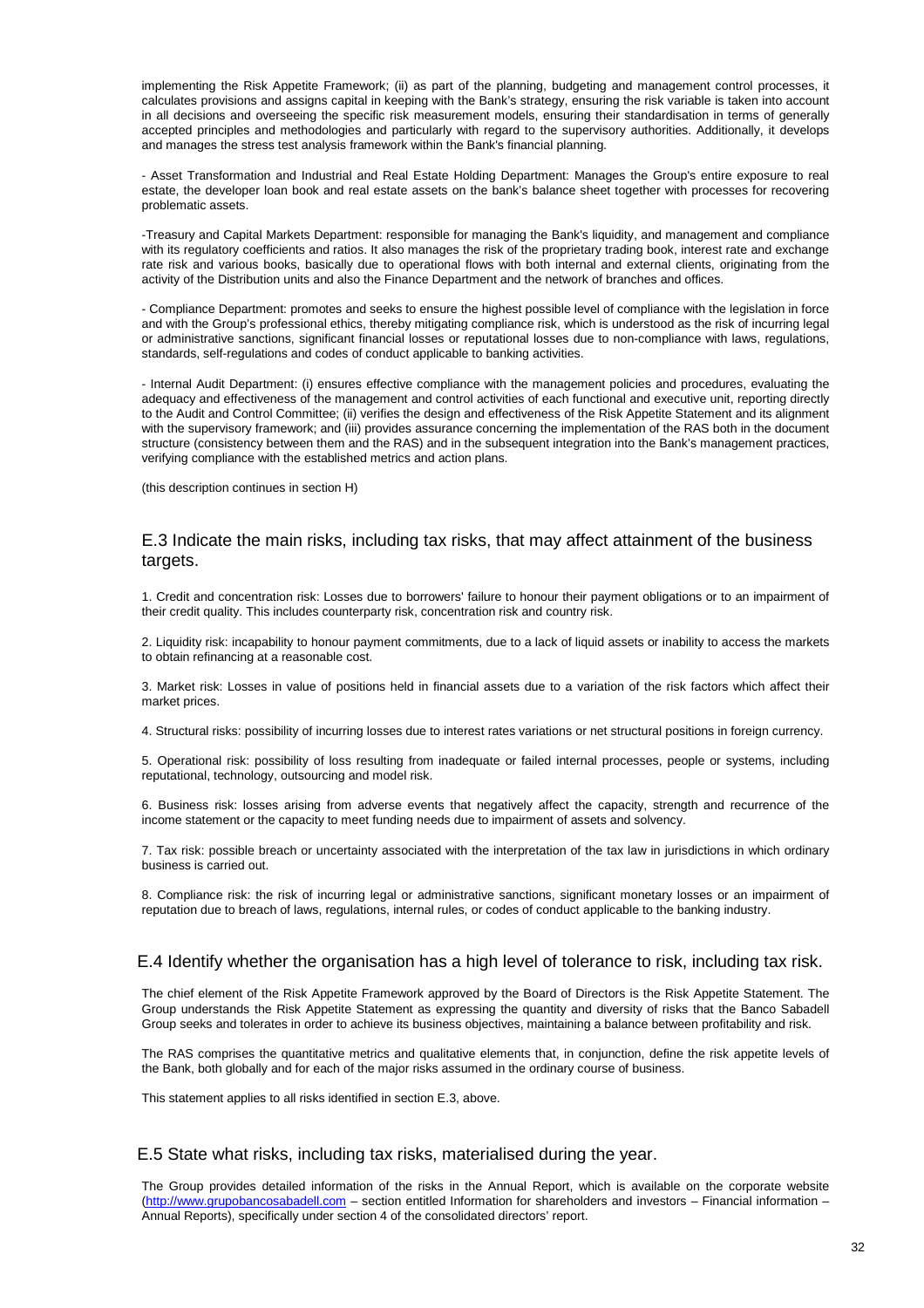#### E.6 Describe the response and supervision plans for the company's main risks, including tax risks.

The Risk Appetite Framework establishes the different monitoring systems for major risks. This monitoring, at the highest level, is carried out by the Risk Committee. Additionally, the Risk Control Department and the Technical Risk Committee exercise more frequent and detailed oversight.

Risk management is underpinned by solid procedures for checking that risks conform to pre-set limits, with clearly defined responsibilities for identifying and tracking indicators and early warnings, and an advanced risk measurement methodology.

The Group has risk control systems that are appropriate to the commercial banking activities and businesses in which it operates and to the risk profile it wishes to assume. These control systems form part of the above-mentioned risk approval, monitoring, mitigation and recovery procedures and, in turn, are subject to supervision.

In this regard, the Group has a framework for risk reporting and control intended to oversee compliance with the Risk Appetite Framework both Group-wide and at a lower level for objectives set at Business Unit or Portfolio level. The Risk Committee is in charge of coordinating oversight, although in this regard it relies on the various committees and

areas, depending on the type and level of disaggregation of each risk.

The Risk Reporting and Control Framework comprises:

• Drawing up and regularly updating a Scorecard that reflects trends in the main metrics and variables associated with the Risk Appetite Framework, and ensuring that they conform to the established framework and limits.

• Systematic oversight and analysis of trends in all significant risks, with detailed second-tier metrics.

• Reporting and proposing the appropriate action (activating protocols, changing guidelines, etc.) as a result of analysing risk trends.

• There is a reporting procedure that includes the top-level metrics defined in the RAS, as well as additional second-tier metrics for the significant risks. This report is compiled, transmitted and presented by the CRO to the various governing and control bodies (Technical Risk Committee, Risk Committee, Board of Directors). The report identifies warning or overshoot situations, and the metrics and their performance.

• The process of reporting in connection with the Risk Appetite Framework is headed by the Risk Control Department, which defines the content of the Scorecard, including top-tier and second-tier metrics. The process of tracking the Group's metrics includes tracking Banco Sabadell's top-tier metrics.

• By agreement with the departments in charge, the Risk Control Department establishes a regular process for compiling information drawn from databases or processes with built-in controls that are subject to review and audit procedures.

Also, in the event that the limits established for a given metric in the RAS are exceeded, a protocol of action is triggered that is linked to the Group's Recovery Plan for the RAS metrics in question, in order to review, control and, as necessary, correct any deviation.

The protocol also includes monitoring the execution and outcome of the action plan once it has been approved and set in motion.

Risk assessment also forms part of the control system and is established through advanced measuring methodologies. In this regard, the Basel Committee on Banking Supervision has been working on a new capital adequacy framework for financial institutions, known as the New Basel Capital Accord, a fundamental principle of which is that banks' regulatory capital requirements should be more closely related to the risks actually incurred, based on internal risk measurement models and parameters and internal estimates that have been validated beforehand.

The Bank has an advanced methodology in place to ensure that risks incurred can be assessed reliably and managed actively, following the guidelines defined by the Basel Committee in developing the different components required to complete its risk measurement systems.

On the basis of the risk metrics provided by these new methodologies, the bank has developed a consolidated risk measurement model with a common internal unit of measurement, allocated capital, the purpose of which is to determine, on the basis of internal parameters, the amount of capital required to ensure a specified level of solvency. Evaluating risk in terms of allocated capital requirements means that the risk can be linked to returns, from individual customer up to business unit level. Banco Sabadell has also developed an analytical pricing system associated with the risk, which provides this assessment and incorporates it into the transaction pricing process.

With regard to credit risk, the bank has implemented advanced measurement models based on internal data, tailored to particular counterparty segments and categories (businesses, retailers, individuals, mortgages and consumer, property developers, project finance, structured financing, financial institutions and countries), thus allowing transactions to be differentiated on the basis of risk and assessments to be made of the probability of default or the degree of severity in the event of default actually occurring.

The bank has a tax risk management policy whose objective is to ensure compliance with tax obligations while guaranteeing an appropriate return for our shareholders. The Tax department establishes criteria and advises on the taxation applicable to different departments responsible for the calculating and paying taxes. The departments are responsible for establishing procedures and controls to ensure that taxes are calculated properly and paid, which are subject to review by the Internal Audit department.

More information is provided regarding the risk control systems that govern Group activity in the Annual Report, available on the corporate website: http://www.grupobancosabadell.com- Shareholder and Investor Information - Financial Information -Annual Reports.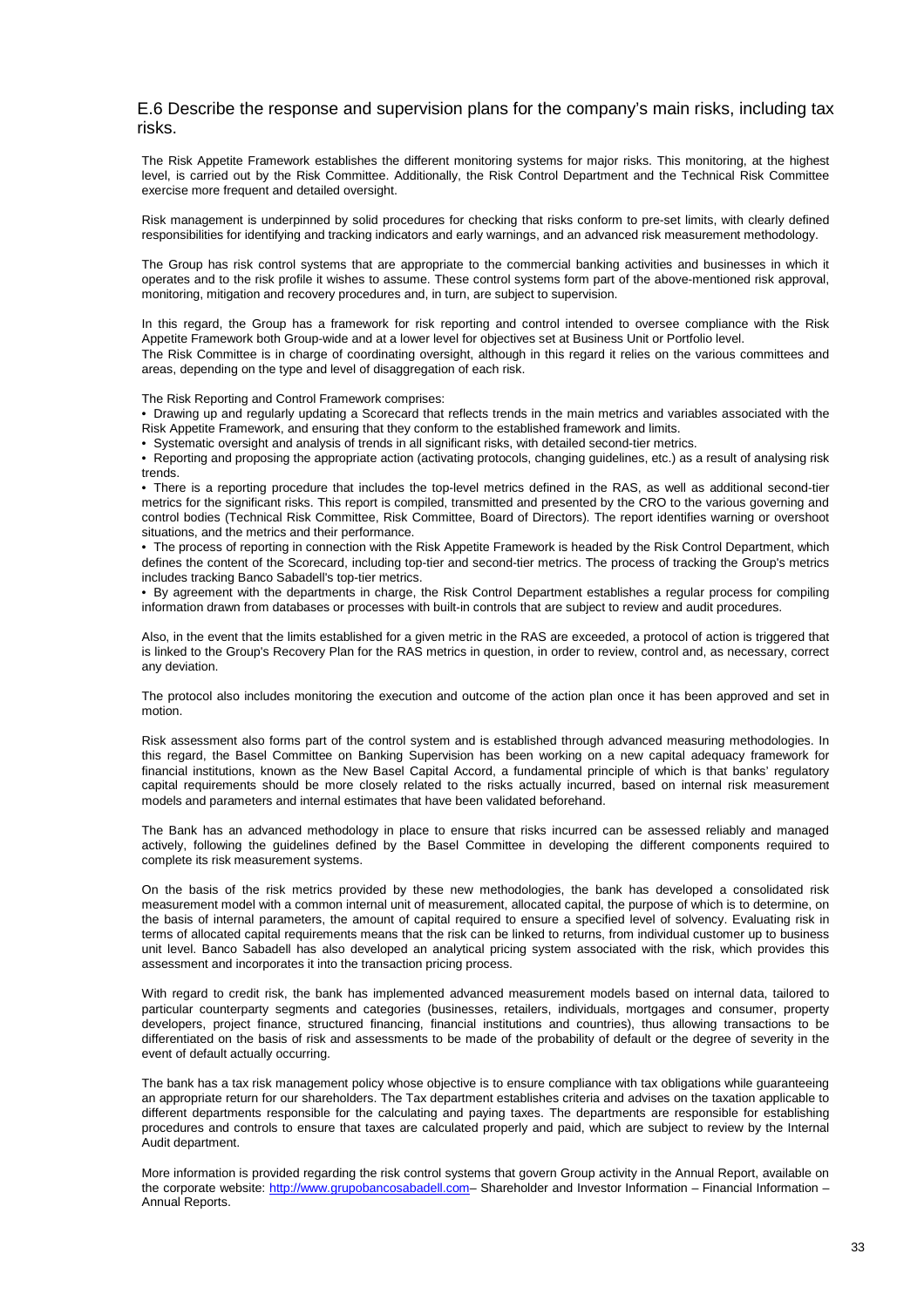## **F INTERNAL CONTROL OVER FINANCIAL REPORTING (SCIIF)**

Describe the mechanisms that comprise the systems for Internal Control Over Financial Reporting (SCIIF).

#### F.1 The organisation's control environment

Provide details, highlighting the main characteristics of, at least:

## F.1.1.Which bodies and/or functions are responsible for: (i) the existence and maintenance of an adequate and effective SCIIF system; (ii) its implementation; and (iii) its supervision.

Article 5 of the Board of Directors Regulation states that the Board of Directors is an instrument of supervision and control whose responsibility is identifying the company's and the Consolidated group's main risks and implementing and monitoring suitable internal control and reporting systems, as well as setting policies on the reporting and disclosure of information to shareholders, the markets and the general public.

In addition, as provided in Article 13 of its Regulation, the Board of Directors delegates supervision of internal control systems to the Audit and Control Committee.

The functions of the group's Internal Audit Department include supporting the Audit and Control Committee in supervising the correct design, implementation, and effective functioning of the risk management and control systems, which include SCIIF.

The Group's Finance Department contributes to implementing the general framework of the internal control systems that are rolled out across the entire organisation.

Part of that contribution materialises in the responsibility for designing and implementing internal control systems for financial information that ensure the accuracy of the financial information that is generated.

#### F.1.2.The following elements, if any, with regard to the process in which the financial reporting is formulated:

• Departments and/or mechanisms entrusted with: (i) the design and review of the organisational structure; (ii) clearly defining lines of responsibility and authority, with an appropriate distribution of tasks and functions; and (iii) ensuring that sufficient procedures exist for their proper distribution within the company.

The design and review of the organisational structure is the responsibility of the Organisation and Services Department which, based on the Banco Sabadell Group Master Plan (which normally runs for three years), analyses and reviews the resources required by each division for compliance. This review is carried out regularly and not only is the necessary workforce decided, but also the structural organisation of each unit. Once an agreement has been reached, it is submitted to the Management Committee for approval and referral to each of the general divisions.

At the same time, the details of all the departments/units/offices are sent on a monthly basis to the Human Resources Department showing all the modifications that have been made, so as to equip them with the resources considered necessary to perform their duties.

The organisation chart of the Banco Sabadell Group arising from the above process addresses all the departments, areas and divisions into which the Banco Sabadell Group is divided. This organisation chart is supplemented by a "process map" giving greater details of the functions and responsibilities assigned to each area of the Banco Sabadell Group, including details of the presentation, analysis and review of financial reporting. The Banco Sabadell Group organisation chart and process map are accessible to all personnel on the Corporate intranet.

• Code of conduct, approval body, degree of distribution and instruction, principles and values (indicating whether there are specific references to the register of operations and production of financial information), the body entrusted with analysing non-compliance and with proposing corrective actions and sanctions.

The Banco Sabadell Group has a General Code of Conduct, approved by the Board of Directors and available via the corporate intranet, whose fundamental principles include a commitment to transparency, particularly vis-à-vis shareholders, and a commitment to place all the financial and corporate information at their disposal. The purpose is to strictly comply with the Banco Sabadell Group's obligation to offer reliable financial reporting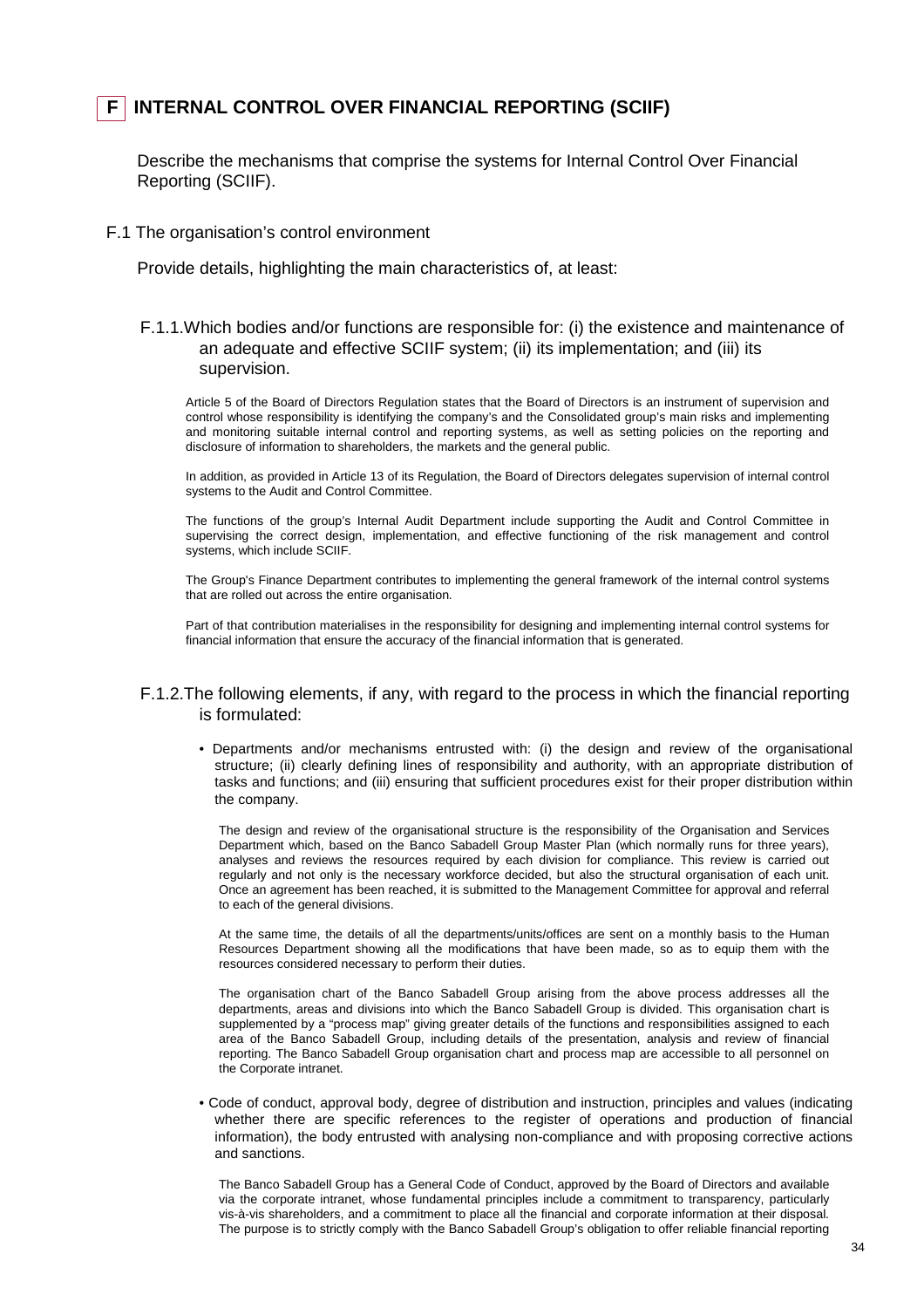prepared in accordance with the applicable regulations, presenting a true and fair view of the company. It also includes the responsibilities of its employees and officers to ensure this is so, both via proper discharge of their duties and notification to the governing bodies of any circumstance which might affect this commitment.

There is a Corporate Ethics Committee, whose functions include fostering ethical behaviour throughout the organisation, making proposals and advising both the Board of Directors and the various corporate and business units in connection with decisions that include aspects that may lead to conflicts of values.

Among the different tasks carried out by the Corporate Ethics Committee, is the analysis of compliance with the Code of Conduct or any other code or self-regulation that exists. In order to perform its functions, it has access to the material and human resources of the Compliance Department. If, as a consequence of exercising its functions, it detects any non-compliance, it must advise the Human Resources Department for the application of corrective actions and sanctions if applicable.

• A whistleblowing channel, that allows reporting to the auditing committee of any irregularities of a financial or accounting nature, as well as cases of non-compliance with the code of conduct and irregular activities in the organisation, reporting where applicable if of a confidential nature.

The Banco Sabadell Group has, and encourages the use of, a whistleblowing channel to report all types of irregularities, particularly possible breaches of the General Code of Conduct. The notifications received are treated confidentially and, once handled by the Corporate Ethics Committee (comprising a chairperson and 5 members appointed by the Board of Directors, are referred to the Audit and Control Committee, where appropriate. This channel is managed internally and may be contacted via a mailbox with the address 0901CEC@bancsabadell.com.

• Training programmes and regular updating for staff involved in the preparation and review of financial information, as well as in the evaluation of SCIIF, and which cover at least the accounting standards, auditing, internal control and risk management.

As regards the training and refresher programmes and particularly regarding the financial reporting process, the Banco Sabadell Group's Finance Department has an on-site training plan that basically addresses areas such as the company's internal accounting/finance procedures, analysis of current regulations and drafts of new domestic and international accounting standards, analysis of the national and international economic situation, together with training in the use of software to facilitate management and oversight of the financial reporting process.

These training sessions are programmed based on two criteria:

- Sessions scheduled at the start of the year by selecting the areas considered of greatest interest by the Finance Department.

- Sessions scheduled during the current year in the event an issue arises which it is considered warrants prompt distribution (drafts of new accounting standards, changes in the economic situation, etc.).

These training sessions are aimed not only at Finance Department personnel but also to other departments (Audit, Risk Control, Asset Transformation, etc.), depending on the content.

The on-site training is taught chiefly by internal professionals of the Banco Sabadell Group and by external experts who are specialists in the subject area.

In addition, the Human Resources Department places at the disposal of Banco Sabadell Group employees a series of financial training courses which employees can take online. The most notable courses refer to IAS-IFRS (International Financial Reporting Standards), financial mathematics, Spain's General Accounting Plan and general tax matters.

The Internal Audit Department has a training plan in place for all management professionals which includes a University Specialist Programme in Bank Internal Auditing (PSAI) at a prestigious academic institution. The course covers areas such as accounting principles and financial reporting, the basics of auditing, and financial risk monitoring and management. In 2016, six audit professionals were taking this programme, and 65 members of the Internal Audit Department hold PSAI certificates.

#### F.2 Evaluation of financial reporting risks

#### Provide information on, at least:

#### F.2.1.What are the chief characteristics of the risk identification process, including error or fraud, in relation to:

• If the process exists and is documented.

The Banco Sabadell Group's process of identifying the risk of error or the probability of fraud in financial reporting is documented in a procedure which sets out the frequency, methods, types of risks and other basic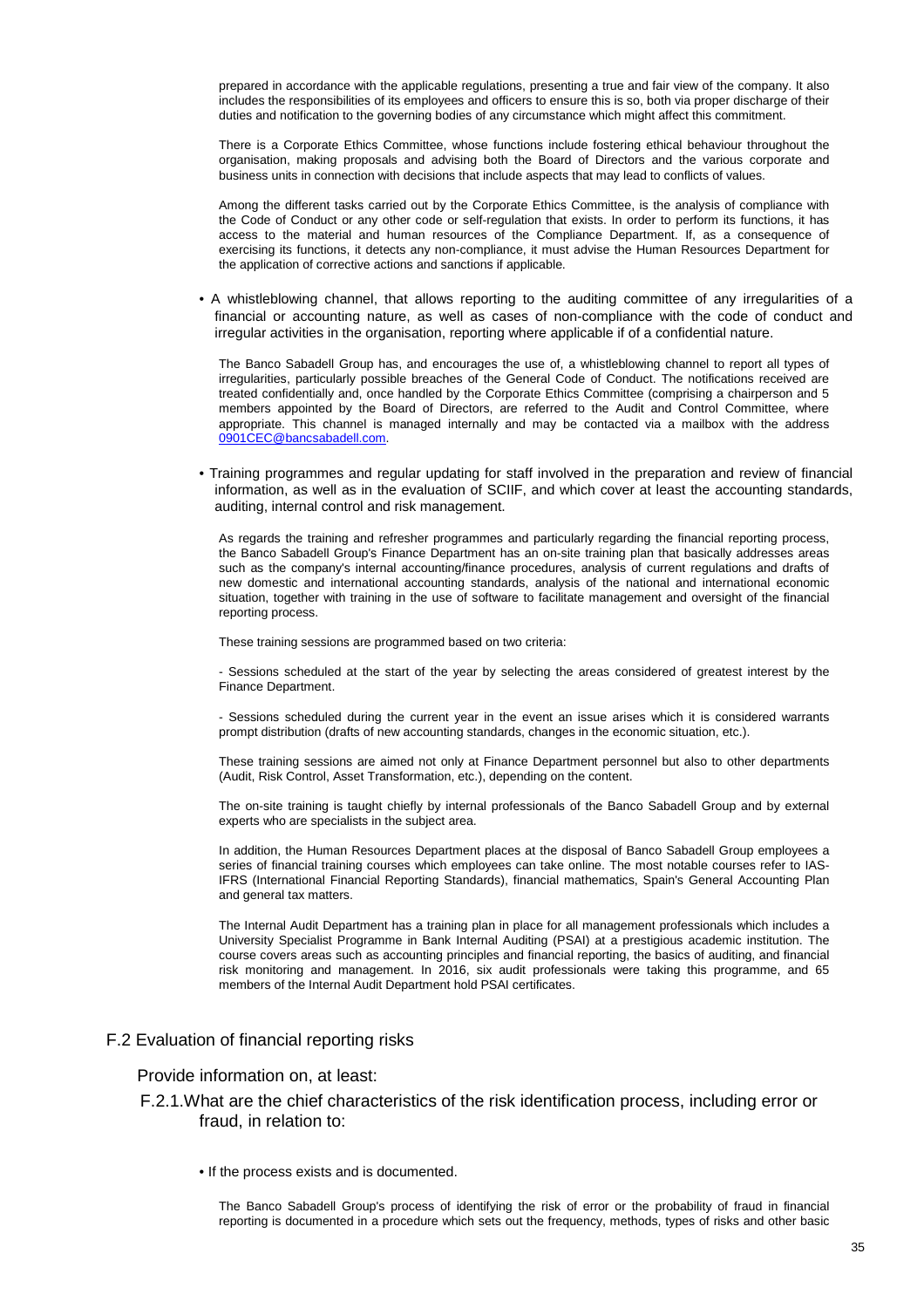features of the process.

• Whether the process covers all the financial reporting objectives (existence and occurrence; integrity; valuations; presentation, itemisation and comparability; and rights and obligations), and if it is updated and how often.

The process covers all the financial reporting objectives (existence and occurrence; completeness; valuation; presentation, itemisation and comparability; and rights and obligations) and focuses on identifying risks of material error based on transaction complexity, quantitative and qualitative materiality, complexity of the calculations and application of judgements and estimations, updated on an annual basis. If (i) circumstances not previously identified which reveal possible errors in the financial information, or (ii) material changes to the operations of the Banco Sabadell Group arise during the year, the Finance Department evaluates the risks to be added to those already identified.

The process is structured such that, on a half-yearly basis, an analysis is conducted to identify which areas or processes and in which companies and locations material transactions arise.

Once they have been identified, they are reviewed so as to analyse the potential risks of error for these types of transactions in each financial reporting objective.

• The existence of a process for identifying the consolidation scope, taking into account, among others, whether there are complex corporate structures, instrumentality companies or special purpose vehicles.

The process for identifying the scope of consolidation is described in section F.3.1. of this document.

• If the process takes into account the effects of other types of risks (operational, technological, financial, legal, reputational, environmental, etc.) insofar as they affect the financial statements.

In addition, the process considers the risk of error in certain processes not linked to specific transaction types but which are especially important in view of their impact on drafting the financial reporting, such as the process of reviewing judgements and estimates, significant accounting policies and the closing and consolidation process. In this respect, and with a view to covering the risks of these processes, the Banco Sabadell Group has the control activities described in section F.3.1. of this document. It should also be noted that the risk identification process takes into account the possible effects of other types of risks (operational, technological, financial, legal, reputational, environmental, etc.), insofar as these may affect the financial statements.

• What governing body of the companies supervises the process.

The aforementioned process is conducted and documented by the Banco Sabadell Group's Finance Department and is supervised ultimately by the Audit and Control Committee.

#### F.3 Control activities

State whether the company has at least the following, and describe their characteristics:

F.3.1.Review and authorisation procedures for financial reporting and description of SCIIF, to be disclosed to the securities markets, indicating those responsible, and risk documentation describing the flows of activities and controls (including those related to fraud risk) for the various types of transactions that may have a significant effect on material judgements, estimates, valuations and projections.

The procedure for reviewing and authorising the Banco Sabadell Group's financial reporting to the markets commences with a review by the Finance Department. In accordance with the Board of Directors Regulation, the separate and consolidated annual accounts and half-yearly financial reports are reviewed by the Audit and Control Committee prior to being authorised by the Board of Directors. In accordance with the provisions of its Regulation, the Audit and Control Committee reads and discusses the information with the heads of the Finance and Internal Audit departments and with the external auditors prior to submission to the Board of Directors.

Once the Audit and Control Committee has vetted the information and either approved it or attached its comments, the CFO, the Chairman and the Managing Director of the Banco Sabadell Group sign the accounts and submit them to the Board of Directors for authorisation.

The Audit and Control Committee reviews the quarterly financial disclosures (income statement and trend of the main balance sheet items) before they are submitted to the Board of Directors.

With regard to the activities and controls directly relating to transactions that may have a significant impact on the financial statements, the Banco Sabadell Group has control descriptions implemented to mitigate the risk of material error (intentional or otherwise) in the information reported to the markets. For the critical areas of the Banco Sabadell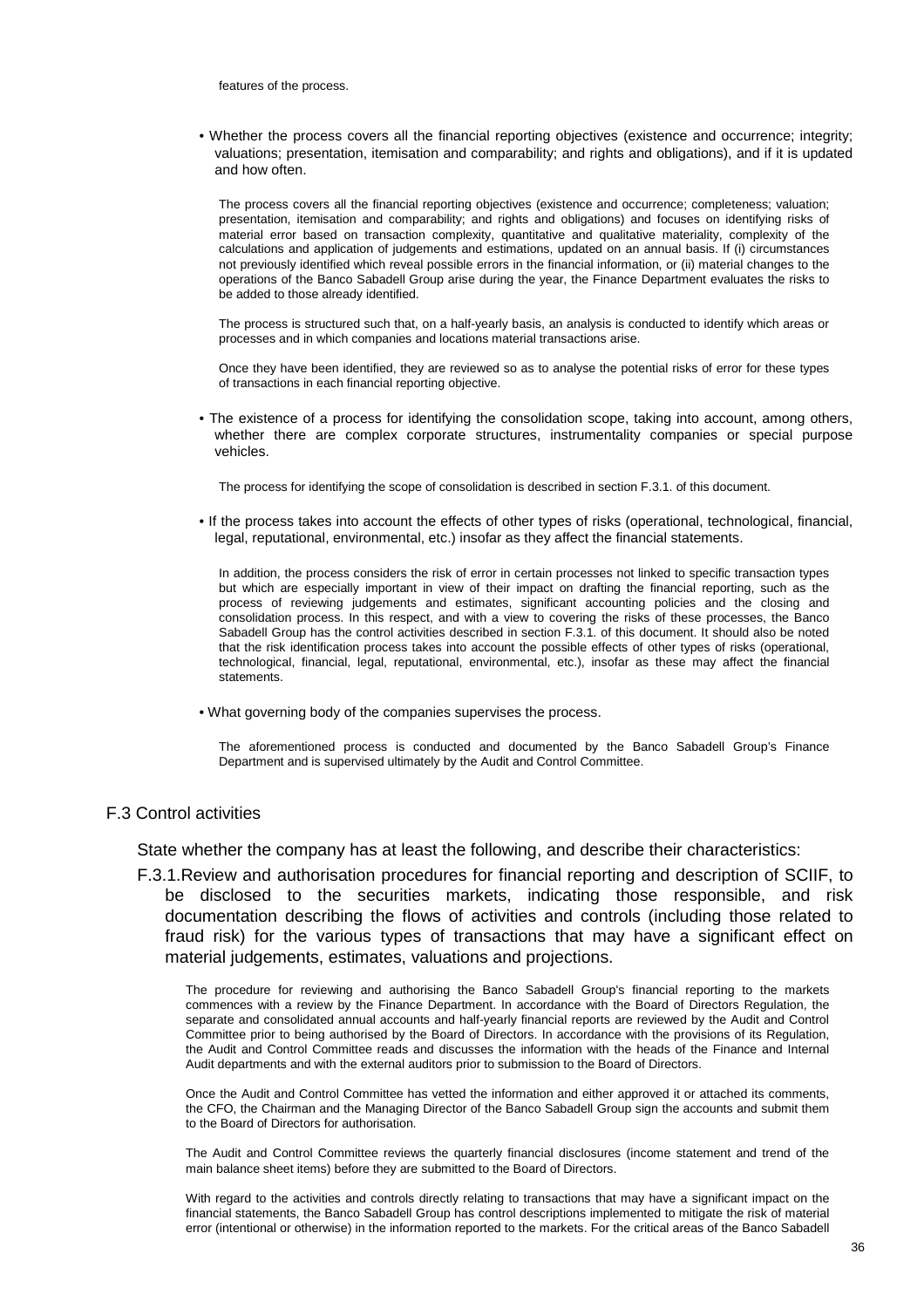Group, special emphasis is placed on developing solid descriptions of the flows of activities and controls, which cover, among others:

- Lending
- Fixed-income portfolio and issuance
- Equity portfolio
- Customer deposits
- Derivatives
- Foreclosed properties

These descriptions contain information on what form the control activity should take, its purpose (risk to be mitigated), the party responsible for executing it and the frequency. The descriptions cover controls on the proper accounting, measurement, presentation and disclosure of these areas.

The Banco Sabadell Group also has procedures for mitigating the risk of error in processes not related to specific transactions. In particular, there are procedures defined for the accounting close which include the consolidation process or specific review procedures of material judgements and estimates, which are escalated to senior management when appropriate.

With regard to the consolidation process within the accounting close, procedures have been implemented to ensure proper identification of the consolidation scope. In particular, for example, the Banco Sabadell Group conducts a monthly analysis of the consolidation scope, requesting the necessary information from all the subsidiaries; the analysis covers all types of corporate structures.

The review of judgements and estimates is carried out at different levels by members of the Finance Department. In addition, in its annual accounts the Banco Sabadell Group includes the most important areas in which judgements and estimates are made, together with the key assumptions made in this connection. It also has procedures for reviewing accounting estimates. The main estimates relate to impairment losses on certain financial assets, actuarial calculations of pension liabilities and obligations, the useful life of tangible and intangible assets, measurement of goodwill, the fair value of unlisted financial assets and of real estate.

## F.3.2.Internal control policies and procedures for IT systems (including secure access, change control, system operation, operational continuity and segregation of functions) that support key company processes related to preparation and publication of financial information.

The Banco Sabadell Group uses information systems to maintain an adequate record and control of its operations and is, consequently, highly dependent on them working properly.

As part of the process to identify risks of error in financial reporting, the Banco Sabadell Group identifies which systems and applications are important in each of the areas or processes considered to be significant. The identified systems and applications include those used directly in preparing the financial information and those that are important for ensuring that the controls to mitigate the risk of errors are effective.

The design and implementation of the applications defines a methodological framework that establishes the different points of control to ensure that the solution complies with user requirements and it meets the required standards of reliability, efficiency and maintainability.

Any change regarding infrastructures or applications is handled via the change management service, which defines the change approval flow, which may be escalated to the Change Committee, with definition of the impact and the possibility of "pull-back".

The Banco Sabadell Group Information Security and Operational Continuity Department has policies aimed at covering access security by segregating functions and defining virtual roles and resources, and the continuity of operations by creating BRS centres and performing periodic operating tests.

#### F.3.3. Internal control policies and procedures for managing outsourced activities, and measurement, calculation or valuation services commissioned from independent experts, when these may materially affect the financial statements.

The Banco Sabadell Group regularly examines whether activities carried out by third parties are material to the financial reporting process or might indirectly affect its reliability. To date, the Banco Sabadell Group has not outsourced processes with a material impact on financial reporting. However, the Banco Sabadell Group regularly uses reports from independent experts for measuring transactions that may materially affect the financial statements.

In 2016, the activities outsourced to third parties (appraisals and calculations by independent experts) were connected with real estate appraisals, measuring post-employment benefits for employees, and derivatives valuation.

The units of the Banco Sabadell Group responsible for these operations exercise oversight on the work of the external experts to check their competence, skills, accreditation and independence together with the validity of the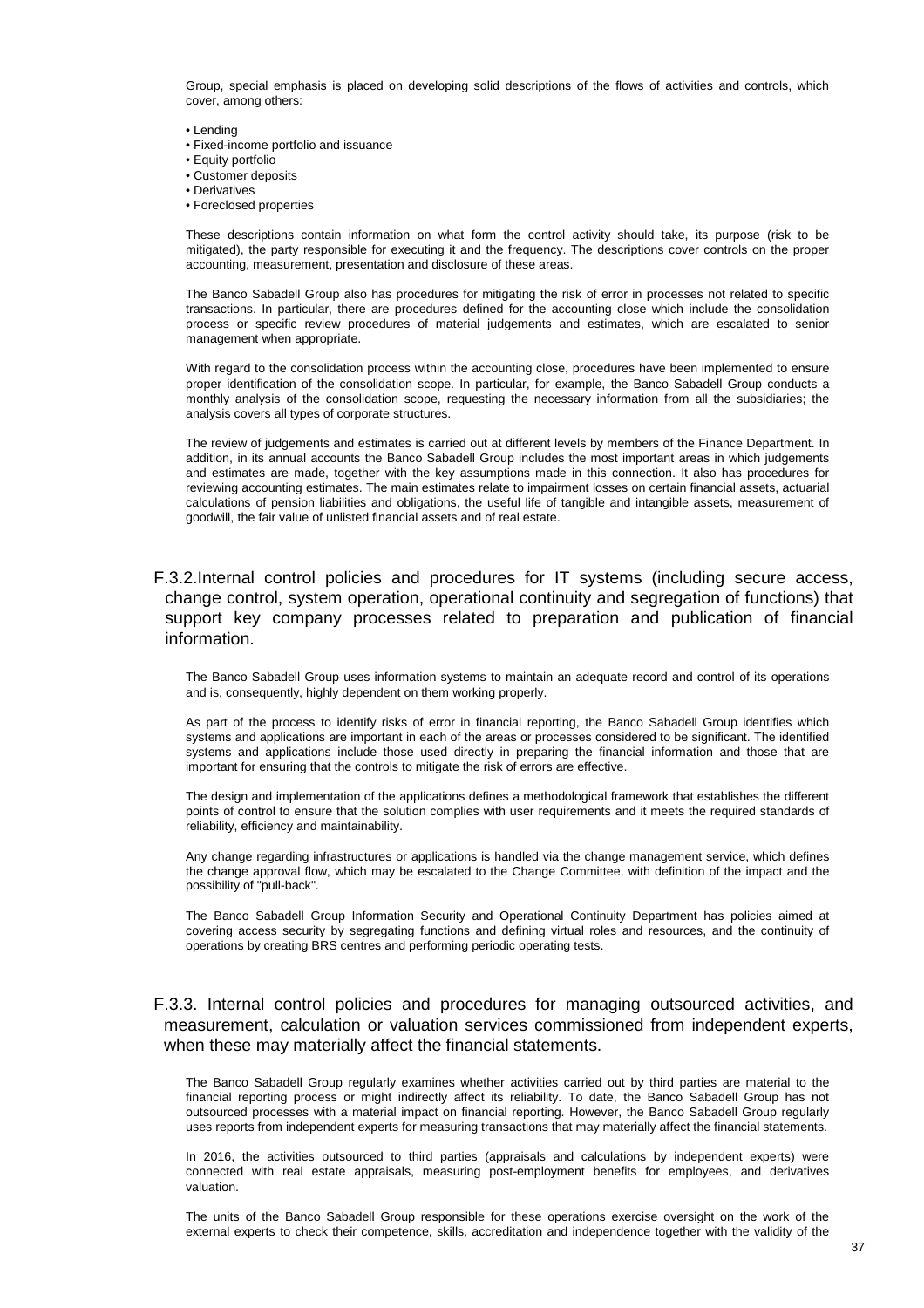#### F.4 Information and reporting

State whether the company has at least the following, and describe their characteristics:

F.4.1. A specific function responsible for defining the accounting policies and keeping them up to date (accounting policies department or area) and for resolving doubts or conflicts arising from their interpretation, maintaining regular communication with the persons responsible for operations within the organisation, together with an updated accounting policies manual distributed to all the bank's operating units.

The Financial Reporting Regulation and Supervision Department (under the Financial Reporting Department) is the sole unit responsible for identifying, defining and communicating the accounting policies that affect the Banco Sabadell Group and for responding to queries concerning accounting from the subsidiaries and business units.

The Financial Reporting Department is responsible for informing Senior Management of the Banco Sabadell Group regarding new accounting standards, the results of their implementation and their impact on the financial statements of the Banco Sabadell Group.

The Banco Sabadell Group has guides on accounting procedure that conform to the needs, requirements and dimension of the Banco Sabadell Group; they set out and explain the rules for preparing financial reporting and describe how to apply the rules to the bank's specific operations.

 These documents not only explicitly refer to the standards applied to each type of transaction but also elaborate upon and interpret them so as to adapt exactly to each transaction type.

These documents are updated periodically, and at least once a year, and include the standards applicable for the year 2016. Significant modifications are notified to the dependent companies to which they are applicable.

## F.4.2. Mechanisms using standard forms for gathering and preparing financial information, for application and use by all units in the bank or group, to support the main financial statements and notes as well as detailed disclosures on SCIIF.

The chief IT systems and applications used in generating the financial reporting by the Banco Sabadell Group are centralised and interconnected. There are procedures and controls that ensure proper development and maintenance of those systems, as well as their proper performance, continuity and security.

During the consolidation and preparation of the financial reporting, inputs such as the financial statements issued by the Group subsidiaries are used in the established formats, together with the rest of the financial information required both for the accounting harmonisation and for meeting the disclosure requirements.

The Banco Sabadell Group has a number of software applications for consolidation, including a series of controls to ensure the reliability and proper processing of the information received from subsidiaries, notably checks to ensure consolidation entries were posted correctly, an analysis of variations in all balance sheet and income statement items, variations in the results obtained with respect to proper insertion of Group undertakings' financial statements, the monthly and annual budget, and specific Bank of Spain checks on the financial statements, in which different balance sheet and profit or loss account items are cross-checked.

#### F.5 Supervision of system operation

Report on at least the following, giving details of their main features:

F.5.1.The supervision of SCIIF performed by the Audit Committee, and whether the entity has an internal audit function with the duty of supporting the committee in supervising the internal control system, including SCIIF. Also provide information on the scope of the evaluation of SCIIF carried out during the year and the procedure by which the head of assessment reports the results, whether the bank has an action plan setting out corrective measures and whether its impact on financial reporting has been considered.

On 28 January 2016, the Banco Sabadell Group Audit and Control Committee approved the Overall Audit Plan for 2016, which includes aspects relating to the general criteria to be applied as regards the specific supervision of

The Banco Sabadell Group has an Internal Audit Department which is subordinate directly to the Chairman of the Bank and reports to the Group's Audit and Control Committee. In accordance with Article 13.6 of the Board of Directors Regulation, it is the responsibility of the Audit and Control Committee to monitor the internal audit services, and review the appointment and replacement of its managers.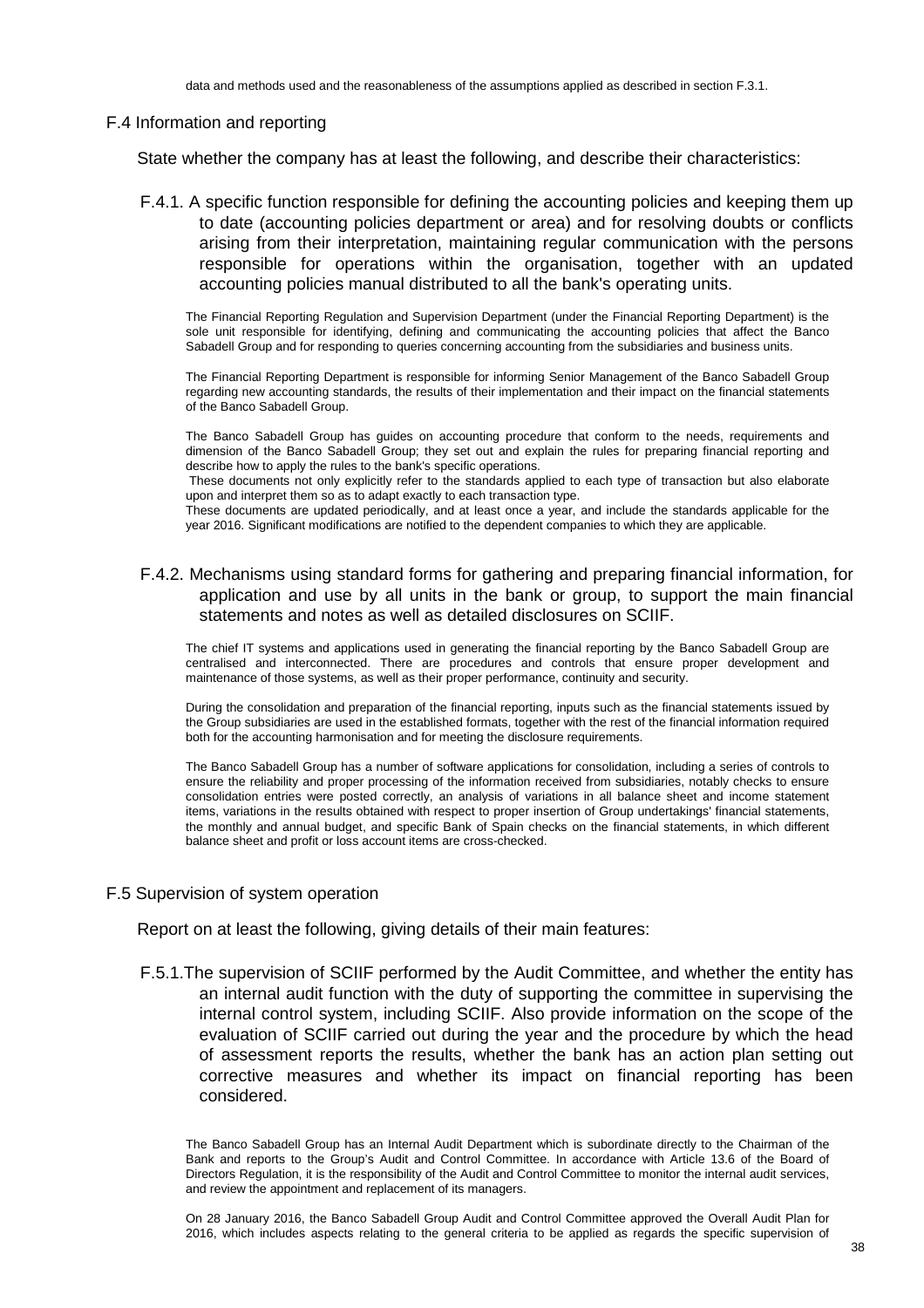SCIIF. One of the Internal Audit Department's missions is to support the Audit and Control Committee in supervising the correct design, implementation and effective operation of the risk monitoring and management systems, which include SCIIF. The corresponding assessment reports issued by Internal Audit with regard to the evaluation of SCIIF were reviewed by the Audit and Control Committee, which also assessed the weaknesses identified in those reports. The Committee also approved the action plan designed by the Internal Audit Department for remedying the aforementioned control weaknesses.

In January 2014, the Group Audit and Control Committee approved the Strategic Plan for the internal audit function, covering the years 2014-2016. Consequently, the Internal Audit function has a multi-year supervisory plan for SCIIF that extends over 3 years and was approved by the Audit and Control Committee. The Plan envisages the application of tests in those areas considered to be material within the Banco Sabadell Group, covering all of them over a period of three years, except for certain areas or processes considered to be of particular importance, including the accounting close process, the review of judgements and estimates and the general controls over the information systems described in section F.3.2, which are reviewed each year.

The scope of the assessment for the year 2016 included supervision of the formal operation of the SCIIF implemented by the Finance Department and a review of key controls in the accounting close procedure (contained in the new software application discussed in section F.6.), judgements and estimates and the review of compliance with the policies on general IT controls.

The 2016 assessment process identified 298 controls. 147 of which are considered to be vital and were analysed accordingly; they were found to have worked smoothly since they were implemented. Control weaknesses and opportunities for improvement were detected during the year in the design and implementation of certain controls; the appropriate action plans have already been defined. The previous year's recommendations were also monitored.

F.5.2. Is there a discussion procedure through which the auditor (in accordance with the provisions of the Audit Technical Standards), the internal audit function and other experts can report to senior management and to the audit committee or company directors on any significant internal control weaknesses identified during the review of the financial statements, or any other entrusted to them? Also report on whether there is an action plan to remedy or mitigate identified weaknesses.

The Audit and Control Committee meets at least once every three months (prior to the publication of the regulated disclosures) in order to obtain and analyse the necessary information to fulfil the functions entrusted to it by the Board of Directors.

These meetings carry out an in-depth review of the annual and half-yearly accounts and the interim financial statements of the company together with the rest of the information made available to the market. To carry out this process, the Audit and Control Committee first receives all the documentation and meets with the Director - General Manager, the Internal Audit Department and the external auditor (in the case of the annual and half-yearly accounts) in order to ensure proper application of the current accounting standards and the reliability of the financial reporting. In addition, this discussion process assesses any SCIIF weaknesses that were identified, and the proposals to correct them and the status of any actions that have been taken. Every six months, within the SCIIF framework, the Audit and Control Committee reviews and approves the action plans proposed by the Internal Audit Department in order to correct or mitigate any observed weaknesses.

The Group's auditor has direct access to the Group's senior management and holds regular meetings to obtain the necessary information and to report on control weaknesses detected during the audit. With regard to the latter, each year the external auditor submits a report to the Audit and Control Committee detailing any internal control weaknesses that were detected. This report incorporates comments by Group management and any action plans implemented to remedy internal control weaknesses.

## F.6 Other material information

The Banco Sabadell Finance Department has implemented a software application that includes and formalises all the SCIIF controls, while at the same time ensuring ongoing identification of new risks to be considered and updates to mitigating controls in each accounting close. This application enables the controls to be validated on time and properly with the aim of guaranteeing the reliability of the financial reporting. The software features are designed to take account of the recommendations in the CNMV's guide entitled "Internal Control over Financial Reporting in Listed Companies," based on the principles and good practices contained in the COSO report (Committee of Sponsoring Organizations of the Treadway Commission).

## F.7 External auditor report

#### Report on:

F.7.1. State whether the SCIIF information supplied to the market has been reviewed by the external auditor, in which case the corresponding report should be attached.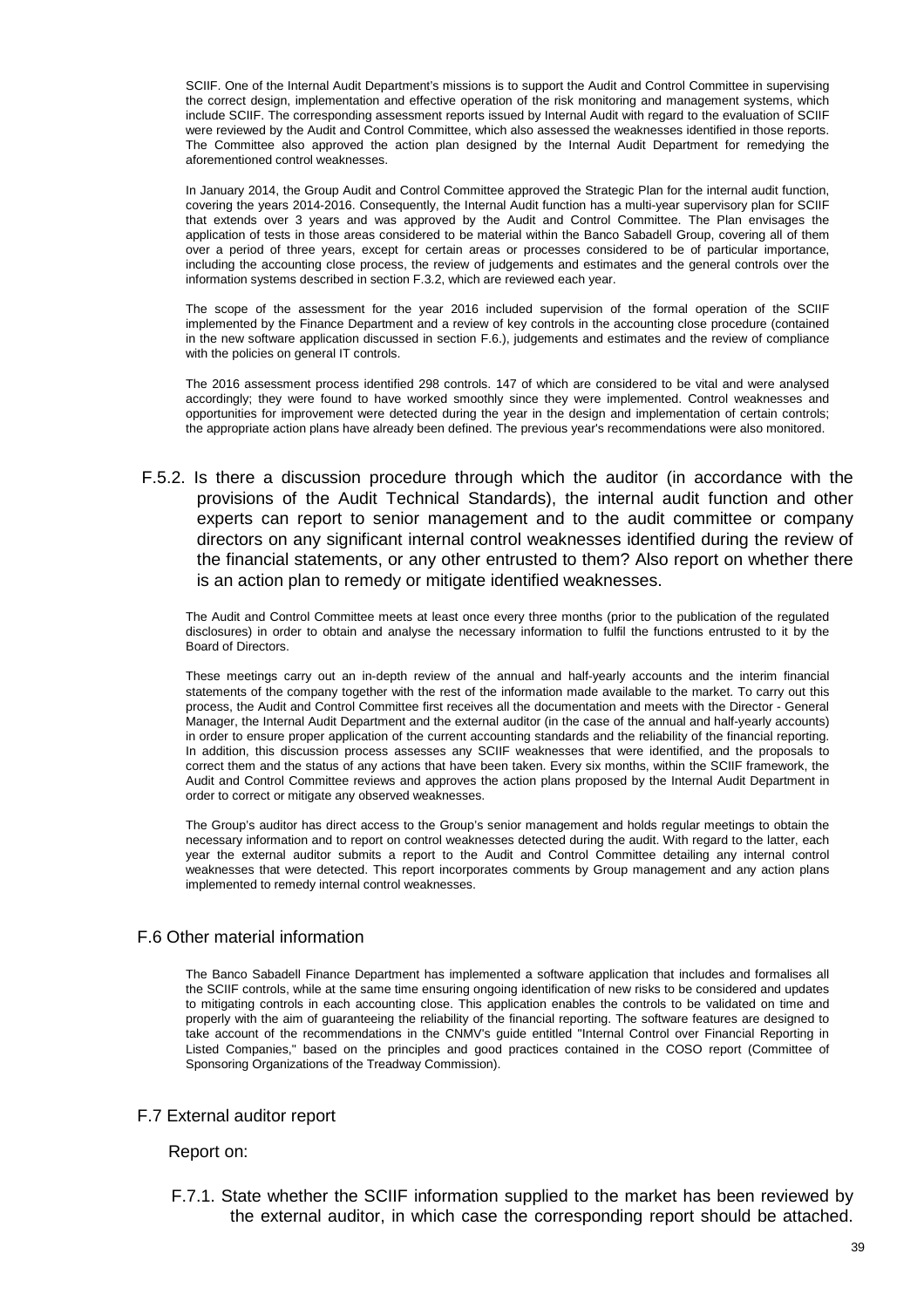Otherwise, explain the reasons for the absence of this review.

The Banco Sabadell Group submitted the SCIIF information supplied to the markets for 2016 to the external auditor for review. The report by the External Auditor (PricewaterhouseCoopers) will be included, when issued, as an annex to this annual report on corporate governance.

The scope of the auditor's review is determined by Circular E01/2012, dated 25 January 2012, of the Instituto de Censores Jurados de Cuentas de España.

## **G DEGREE OF ADHERENCE TO RECOMMENDATIONS ON CORPORATE GOVERNANCE**

Indicate the degree of compliance by the company with the recommendations of the Unified good governance code for listed companies. If any recommendation is not followed or is followed only in part, include a detailed explanation of the reasons so that shareholders, investors and the market in general have sufficient information to be able to evaluate the company's course of action. Explanations of a general nature will not be sufficient.

**1. The bylaws of listed companies should not place an upper limit on the votes that can be cast by a single shareholder, or impose other obstacles to the takeover of the company by means of share purchases on the market.** 

| Complies [X] |  | Explain |  |  |
|--------------|--|---------|--|--|
|--------------|--|---------|--|--|

**2. When a dominant and a subsidiary company are stock market listed, the two should provide detailed disclosure on:** 

**a) The respective fields of business and any business relationships between them, as well as those between the listed subsidiary and other companies in the group.** 

**b) The mechanisms for settling any conflicts of interest that might arise.** 

Complies  $\Box$  Partially complies  $\Box$  Explain  $\Box$  Not applicable  $\Box$ 

**3. During the Annual General Meeting, as a supplement to the written dissemination of the corporate governance annual report, the Chairman of the Board of Directors should verbally inform the shareholders, providing sufficient detail, of the most significant aspects of the company's corporate governance and, in particular:** 

**a) Any changes since the last General Meeting.** 

**b) The specific reasons for which the company does not follow one or more of the recommendations of the Code of Corporate Governance and, if any, alternative rules that are of application in this matter.**

Complies  $|\overline{X}|$  Partially complies  $\Box$  Explain

**4. The company defines and promotes a communication and contact policy with shareholders, institutional investors and voting advisors that fully complies with the standards to combat market abuse and that gives similar treatment to shareholders in the same position. This policy should be disclosed on the company's website, complete with details of how it has been put into practice and the identities of the relevant interlocutors or those charged with its implementation.** 

| Complies $\neg X$ | Partially complies |  | Explain |  |  |
|-------------------|--------------------|--|---------|--|--|
|-------------------|--------------------|--|---------|--|--|

**5. The Board of Directors should not submit proposals to the General Meeting for the granting of powers to issue shares or convertible securities excluding pre-emptive subscription rights of an amount greater than 20% of the capital at the time of the granting of these powers. Whenever the Board of Directors approves an issuance of shares or convertible securities, with the exception of pre-emptive subscription rights, the company should immediately publish on its website the reports of this exclusion, as referred to in the mercantile legislation.**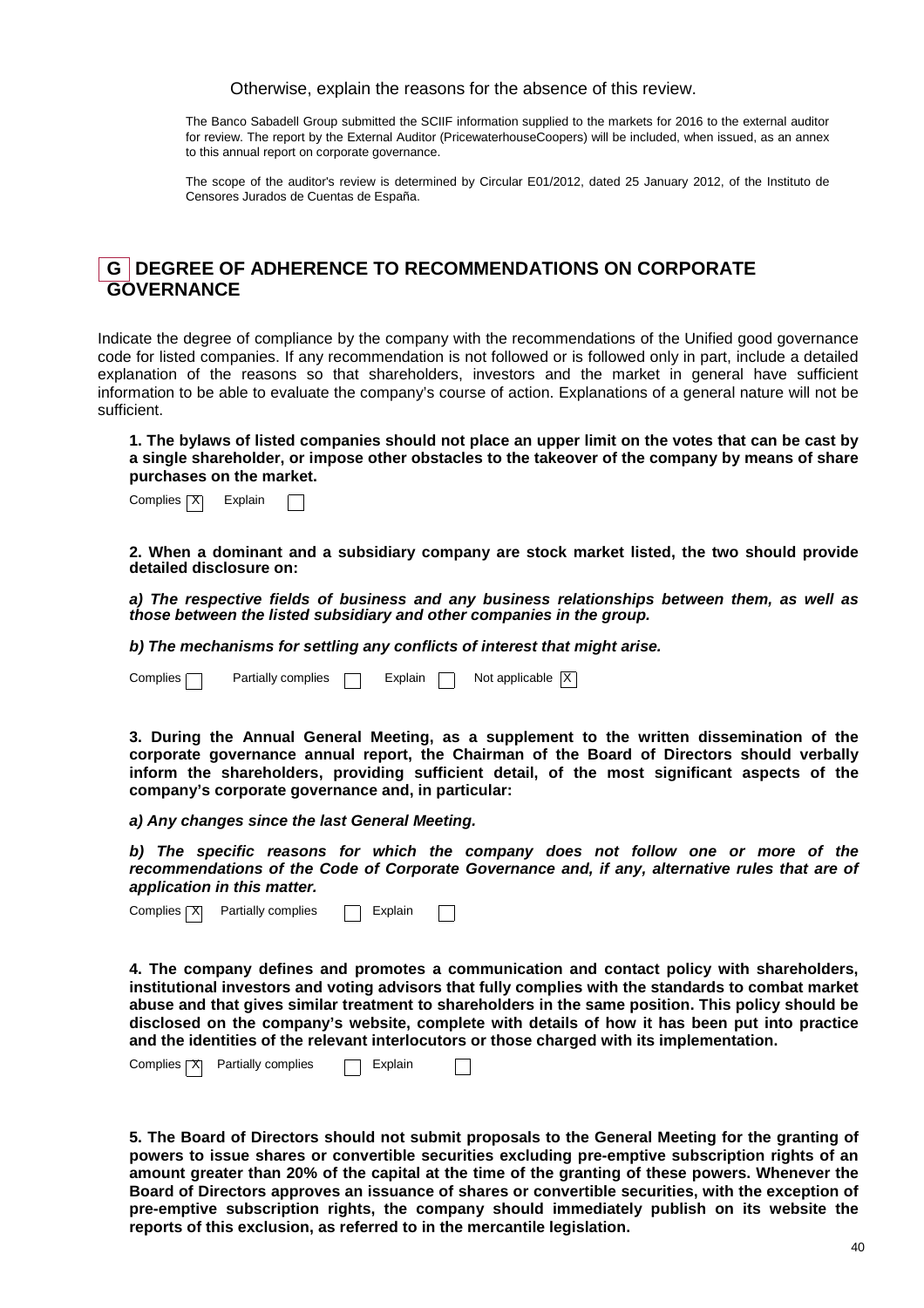| Complies [X] | Partially complies |  | Explain |  |  |
|--------------|--------------------|--|---------|--|--|
|--------------|--------------------|--|---------|--|--|

**6. Although not expressly required by company legislation, listed companies that have prepared the reports listed below, either mandatorily or voluntarily, should publish them on their website sufficiently in advance of the Ordinary General Meeting:** 

**a) Report on the auditor's neutrality.** 

**b) Reports on the operation of the Audit Committee and the Appointments and Remuneration Committees.** 

**c) Report by the Audit Committee on related operations.** 

**d) Report on the policy on the company's corporate responsibility.** 

| Complies $ \mathsf{X} $ | Partially complies |  | Explain |  |  |
|-------------------------|--------------------|--|---------|--|--|
|-------------------------|--------------------|--|---------|--|--|

**7. The company should broadcast its general meetings live on the corporate website.** 

Complies  $\overline{K}$  Explain  $\Box$ 

**8. The audit committee should strive to ensure that the board of directors can present the company's accounts to the general meeting without limitations or qualifications in the auditor's report. In the exceptional case that qualifications exist, both the chairman of the audit committee and the auditors should give a clear account to shareholders of their scope and content.** 

**9. The company should disclose its conditions and procedures for admitting share ownership, the right to attend general meetings and the exercise or delegation of voting rights, and display them permanently on its website. Such conditions and procedures should encourage shareholders to attend and exercise their rights and be applied in a non-discriminatory manner.** 

Complies  $\boxed{\mathsf{X}}$  Partially complies  $\boxed{\phantom{a}}$  Explain  $\Box$ 

**10. When an accredited shareholder exercises the right to supplement the agenda or submit new proposals prior to the general meeting, the company should:** 

**a) Immediately circulate the supplementary items and new proposals.** 

**b) Disclose the model of attendance card or proxy appointment or remote voting form duly modified so that new agenda items and alternative proposals can be voted on in the same terms as those submitted by the board of directors.**

**c) Put all these items or alternative proposals to the vote applying the same voting rules as for those submitted by the board of directors, with particular regard to presumptions or deductions about the direction of votes.** 

**d) After the general meeting, disclose the breakdown of votes on such supplementary items or alternative proposals.** 

| Complies   X   Partially complies | □ Explain | Not applicable |  |
|-----------------------------------|-----------|----------------|--|
|-----------------------------------|-----------|----------------|--|

**11. In the event that a company plans to pay for attendance at the general meeting, it should first establish a general, long-term policy in this respect.** 

| $Complies \frown$ Partially complies | Explain | Not applicable | $\overline{X}$ |
|--------------------------------------|---------|----------------|----------------|
|                                      |         |                |                |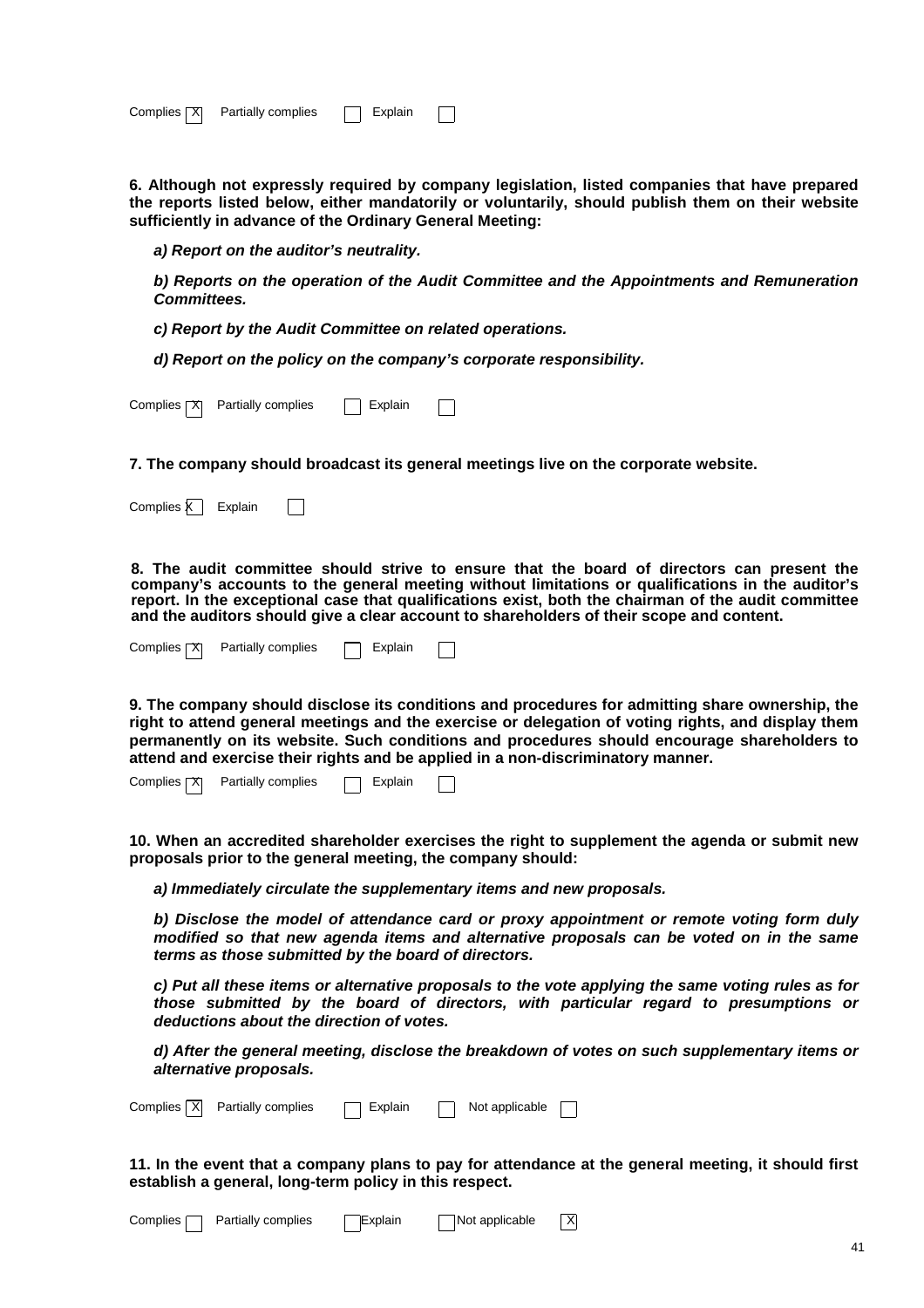**12. The Board of Directors should perform its duties with unity of purpose and independent judgement, according the same treatment to all shareholders in the same position. It should be guided at all times by the company's best interest, understood as the creation of a profitable business that promotes its sustainable success over time, while maximising its economic value.** 

**In pursuing the corporate interest, it should not only abide by laws and regulations and conduct itself according to principles of good faith, ethics and respect for commonly accepted customs and good practices, but also strive to reconcile its own interests with the legitimate interests of its employees, suppliers, clients and other stakeholders, as well as with the impact of its activities on the broader community and the natural environment.** 

| Complies $\overline{X}$ | Partially complies | Explain |  |
|-------------------------|--------------------|---------|--|
|-------------------------|--------------------|---------|--|

**13. The board of directors should have an optimal size to promote its efficient functioning and maximise participation. The recommended range is accordingly between five and fifteen members.** 

Complies  $\overline{X}$  Explain  $\Box$ 

**14. The board of directors should approve a director selection policy that:** 

**a) Is concrete and verifiable;** 

**b) Ensures that appointment or re-election proposals are based on a prior analysis of the board's needs; and** 

**c) Favours a diversity of knowledge, experience and gender.** 

**The results of the prior analysis of board needs should be written up in the nomination committee's explanatory report, to be published when the general meeting is convened that will ratify the appointment and re-election of each director.** 

**The director selection policy should pursue the goal of having at least 30% of total board places occupied by women directors before the year 2020.** 

**The nomination committee should run an annual check on compliance with the director selection policy and set out its findings in the annual corporate governance report. The nomination committee should run an annual check on compliance with the director selection policy and set out its findings in the annual corporate governance report.** 

Partially complies  $\Box$  Explain Complies X

**15. Proprietary and independent directors should constitute an ample majority on the board of directors, while the number of executive directors should be the minimum practical bearing in mind the complexity of the corporate group and the ownership interests they control.** 

Complies  $\neg$  Partially complies  $\neg$  Explain П

**16. The percentage of proprietary directors out of all non-executive directors should be no greater than the proportion between the ownership stake of the shareholders they represent and the remainder of the company's capital. This criterion can be relaxed:** 

**a) In large cap companies where few or no equity stakes attain the legal threshold for significant shareholdings.** 

**b) In companies with a plurality of shareholders represented on the board but not otherwise related.** 

Complies  $\overline{K}$  Explain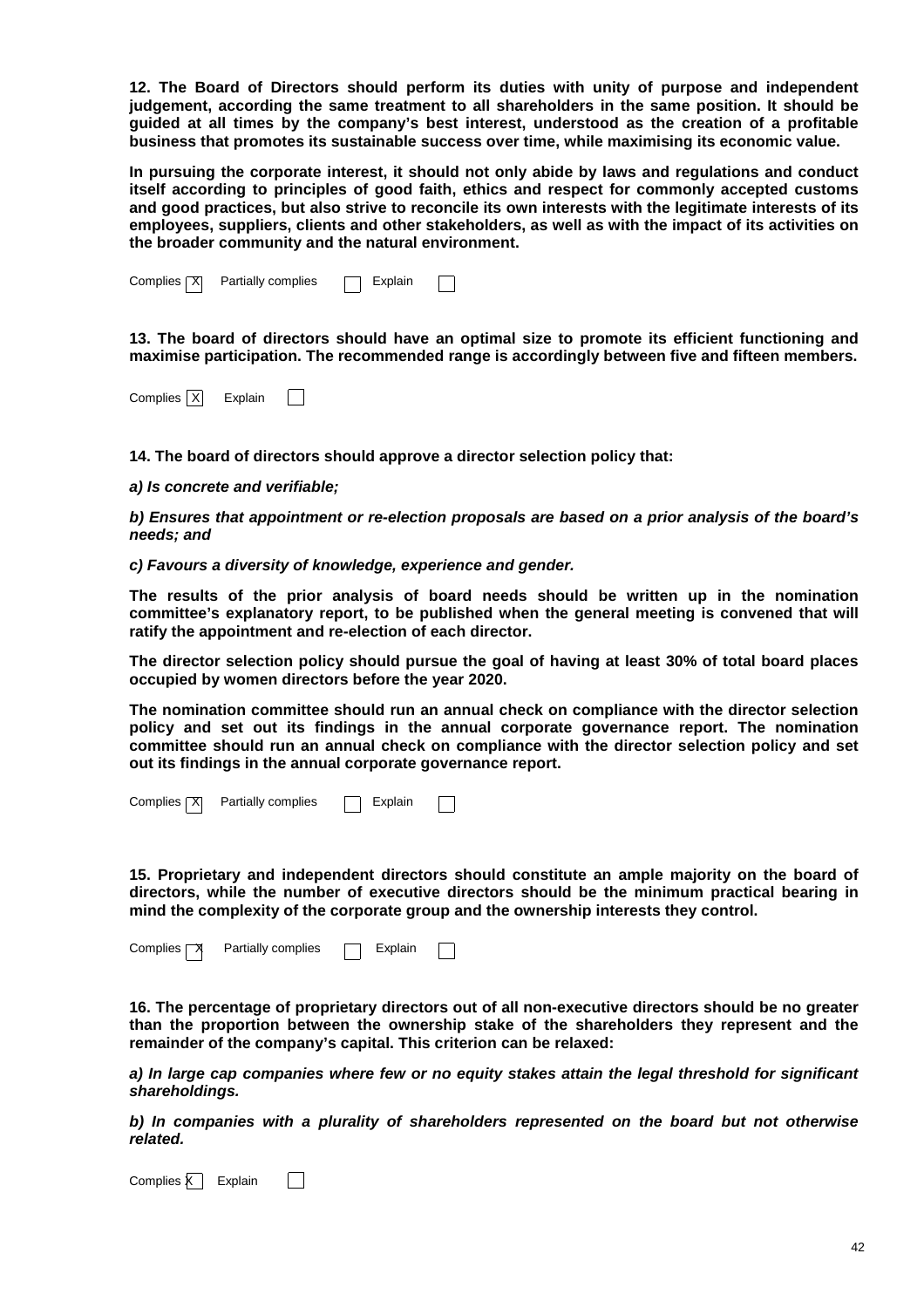**17. Independent directors should be at least half of all board members. However, when the company does not have a large market capitalisation, or when a large cap company has shareholders individually or concertedly controlling over 30 percent of capital, independent directors should occupy, at least, a third of board places.** 

Complies  $\overline{X}$  Explain  $\Box$ 

**18. Companies should disclose the following director particulars on their websites and keep them regularly updated:** 

**a) Background and professional experience.** 

**b) Directorships held in other companies, listed or otherwise, and other paid activities they engage in, of whatever nature.** 

**c) Statement of the director class to which they belong, in the case of proprietary directors indicating the shareholder they represent or have links with.** 

**d) Dates of their first appointment as a board member and subsequent re-elections.** 

**e) Shares held in the company, and any options on the same.** 

Complies  $\boxed{\mathsf{X}}$  Partially complies  $\boxed{\phantom{a}}$  Explain  $\Box$ 

**19. Following verification by the nomination committee, the annual corporate governance report should disclose the reasons for the appointment of proprietary directors at the urging of shareholders controlling less than 3 percent of capital; and explain any rejection of a formal request for a board place from shareholders whose equity stake is equal to or greater than that of others applying successfully for a proprietary directorship.** 

| Complies   X   Partially complies |  |  | ─ Explain | Not applicable |  |
|-----------------------------------|--|--|-----------|----------------|--|
|-----------------------------------|--|--|-----------|----------------|--|

**20. Proprietary directors should resign when the shareholders they represent dispose of their ownership interest in its entirety. If such shareholders reduce their stakes, thereby losing some of their entitlement to proprietary directors, the latters' number should be reduced accordingly.** 

|  | Complies   X   Partially complies | □ Explain | Not applicable |  |
|--|-----------------------------------|-----------|----------------|--|
|  |                                   |           |                |  |

**21. The board of directors should not propose the removal of independent directors before the expiry of their tenure as mandated by the bylaws, except where they find just cause, based on a proposal from the nomination committee. In particular, just cause will be presumed when directors take up new posts or responsibilities that prevent them allocating sufficient time to the work of a board member, or are in breach of their fiduciary duties or come under one of the disqualifying grounds for classification as independent enumerated in the applicable legislation. The removal of independent directors may also be proposed when a takeover bid, merger or similar corporate transaction alters the company's capital structure, provided the changes in board membership ensue from the proportionality criterion set out in recommendation 16.** 

Complies X Explain  $\mathbf{I}$ 

**22. Companies should establish rules obliging directors to disclose any circumstance that might harm the organisation's name or reputation, tendering their resignation as the case may be, and, in particular, to inform the board of any criminal charges brought against them and the progress of any subsequent trial.** 

**The moment a director is indicted or tried for any of the offences stated in company legislation, the board of directors should open an investigation and, in light of the particular circumstances,**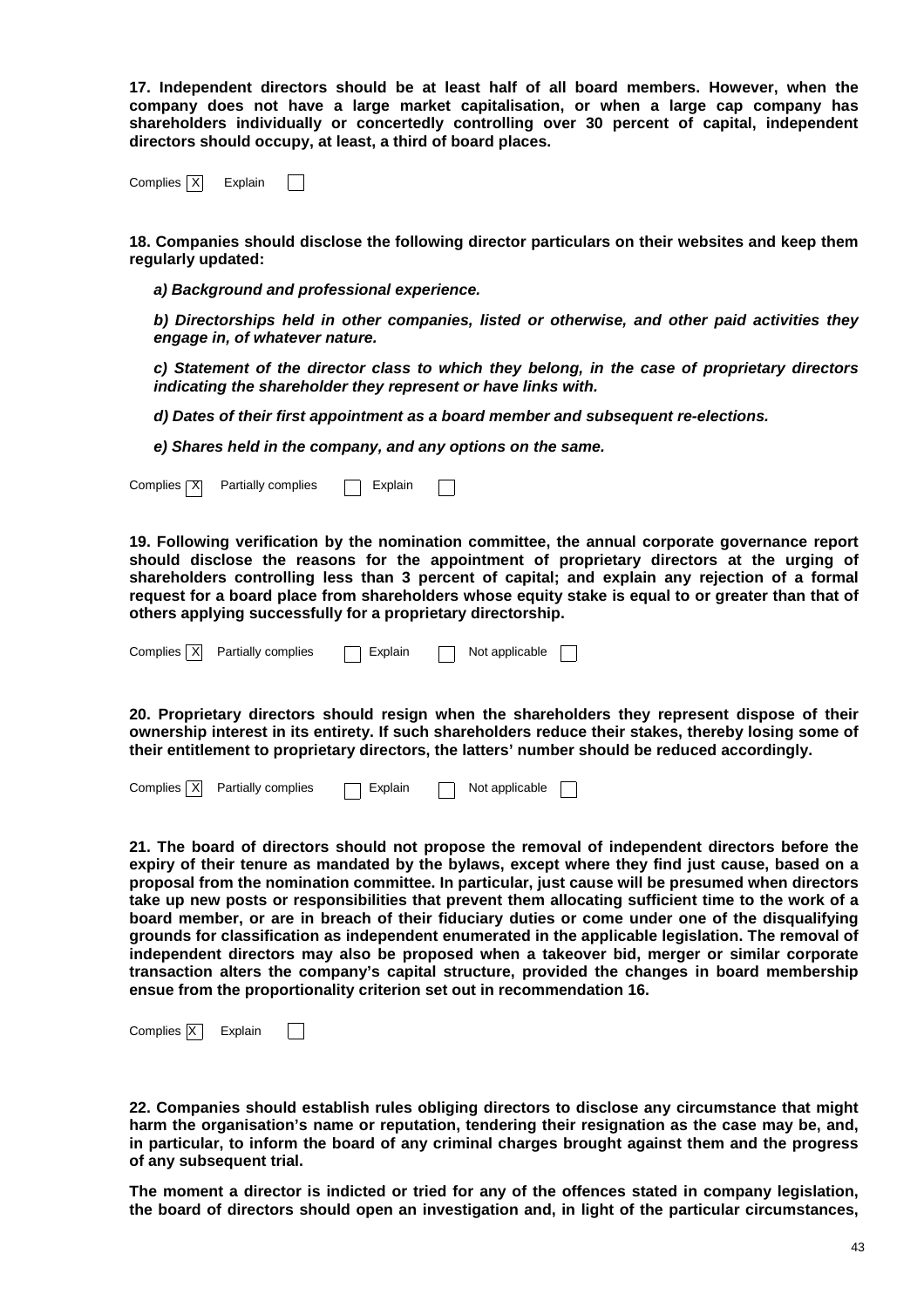**decide whether or not he or she should be called on to resign. The Board of Directors should give a reasoned report on this in the annual report on corporate governance.** 

| Complies $\overline{X}$ Partially complies | $\Box$ Explain | $\Box$ |  |
|--------------------------------------------|----------------|--------|--|
|                                            |                |        |  |

**23. Directors should express their clear opposition when they feel a proposal submitted for the board's approval might damage the corporate interest. In particular, independents and other directors not subject to potential conflicts of interest should strenuously challenge any decision that could harm the interests of shareholders lacking board representation.** 

**When the board makes material or reiterated decisions about which a director has expressed serious reservations, then he or she must draw the pertinent conclusions. Directors resigning for such causes should set out their reasons in the letter referred to in the next recommendation. The terms of this recommendation also apply to the secretary of the board, even if he or she is not a director.** 

**24. Directors who give up their place before their tenure expires, through resignation or otherwise, should state their reasons in a letter to be sent to all members of the board.** 

**Whether or not such resignation is disclosed as a material event, the motivating factors should be explained in the annual corporate governance report.** 

| Complies $\overline{X}$ Partially complies | Explain | $\Box$ Not applicable $\Box$ |  |
|--------------------------------------------|---------|------------------------------|--|
|                                            |         |                              |  |

**25. The nomination committee should ensure that non-executive directors have sufficient time available to discharge their responsibilities effectively. The board of directors regulations should lay down the maximum number of company boards on which directors can serve.** 

| Complies $\overline{X}$ | Partially complies | $\Box$ Explain |  |
|-------------------------|--------------------|----------------|--|
|                         |                    |                |  |

**26. The board should meet with the necessary frequency to properly perform its functions, eight times a year at least, in accordance with a calendar and agendas set at the start of the year, to which each director may propose the addition of initially unscheduled items.** 

| Complies $\boxed{\mathsf{X}}$ | Partially complies | Explain |  |
|-------------------------------|--------------------|---------|--|
|-------------------------------|--------------------|---------|--|

**27. Director absences should be kept to a strict minimum and quantified in the annual corporate governance report. In the event of absence, directors should delegate their powers of representation with the appropriate instructions.** 

Complies  $\boxed{\mathsf{X}}$  Partially complies  $\boxed{\phantom{a}}$  Explain  $\Box$ 

**28.When directors or the secretary express concerns about some proposal or, in the case of directors, about the company's performance, and such concerns are not resolved at the meeting, they should be recorded in the minute book if the person expressing them so requests.** 

| Complies $\Box$ Partially complies | ∏Explain | $\Box$ Not applicable $\Box$ X |  |
|------------------------------------|----------|--------------------------------|--|
|------------------------------------|----------|--------------------------------|--|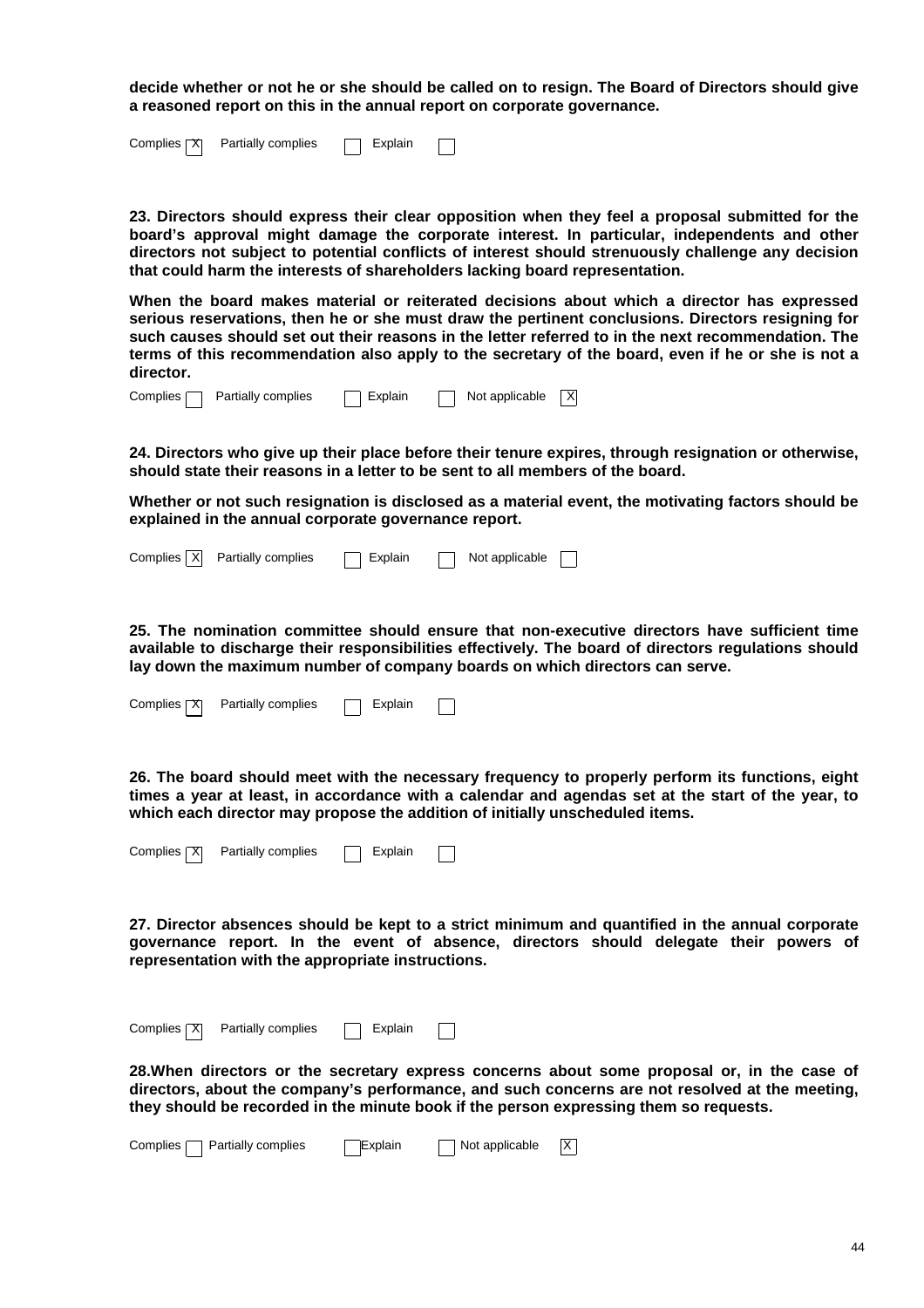**29. The company should provide suitable channels for directors to obtain the advice they need to carry out their duties, extending if necessary to external assistance at the company's expense.** 

| Complies $\boxed{X}$ Partially complies | $\Box$ Explain |  |
|-----------------------------------------|----------------|--|
|                                         |                |  |

**30. Regardless of the knowledge directors must possess to carry out their duties, they should also be offered refresher programmes when circumstances so advise.** 

| Complies <b>TX</b> | Partially complies | Explain |  |
|--------------------|--------------------|---------|--|
|--------------------|--------------------|---------|--|

**31. The agendas of board meetings should clearly indicate on which points directors must arrive at a decision, so they can study the matter beforehand or gather together the material they need. For reasons of urgency, the chairman may wish to present decisions or resolutions for board approval that were not on the meeting agenda. In such exceptional circumstances, their inclusion will require the express prior consent, duly reflected in the minutes of the meeting, of the majority of directors present.** 

| Complies $ \mathbf{X} $ | Partially complies | Explain |  |
|-------------------------|--------------------|---------|--|

**32. Directors should be regularly informed of movements in share ownership and of the views of major shareholders, investors and rating agencies on the company and its group.** 

| Complies <b>X</b> | Partially complies |  | Explain |  |
|-------------------|--------------------|--|---------|--|
|-------------------|--------------------|--|---------|--|

**33. The chairman, as the person charged with the efficient functioning of the board of directors, in addition to the functions assigned by law and the company's bylaws, should prepare and submit to the board a schedule of meeting dates and agendas; organise and coordinate regular evaluations of the board and, where appropriate, the company's chief executive officer; exercise leadership of the board and be accountable for its proper functioning; ensure that sufficient time is given to the discussion of strategic issues, and approve and review refresher courses for each director, when circumstances so advise.** 

| Complies $ \mathcal{X} $ | Partially complies |  | Explain |  |  |
|--------------------------|--------------------|--|---------|--|--|
|--------------------------|--------------------|--|---------|--|--|

**34.When a lead independent director has been appointed, the bylaws or board of directors regulations should grant him or her the following powers over and above those conferred by law: chair the board of directors in the absence of the chairman or vice chairmen give voice to the concerns of non-executive directors; maintain contacts with investors and shareholders to hear their views and develop a balanced understanding of their concerns, especially those to do with the company's corporate governance; and coordinate the chairman's succession plan.** 

| Complies   XI<br>Partially complies<br>Not applicable<br>□ Explain |  |
|--------------------------------------------------------------------|--|
|--------------------------------------------------------------------|--|

**35. The board secretary should strive to ensure that the board's actions and decisions are informed by the governance recommendations of the Good Governance Code of relevance to the company.** 

Complies  $\overline{X}$  Explain  $\Box$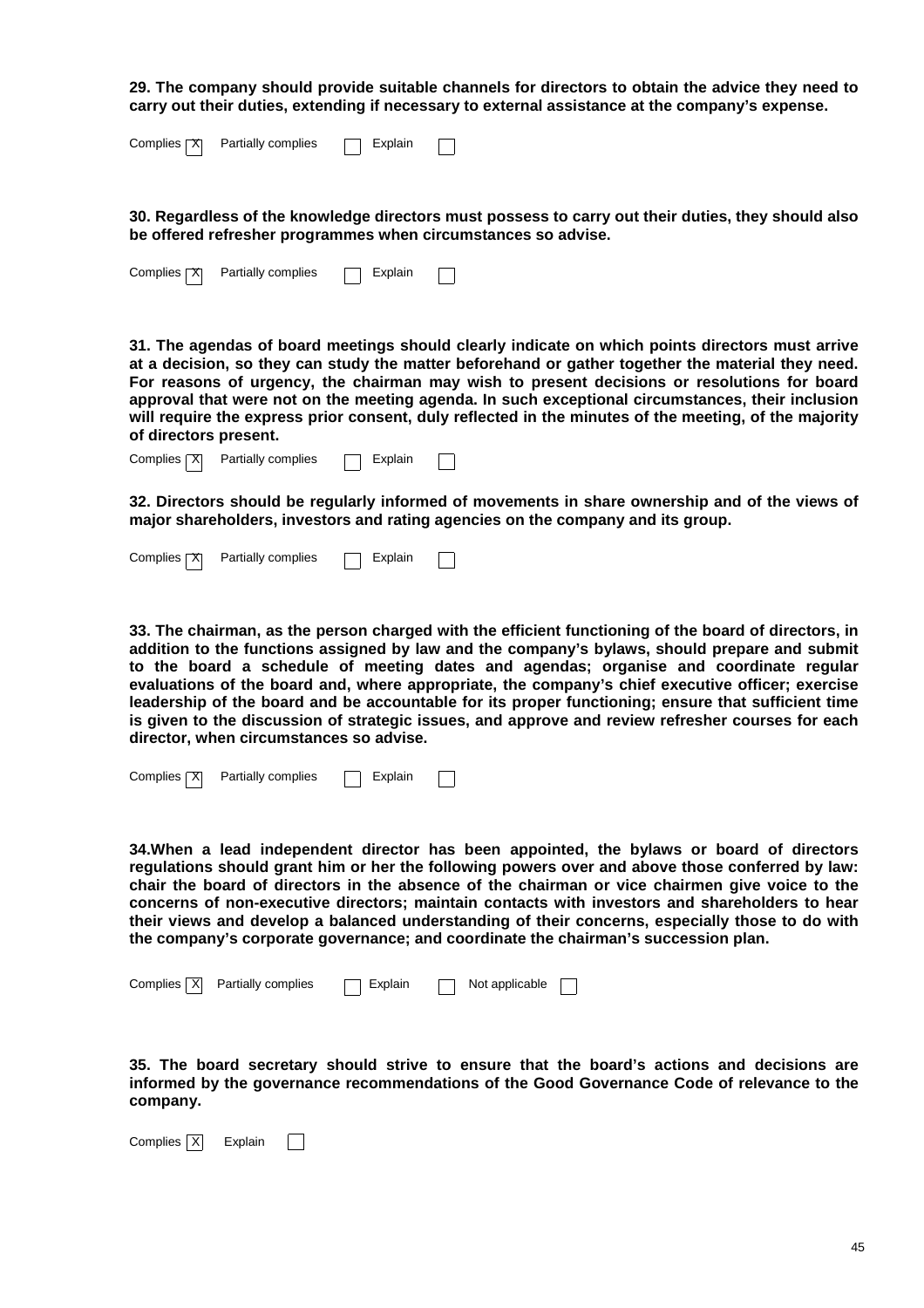**36. The board in full should conduct an annual evaluation, adopting, where necessary, an action plan to correct weakness detected in:** 

**a) The quality and efficiency of the board's operation.** 

**b) The performance and membership of its committees.** 

**c) The diversity of board membership and competences.** 

**d) The performance of the chairman of the board of directors and the company's chief executive.** 

**e) The performance and contribution of individual directors, with particular attention to the chairmen of board committees.** 

**The evaluation of board committees should start from the reports they send the board of directors, while that of the board itself should start from the report of the nomination committee. Every three years, the board of directors should engage an external facilitator to aid in the evaluation process. This facilitator's independence should be verified by the nomination committee. Any business dealings that the facilitator or members of its corporate group maintain with the company or members of its corporate group should be detailed in the annual corporate governance report. The process followed and areas evaluated should be detailed in the annual corporate governance report.** 

| Complies $\overline{X}$<br>Partially complies<br>Explain |  |  |
|----------------------------------------------------------|--|--|
|----------------------------------------------------------|--|--|

**37. When an executive committee exists, its membership mix by director class should resemble that of the board. The secretary of the board should also act as secretary to the executive committee.** 

| Complies $\overline{X}$ Partially complies | Explain | Not applicable |  |
|--------------------------------------------|---------|----------------|--|
|                                            |         |                |  |

**38. The board should be kept fully informed of the business transacted and decisions made by the executive committee. To this end, all board members should receive a copy of the committee's minutes.** 

**39. All members of the audit committee, particularly its chairman, should be appointed with regard to their knowledge and experience in accounting, auditing and risk management matters. A majority of committee places should be held by independent directors.** 

| Complies <b>TX</b> | Partially complies | Explain |  |
|--------------------|--------------------|---------|--|
|--------------------|--------------------|---------|--|

**40. Listed companies should have a unit in charge of the internal audit function, under the supervision of the audit committee, to monitor the effectiveness of reporting and control systems. This unit should report functionally to the board's non-executive chairman or the chairman of the audit committee.** 

| Complies <b>X</b> | Partially complies | Explain |  |
|-------------------|--------------------|---------|--|
|                   |                    |         |  |

**41. The head of the unit handling the internal audit function should present an annual work programme to the audit committee, inform it directly of any incidents arising during its implementation and submit an activities report at the end of each year.**

| Complies   X   Partially complies<br>Not applicable<br>Explain |  |  |
|----------------------------------------------------------------|--|--|
|----------------------------------------------------------------|--|--|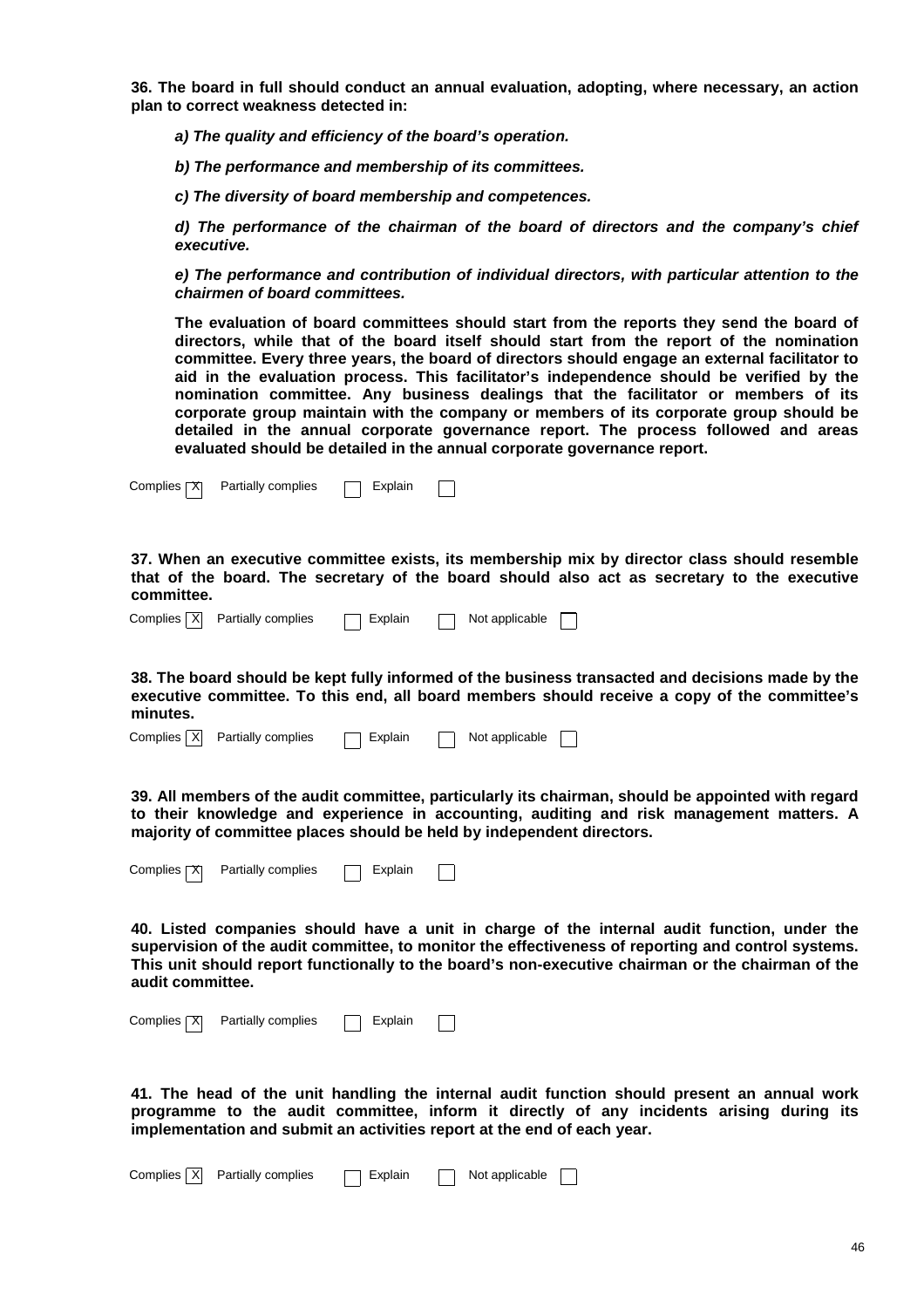**42. The audit committee should have the following functions over and above those assigned to it by law:** 

**1. With respect to internal control and reporting systems:** 

**a) Monitor the preparation and the integrity of the financial information prepared on the company and, where appropriate, the group, checking for compliance with legal provisions, the accurate demarcation of the consolidation perimeter, and the correct application of accounting principles.** 

**b) Monitor the independence of the unit handling the internal audit function; propose the selection, appointment, re-election and removal of the head of the internal audit service; propose the service's budget; approve its priorities and work programmes, ensuring that it focuses primarily on the main risks the company is exposed to; receive regular report-backs on its activities; and verify that senior management are acting on the findings and recommendations of its reports.** 

**c) Establish and supervise a mechanism whereby staff can report, confidentially and, if appropriate and feasible, anonymously, any significant irregularities that they detect in the course of their duties, in particular financial or accounting irregularities.** 

**2. With regard to the external auditor:** 

**a) Investigate the issues giving rise to the resignation of the external auditor, should this come about.** 

**b) Ensure that the remuneration of the external auditor does not compromise its quality or independence.** 

**c) Ensure that the company notifies any change of external auditor to the CNMV as a material event, accompanied by a statement of any disagreements arising with the outgoing auditor and the reasons for the same.** 

**d) Ensure that the external auditor holds an annual meeting with the full Board of Directors to report on the work carried out and on the evolution of the accounting situation and the company's risks.** 

**e) Ensure that the company and the external auditor adhere to current regulations on the provision of non-audit services, limits on the concentration of the auditor's business and other requirements concerning auditor independence.**

Complies  $\boxed{\mathsf{X}}$  Partially complies  $\boxed{\phantom{a}}$  Explain

**43. The audit committee should be empowered to meet with any company employee or manager, even ordering their appearance without the presence of another senior officer.** 

Complies  $\boxed{\mathsf{X}}$  Partially complies  $\boxed{\phantom{a}}$  Explain

**44. The audit committee should be informed of any fundamental changes or corporate transactions the company is planning, so the committee can analyse the operation and report to the board beforehand on its economic conditions and accounting impact and, when applicable, the exchange ratio proposed.** 

|  | Complies   X   Partially complies | □ Explain |  | Not applicable |  |  |
|--|-----------------------------------|-----------|--|----------------|--|--|
|--|-----------------------------------|-----------|--|----------------|--|--|

**45. Risk control and management policy should identify at least:** 

**a) The different types of financial and non-financial risk the company is exposed to (including operational, technological, financial, legal, social, environmental, political and reputational risks), with the inclusion under financial or economic risks of contingent liabilities and other off-balance-sheet risks.** 

**b) The determination of the risk level the company sees as acceptable.** 

**c) The measures in place to mitigate the impact of identified risk events should they occur.**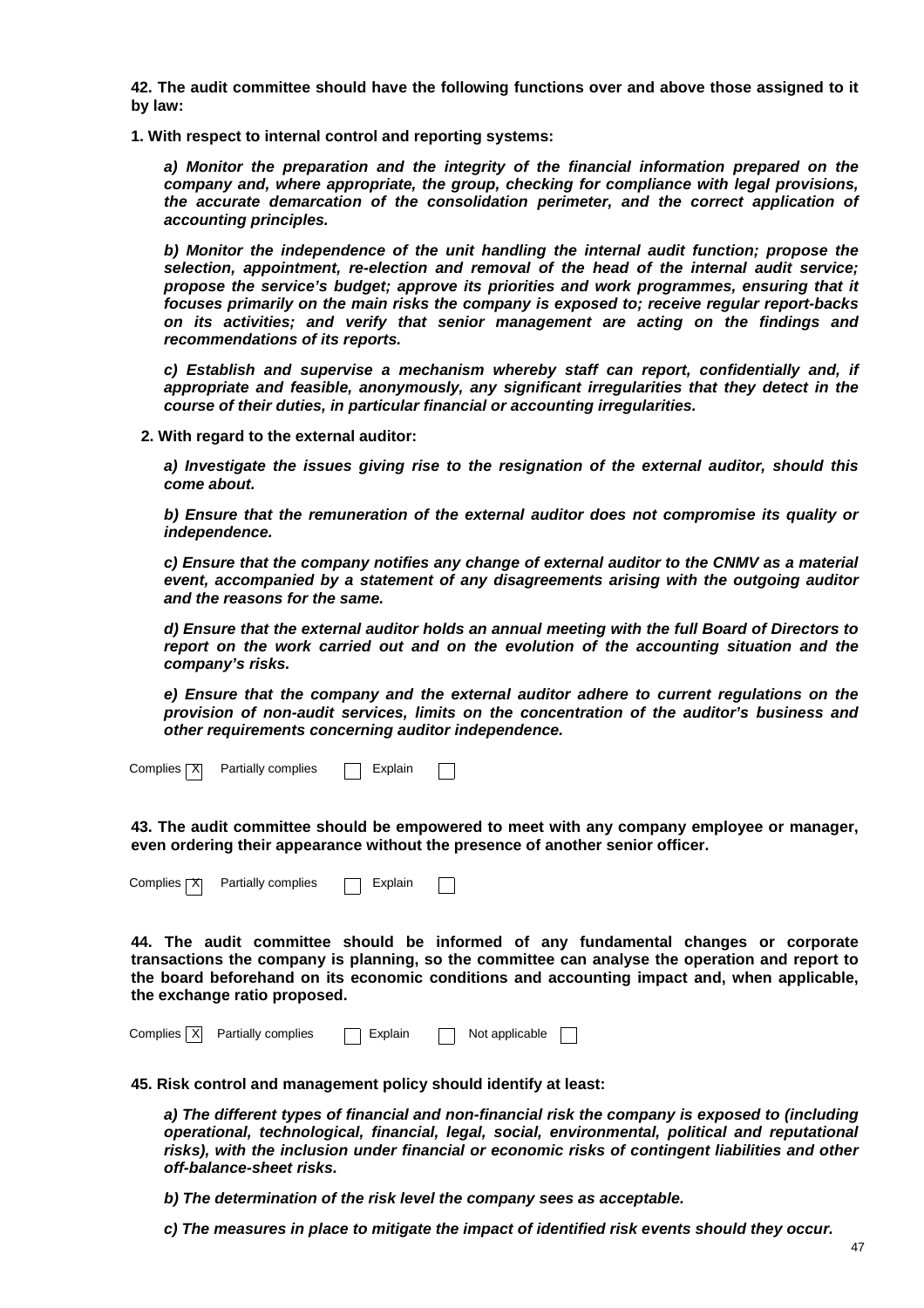**d) The internal control and reporting systems to be used to control and manage the above risks, including contingent liabilities and off-balance sheet risks.** 

| Complies <b>TX</b> | Partially complies |  | Explain |  |
|--------------------|--------------------|--|---------|--|
|--------------------|--------------------|--|---------|--|

**46. Companies should establish a risk control and management function in the charge of one of the company's internal department or units and under the direct supervision of the audit committee or some other dedicated board committee. This function should be expressly charged with the following responsibilities:** 

**a) Ensure that risk control and management systems are functioning correctly and, specifically, that major risks the company is exposed to are correctly identified, managed and quantified.** 

**b) Participate actively in the preparation of risk strategies and in key decisions about their management.** 

**c) Ensure that risk control and management systems are mitigating risks effectively in the frame of the policy drawn up by the board of directors.** 

| Complies <b>X</b> | Partially complies | Explain |  |
|-------------------|--------------------|---------|--|
|-------------------|--------------------|---------|--|

**47. Appointees to the nomination and remuneration committee – or of the nomination committee and remuneration committee, if separately constituted – should have the right balance of knowledge, skills and experience for the functions they are called on to discharge. The majority of their members should be independent directors.**

Complies  $\boxed{\mathsf{X}}$  Partially complies  $\boxed{\phantom{a}}$  Explain

**48. Large cap companies should operate separately constituted nomination and remuneration committees.**



**49. The nomination committee should consult with the company's chairman and chief executive, especially on matters relating to executive directors.** 

**When there are vacancies on the board, any director may approach the nomination committee to propose candidates that it might consider suitable.**

Complies  $\boxed{\mathsf{X}}$  Partially complies  $\boxed{\phantom{a}}$  Explain

**50. The remuneration committee should operate independently and have the following functions in addition to those assigned by law:** 

**a) Propose to the board the standard conditions for senior officer contracts.** 

**b) Monitor compliance with the remuneration policy set by the company.** 

**c) Periodically review the remuneration policy for directors and senior officers, including sharebased remuneration systems and their application, and ensure that their individual compensation is proportionate to the amounts paid to other directors and senior officers in the company.** 

**d) Ensure that conflicts of interest do not undermine the independence of any external advice the committee engages.** 

**e) Verify the information on director and senior officers' pay contained in corporate documents, including the annual directors' remuneration statement.**

Complies  $\boxed{\mathsf{X}}$  Partially complies  $\boxed{\phantom{a}}$  Explain  $\mathbf{I}$ 

**51. The remuneration committee should consult with the company's chairman and chief executive, especially on matters relating to executive directors and senior officers.**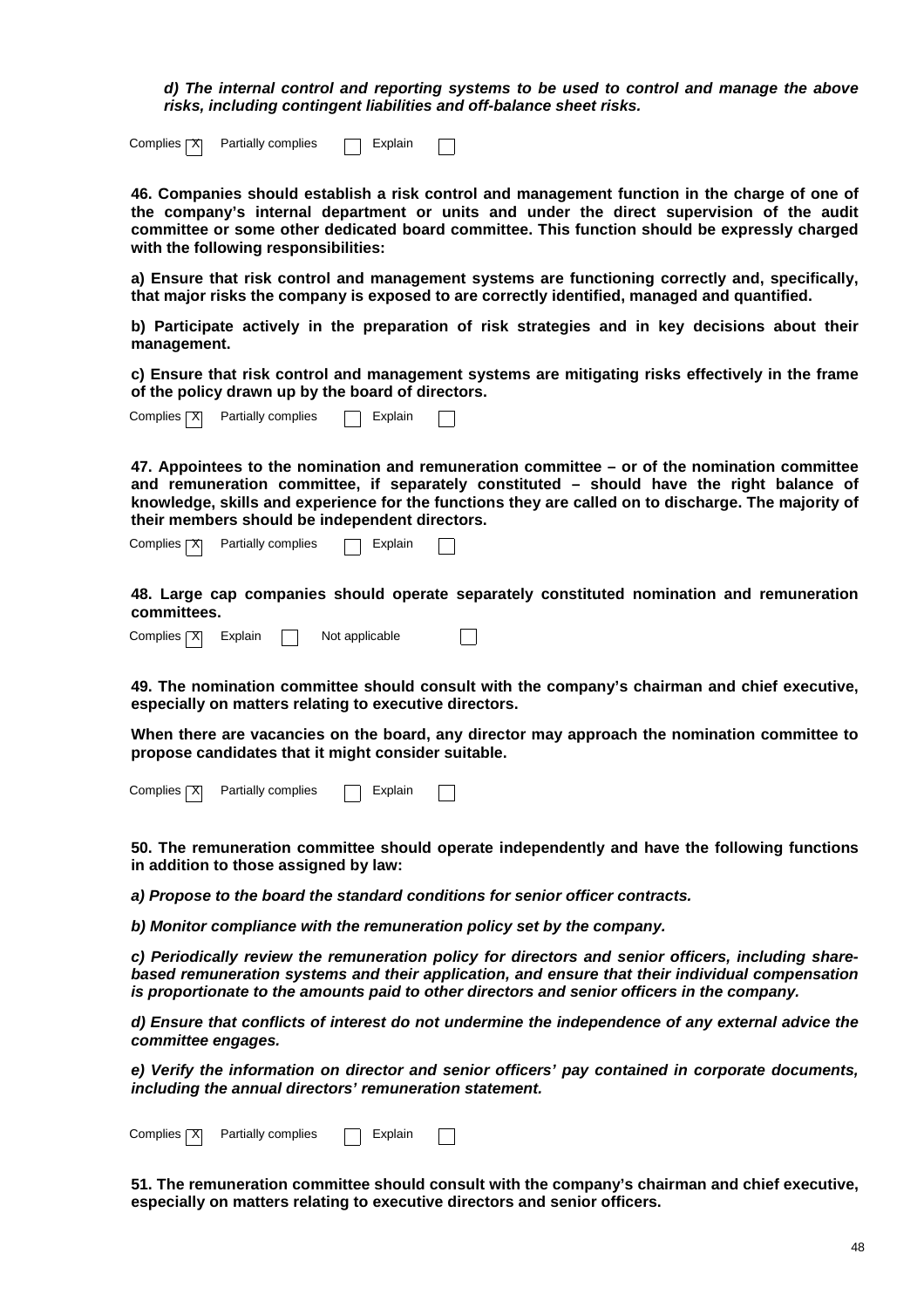| Complies <b>[X]</b> | Partially complies | Explain |  |
|---------------------|--------------------|---------|--|
|---------------------|--------------------|---------|--|

**52. The terms of reference of supervision and control committees should be set out in the board of directors regulations and aligned with those governing legally mandatory board committees as specified in the preceding sets of recommendations. They should include at least the following terms:** 

**a) Committees should be formed exclusively by non-executive directors, with a majority of independents.** 

**b) Committees should be chaired by an independent director.** 

**c) The board should appoint the members of such committees with regard to the knowledge, skills and experience of its directors and each committee's terms of reference; discuss their proposals and reports; and provide report-backs on their activities and work at the first board plenary following each committee meeting.** 

**d) They may engage external advice, when they feel it necessary for the discharge of their functions.** 

**e) Meeting proceedings should be minuted and a copy made available to all board members.** 

Complies  $\boxed{X}$  Partially complies  $\boxed{\phantom{a}}$  Explain  $\boxed{\phantom{a}}$  Not applicable  $\boxed{\phantom{a}}$ 

**53. The task of supervising compliance with corporate governance rules, internal codes of conduct and corporate social responsibility policy should be assigned to one board committee or split between several, which could be the audit committee, the nomination committee, the corporate social responsibility committee, where one exists, or a dedicated committee established ad hoc by the board under its powers of self-organisation, with at the least the following functions:** 

**a) Monitor compliance with the company's internal codes of conduct and corporate governance rules.** 

**b) Oversee the communication and relations strategy with shareholders and investors, including small and medium-sized shareholders.** 

**c) Periodically evaluate the effectiveness of the company's corporate governance system, to confirm that it is fulfilling its mission to promote the corporate interest and catering, as appropriate, to the legitimate interests of remaining stakeholders.** 

**d) Review the company's corporate social responsibility policy, ensuring that it is geared to value creation.** 

**e) Monitor corporate social responsibility strategy and practices and assess compliance in their respect.** 

**f) Monitor and evaluate the company's interaction with its stakeholder groups.** 

**g) Evaluate all aspects of the non-financial risks the company is exposed to, including operational, technological, legal, social, environmental, political and reputational risks.** 

**h) Coordinate non-financial and diversity reporting processes in accordance with applicable legislation and international benchmarks.** 

Complies  $\boxed{\mathsf{X}}$  Partially complies  $\boxed{\phantom{a}}$  Explain

**54. The corporate social responsibility policy should state the principles or commitments the company will voluntarily adhere to in its dealings with stakeholder groups, specifying at least:** 

**a) The goals of its corporate social responsibility policy and the support instruments to be deployed.** 

**b) The corporate strategy with regard to sustainability, the environment and social issues.**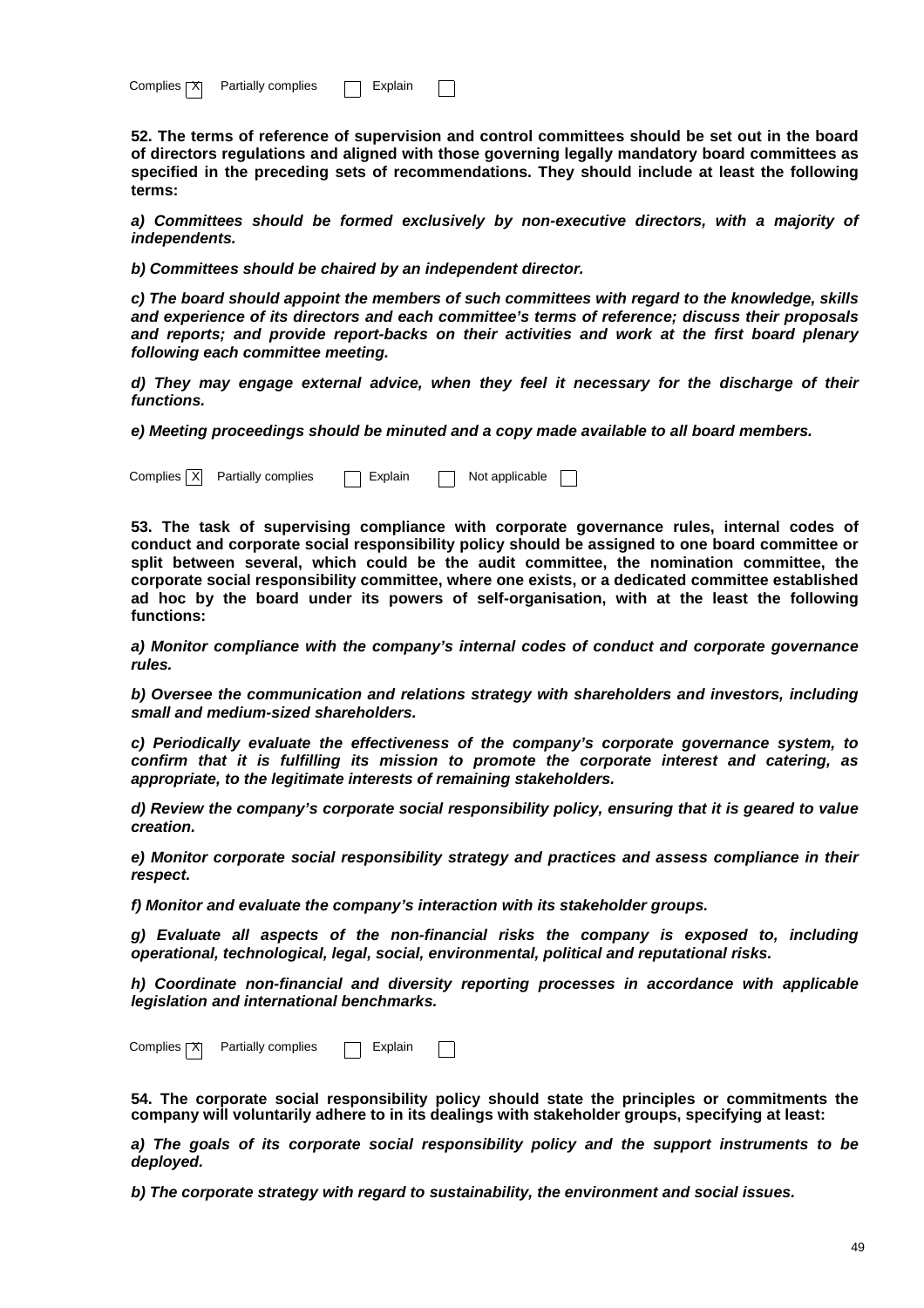**c) Concrete practices in matters relative to: shareholders, employees, clients, suppliers, social welfare issues, the environment, diversity, fiscal responsibility, respect for human rights and the prevention of illegal conducts.** 

**d) The methods or systems for monitoring the results of the practices referred to above, and identifying and managing related risks.** 

**e) The mechanisms for supervising non-financial risk, ethics and business conduct.** 

**f) Channels for stakeholder communication, participation and dialogue.** 

**g) Responsible communication practices that prevent the manipulation of information and protect the company's honour and integrity.** 

| Complies <b>୮</b> XI<br>Partially complies<br>Explain |
|-------------------------------------------------------|
|-------------------------------------------------------|

**55. The company should report on corporate social responsibility developments in its directors' report or in a separate document, using an internationally accepted methodology.** 

| Complies <b>X</b> | Partially complies | Explain |  |
|-------------------|--------------------|---------|--|
|                   |                    |         |  |

**56. Director remuneration should be sufficient to attract individuals with the desired profile and compensate the commitment, abilities and responsibility that the post demands, but not so high as to compromise the independent judgement of non-executive directors.** 

Complies X Explain

 $\overline{a}$ **57. Variable remuneration linked to the company and the director's performance, the award of shares, options or any other right to acquire shares or to be remunerated on the basis of share price movements, and membership of long-term savings schemes such as pension plans should be confined to executive directors. The company may consider the share-based remuneration of non-executive directors provided they retain such shares until the end of their mandate. The above condition will not apply to any shares that the director must dispose of to defray costs related to their acquisition.** 

Partially complies  $\Box$  Explain Complies | X

**58. In the case of variable awards, remuneration policies should include limits and technical**  safeguards to ensure they reflect the professional performance of the beneficiaries and not simply **the general progress of the markets or the company's sector, or circumstances of that kind. In particular, variable remuneration items should meet the following conditions:** 

**a) Be subject to predetermined and measurable performance criteria that factor the risk assumed to obtain a given outcome.** 

**b) Promote the long-term sustainability of the company and include non-financial criteria that are relevant for the company's long-term value, such as compliance with its internal rules and procedures and its risk control and management policies.** 

**c) Be focused on achieving a balance between the delivery of short, medium and long-term objectives, such that performance-related pay rewards ongoing achievement, maintained over sufficient time to appreciate its contribution to long-term value creation. This will ensure that performance measurement is not based solely on one-off, occasional or extraordinary events.** 

Complies X Partially complies **Explain** Not applicable

**59. A major part of variable remuneration components should be deferred for a long enough period to ensure that predetermined performance criteria have effectively been met.** 

|  | Complies $X$ Partially complies | $\Box$ Explain | Not applicable |  |
|--|---------------------------------|----------------|----------------|--|
|  |                                 |                |                |  |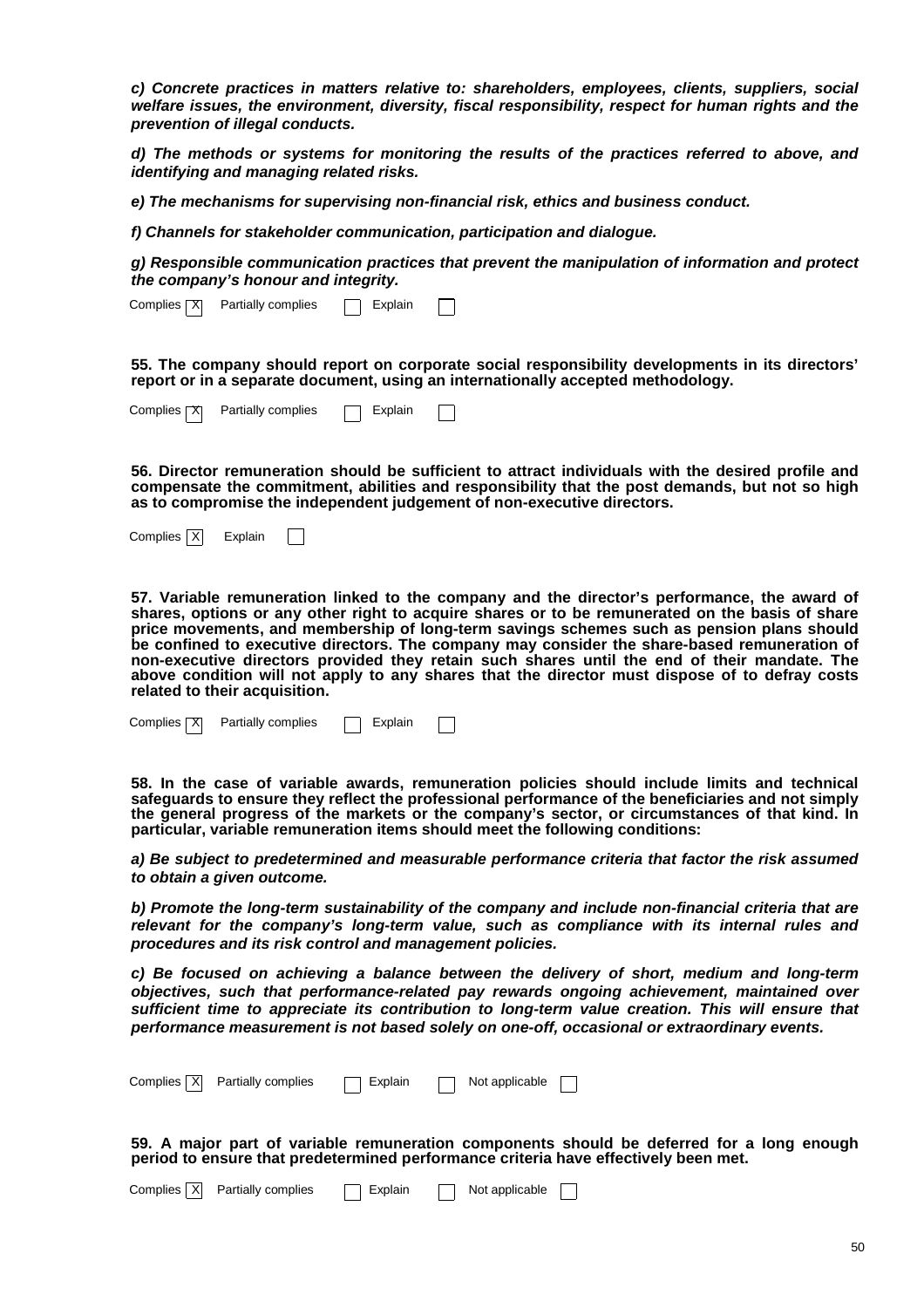**60. Remuneration linked to company earnings should bear in mind any qualifications stated in the external auditor's report that reduce their amount.**

| Complies $\overline{X}$ Partially complies | $\Box$ Explain | Not applicable [ |  |
|--------------------------------------------|----------------|------------------|--|
|                                            |                |                  |  |

**61. A major part of executive directors' variable remuneration should be linked to the award of shares or financial instruments whose value is linked to the share price.** 

| Complies $\overline{X}$ Partially complies | $\Box$ Explain | Not applicable |  |
|--------------------------------------------|----------------|----------------|--|
|                                            |                |                |  |

**62. Following the award of shares, share options or other rights on shares derived from the remuneration system, directors should not be allowed to transfer a number of shares equivalent to twice their annual fixed remuneration, or to exercise the share options or other rights on shares for at least three years after their award.** 

**The above condition will not apply to any shares that the director must dispose of to defray costs related to their acquisition.** 

| Complies   X | Partially complies                                               | Explain | Not applicable |                                                                                                                                                                                               |
|--------------|------------------------------------------------------------------|---------|----------------|-----------------------------------------------------------------------------------------------------------------------------------------------------------------------------------------------|
|              | performance or based on data subsequently found to be misstated. |         |                | 63. Contractual arrangements should include provisions that permit the company to reclaim<br>variable components of remuneration when payment was out of step with the director's actual      |
| Complies   X | Partially complies                                               | Explain | Not applicable |                                                                                                                                                                                               |
|              | she has met the predetermined performance criteria.              |         |                | 64. Termination payments should not exceed a fixed amount equivalent to two years of the<br>director's total annual remuneration and should not be paid until the company confirms that he or |
| Complies   X | Partially complies                                               | Explain | Not applicable |                                                                                                                                                                                               |

## **H OTHER INFORMATION OF INTEREST**

1. If you consider that there is any significant principle or aspect of the corporate governance practices of the company or its subsidiaries that is not covered by other sections of this report but which should be included to provide more comprehensive and detailed information on the structure and practices of governance in the undertaking or its group, detail them briefly.

2. This section may be used to provide further information, clarifications or reservations in relation to the preceding sections of this report, which should be significant and not repetitive.

Specifically, indications should be given if the company is subject to legislation other than Spanish legislation in corporate governance matters and, where applicable, include any information that the company is obliged to provide that is different to that required in this report.

3. The company may also indicate whether it has voluntarily adopted any other codes of ethics or good practices, whether international, industry-wide or otherwise. Identify any such code and the date on which it was adopted.

## **A.2**

The information provided is based on communications sent by shareholders to the CNMV or directly to the bank. For the purposes of comparison, in accordance with the amendment of the Articles of Association approved by the General Meeting on 31 March 2016, 1,000 shares give one vote in 2016 (formerly 800 shares).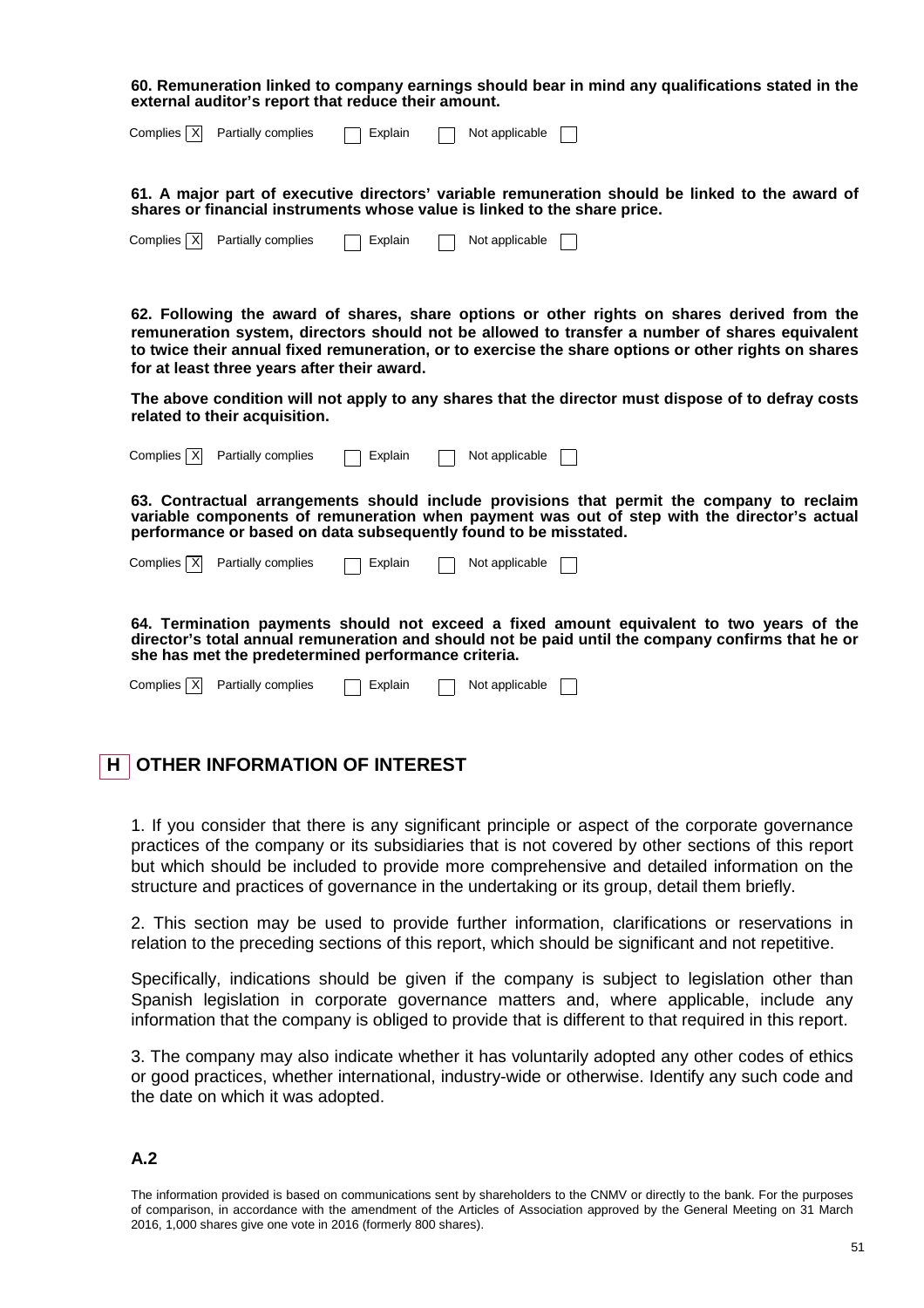## **A.3**

On 22 September 2016, the Board of Directors resolved to appoint Mr. Manuel Valls Morató as an independent director. At 31 December 2016, his appointment was being vetted by the European Central Bank, which pronounced him suitable on 20 January 2017.

On 20 January 2017, Mr. António Vítor Martins Monteiro resigned as a member of the Board of Directors.

## **A.8**

See table attached.

#### **B.5**

In accordance with article 38 of the Articles of Association of Banco de Sabadell, S.A., as amended by the General Meeting of Shareholders on 31 March 2016, in order to attend and vote at a General Meeting, shareholders must accredit that they possess or hold proxies for one thousand (1,000) shares. Shareholders holding less than that minimum amount of shares may group together to constitute the minimum and grant proxy to any one of them, or to another shareholder that is entitled to attend the General Meeting in accordance with the provisions of the Articles of Association.

## **C.1.2**

On 22 September 2016, the Board of Directors resolved to appoint Mr. Manuel Valls Morató as an independent director. At 31 December 2016, his appointment was being vetted by the European Central Bank, which pronounced him suitable on 20 January 2017.

On 20 January 2017, Mr. António Vítor Martins Monteiro resigned as a member of the Board of Directors.

Mr. Miquel Roca i Junyent was appointed Secretary of the Board of Directors (not a director) at the Board meeting on 13 April 2000, and Ms María José García Beato, the Bank's General Secretary, was appointed Vice-Secretary of the Board of Directors (not a director) at the Board meeting held on 1 June 2012.

## **C.1.3**

On 20 January 2017, Mr. António Vítor Martins Monteiro resigned as a member of the Board of Directors.

Mr. Manuel Valls Morató has an audit background. He holds a degree in Economics and Business Studies from the University of Barcelona and a post-graduate qualification in Business Administration from IESE. He is a qualified auditor, a member of the Barcelona Territorial Management Committee and a member of Registro Oficial de Auditores de Cuentas. He was an auditor at PwC from 1974 to 2013, and partner from 1988 to 2013. He was formerly a member of the Governing Board of Institut Català de Finances (2014-2015).

## **C.1.10**

All Board powers have been delegated to the Managing Director, Mr. Jaime Guardiola Romojaro, except for those that cannot legally be delegated.

The powers delegated to him include the following:

1. To enter into any contracts and binding agreements generally and carry out any acts or enter into any contracts for the administration, disposal, and defence of assets and rights of any description including properties and rights in rem. These powers shall therefore include, without limitation, the following: to purchase and sell, even for deferred payment, encumber, mortgage and generally dispose of property and rights of any kind; to constitute, accept and extinguish rights in rem, including any purchase options and defeasance clauses required to be recorded in the Property Registry and other similar rights or claims; to set up, alter or terminate companies of any description and hold any position or office in the same, and attend, speak and vote at general and other meetings thereof.

2. To draw, accept, take or acquire, negotiate, discount, endorse, collect and guarantee bills of exchange, promissory notes, receipts, invoices, cheques and endorsable commercial paper of all kinds, whether made out to a named person or to bearer; to enter protests on non-acceptance or non-payment and sign any documents required for any of the aforesaid purposes.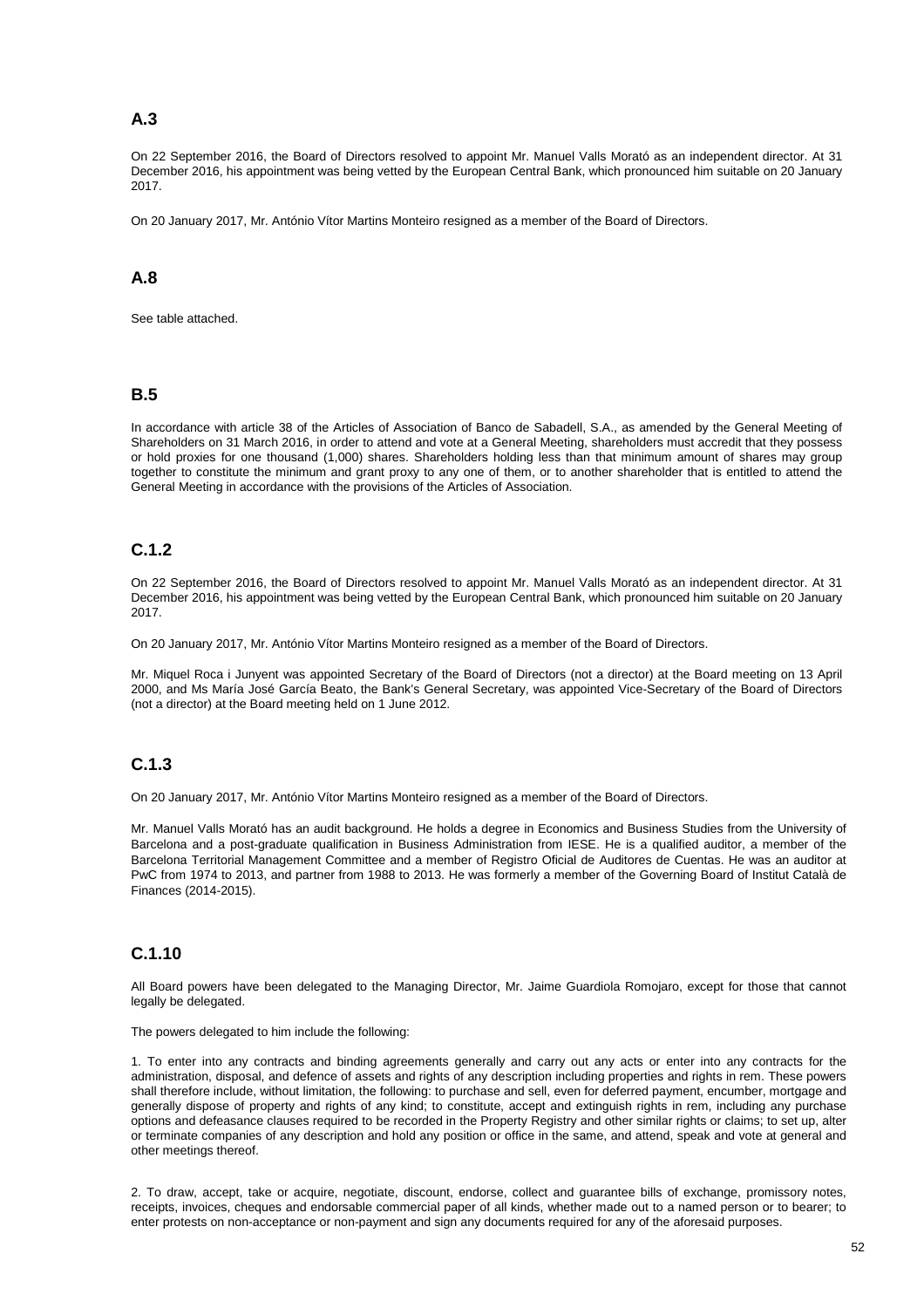3. To pay and receive money of any amount under any heading and cash payment orders by government at central, regional, provincial or municipal level.

4. To open ordinary cash or securities current accounts and current accounts guaranteed by securities and by personal credit, with any bank, credit or savings institution, including in particular the Bank of Spain or any branch thereof; to stand surety for any account or accounts opened by third parties and extend, renew, clear, settle or close the same, and sign any policies, invoices or other documents required to carry out such operations; to issue drafts against any of the aforesaid accounts whether such accounts have been opened under the authority of this Power or are currently held or opened in the future by the Grantor hereof or by any other person on its behalf, and sign cheques, notes, drafts or any other documents accepted for this purpose; to collect from any such banks or the Bank of Spain or any branch thereof books of cheques, notes or drafts in order to issue drafts drawn on any or all the aforesaid accounts; and to confirm acceptance of any balance thereof.

To make contracts assigning maximum limits for future loans secured by personal guarantee and rediscounting agreements with the Bank of Spain.

5. To give and receive money on loan and credit facilities of any description with or without collateral or other security. To accept, vary, postpone and extinguish any mortgage, lien, pledge with transfer of possession or otherwise, antichresis, surety, bond or any other personal guarantees from third parties as security for loans, credit facilities and any other transactions with or by the Bank, and for this purpose to sign certificates of delivery or other public or private documents as necessary.

6. To withdraw deposits of cash, securities or jewellery and sign receipts or other documents in respect thereof, withdraw any assets pledged as security for loans or credit or on loans for goods and to sign any documents required; to withdraw any assets transferred to the Grantor in any lending transaction it may carry out and sign receipts in respect thereof; to request the transfer, at the risk and expense of the Grantor, of any assets deposited and any loans and credit and associated collateral, from any premises of the Bank of Spain to any other premises of the Bank of Spain or from any bank to any other.

7. To buy, sell or transfer any transferrable securities including shares in the Bank of Spain or any other Bank.

8. To receive, open and respond to postal, telegraphic, or telephone communications addressed to the Bank, including registered letters, and take possession of and give receipts for any assets declared to be for the Bank.

9. To receive interest or dividends on securities deposited with any banks as previously mentioned and the value of any securities that are redeemed, and sign payment orders or drafts as necessary; to collect any amounts to be paid into current accounts demanded by the Grantor for the benefit of any other person, when such payments are cancelled.

10. To apply to the Bank of Spain and other Banks for the hire of safe deposit boxes with the same authority as the Grantor to open the same as and when he sees fit, and for this purpose to sign such documents as the representation of the Bank may require of him.

11. To approve the opening of current accounts, savings accounts, deposit and term accounts, certificates of deposit and deposits of securities and accounts of any other nature; to hire and open safe deposit boxes and sign any documents necessary for the same to be fully operational.

12. To act on behalf of the Bank when any debtor of the Bank is in an arrangement with creditors or engaged in insolvency or bankruptcy proceedings and to attend meetings and appoint Trustees and Administrators, accept or reject proposals by the debtor and continue until the conclusion of proceedings, accept mortgages, pledges, antichresis or any other security, reach settlements on the exercise of claims and remedies, accept the decisions of arbitrators in arbitration in law or in equity.

13. To represent the Bank and to appear, whether in person or through court agents or such other authorised representatives as he shall appoint by power of attorney or otherwise, before any authority, court, hearing, jury, tribunal, office, delegation, commission, committee, union, ministry, employment tribunal, national fund or institution, department or authority of central, regional, provincial or municipal government and any other official body; to institute, commence, pursue, abandon or reach settlements in any proceedings, litigation, suit, judicial process, application or appeal of any kind and approve pleadings drafted on behalf of Banco de Sabadell, S.A. when required and reply to interrogatories on the Bank's behalf, and represent the Bank in all matters and generally carry out all acts of administration, management and commerce.

14. To represent the Bank at meetings of shareholders, members or associates, in the companies or associations in which the Bank is a shareholder, member or associate, with the full right to speak, vote and object, without any limitation whatsoever.

15. To give or furnish bonds, pledges and guarantees of any kind and assume liability either jointly or jointly and severally with the principal debtor, waive the benefits of order, discussion and division or other benefits and without limit as to type or amount to any natural or legal person or any bank or savings institution including, in particular, the Bank of Spain and any other official credit institution or any company, firm, organisation, office, entity or official body whether of central, institutional, regional, provincial or local government; and in particular before the aforementioned public bodies and authorities and local tax offices so as to be answerable to the Treasury for the monies in respect of which the guarantee was given and to issue guarantees, including nondispossessory pledges, to the Ministry of Finance's Central Cashier's Office, and revoke any such bonds or guarantees and discharge the same in any manner deemed expedient.

16. Direct and respond to claims and receive notifications and to warn and require Notaries to notarise all types of Minutes.

17. To engage and dismiss employees and make any determinations as to promotion, responsibilities, emoluments, bonuses and compensation; to initiate, pursue and conduct employment-related proceedings until cancelled or brought to a conclusion.

18. To sub-delegate, without any limitation whatsoever, any or all of the powers granted hereunder to such person or persons as he may see fit, and specify powers and methods of operation, and revoke any such sub-delegations.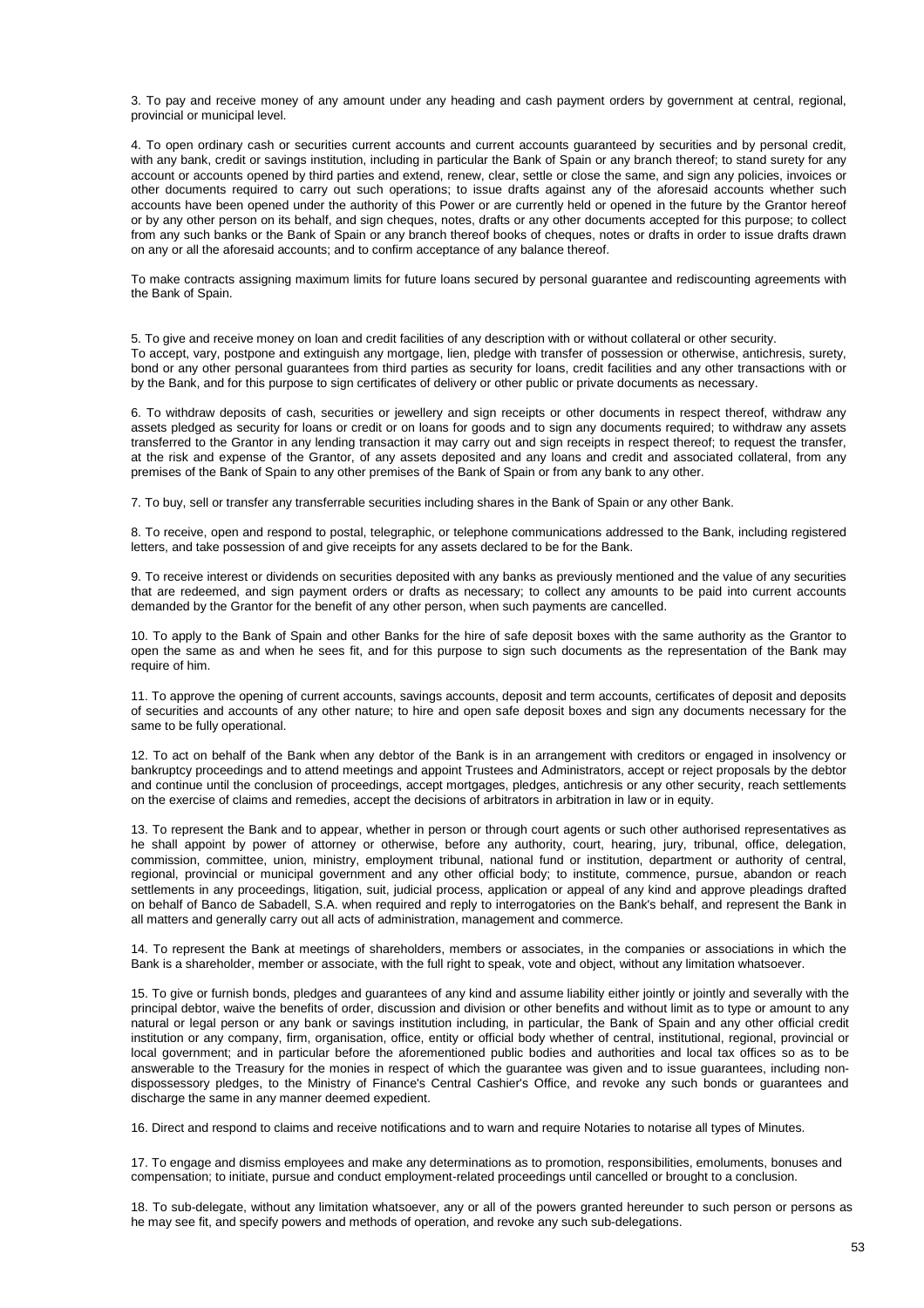## **C.1.15**

The amount of pension rights vested in directors includes the amounts accumulated since 2000 and therefore, does not refer only to the amount contributed in the year.

## **C.1.16**

In application of the standard, this section includes the 7 members of Senior Management, plus the Internal Auditor.

The total remuneration of Senior Management includes the combined contributions to pension plans, structured through insurance policies, in the year 2016, and is calculated on an accrual basis and not on the basis of amounts actually received.

#### **C.1.45**

The designated group, comprising 68 persons, includes:

- Executive directors
- Senior executives

• Senior managers in charge of day-to-day management, such as: members of the management committee not included in the previous category, all persons who report directly to the institution's management bodies, and all those persons responsible for important lines of business.

• Staff responsible for independent control functions (compliance, risk management, human resources, internal auditing, etc.).

## **C.2.1**

In addition to the information detailed in this point, the following persons form part of the Board sub-committees:

- Executive Committee: Ms María José García Beato, as Secretary.
- Audit and Control Committee: Mr Miquel Roca i Junyent, as Secretary.
- Appointments Committee: Mr Miquel Roca i Junyent, as Secretary.
- Remuneration Committee: Ms María José García Beato, as Secretary.
- Risk Committee: Ms María José García Beato, as Secretary.

#### **E.2**

(continuation of text shown in section E.2):

Additionally, the following committees have been created and have risk control and management functions within the Risk Appetite Framework:

- Technical Risk Committee, which holds meetings on a monthly basis and has the following functions:

(i) supporting the Risk Committee in fulfilling its functions: determining, proposing, reviewing and tracking the Risk Appetite Framework; supervising the undertaking's risk on an overall level; tracking the tolerance thresholds of first- and second-tier metrics, and adaptation plans; (ii) approving second-tier limits (including liquidity, interest rate and treasury metrics); (iii) approving minor changes in models, criteria and procedures as well as monitoring the use of models and autonomies in approving transactions; (iv) approving policy frameworks and debating asset allocation strategies (public sector, industry level, ...); (v) tracking and managing delinquency; (vi) performing ad hoc analysis of specific portfolio-related issues in order to integrate them into the management approach; and (vii) drafting and proposing policies and criteria for proper risk management.

- Credit Transactions Committee, which holds meetings on a weekly basis and has the following functions: (i) approval of credit transactions, including transactions/limits for countries and banks, and of specific criteria in line with the policies under the established delegation of powers; (ii) establishment of autonomies in accordance with the established delegation of powers, monitoring of their use, and referring proposals for changes to the Executive Committee; and (iii) monthly reporting to the Executive Committee of the transactions approved and performed in the previous month.

- Asset and Capital Transactions Committee, which holds meetings on a weekly basis and has the following functions: (i) approval of asset management transactions in accordance with the established delegation of powers; (ii) monthly reporting to the Executive Committee of the transactions approved and performed in the previous month.

- Real Estate Development Committee, which has the following functions: (i) setting action criteria and strategy in relation to the Group's real estate portfolio (analysis of trends in real estate exposure and real estate action policies); (ii) taking the decisions that must be adopted by real estate subsidiaries (holding companies and servicer): proposal of investment operations in real estate developments and land development; and (iii) monitoring the evolution of Solvia Real Estate.

- Assets and Liabilities Committee (ALCO): this body defines criteria for the appropriate management of the structural risk assumed in the Group's balance sheet in its commercial activity and of market risk. It supervises interest rate, exchange rate, equity and liquidity risk and suggests commercial, market or hedging alternatives intended to achieve business targets based on the market and balance sheet situation.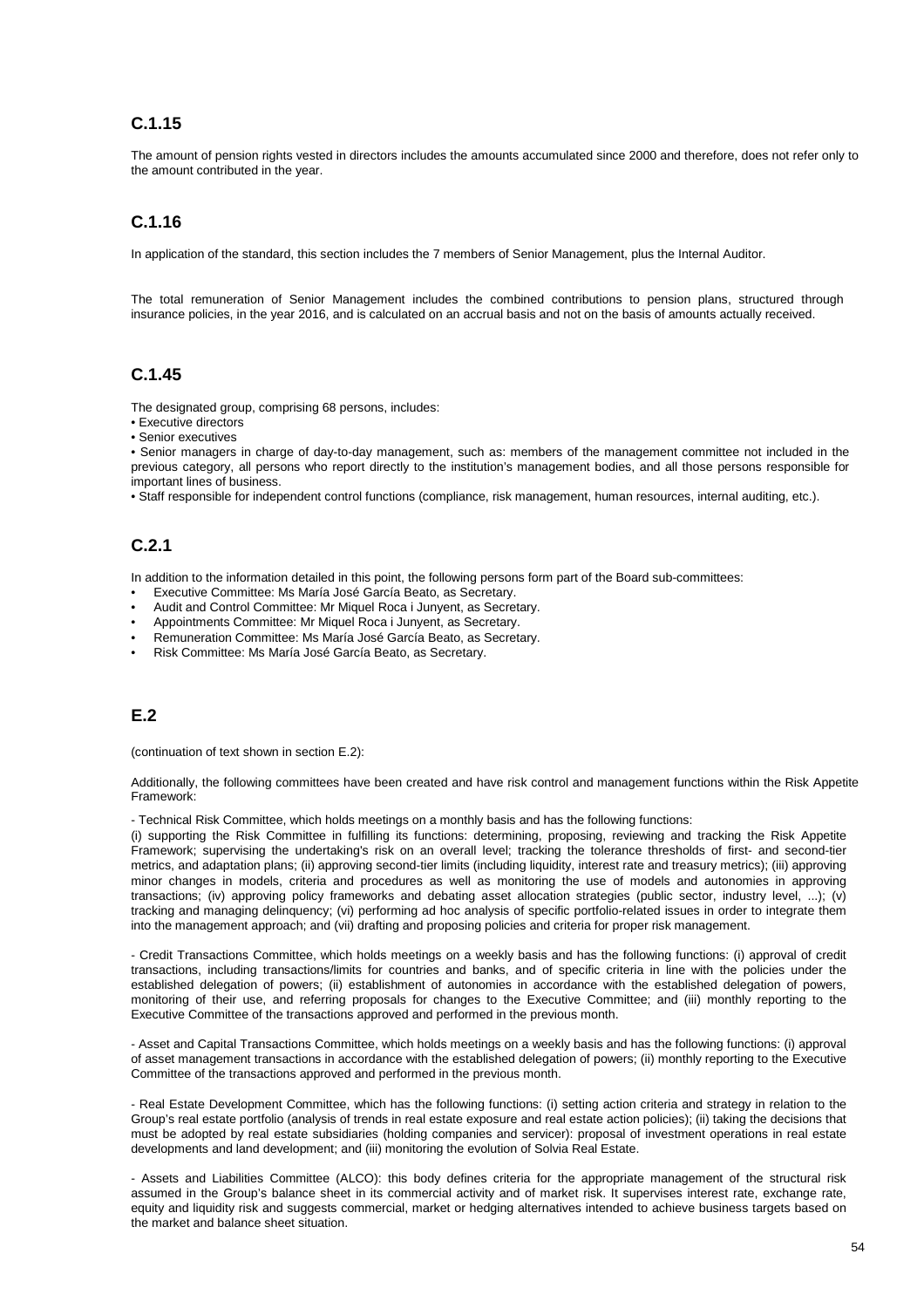- Operational Risk Committee, which meets every two months, and defines the strategic guidelines and framework for operational risk management and establishes operational priorities on the basis of the assessment of the risk exposure of the various business and corporate departments. Reputational risk is managed by the Operational Risk Committee.

- Internal Control Committee: oversight and monitoring body which oversees the Group's compliance with the law on the prevention of money laundering and terrorist financing and the law to block terrorist financing; it comprises representatives of all the Group companies that are bound by the legislation in this area, as well as areas in the Bank that pose specific risks. The Compliance Department acts as secretary of this Body.

- Corporate Ethics Committee: oversight and monitoring body which oversees the Group's compliance with the code of conduct with regard to the securities market and the general code of conduct.

There other committees for specific risk types, notably the Models Committee, the Provisions Committee and the Liquidity Committee.

Indicate any directors who voted against, or abstained from approving, this report.

 $Yes \frown$ 

| Name of director who did not vote in<br>favour of approving this report | Reasons (vote against, abstention, absence) | Explain reasons |
|-------------------------------------------------------------------------|---------------------------------------------|-----------------|
|                                                                         |                                             |                 |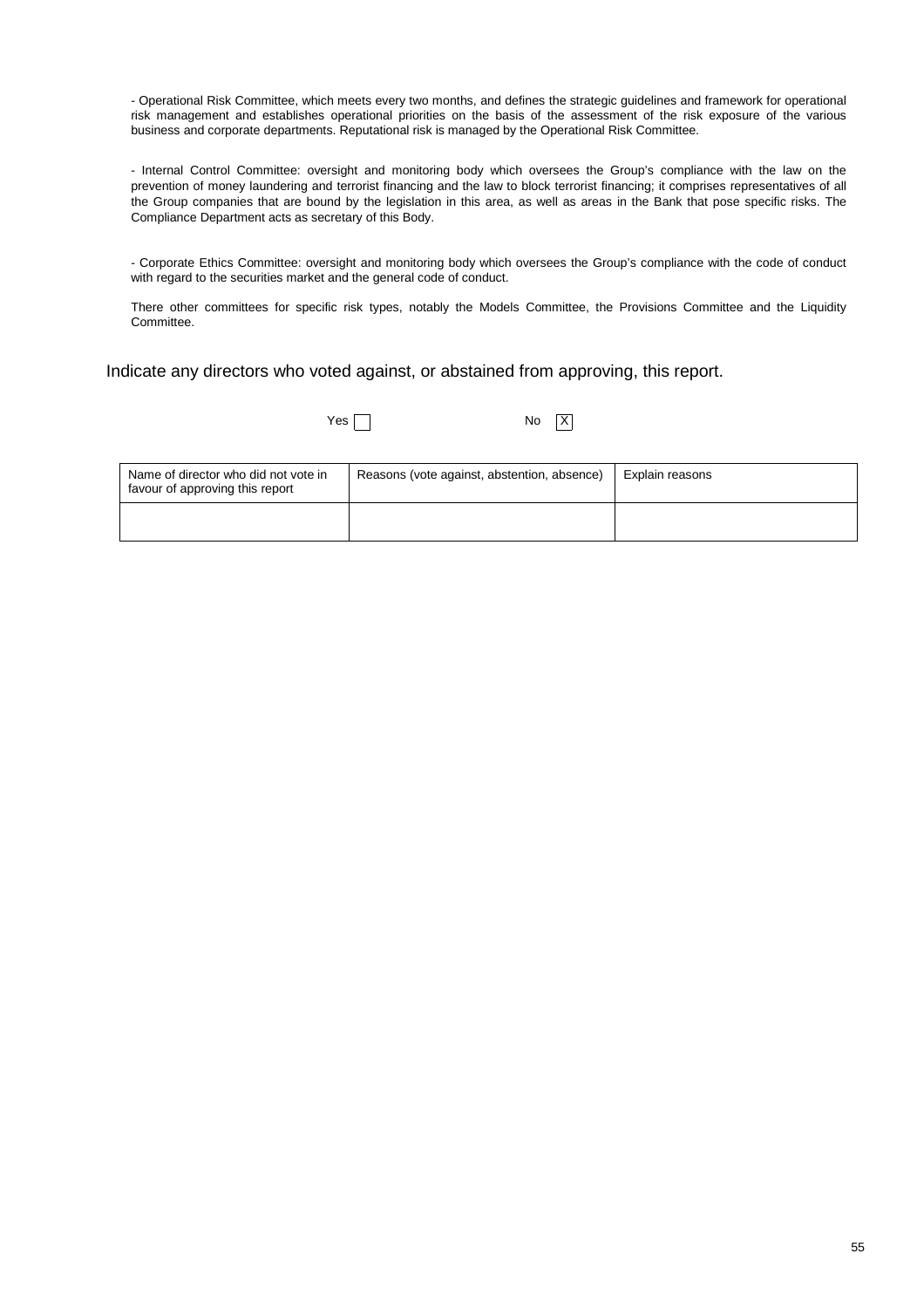# **BANCO DE SABADELL, S.A.**

Informe de auditor referido a la "Información relativa al Sistema de Control Interno sobre la Información Financiera (SCIIF)" de Banco de Sabadell, S.A.<br>correspondiente al ejercicio 2016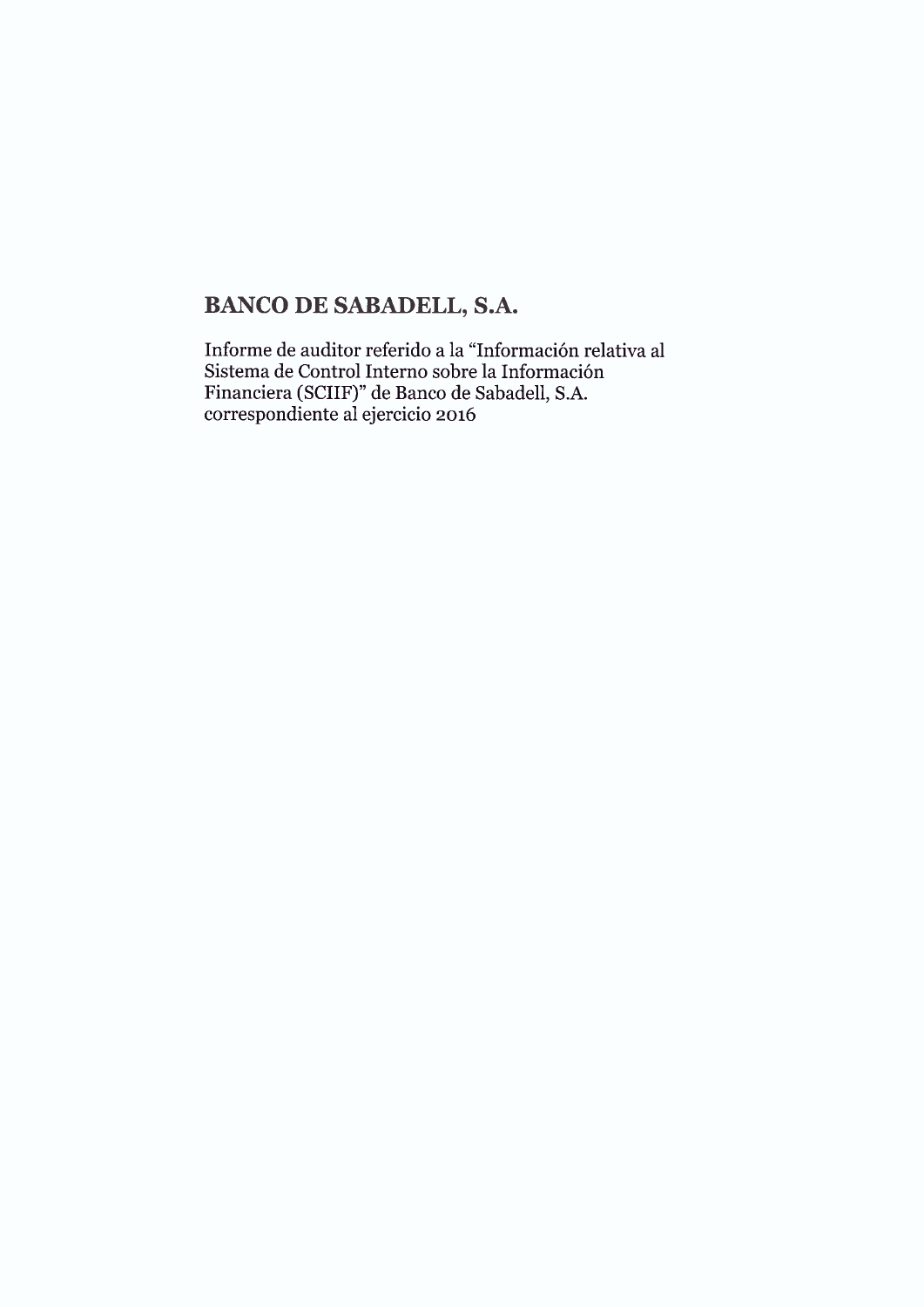

#### INFORME DE AUDITOR REFERIDO A LA "INFORMACIÓN RELATIVA AL SISTEMA DE CONTROL INTERNO SOBRE LA INFORMACIÓN FINANCIERA (SCIIF)" DE BANCO DE SABADELL, S.A. CORRESPONDIENTE AL EJERCICIO 2016

Al Consejo de Administración de Banco de Sabadell, S.A.,

De acuerdo con la solicitud del Consejo de Administración de Banco de Sabadell, S.A. (en adelante, la Entidad) y con nuestra carta propuesta de fecha 22 de diciembre de 2016, hemos aplicado determinados procedimientos sobre la "Información relativa al SCIIF" adjunta incluida en el apartado F. Sistemas internos de control y gestión de riesgos en relación con el proceso de emisión de la información financiera (SCIIF)" del Informe Anual de Gobierno Corporativo para entidades cotizadas de Banco de Sabadell, S.A. correspondiente al ejercicio 2016, en el que se resumen los procedimientos de control interno de la Entidad en relación a la información financiera anual.

El Consejo de Administración es responsable de adoptar las medidas oportunas para garantizar razonablemente la implantación, mantenimiento y supervisión de un adecuado sistema de control interno así como del desarrollo de mejoras de dicho sistema y de la preparación y establecimiento del contenido de la Información relativa al SCIIF adjunta.

En este sentido, hay que tener en cuenta que, con independencia de la calidad del diseño y operatividad del sistema de control interno adoptado por la Entidad en relación a la información financiera anual, éste sólo puede permitir una seguridad razonable, pero no absoluta, en relación con los objetivos que persigue, debido a las limitaciones inherentes a todo sistema de control interno.

En el curso de nuestro trabajo de auditoría de las cuentas anuales y conforme a las Normas Técnicas de Auditoría, nuestra evaluación del control interno de la Entidad ha tenido como único propósito el permitirnos establecer el alcance, la naturaleza y el momento de realización de los procedimientos de auditoría de las cuentas anuales de la Entidad. Por consiguiente, nuestra evaluación del control interno, realizada a efectos de dicha auditoría de cuentas, no ha tenido la extensión suficiente para permitirnos emitir una opinión específica sobre la eficacia de dicho control interno sobre la información financiera anual regulada.

A los efectos de la emisión de este informe, hemos aplicado exclusivamente los procedimientos específicos descritos a continuación e indicados en la Guía de Actuación sobre el Informe del auditor referido a la Información relativa al Sistema de Control Interno sobre la Información Financiera de las entidades cotizadas, publicada por la Comisión Nacional del Mercado de Valores en su página web, que establece el trabajo a realizar, el alcance mínimo del mismo, así como el contenido de este informe. Como el trabajo resultante de dichos procedimientos tiene, en cualquier caso, un alcance reducido y sustancialmente menor que el de una auditoría o una revisión sobre el sistema de control interno, no expresamos una opinión sobre la efectividad del mismo, ni sobre su diseño y su eficacia operativa, en relación a la información financiera anual de la Entidad correspondiente al ejercicio 2016 que se describe en la Información relativa al SCIIF adjunta. En consecuencia, si hubiéramos aplicado procedimientos adicionales a los determinados por la citada Guía o realizado una auditoría o una revisión sobre el sistema de control interno en relación a la información financiera anual regulada, se podrían haber puesto de manifiesto otros hechos o aspectos sobre los que les habríamos informado.

Asimismo, dado que este trabajo especial no constituve una auditoría de cuentas ni se encuentra sometido a la Ley de Auditoría de Cuentas, no expresamos una opinión de auditoría en los términos previstos en la citada normativa.

PricewaterhouseCoopers Auditores, S.L., Avinguda Diagonal, 640, 08017 Barcelona, España Tel.: +34 932 532 700 / +34 902 021 111, Fax: +34 934 059 032, www.pwc.es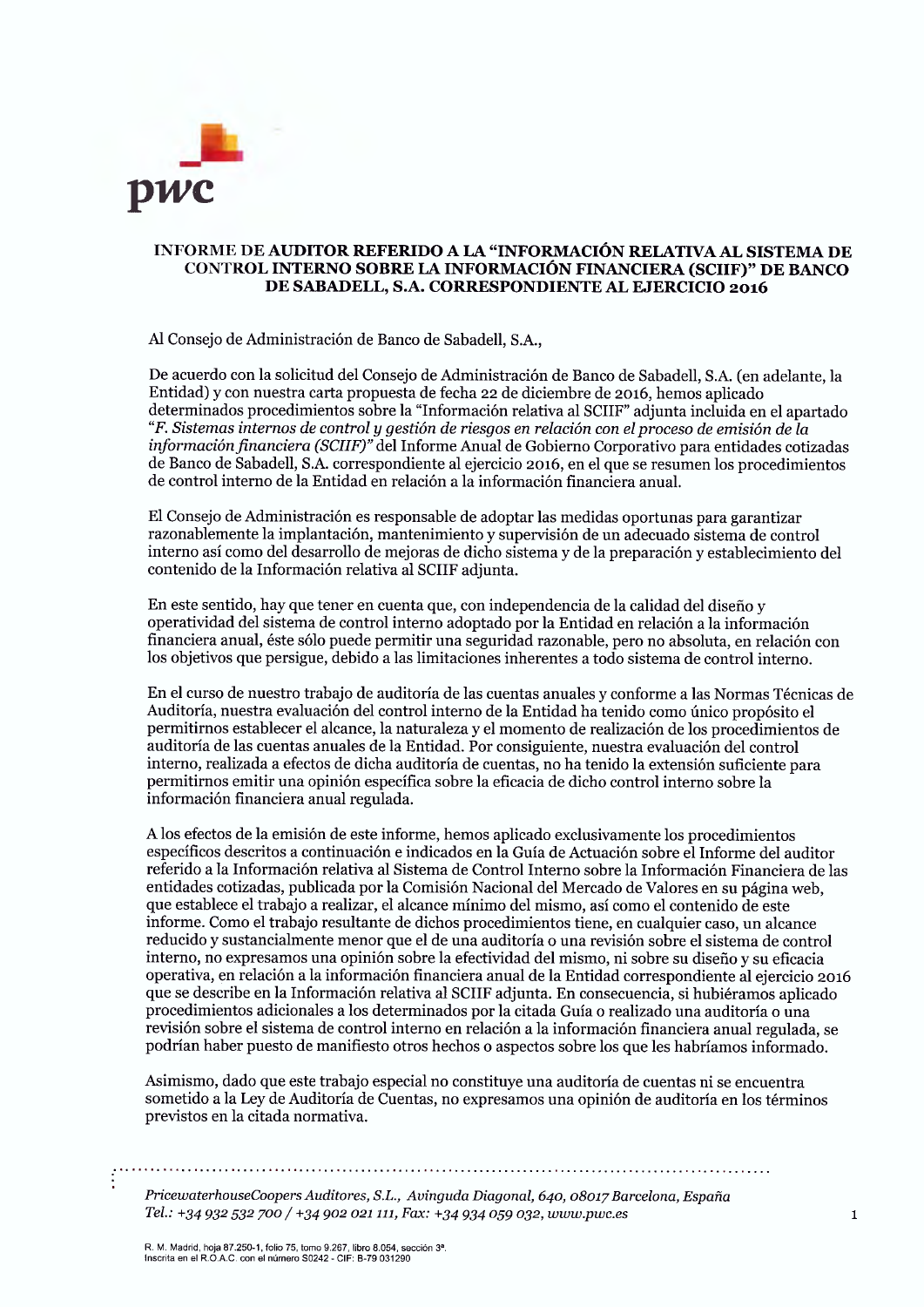

Se relacionan a continuación los procedimientos aplicados:

- Lectura y entendimiento de la información preparada por la Entidad en relación con el SCIIF - $\mathbf{1}$ información de desglose incluida en el Informe de Gestión - y evaluación de si dicha información aborda la totalidad de la información requerida de acuerdo al contenido mínimo descrito en el apartado F, relativo a la descripción del SCIIF, del modelo de IAGC según se establece en la Circular 7/2015 de la CNMV de fecha 22 de diciembre de 2015.
- Preguntas al personal encargado de la elaboración de la información detallada en el punto 1  $\overline{2}$ . anterior con el fin de: (i) obtener un entendimiento del proceso seguido en su elaboración; (ii) obtener información que permita evaluar si la terminología utilizada se ajusta a las definiciones del marco de referencia; (iii) obtener información sobre si los procedimientos de control descritos están implantados y en funcionamiento en la Entidad.
- Revisión de la documentación explicativa soporte de la información detallada en el punto 1  $3.$ anterior, y que comprenderá, principalmente, aquella directamente puesta a disposición de los responsables de formular la información descriptiva del SCIIF. En este sentido, dicha documentación incluye informes preparados por la función de auditoría interna, alta dirección y otros especialistas internos o externos en sus funciones de soporte a la Comisión de Auditoría y Control.
- Comparación de la información detallada en el punto 1 anterior con el conocimiento del SCIIF 4. de la Entidad obtenido como resultado de la aplicación de los procedimientos realizados en el marco de los trabajos de la auditoría de cuentas anuales.
- Lectura de actas de reuniones del Consejo de Administración, Comisión de Auditoría y Control y 5. otras comisiones de la Entidad a los efectos de evaluar la consistencia entre los asuntos en ellas abordados en relación al SCIIF y la información detallada en el punto 1 anterior.
- 6. Obtención de la carta de manifestaciones relativa al trabajo realizado adecuadamente firmada por los responsables de la preparación y formulación de la información detallada en el punto 1 anterior.

Como resultado de los procedimientos aplicados sobre la Información relativa al SCIIF no se han puesto de manifiesto inconsistencias o incidencias que puedan afectar a la misma.

Este informe ha sido preparado exclusivamente en el marco de los requerimientos establecidos por el artículo 540 del texto refundido la Ley de Sociedades de Capital y por la Circular nº 5/2013 de fecha 12 de junio de la Comisión Nacional del Mercado de Valores, modificada por la Circular 7/2015 de 22 de diciembre, a los efectos de la descripción del SCIIF en los Informes Anuales de Gobierno Corporativo.

PricewaterhouseCoopers Auditores, S.L.

Raúl Ara Navarro



PricewaterhouseCoopers Auditores, S.L.

Any 2017 Núm. 20/17/01272<br>IMPORT COL-LEGIAL: 30.00 FUE 30,00 EUR . . . . . . . . . . . . . . . . . . . Informe sobre treballs diferents a l'auditoria de comptes 

26 de enero de 2017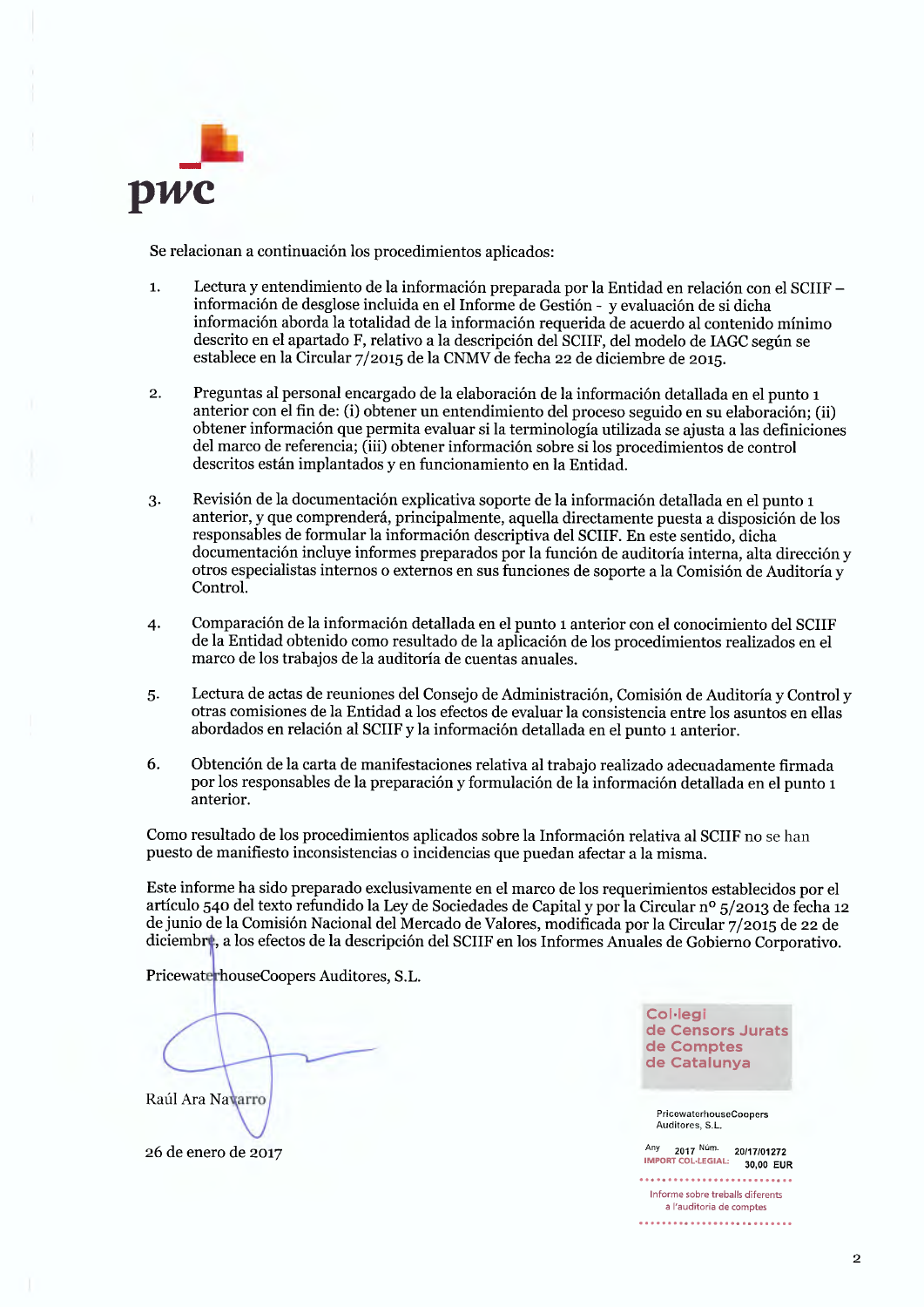## SISTEMAS INTERNOS DE CONTROL Y GESTIÓN DE RIESGOS EN RELACIÓN CON EL PROCESO DE EMISIÓN DE LA INFORMACIÓN **FINANCIERA (SCIIF)**

Describa los mecanismos que componen los sistemas de control y gestión de riesgos en relación con el proceso de emisión de información financiera (SCIIF) de su entidad.

#### F.1 Entorno de control de la entidad

Informe, señalando sus principales características de, al menos:

## F.1.1. Qué órganos y/o funciones son los responsables de: (i) la existencia y mantenimiento de un adecuado y efectivo SCIIF; (ii) su implantación; y (iii) su supervisión.

El Reglamento del Consejo de Administración, en su artículo 5, establece que el Consejo de Administración se configura básicamente como un instrumento de supervisión y control cuya responsabilidad es la identificación de los principales riesgos de la sociedad y de su Grupo consolidado e implantación y seguimiento de los sistemas de control interno y de información adecuados, así como la determinación de las políticas de información y comunicación con los accionistas, los mercados y la opinión pública.

Adicionalmente, según se establece en el artículo 13 de su Reglamento, el Consejo de Administración delega la función de supervisión de los sistemas de control interno a la Comisión de Auditoría y Control.

La Dirección de Auditoría Interna del Grupo tiene entre sus funciones el apoyo a la Comisión de Auditoría y Control en la supervisión del correcto diseño, implementación y efectivo funcionamiento de los sistemas de gestión y control de riesgos entre los que se incluye el SCIIF.

Por su parte, la Dirección Financiera del Grupo contribuye en la implementación del marco general de los sistemas de control interno que se despliegan a nivel de toda la organización.

Parte de esa contribución se materializa en la responsabilidad de diseñar e implementar los sistemas de control interno sobre la información financiera que permiten asegurar la bondad de la información financiera generada.

#### F.1.2. Si existen, especialmente en lo relativo al proceso de elaboración de la información financiera, los siguientes elementos:

· Departamentos y/o mecanismos encargados: (i) del diseño y revisión de la estructura organizativa; (ii) de definir claramente las líneas de responsabilidad y autoridad, con una adecuada distribución de tareas y funciones; y (iii) de que existan procedimientos suficientes para su correcta difusión en la entidad

El diseño y la revisión de la estructura organizativa es responsabilidad de la Dirección de Organización y Servicios, que, basándose en el Plan Director del Grupo Banco Sabadell (cuya periodicidad habitual es de tres años), analiza y revisa las necesidades de recursos que tiene cada Dirección General para su cumplimiento. Esta revisión se realiza periódicamente y en ella no solo se decide la plantilla necesaria, sino también la estructura organizativa de cada unidad. Una vez consensuado, se presenta al Comité de Dirección para su aprobación y remisión a cada una de las direcciones generales.

Paralelamente se remite mensualmente a la Dirección de Recursos Humanos un detalle de todas las direcciones/ unidades/oficinas donde se reflejan todas las modificaciones que se han producido, a efectos de que se les dote de los recursos que se consideren necesarios para desarrollar sus tareas.

El organigrama del Grupo Banco Sabadell que resulta del proceso anterior abarca todas las direcciones, áreas y departamentos en los que se estructura el Grupo Banco Sabadell. Este organigrama se complementa con el denominado "mapa de procesos", en el que a nivel de las diferentes áreas del Grupo Banco Sabadell, se detallan en mayor medida las funciones y responsabilidades asignadas a las mismas, entre las que se detallan aquellas relacionadas con la presentación, el análisis y la revisión de la información financiera. Tanto el organigrama del Grupo Banco Sabadell como el "mapa de procesos" antes mencionados, están ubicados en la Intranet Corporativa a la que tiene acceso todo el personal.

· Código de conducta, órgano de aprobación, grado de difusión e instrucción, principios y valores incluidos (indicando si hay menciones específicas al registro de operaciones y elaboración de información financiera), órgano encargado de analizar incumplimientos y de proponer acciones correctoras y sanciones.

El Grupo Banco Sabadell cuenta con un Código General de Conducta, aprobado por el Consejo de Administración y disponible a través de la intranet corporativa, que incluye entre sus principios fundamentales el compromiso de transparencia y en particular, en la relación con sus accionistas, refleja el compromiso de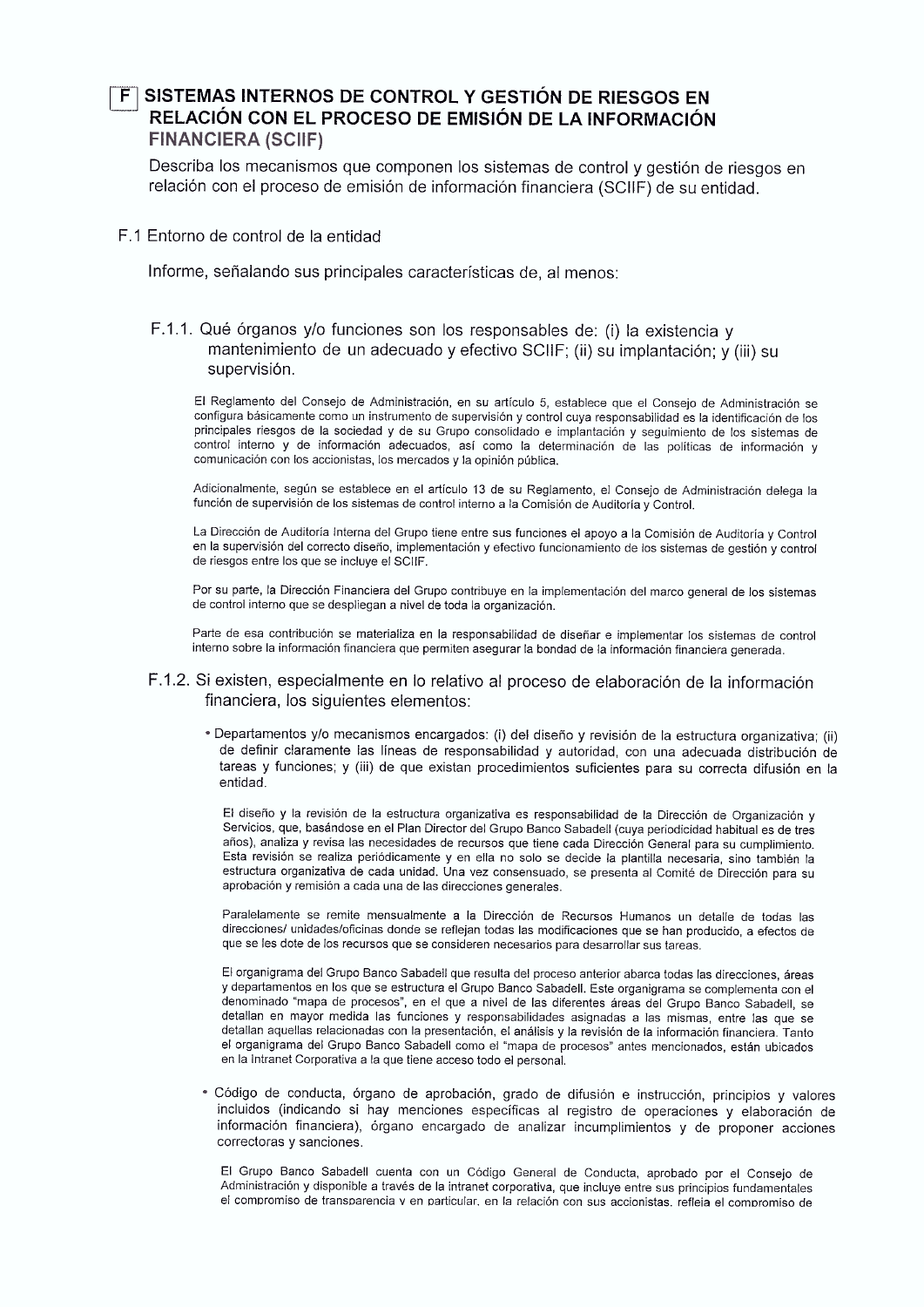poner a su disposición toda la información financiera y corporativa. Todo ello con el objetivo de dar estricto cumplimiento a la obligación que tiene el Grupo Banco Sabadell de ofrecer información financiera fiable y preparada conforme a la normativa que le aplica, dando una imagen fiel de la sociedad. Asimismo incluye la responsabilidad que tienen sus empleados y directivos de velar para que así sea, tanto a través del correcto desarrollo de sus funciones, como de la comunicación a los órganos de gobierno de cualquier circunstancia que pueda afectar a ese compromiso.

Existe un Comité de Ética Corporativa que tiene entre sus competencias promover el desarrollo del comportamiento ético en toda la organización, proponiendo y asesorando tanto al Consejo de Administración como a las distintas unidades corporativas y de negocio, en la toma de decisiones en las que concurran aspectos que pudieran derivar en conflictos de valores.

Entre las distintas tareas desarrolladas por el Comité de Ética Corporativa se encuentra la de analizar incumplimientos del Código de Conducta o de cualquier otro código o autorregulación existente. Para el cumplimiento de sus funciones dispone de los medios materiales y humanos de la Dirección de Cumplimiento Normativo. Si como consecuencia del ejercicio de sus funciones detectase cualquier incumplimiento deberá adoptar las medidas oportunas, entre ellas, advertir a la Dirección de Recursos Humanos para la aplicación de acciones correctoras y sanciones en el caso en el que se produzcan.

· Canal de denuncias, que permita la comunicación al comité de auditoría de irregularidades de naturaleza financiera y contable, en adición a eventuales incumplimientos del código de conducta y actividades irregulares en la organización, informando en su caso si éste es de naturaleza confidencial.

El Grupo Banco Sabadell dispone, y promueve el uso, de un canal de denuncias implementado para canalizar todo tipo de irregularidades y, en particular, comunicaciones sobre eventuales incumplimientos del Código General de Conducta. Las comunicaciones recibidas, son tratadas de forma confidencial y, una vez gestionadas por el Comité de Ética Corporativa, (que está compuesto por 1 presidente y 5 vocales nombrados por el Consejo de Administración), son puestas, en su caso, en conocimiento de la Comisión de Auditoría y Control. El canal se gestiona internamente y la vía que contempla de denuncia es mediante un buzón de correo electrónico con dirección 0901CEC@bancsabadell.com.

\* Programas de formación y actualización periódica para el personal involucrado en la preparación y revisión de la información financiera, así como en la evaluación del SCIIF, que cubran al menos, normas contables, auditoría, control interno y gestión de riesgos.

Por lo que respecta a los programas de formación y actualización, y en lo que respecta en particular al proceso de preparación de la información financiera, la Dirección Financiera del Grupo Banco Sabadell tiene establecido un plan de formación presencial que abarca fundamentalmente temas como operativa contable/financiera interna de la entidad, análisis de normativa vigente y borradores de nueva normativa contable nacional e internacional, análisis de la situación del entorno económico nacional e internacional así como formación en la utilización de las herramientas ofimáticas con el objetivo de facilitar la gestión y el control de la información financiera.

La programación de estas sesiones se realiza basándose en dos criterios:

- Sesiones programadas al inicio del ejercicio mediante la elección de los temas que se consideran de máximo interés por la Dirección Financiera.

- Sesiones programadas en el curso del ejercicio en el caso de que aparezca algún tema cuya pronta difusión se considere relevante (borradores de nuevas normativas contables, evolución del entorno económico...).

Estas sesiones de formación no sólo van dirigidas al personal de la Dirección Financiera, extendiéndose a otras direcciones (Auditoría, Control de Riesgos, Transformación de Activos,...), en función de los contenidos de las sesiones.

La formación presencial es impartida principalmente por profesionales internos del Grupo Banco Sabadell, así como por expertos externos, especialistas en cada área.

Adicionalmente desde la Dirección de Recursos Humanos, se pone a disposición de los empleados del Grupo Banco Sabadell una serie de cursos de formación financiera que los empleados pueden realizar "on-line". Entre estos cursos se pueden destacar los que afectan a las NIC-NIIF (Normativa Internacional de la Información Financiera), matemática financiera, el análisis financiero, Plan General Contable y fiscalidad general.

La Dirección de Auditoría Interna, a su vez, tiene establecido un plan de formación dirigido a todos los profesionales de la dirección que incluye el Programa de Especialista Universitario en Auditoría Interna Bancaria (PSAI), impartido por una institución académica de reconocido prestigio. Este curso abarca áreas como los principios contables y de información financiera, fundamentos de auditoría y fundamentos de control y gestión de riesgos financieros. Durante 2016, 6 profesionales de auditoría se encuentran realizando este programa, y actualmente son 65 los miembros de Auditoría Interna certificados en el PSAI.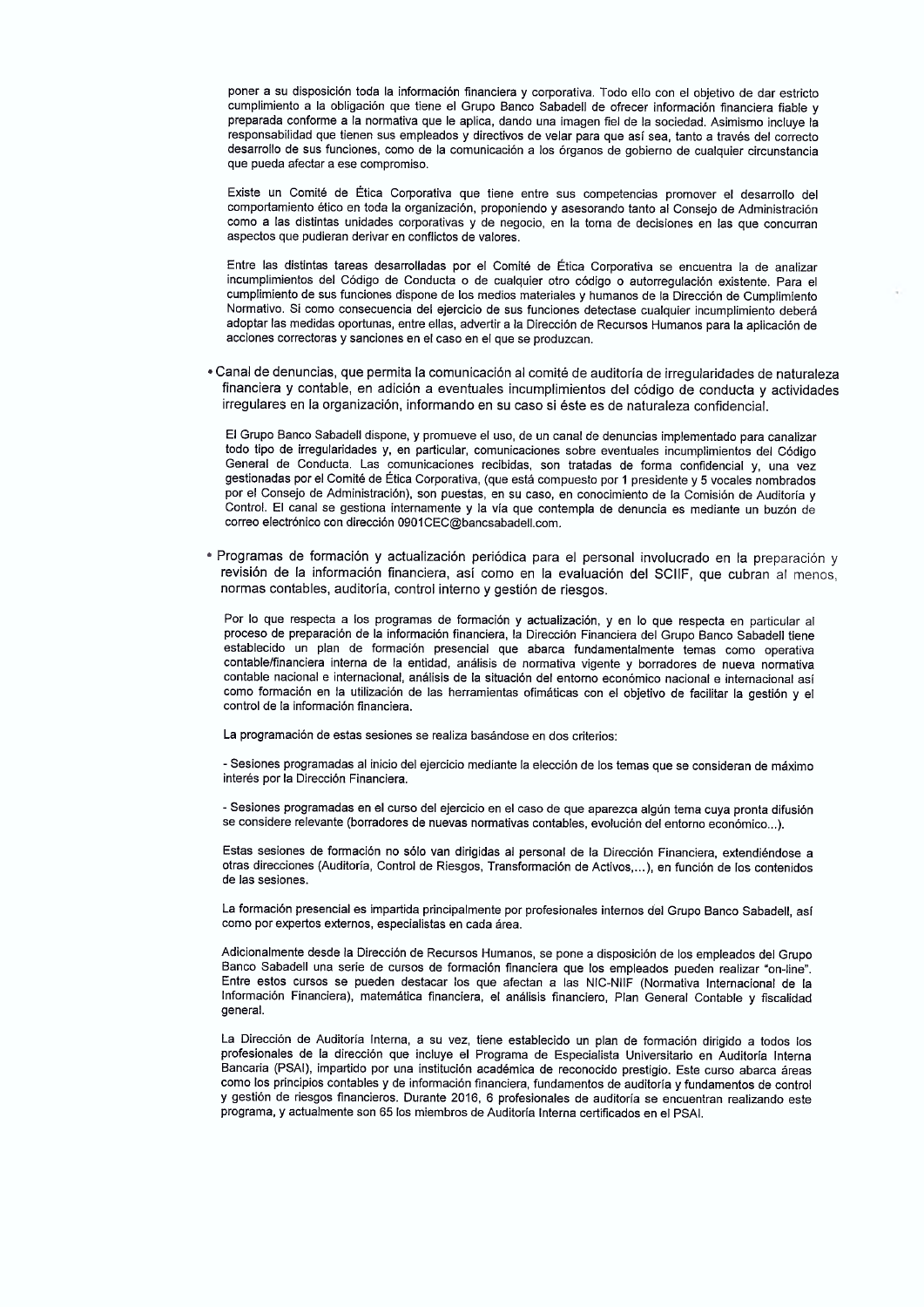#### F.2 Evaluación de riesgos de la información financiera

Informe, al menos, de:

- F.2.1. Cuáles son las principales características del proceso de identificación de riesgos. incluyendo los de error o fraude, en cuanto a:
	- Si el proceso existe y está documentado.

El proceso de identificación de riesgos de error o probabilidad de fraude en la información financiera seguido por el Grupo Banco Sabadell se encuentra documentado en un procedimiento al respecto que establece frecuencias, metodologías, tipologías de riesgos y otras pautas básicas sobre el proceso.

· Si el proceso cubre la totalidad de objetivos de la información financiera, (existencia y ocurrencia: integridad; valoración; presentación, desglose y comparabilidad; y derechos y obligaciones), si se actualiza y con qué frecuencia.

El proceso asimismo cubre la totalidad de objetivos de la información financiera (existencia y ocurrencia, integridad, valoración, presentación, desglose y comparabilidad, y derechos y obligaciones) y se orienta a la identificación de riesgos de error material en base a la complejidad de las transacciones, importancia cuantitativa y cualitativa, complejidad de los cálculos y aplicación de juicios y estimaciones actualizándose con una periodicidad anual. En cualquier caso, si en el transcurso del ejercicio se ponen de manifiesto, (i), circunstancias no identificadas previamente que pongan de manifiesto posibles errores en la información financiera o (ii), cambios substanciales en las operaciones del Grupo Banco Sabadell, la Dirección Financiera evalúa la existencia de aquellos riesgos que deben añadirse a aquellos ya identificados.

El proceso se estructura de modo que, semestralmente, se realiza un análisis para identificar qué áreas o procesos y en que sociedades y localizaciones se generan transacciones relevantes.

Una vez identificados, estos son revisados a efectos de analizar los potenciales riesgos de error para esas tipologías de transacciones en cada objetivo de la información financiera.

· La existencia de un proceso de identificación del perímetro de consolidación, teniendo en cuenta, entre otros aspectos, la posible existencia de estructuras societarias complejas, entidades instrumentales o de propósito especial.

En cuanto a la existencia de un proceso de identificación del perímetro de consolidación, se detalla el mismo en el apartado F.3.1. de este documento.

· Si el proceso tiene en cuenta los efectos de otras tipologías de riesgos (operativos, tecnológicos, financieros, legales, reputacionales, medioambientales, etc.) en la medida que afecten a los estados financieros.

Adicionalmente, en el proceso se considera la posibilidad de riesgos de error en determinados procesos no ligados a clases de transacciones específicas, pero especialmente relevantes habida cuenta de su trascendencia en la preparación de la información reportada, tales como el proceso de revisión de juicios y estimaciones y políticas contables significativas o como el proceso de cierre y consolidación. En este sentido, v de cara a cubrir los riesgos de esos procesos, el Grupo Banco Sabadell cuenta con las actividades de control que se mencionan en el apartado F.3.1. de este documento. Adicionalmente, cabe destacar que el proceso de identificación de riesgos tiene en consideración los posibles efectos de otras tipologías de riesgos (operativos, tecnológicos, financieros, legales, reputacionales, medioambientales etc.), en la medida en que éstos puedan afectar a los estados financieros.

· Qué órgano de gobierno de la entidad supervisa el proceso.

El mencionado proceso se efectúa y documenta por parte de la Dirección Financiera del Grupo Banco Sabadell y es supervisado en última instancia por la Comisión de Auditoría y Control.

#### F.3 Actividades de control

Informe, señalando sus principales características, si dispone al menos de:

F.3.1. Procedimientos de revisión y autorización de la información financiera y la descripción del SCIIF, a publicar en los mercados de valores, indicando sus responsables, así como de documentación descriptiva de los flujos de actividades y controles (incluvendo los relativos a riesgo de fraude) de los distintos tipos de transacciones que puedan afectar de modo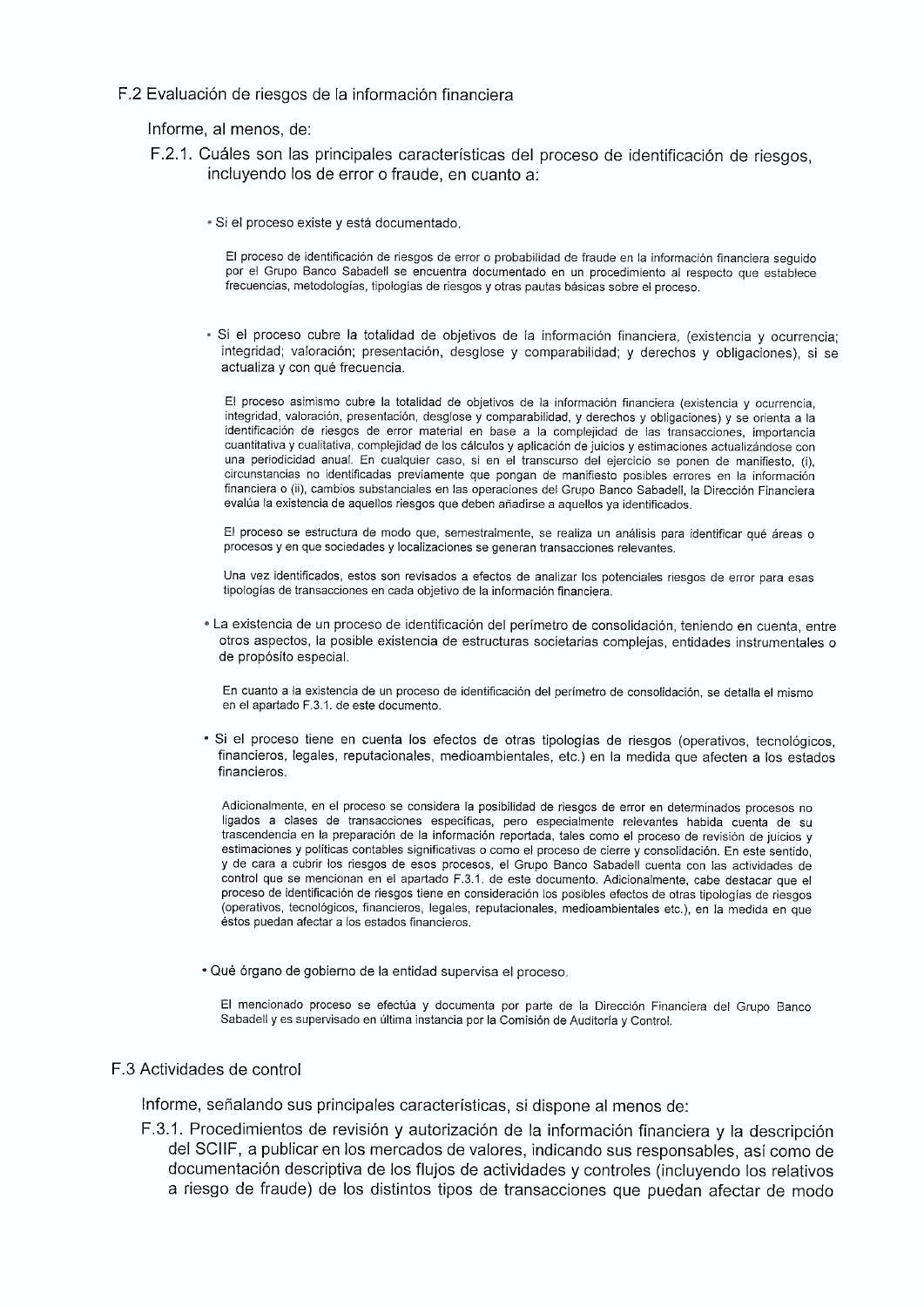#### material a los estados financieros, incluyendo el procedimiento de cierre contable y la revisión específica de los juicios, estimaciones, valoraciones y proyecciones relevantes.

Los procedimientos de revisión y autorización de la información financiera del Grupo Banco Sabadell que se publica en los mercados se inician con su revisión por parte de la Dirección Financiera. Las cuentas anuales individuales y consolidadas y los informes financieros semestrales, son revisados por la Comisión de Auditoría y Control, como paso previo a su formulación por el Consejo de Administración, tal y como se establece en el Regiamento de este último. De acuerdo con lo establecido en su Reglamento la Comisión de Auditoría y Control procede a la lectura de la información, así como su discusión, con los responsables de la Dirección Financiera, Auditoría Interna y con los auditores externos, como pasos previos a su remisión al Consejo de Administración.

Una vez la Comisión de Auditoría y Control ha revisado dicha información y da su conformidad u observaciones a incorporar, el Director Financiero, junto con el Presidente y el Consejero Delegado del Grupo Banco Sabadell firman las cuentas y proceden a remitírsela al Consejo de Administración para su formulación.

En relación con la información trimestral, la Comisión de Auditoría y Control revisa la información financiera crítica (cuenta de pérdidas y ganancias y evolución de las principales magnitudes de balance) con carácter previo a la remisión de esta información al Consejo de Administración.

En lo relativo a las actividades y los controles relacionados directamente con transacciones que puedan afectar de modo material a los estados financieros, el Grupo Banco Sabadell dispone de descripciones de controles implementados para mitigar el riesgo de error material (intencionado o no) en la información reportada a los mercados. Para las áreas críticas del Grupo Banco Sabadell se pone especial énfasis en desarrollar sólidas descripciones de fluios de actividades y controles, cubriendo entre otras:

- · Inversión crediticia
- Cartera de renta fija y emisiones realizadas
- . Cartera de renta variable
- Depósitos de clientes
- · Derivados
- Activos inmobiliarios adiudicados

Dichas descripciones contienen información sobre en qué debe consistir la actividad de control, para qué se ejecuta (riesgo que pretende mitigar), quién debe ejecutarla y con qué frecuencia. Las descripciones cubren controles sobre el adecuado registro, valoración, presentación y desglose en dichas áreas.

El Grupo Banco Sabadell cuenta asimismo con procedimientos destinados a mitigar los riesgos de error en procesos no relacionados con transacciones específicas. En particular, existen procedimientos definidos sobre los procesos de cierre, que incluyen el proceso de consolidación o procedimientos de revisión específica de juicios y estimaciones relevantes, siendo en caso necesario elevados a la alta dirección.

En relación con el proceso de consolidación, incorporado en el proceso de cierre, se han establecido procedimientos para asegurar la correcta identificación del perímetro de consolidación. En particular, por ejemplo, el Grupo Banco Sabadell procede a un análisis mensual del perímetro de consolidación, solicitando la información que se requiere para dicho estudio a todas las filiales y abarcando el análisis de todo tipo de estructuras societarias.

La revisión de juicios y estimaciones relevantes es realizada a diferentes niveles por miembros de la Dirección Financiera. Adicionalmente, el Grupo Banco Sabadell informa en sus cuentas anuales de aquellas áreas más relevantes en las que existen parámetros de juicio o estimación así como las hipótesis clave contempladas por el Grupo Banco Sabadell con respecto a las mismas. Además, dispone de procedimientos de revisión de las estimaciones contables realizadas. En este sentido, las principales estimaciones realizadas se refieren a las pérdidas por deterioro de determinados activos financieros, los cálculos actuariales relativos a los pasivos y compromisos por pensiones, la vida útil de los activos materiales e intangibles, la valoración de los fondos de comercio, el valor razonable de los activos financieros no cotizados y el valor razonable de los activos inmobiliarios.

F.3.2. Políticas y procedimientos de control interno sobre los sistemas de información (entre otras, sobre seguridad de acceso, control de cambios, operación de los mismos. continuidad operativa y segregación de funciones) que soporten los procesos relevantes de la entidad en relación a la elaboración y publicación de la información financiera.

El Grupo Banco Sabadell utiliza sistemas de información para mantener un adecuado registro y control de sus operaciones y por lo tanto, es altamente dependiente de su correcto funcionamiento.

Como parte del proceso de identificación de riesgos de error en la información financiera, el Grupo Banco Sabadell identifica qué sistemas y aplicaciones son relevantes en cada una de las áreas o procesos considerados significativos. Los sistemas y aplicaciones identificados incluyen tanto aquellos directamente utilizados en la preparación de la información financiera como aquellos que son relevantes para la eficacia de los controles que mitigan el riesgo de que se produzcan errores en la misma.

En el diseño e implementación de las aplicaciones está definido un marco metodológico que establece los distintos puntos de control para el aseguramiento de que la solución obtenida cumple los requerimientos solicitados por el usuario y el nivel de calidad cumple los estándares de fiabilidad, eficiencia y mantenibilidad exigidos.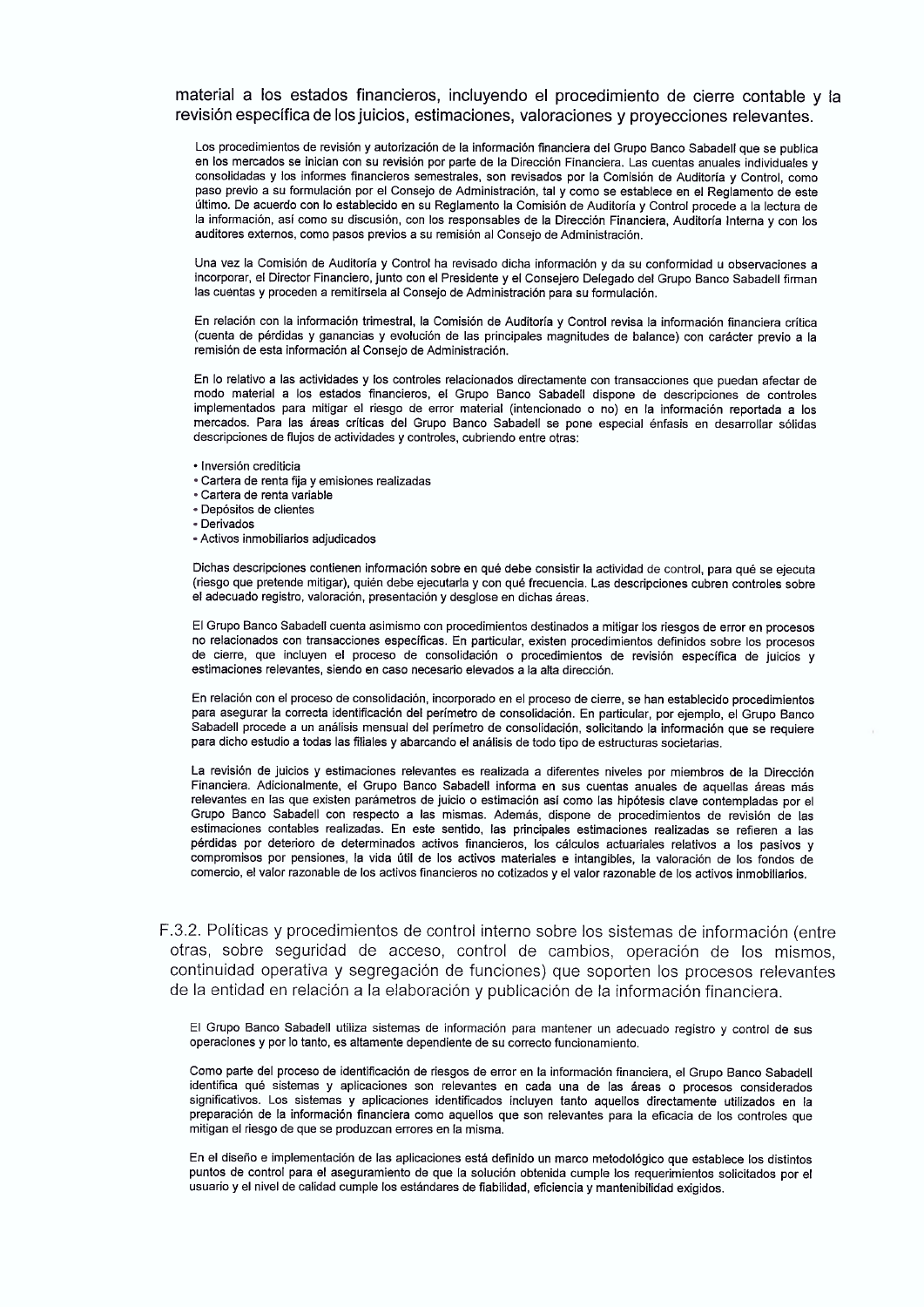Cualquier cambio a nivel de infraestructuras o aplicaciones es gestionado a través del servicio operacional de la gestión de cambios que define un flujo para la aprobación del mismo pudiendo llegar al nivel del Comité de Cambios y definiendo el impacto y posible "retroceso".

La Dirección de Seguridad de la Información y Continuidad Operativa del Grupo Banco Sabadell tiene establecidas políticas encaminadas a cubrir la seguridad en cuanto a accesos, mediante la segregación de funciones con la definición de roles

y recursos virtuales, y la continuidad de su funcionamiento con la creación de centros de BRS y pruebas periódicas de su operatividad.

F.3.3. Políticas y procedimientos de control interno destinados a supervisar la gestión de las actividades subcontratadas a terceros, así como de aquellos aspectos de evaluación. cálculo o valoración encomendados a expertos independientes, que puedan afectar de modo material a los estados financieros.

El grupo Banco Sabadell revisa periódicamente qué actividades ejecutadas por terceros son relevantes para el proceso de preparación de la información financiera o podrían indirectamente afectar a su fiabilidad. Hasta la fecha, el Grupo Banco Sabadell no ha externalizado procesos con impacto relevante en la información financiera. No obstante, el Grupo Banco Sabadell sí utiliza de forma recurrente informes de expertos independientes de valoraciones sobre operativas que pueden potencialmente afectar de modo material a los estados financieros.

Para el ejercicio de 2016, las actividades encomendadas a terceros relacionadas con valoraciones y cálculos de expertos independientes han tenido relación con las tasaciones sobre inmuebles, valoración prestaciones postempleo a favor de los empleados de la entidad y valoración de derivados.

Las unidades del Grupo Banco Sabadell responsables de estas operativas ejecutan controles sobre el trabajo de estos expertos, destinados a comprobar su competencia, capacitación, acreditación o independencia, así como la validez de los datos y métodos utilizados y la razonabilidad de las hipótesis utilizadas tal y como se describe en el apartado F.3.1.

F.4 Información y comunicación

Informe, señalando sus principales características, si dispone al menos de:

F.4.1. Una función específica encargada de definir, mantener actualizadas las políticas contables (área o departamento de políticas contables) y resolver dudas o conflictos derivados de su interpretación, manteniendo una comunicación fluida con los responsables de las operaciones en la organización, así como un manual de políticas contables actualizado y comunicado a las unidades a través de las que opera la entidad.

La Dirección de Regulación y Supervisión sobre Información Financiera (dependiente de la Dirección de Reporting Financiero) se encarga de forma exclusiva de identificar, definir y comunicar las políticas contables que afectan al Grupo Banco Sabadell así como de responder las consultas de carácter contable que puedan llegar a plantear tanto las sociedades filiales como las distintas unidades de negocio.

La Dirección de Reporting Financiero es la encargada de informar a la Alta Dirección del Grupo Banco Sabadell sobre la nueva normativa contable, sobre los resultados de la implantación de la misma y sobre su impacto en los estados financieros del Grupo Banco Sabadell.

El Grupo Banco Sabadell dispone de guías de procedimientos contables que se adaptan a las necesidades. requerimientos

y dimensión del Grupo Banco Sabadell, en los que se determinan y se explican las normas de preparación de la información financiera y cómo deben ser aplicadas dichas normas a las operaciones específicas de la entidad. Estos documentos no solo hacen referencia explícita a las normas que aplican sobre cada tipo de transacción, sino que también desarrollan y explican la interpretación de las mismas para que se ajusten exactamente a cada tipo de transacción.

Estos documentos se actualizan de forma periódica y al menos anualmente, e incorporan las normas aplicables para el ejercicio de 2016. Las modificaciones significativas realizadas se comunican a las sociedades dependientes a las que le sean de aplicación.

F.4.2. Mecanismos de captura y preparación de la información financiera con formatos homogéneos, de aplicación y utilización por todas las unidades de la entidad o del grupo, que soporten los estados financieros principales y las notas, así como la información que se detalle sobre el SCIIF.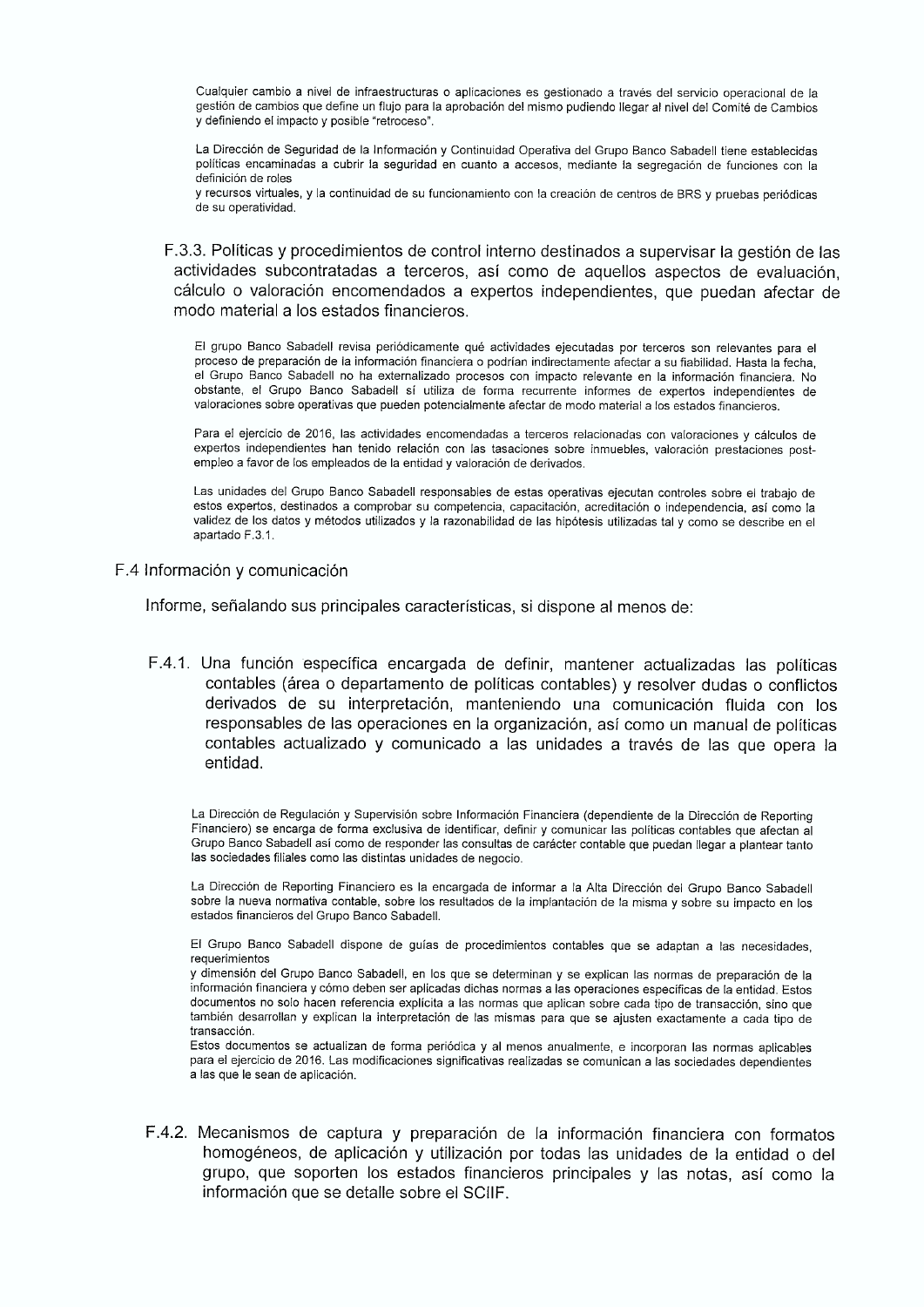Los principales sistemas y aplicaciones informáticas que intervienen en la generación de la información financiera utilizadas por el Grupo Banco Sabadell se encuentran centralizadas e interconectadas. Existen procedimientos y controles que aseguran el correcto desarrollo y mantenimiento de estos sistemas, y su correcta operativa, continuidad y sequridad.

En el proceso de consolidación y preparación de la información financiera se utilizan como inputs los estados financieros reportados por las filiales del Grupo en los formatos establecidos, así como el resto de información financiera requerida tanto para el proceso de armonización contable como para la cobertura de las necesidades de información establecidas

El Grupo Banco Sabadell dispone de una herramienta informática para consolidar, que incluye una serie de controles implementados para asegurar la fiabilidad y el correcto tratamiento de la información recibida de las distintas filiales entre los que cabe destacar controles sobre la correcta realización de los diversos asientos de consolidación, análisis de variaciones de todas las partidas patrimoniales y resultados, variaciones de resultados obtenidos sobre la adecuada carga de los estados financieros de las entidades que forman el Grupo, presupuesto mensual y anual y controles propios de los estados del Banco de España, en los que se interrelacionan las diversas partidas del balance y cuenta de resultados.

#### F.5 Supervisión del funcionamiento del sistema

Informe, señalando sus principales características, al menos de:

F.5.1. Las actividades de supervisión del SCIIF realizadas por el comité de auditoría así como si la entidad cuenta con una función de auditoría interna que tenga entre sus competencias la de apoyo al comité en su labor de supervisión del sistema de control interno, incluyendo el SCIIF. Asimismo se informará del alcance de la evaluación del SCIIF realizada en el ejercicio y del procedimiento por el cual el encargado de ejecutar la evaluación comunica sus resultados, si la entidad cuenta con un plan de acción que detalle las eventuales medidas correctoras, y si se ha considerado su impacto en la información financiera.

El Grupo Banco Sabadell cuenta con la Dirección de Auditoría Interna, que depende directamente del Presidente del Banco y reporta a la Comisión de Auditoría y Control del Grupo. De acuerdo con el artículo 13.6 del Regiamento del Consejo, es competencia de la Comisión de Auditoría y Control la supervisión de los servicios de auditoría interna, revisando la designación y sustitución de sus responsables.

La Comisión de Auditoría y Control del Grupo aprobó en su reunión del 28 de enero de 2016 el Plan Global de Auditoría 2016, el cual recoge aspectos relacionados con los criterios generales a aplicar en cuanto a actividades de supervisión específicas del SCIIF se refiere. La Dirección de Auditoría Interna tiene entre sus funciones el apoyo a la Comisión de Auditoría y Control en la supervisión del correcto diseño, implementación y efectivo funcionamiento de los sistemas de gestión y control de riesgos entre los que se incluye el SCIIF. Los correspondientes informes de evaluación emitidos por Auditoría Interna en relación con la evaluación del SCIIF han sido revisados por los miembros de la Comisión de Auditoría y Control, evaluando a su vez las debilidades identificadas en los mencionados trabajos. Por último, la Comisión aprueba a su vez el plan de acción elaborado por la Dirección de Auditoría Interna para la subsanación de las mencionadas debilidades de control.

La Comisión de Auditoría y Control del Grupo aprobó en enero de 2014 el Plan Estratégico de la función de auditoría interna para los ejercicios 2014-2016. Por consiguiente la función de Auditoría Interna dispone de un plan plurianual de supervisión (Plan) del SCIIF que comprende 3 ejercicios, aprobado por la Comisión de Auditoría y Control. El Plan prevé la realización de pruebas sobre las áreas consideradas relevantes dentro del Grupo Banco Sabadell, abarcando la totalidad de las mismas a lo largo del periodo de los tres años que cubre el Plan, con la excepción de determinadas áreas o procesos considerados de especial relevancia, entre los que se encuentran el procedimiento de cierre contable, la revisión de los juicios y estimaciones, o los controles generales sobre los sistemas de información indicados en el apartado F.3.2, para los que su evaluación se lleva a cabo con periodicidad anual.

El alcance de la evaluación realizada para el ejercicio de 2016 ha incluido la supervisión del funcionamiento formal del SCIIF implementado por la Dirección Financiera, así como la revisión de controles clave del procedimiento de cierre contable (los cuales quedan materializados en la aplicación informática comentada en el apartado F.6.), juicios y estimaciones y la revisión del cumplimiento de las políticas sobre controles generales informáticos.

En el proceso de evaluación de 2016 se han identificado 298 controles, de los cuales se han analizado 147 controles considerados claves y se ha comprobado que desde el momento de su formalización, operan como están definidos. Se han detectado en este ejercicio debilidades de control y oportunidades de mejora en el diseño y formalización de algunos controles, para los que ya se han definido los correspondientes planes de acción. Asimismo se ha realizado un seguimiento de las recomendaciones del ejercicio anterior.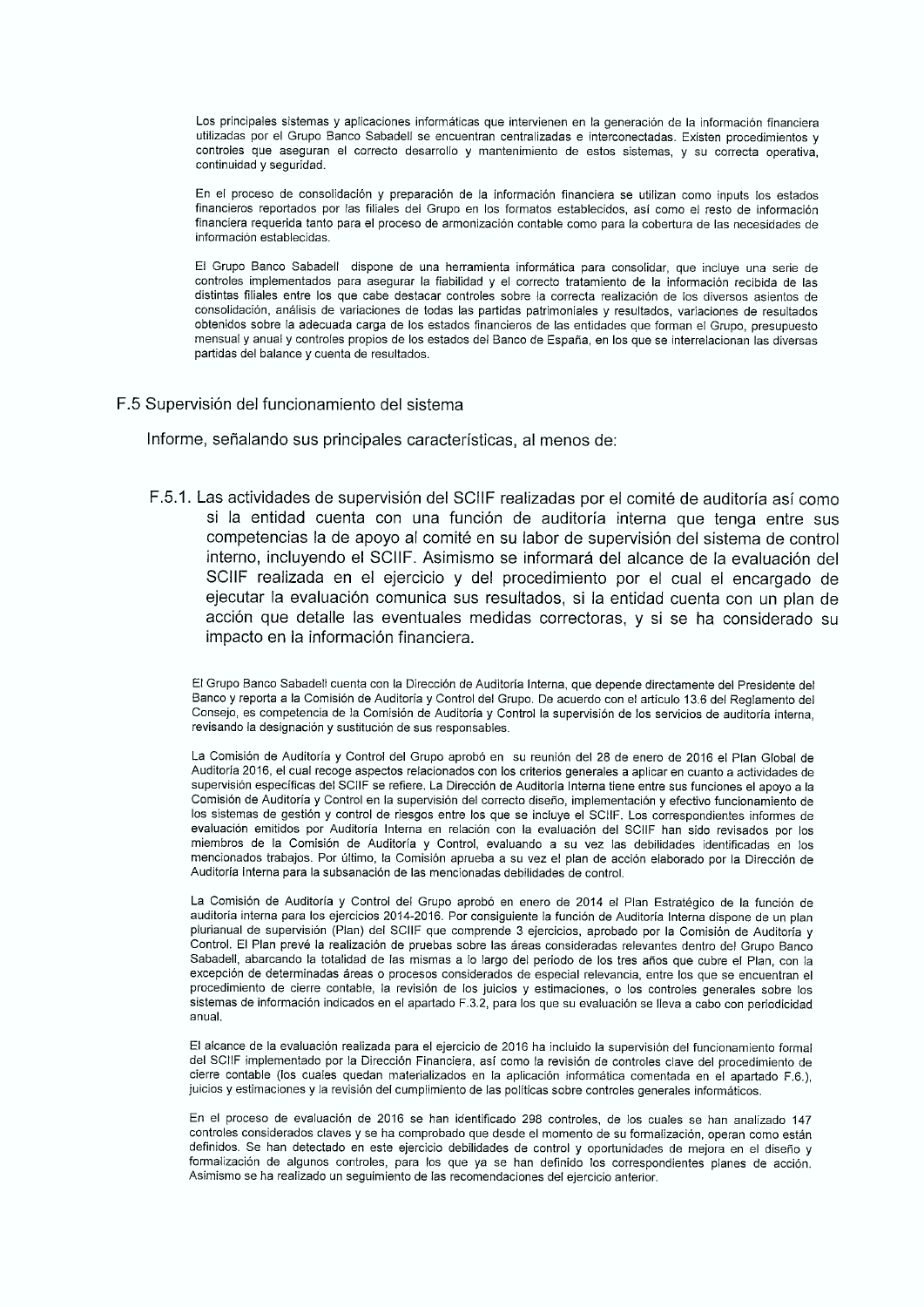F.5.2. Si cuenta con un procedimiento de discusión mediante el cual, el auditor de cuentas (de acuerdo con lo establecido en las NTA), la función de auditoría interna y otros expertos puedan comunicar a la alta dirección y al comité de auditoría o administradores de la entidad las debilidades significativas de control interno identificadas durante los procesos de revisión de las cuentas anuales o aquellos otros que les hayan sido encomendados. Asimismo, informará de si dispone de un plan de acción que trate de corregir o mitigar las debilidades observadas.

La Comisión de Auditoría y Control se reúne, como mínimo, una vez cada tres meses (con anterioridad a la publicación de información regulada) con el objetivo de obtener y analizar la información necesaria para dar cumplimiento a las competencias que tiene encomendadas por parte del Consejo de Administración.

En dichas reuniones se revisan en profundidad las Cuentas anuales y semestrales y las declaraciones intermedias trimestrales de la sociedad así como el resto de información puesta a disposición del mercado. Para llevar a cabo este proceso, la Comisión de Auditoría y Control previamente recibe toda la documentación y mantiene reuniones con el Consejero Director General, la Dirección de Auditoría Interna y el auditor de cuentas en el caso de las Cuentas anuales y semestrales, con el objetivo de velar por la correcta aplicación de las normas contables vigentes y la fiabilidad de la información financiera. Adicionalmente, durante este proceso de discusión se evalúan eventuales ,<br>debilidades en el SCIIF que se havan identificado γ, en su caso, las propuestas para su corrección y el estado de las acciones implementadas. De este modo, con periodicidad semestral y dentro del marco del SCIIF, la Comisión de Auditoría y Control revisa y aprueba los planes de acción propuestos por la Dirección de Auditoría interna a los efectos de corregir o mitigar las debilidades observadas.

Por su parte el auditor de cuentas del Grupo tiene acceso directo a la Alta Dirección del Grupo manteniendo reuniones periódicas tanto para obtener información necesaria para el desarrollo de su trabajo como para comunicar las debilidades de control detectadas durante el mismo. Respecto a este último aspecto, con carácter anual el auditor externo presenta a la Comisión de Auditoría y Control un informe en el que se detallan las debilidades de control interno detectadas en el desarrollo de su trabajo. Este informe incorpora los comentarios de la Dirección del Grupo y, en su caso, los planes de acción que se han puesto en marcha para remediar las correspondientes debilidades de control interno.

## F.6 Otra información relevante

La Dirección Financiera de Banco Sabadell tiene implantada una aplicación informática donde se recoge y formaliza la totalidad de controles SCIIF, a la vez que asegura la continua identificación de nuevos riesgos a considerar y la correspondiente actualización de controles mitigantes en cada cierre contable. Dicha herramienta facilita que los controles sean validados en tiempo y forma con el objetivo de garantizar la fiabilidad de la información financiera generada. En el diseño de las funcionalidades de la herramienta se han considerado las recomendaciones efectuadas por la CNMV en su Guía para la preparación de la descripción del sistema de control interno sobre la información financiera de las Entidades Cotizadas basado en los principios y buenas prácticas recogidos en el informe COSO (Committee of Sponsoring Organizations of the Treadway Commission).

#### F.7 Informe del auditor externo

#### Informe de:

## F.7.1. Si la información del SCIIF remitida a los mercados ha sido sometida a revisión por el auditor externo, en cuyo caso la entidad debería incluir el informe correspondiente como anexo. En caso contrario, debería informar de sus motivos.

El Grupo Banco Sabadell ha sometido a revisión por parte del auditor externo la información del SCIIF remitida a los mercados para el ejercicio de 2016. El informe del Auditor Externo (PricewaterhouseCoopers) será incluido, a su emisión, como anexo del presente informe anual de gobierno corporativo.

El alcance de los procedimientos de revisión del auditor viene determinado por la Circular E01/2012, de 25 de enero de 2012, del Instituto de Censores Jurados de Cuentas de España.